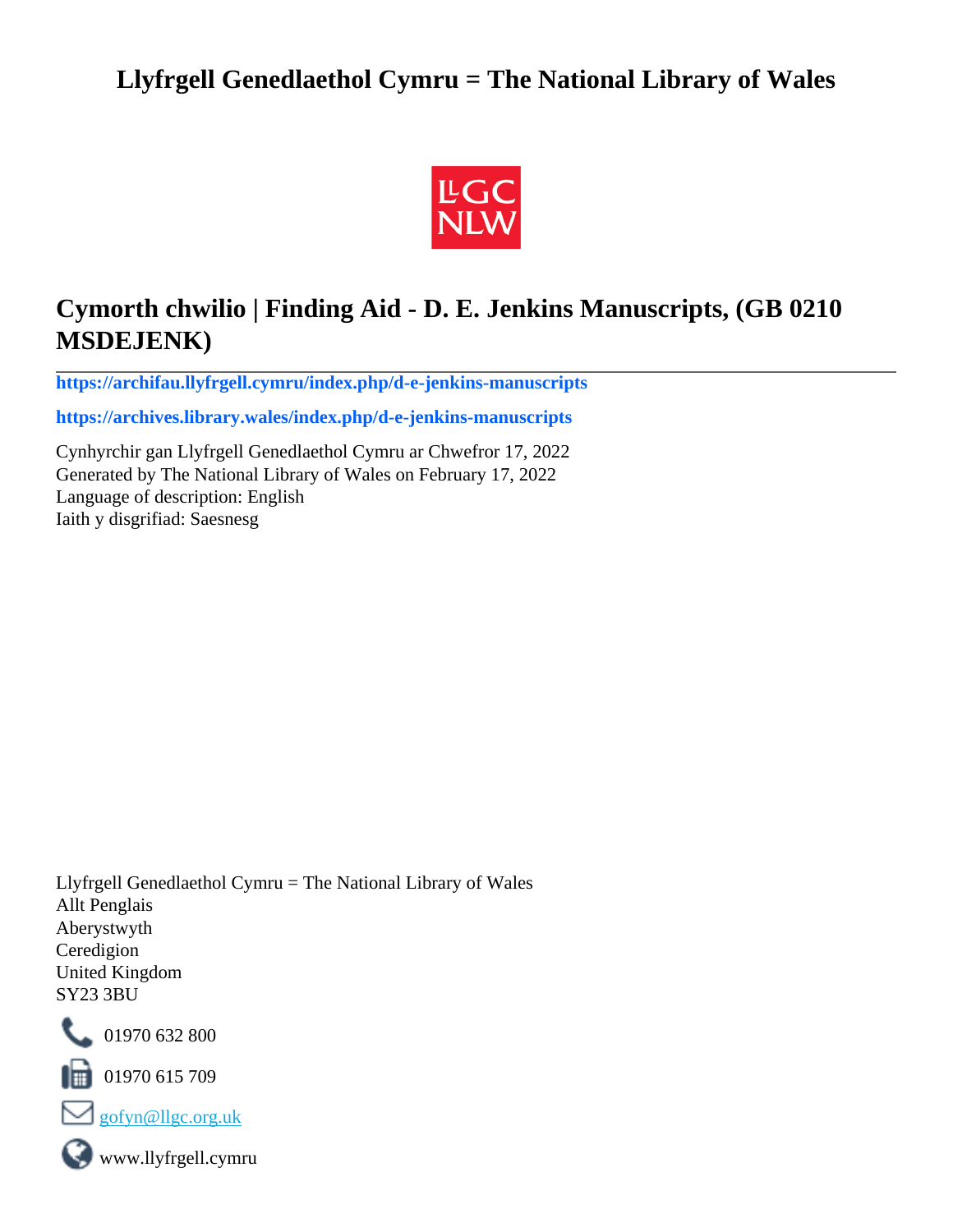# **Tabl cynnwys | Table of contents**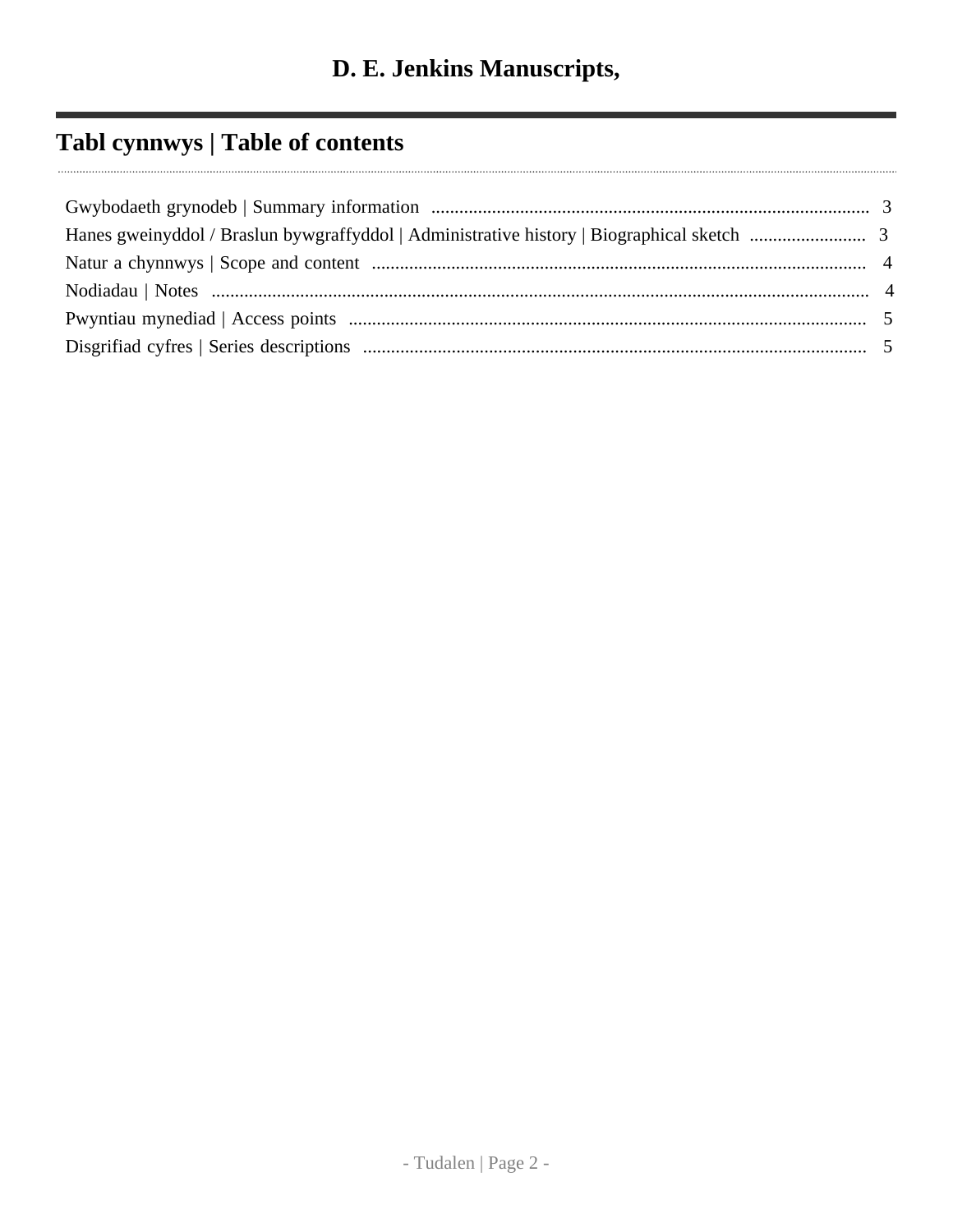# <span id="page-2-0"></span>**Crynodeb o wybodaeth | Summary of information**

| <b>Lleoliad   Repository:</b>                                                       | Llyfrgell Genedlaethol Cymru $=$ The National Library of Wales         |
|-------------------------------------------------------------------------------------|------------------------------------------------------------------------|
| <b>Teitl   Title:</b>                                                               | D. E. Jenkins Manuscripts,                                             |
| Cod cyfeirnod  <br><b>Reference code:</b>                                           | GB 0210 MSDEJENK                                                       |
| Virtua system control<br>number [alternative]:                                      | vtls004959185                                                          |
| <b>Dyddiad</b>   Date:                                                              | $[1601x1937]$ / (dyddiad creu   date of creation)                      |
| Disgrifiad ffisegol  <br><b>Physical description:</b>                               | 124 volumes.                                                           |
| Lleoliad ffisegol  <br><b>Physical location:</b>                                    | ARCH/MSS (GB0210)                                                      |
| <b>Iaith   Language:</b>                                                            | English                                                                |
| <b>Iaith   Language:</b>                                                            | Welsh                                                                  |
| <b>Iaith   Language:</b>                                                            | Latin                                                                  |
| <b>Iaith   Language:</b>                                                            | French                                                                 |
| Dyddiadau creu,<br>golygu a dileu   Dates<br>of creation, revision<br>and deletion: | February-March 2010.                                                   |
| Nodyn   Note<br>[generalNote]:                                                      | Title based on contents.                                               |
| <b>Nodyn   Note</b><br>[generalNote]:                                               | NLW MSS 12731-12853 were formerly known as D. E. Jenkins<br>$1 - 123.$ |

# <span id="page-2-1"></span>**Hanes gweinyddol / Braslun bywgraffyddol | Administrative history | Biographical sketch**

#### **Nodyn | Note**

David Erwyd Jenkins, Calvinistic Methodist minister and historian, was born in Pont-Yates, Carmarthenshire. He began preaching at Ebenezer Calvinistic Methodist church in Newport, Monmouthshire. Following his graduation from University College, Aberystwyth Jenkins was appointed pastor, in 1893, at Llanbadarn Fawr, followed by pastorates at Tremadog (1895) and Denbigh (1901).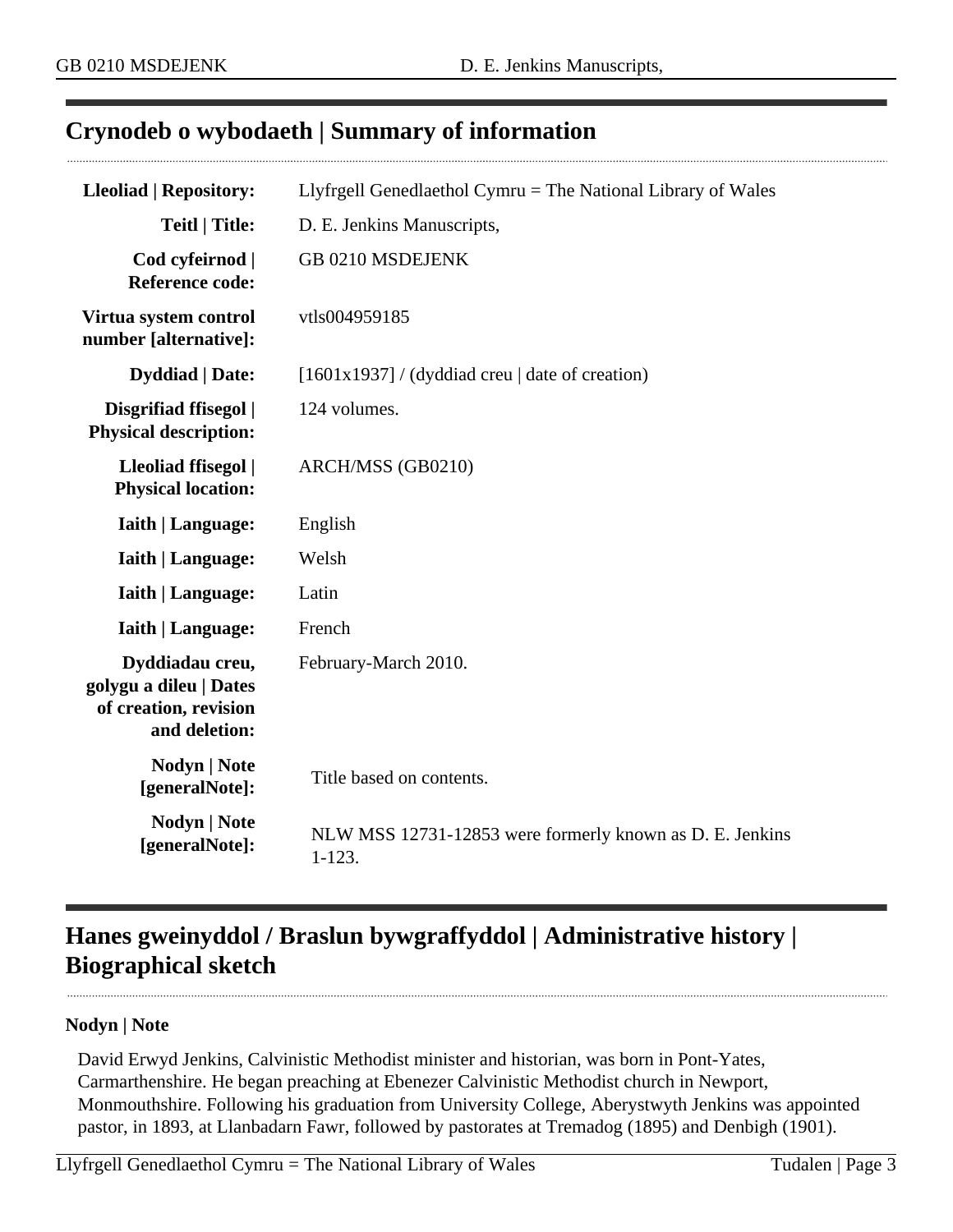It was in Denbigh that Jenkins embarked on his lifelong research into the history of the Calvinistic Methodist cause and also upon his publishing career, which included an exhaustive three-volume biography of Thomas Charles. He was appointed by the Calvinistic Methodist History Society to copy, and edit for publication, the correspondence and diaries of Howel Harris but the project never came to fruition due to the intervention of the Great War and Jenkins spent most of his remaining life as assistant master at Denbigh Intermediate School.

## <span id="page-3-0"></span>**Natur a chynnwys | Scope and content**

Manuscripts and papers, [1601x1937], of or in the possession of the Reverend David Erwyd Jenkins. They largely comprise material of Welsh historical, literary and religious interest, much of which relates to the Calvinistic Methodist movement in Wales during the early nineteenth century and includes transcripts of the letters of the Reverend Thomas Charles and John Jones, Tal-y-sarn. The collection also includes a substantial amount of correspondence addressed to David Erwyd Jenkins.

## <span id="page-3-1"></span>**Nodiadau | Notes**

#### **Nodiadau teitl | Title notes**

#### **Ffynhonnell | Immediate source of acquisition**

NLW MSS 12731-12853; Mrs D. E. Jenkins, widow of D. E. Jenkins; Denbigh; Purchase; 1938 NLW MS 12619C; Hugh Evans & Son; Liverpool; Donation; 1939

#### **Trefniant | Arrangement**

Arranged according to NLW MSS reference numbers: NLW MSS 12619, 12731-12853.

#### **Cyfyngiadau ar fynediad | Restrictions on access**

Readers consulting modern papers in the National Library of Wales are required to abide by the conditions noted on the 'Modern papers - data protection' form issued with their Readers' Tickets.

#### **Amodau rheoli defnydd | Conditions governing use**

Usual copyright laws apply.

#### **Rhestrau cymorth | Finding aids**

The descriptions are also available in the Handlist of Manuscripts in the National Library of Wales, Volume IV (Aberystwyth, 1971).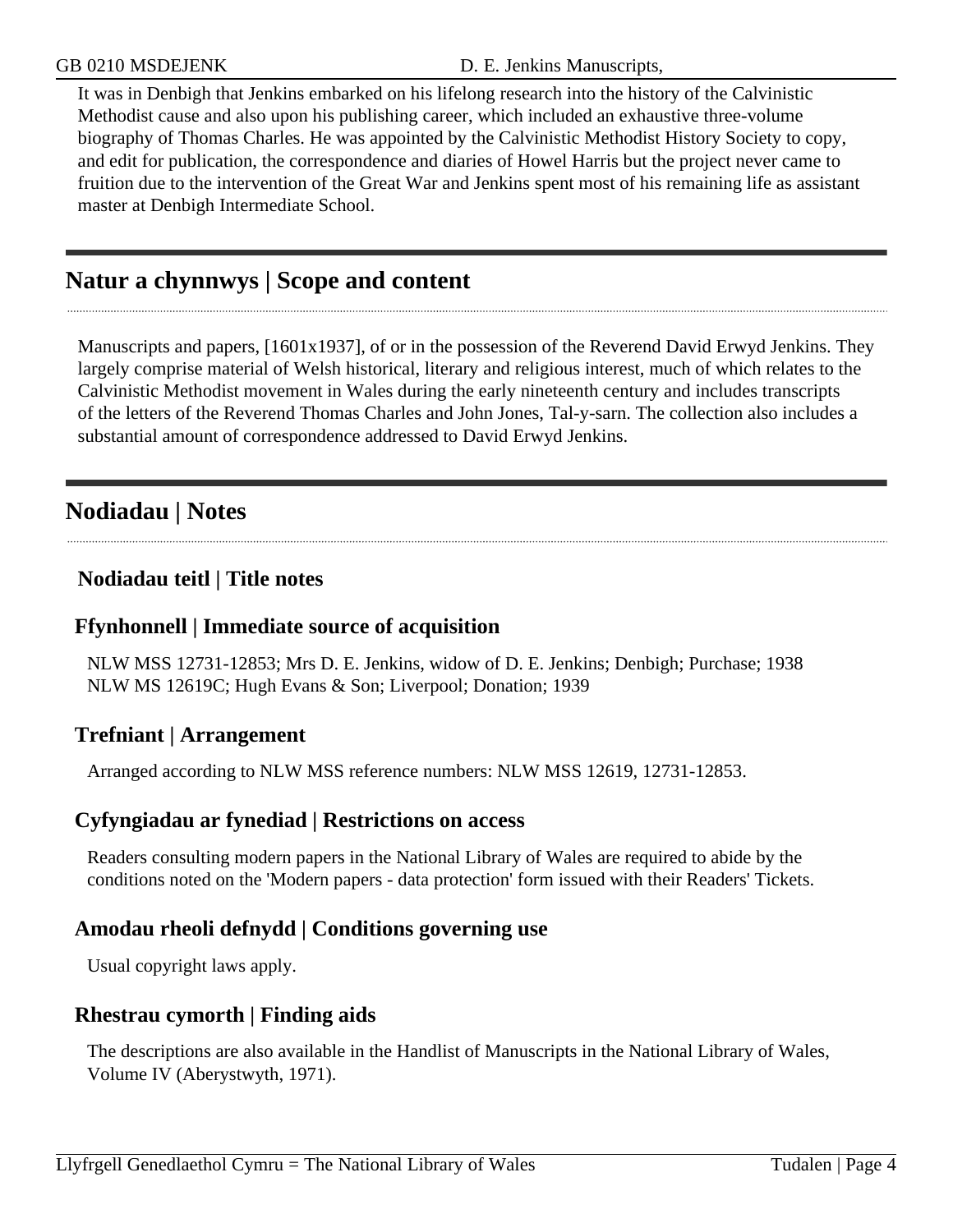#### **Nodiadau eraill | Other notes**

• **Dynodwr sefydliad | Institution identifier**: Llyfrgell Genedlaethol Cymru = The National Library of Wales

## <span id="page-4-0"></span>**Pwyntiau mynediad | Access points**

- Jenkins, D. E. (David Erwyd), 1864-1937 -- Archives (pwnc) | (subject)
- Jenkins, D. E. (David Erwyd), 1864-1937 -- Correspondence (pwnc) | (subject)
- Calvinistic Methodists -- Wales -- History (pwnc) | (subject)

| Cod cyfeirnod         | Teitl   Title                                                                                                                                                                                                                                                                                                                                                                                                                                                                                                                                                                                                                                                                                                                                                                                                                                          | Dyddiadau   Dates | Disgrifiad ffisegol   Physical |
|-----------------------|--------------------------------------------------------------------------------------------------------------------------------------------------------------------------------------------------------------------------------------------------------------------------------------------------------------------------------------------------------------------------------------------------------------------------------------------------------------------------------------------------------------------------------------------------------------------------------------------------------------------------------------------------------------------------------------------------------------------------------------------------------------------------------------------------------------------------------------------------------|-------------------|--------------------------------|
| Reference code        |                                                                                                                                                                                                                                                                                                                                                                                                                                                                                                                                                                                                                                                                                                                                                                                                                                                        |                   | description                    |
| <b>NLW MS 12619C.</b> | <b>File - Religious societies,</b>                                                                                                                                                                                                                                                                                                                                                                                                                                                                                                                                                                                                                                                                                                                                                                                                                     | 1935/             |                                |
| vtls004959211         |                                                                                                                                                                                                                                                                                                                                                                                                                                                                                                                                                                                                                                                                                                                                                                                                                                                        |                   |                                |
|                       | Crëwr   Creator:                                                                                                                                                                                                                                                                                                                                                                                                                                                                                                                                                                                                                                                                                                                                                                                                                                       |                   |                                |
|                       | D. E. Jenkins.                                                                                                                                                                                                                                                                                                                                                                                                                                                                                                                                                                                                                                                                                                                                                                                                                                         |                   |                                |
|                       | Natur a chynnwys / Scope and content:                                                                                                                                                                                                                                                                                                                                                                                                                                                                                                                                                                                                                                                                                                                                                                                                                  |                   |                                |
|                       | The printers' copy (typescript, with manuscript emendations) of $D[avid] E[$ rwyd] Jenkins (ed.): Religious<br>Societies (Dr. Woodward's 'Account') ( Liverpool, 1935), in which sections of Josiah Woodward: An<br>Account of the Religious Societies in the City of London, &c., and of their Endeavours for Reformation<br>of Manners (4th ed., enlarged, London, 1712), were reprinted, with a historical introduction by D. E.<br>Jenkins, dealing more specifically with Wales.                                                                                                                                                                                                                                                                                                                                                                  |                   |                                |
|                       | Amodau rheoli defnydd   Conditions governing use:                                                                                                                                                                                                                                                                                                                                                                                                                                                                                                                                                                                                                                                                                                                                                                                                      |                   |                                |
|                       | Usual copyright laws apply.                                                                                                                                                                                                                                                                                                                                                                                                                                                                                                                                                                                                                                                                                                                                                                                                                            |                   |                                |
|                       | Nodyn   Note [generalNote]:                                                                                                                                                                                                                                                                                                                                                                                                                                                                                                                                                                                                                                                                                                                                                                                                                            |                   |                                |
|                       | Title based on contents.                                                                                                                                                                                                                                                                                                                                                                                                                                                                                                                                                                                                                                                                                                                                                                                                                               |                   |                                |
|                       | Nodyn   Note [generalNote]:                                                                                                                                                                                                                                                                                                                                                                                                                                                                                                                                                                                                                                                                                                                                                                                                                            |                   |                                |
|                       | Preferred citation: NLW MS 12619C.                                                                                                                                                                                                                                                                                                                                                                                                                                                                                                                                                                                                                                                                                                                                                                                                                     |                   |                                |
|                       | Lleoliad ffisegol   Physical location:                                                                                                                                                                                                                                                                                                                                                                                                                                                                                                                                                                                                                                                                                                                                                                                                                 |                   |                                |
|                       | ARCH/MSS (GB0210)                                                                                                                                                                                                                                                                                                                                                                                                                                                                                                                                                                                                                                                                                                                                                                                                                                      |                   |                                |
| <b>NLW MS 12731E.</b> | File - Barddoniaeth, etc.,                                                                                                                                                                                                                                                                                                                                                                                                                                                                                                                                                                                                                                                                                                                                                                                                                             | $[1601x1750]$ .   |                                |
| vtls004963036         |                                                                                                                                                                                                                                                                                                                                                                                                                                                                                                                                                                                                                                                                                                                                                                                                                                                        |                   |                                |
|                       | Natur a chynnwys / Scope and content:                                                                                                                                                                                                                                                                                                                                                                                                                                                                                                                                                                                                                                                                                                                                                                                                                  |                   |                                |
|                       | A folio volume, the contents of which consists mainly of transcripts, in a variety of hands, of Welsh verse<br>in strict metre, including 'cywyddau' and 'englynion' by Tho[mas] lloyd Ienga, Cad[wala]dr Thomas,<br>W[illia]m Phillip, Huw Lloyd Cynfel, John Davies, Owain Griffith, Robert Humphrey (y prydydd bach),<br>John Richart, Davydd lloyd llewelyn ap Gruffyth (o fathafarn), Gutto'r Glynn, Davyd Nanmor, Lewis<br>Môn, Theodor (Tydur) Aled, Robin ddu ap sianckin Bledrydd, Hugh Machno, John Phylyp, Gruffyth<br>Phylip, Richard Kynwal, Ievan llwyd, John Owenes, Philip Jo[h]n Philip, Rys Cain, Jo[h]n V[ augha]n<br>(Caergai), David Davies, Edm[wnd] Prys, and D[avi]d Lloyd ap Will[ ia]m. There is also some Welsh<br>verse in free metre by Rowland Vaughan (Caer Gai). Other items include copies of a rental of chief rents |                   |                                |

# <span id="page-4-1"></span>**Disgrifiad cyfres | Series descriptions**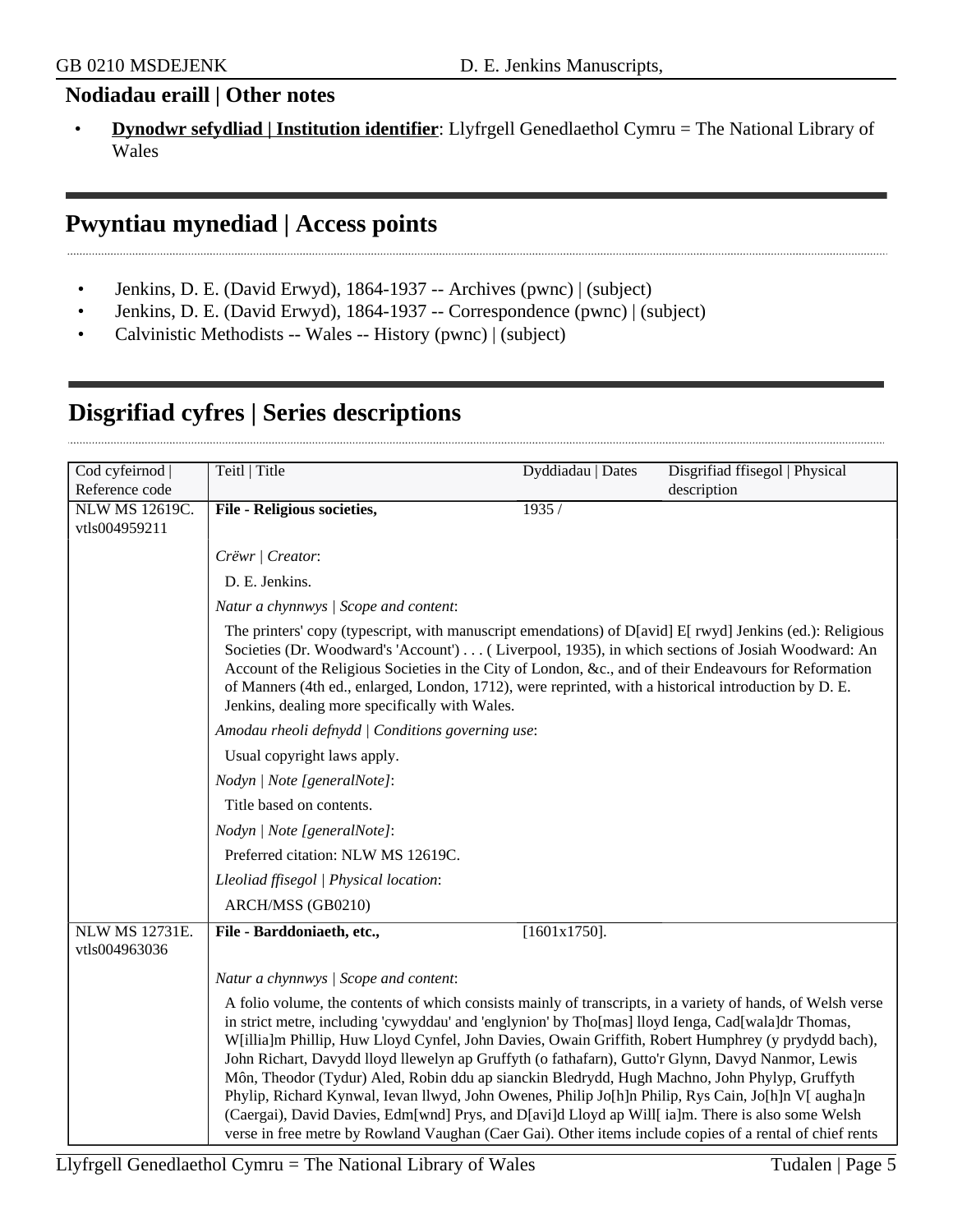|                                 | issuing to the crown out of the hundred of Ardydwy ywch artro, and out of Isartro [co. Merioneth], 1623,<br>and of a rental of assize rents in the vill of Llanaber [co. Merioneth], 1637; pedigrees of the families of<br>Anwyll [of Park, parish of Llanfrothen, co. Merioneth], Wynn [of Gwydir, co. Caernarvon], and Wynn<br>[of Maesyneuadd, parish of Llandecwyn, co. Merioneth ]; maternal pedigrees of several North Wales<br>families; a copy of 'The message of king Hen[ry] the seventh, as he was on his march to Bosworth field,<br>to John ap Meredith, as it is in Edward Puleston's Bk.'; a memorandum, 1676, by Robert Wynne, of a<br>lease of lands called Moel y Glo to Gruff Owen; and a few lines of English and Latin verse.                                                                                                                                                                                                                                                                                                                                                                                                                                                                                                                                                                                                                                                                                                                                                                                                                                                                                                                                                                                                                                                                                                                                                                                                                                                                             |
|---------------------------------|--------------------------------------------------------------------------------------------------------------------------------------------------------------------------------------------------------------------------------------------------------------------------------------------------------------------------------------------------------------------------------------------------------------------------------------------------------------------------------------------------------------------------------------------------------------------------------------------------------------------------------------------------------------------------------------------------------------------------------------------------------------------------------------------------------------------------------------------------------------------------------------------------------------------------------------------------------------------------------------------------------------------------------------------------------------------------------------------------------------------------------------------------------------------------------------------------------------------------------------------------------------------------------------------------------------------------------------------------------------------------------------------------------------------------------------------------------------------------------------------------------------------------------------------------------------------------------------------------------------------------------------------------------------------------------------------------------------------------------------------------------------------------------------------------------------------------------------------------------------------------------------------------------------------------------------------------------------------------------------------------------------------------------|
|                                 | Nodyn   Note [generalNote]:                                                                                                                                                                                                                                                                                                                                                                                                                                                                                                                                                                                                                                                                                                                                                                                                                                                                                                                                                                                                                                                                                                                                                                                                                                                                                                                                                                                                                                                                                                                                                                                                                                                                                                                                                                                                                                                                                                                                                                                                    |
|                                 | Title based on contents.                                                                                                                                                                                                                                                                                                                                                                                                                                                                                                                                                                                                                                                                                                                                                                                                                                                                                                                                                                                                                                                                                                                                                                                                                                                                                                                                                                                                                                                                                                                                                                                                                                                                                                                                                                                                                                                                                                                                                                                                       |
|                                 | Nodyn   Note [generalNote]:                                                                                                                                                                                                                                                                                                                                                                                                                                                                                                                                                                                                                                                                                                                                                                                                                                                                                                                                                                                                                                                                                                                                                                                                                                                                                                                                                                                                                                                                                                                                                                                                                                                                                                                                                                                                                                                                                                                                                                                                    |
|                                 | Formerly known as D. E. Jenkins 1.                                                                                                                                                                                                                                                                                                                                                                                                                                                                                                                                                                                                                                                                                                                                                                                                                                                                                                                                                                                                                                                                                                                                                                                                                                                                                                                                                                                                                                                                                                                                                                                                                                                                                                                                                                                                                                                                                                                                                                                             |
|                                 | Nodyn   Note [generalNote]:                                                                                                                                                                                                                                                                                                                                                                                                                                                                                                                                                                                                                                                                                                                                                                                                                                                                                                                                                                                                                                                                                                                                                                                                                                                                                                                                                                                                                                                                                                                                                                                                                                                                                                                                                                                                                                                                                                                                                                                                    |
|                                 | Preferred citation: NLW MS 12731E.                                                                                                                                                                                                                                                                                                                                                                                                                                                                                                                                                                                                                                                                                                                                                                                                                                                                                                                                                                                                                                                                                                                                                                                                                                                                                                                                                                                                                                                                                                                                                                                                                                                                                                                                                                                                                                                                                                                                                                                             |
|                                 | Lleoliad ffisegol   Physical location:                                                                                                                                                                                                                                                                                                                                                                                                                                                                                                                                                                                                                                                                                                                                                                                                                                                                                                                                                                                                                                                                                                                                                                                                                                                                                                                                                                                                                                                                                                                                                                                                                                                                                                                                                                                                                                                                                                                                                                                         |
|                                 | ARCH/MSS (GB0210)                                                                                                                                                                                                                                                                                                                                                                                                                                                                                                                                                                                                                                                                                                                                                                                                                                                                                                                                                                                                                                                                                                                                                                                                                                                                                                                                                                                                                                                                                                                                                                                                                                                                                                                                                                                                                                                                                                                                                                                                              |
| <b>NLW MS 12732E.</b>           | File - Barddoniaeth,<br>[18 cent.].                                                                                                                                                                                                                                                                                                                                                                                                                                                                                                                                                                                                                                                                                                                                                                                                                                                                                                                                                                                                                                                                                                                                                                                                                                                                                                                                                                                                                                                                                                                                                                                                                                                                                                                                                                                                                                                                                                                                                                                            |
| vtls004963100                   |                                                                                                                                                                                                                                                                                                                                                                                                                                                                                                                                                                                                                                                                                                                                                                                                                                                                                                                                                                                                                                                                                                                                                                                                                                                                                                                                                                                                                                                                                                                                                                                                                                                                                                                                                                                                                                                                                                                                                                                                                                |
|                                 | Natur a chynnwys / Scope and content:                                                                                                                                                                                                                                                                                                                                                                                                                                                                                                                                                                                                                                                                                                                                                                                                                                                                                                                                                                                                                                                                                                                                                                                                                                                                                                                                                                                                                                                                                                                                                                                                                                                                                                                                                                                                                                                                                                                                                                                          |
|                                 | Holograph copies and transcripts of Welsh verse in strict and free metre, including poems in strict<br>metre entitled 'Cywydd marwnaed er Coffadwrieth am Richard Owen, esqr., o Benierth, y rhwn a<br>madawodd ar Byd 1714', by Richard Edwards (y prydydd), 'Cywydd marwnaed Mr. Francis Williams<br>ai Wraig, Mrs. Jane Williams, of [sic] Penierth ucha ' (1732), also by Richard Edwards (bardd ag<br>athraw ysgol), 'Marwnad y parchedig Mr. Wiliam Wynn, Person Llan Gynhafal a Manafon',<br>by Evan Evans, 'Cowydd Galarnad am Ynys Minorca a Phorthladd St. Philips, yr Hon a Gollwyd trwy<br>ffalster a Llwfrdra A 1 B g', by Hugh Hughes, 'Cywydd Marwnad y parchedig Mr. Wiliam Wynn,<br>Person Llann Gynhafal a Mynafon', by Rice Jones, 'Cywydd Marwnad Mrs. Sydney Fychan, Gwraig<br>Howel Fychan o'r Hengwrt, Esqr., 1750', also by Rice Jones, 'Kowydd dau wr soredig wrth i gilidd<br>o achos Merch', by Thomas Price (Plas Iolyn), 'Kowydd trafferth y byd ar Gyfraith', also by Thomas<br>Prys, 'Cywydd Marwnad it parchedica Mr. John Nannau o faes y pandu', by Dafydd William, 'Cowydd<br>Marwnad I William Wynn o Faes-y-neuoedd, Esqr., a ymadawodd a ni A[nn]o 1730', by Er. Will[ia]ms,<br>'Cowydd Marnad Mer. Robert Wynne', 'Englynion i Edward Sawdwr,' by R. J., 'Englynion i annerch<br>Edwart Hudol' by Rice Jones, 'Englynnion er Coffadwrieth I Naid Mr. Hugh Pugh o Risie'r Mysseum<br>ir Colofn gerllaw', by Mer. Lloyd, and 'Englynion'r Eos'; free- metre poems entitled 'Ychydig o ddiolch<br>o waith William Davies i Mr. Wynn o fays yneyoedd, Dros gerdd ddorion Sir feirionydd' (1759) 'Carol y<br>Scuthen', by Moris Lloyd, 'Cerdd o glod i Mr. William Weeinn o faes y neiodd i ofin hen wasgod' (1757),<br>by Morris Parry, 'Carol Siani', by Phylip Richiard, 'Hanes Gwr Ifangc oedd mewn blinder achos<br>Cariad', "Penhillion o foliant i Gras', 'Rhybydd ne Hanes Carwriaith drwstan dyn Ifangc', and 'Can i'r<br>Gwydde'; and other anonymous, miscellaneous compositions. |
|                                 | Nodyn   Note [generalNote]:                                                                                                                                                                                                                                                                                                                                                                                                                                                                                                                                                                                                                                                                                                                                                                                                                                                                                                                                                                                                                                                                                                                                                                                                                                                                                                                                                                                                                                                                                                                                                                                                                                                                                                                                                                                                                                                                                                                                                                                                    |
|                                 | Title based on contents.                                                                                                                                                                                                                                                                                                                                                                                                                                                                                                                                                                                                                                                                                                                                                                                                                                                                                                                                                                                                                                                                                                                                                                                                                                                                                                                                                                                                                                                                                                                                                                                                                                                                                                                                                                                                                                                                                                                                                                                                       |
|                                 | Nodyn   Note [generalNote]:                                                                                                                                                                                                                                                                                                                                                                                                                                                                                                                                                                                                                                                                                                                                                                                                                                                                                                                                                                                                                                                                                                                                                                                                                                                                                                                                                                                                                                                                                                                                                                                                                                                                                                                                                                                                                                                                                                                                                                                                    |
|                                 | Formerly known as D. E. Jenkins 2.                                                                                                                                                                                                                                                                                                                                                                                                                                                                                                                                                                                                                                                                                                                                                                                                                                                                                                                                                                                                                                                                                                                                                                                                                                                                                                                                                                                                                                                                                                                                                                                                                                                                                                                                                                                                                                                                                                                                                                                             |
|                                 | Nodyn   Note [generalNote]:                                                                                                                                                                                                                                                                                                                                                                                                                                                                                                                                                                                                                                                                                                                                                                                                                                                                                                                                                                                                                                                                                                                                                                                                                                                                                                                                                                                                                                                                                                                                                                                                                                                                                                                                                                                                                                                                                                                                                                                                    |
|                                 | Preferred citation: NLW MS 12732E.                                                                                                                                                                                                                                                                                                                                                                                                                                                                                                                                                                                                                                                                                                                                                                                                                                                                                                                                                                                                                                                                                                                                                                                                                                                                                                                                                                                                                                                                                                                                                                                                                                                                                                                                                                                                                                                                                                                                                                                             |
|                                 | Lleoliad ffisegol   Physical location:                                                                                                                                                                                                                                                                                                                                                                                                                                                                                                                                                                                                                                                                                                                                                                                                                                                                                                                                                                                                                                                                                                                                                                                                                                                                                                                                                                                                                                                                                                                                                                                                                                                                                                                                                                                                                                                                                                                                                                                         |
|                                 | ARCH/MSS (GB0210)                                                                                                                                                                                                                                                                                                                                                                                                                                                                                                                                                                                                                                                                                                                                                                                                                                                                                                                                                                                                                                                                                                                                                                                                                                                                                                                                                                                                                                                                                                                                                                                                                                                                                                                                                                                                                                                                                                                                                                                                              |
| NLW MS 12733C.<br>vtls004963105 | File - Biography of the Reverend John<br>1924/<br>423 pp.<br>Jones, Tal-y-sarn, co. Caernarvon,                                                                                                                                                                                                                                                                                                                                                                                                                                                                                                                                                                                                                                                                                                                                                                                                                                                                                                                                                                                                                                                                                                                                                                                                                                                                                                                                                                                                                                                                                                                                                                                                                                                                                                                                                                                                                                                                                                                                |
|                                 | Crëwr   Creator:                                                                                                                                                                                                                                                                                                                                                                                                                                                                                                                                                                                                                                                                                                                                                                                                                                                                                                                                                                                                                                                                                                                                                                                                                                                                                                                                                                                                                                                                                                                                                                                                                                                                                                                                                                                                                                                                                                                                                                                                               |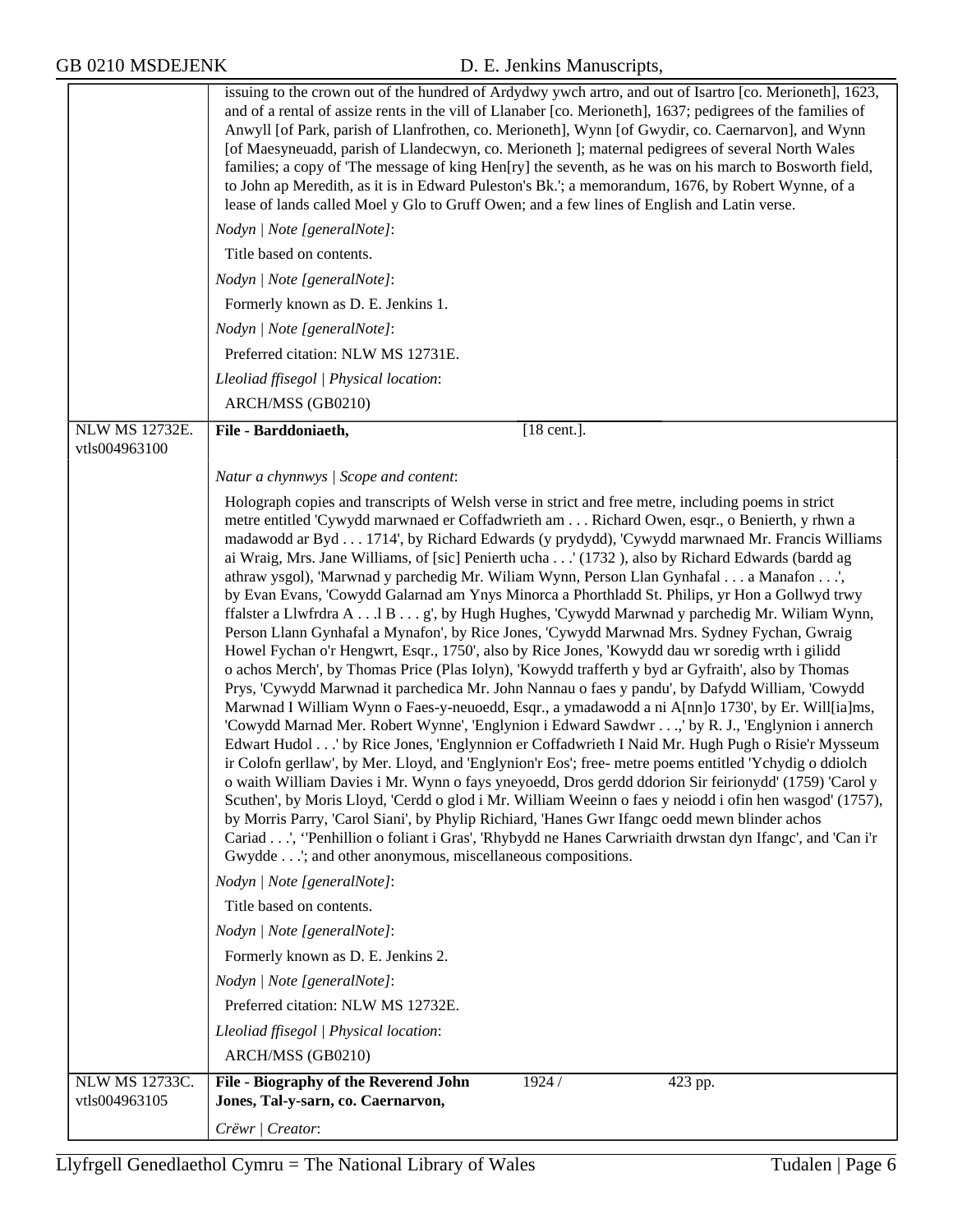|                                        | D. E. Jenkins.                                                                                                                                                                                                                                                                                                                                                                                                                                                                                                                                                                                                                                                                                                                             |
|----------------------------------------|--------------------------------------------------------------------------------------------------------------------------------------------------------------------------------------------------------------------------------------------------------------------------------------------------------------------------------------------------------------------------------------------------------------------------------------------------------------------------------------------------------------------------------------------------------------------------------------------------------------------------------------------------------------------------------------------------------------------------------------------|
|                                        | Natur a chynnwys / Scope and content:                                                                                                                                                                                                                                                                                                                                                                                                                                                                                                                                                                                                                                                                                                      |
|                                        | A typescript copy of a thesis entitled 'A Review and Revision of the Biography of John Jones, Talsarn,<br>By Owen Thomas', submitted by D. E. Jenkins for the degree of M.A., of the University of Liverpool,<br>1924. The biographical work which is analysed in this thesis is Owen Thomas: Cofiant y Parchedig John<br>Jones, Talsarn, mewn Cysylltiad â Hanes Duwinyddiaeth a Phregethu Cymru (Wrexham [1874]).                                                                                                                                                                                                                                                                                                                        |
|                                        | Amodau rheoli defnydd   Conditions governing use:                                                                                                                                                                                                                                                                                                                                                                                                                                                                                                                                                                                                                                                                                          |
|                                        | Usual copyright laws apply.                                                                                                                                                                                                                                                                                                                                                                                                                                                                                                                                                                                                                                                                                                                |
|                                        | Nodyn   Note [generalNote]:                                                                                                                                                                                                                                                                                                                                                                                                                                                                                                                                                                                                                                                                                                                |
|                                        | Title based on contents.                                                                                                                                                                                                                                                                                                                                                                                                                                                                                                                                                                                                                                                                                                                   |
|                                        | Nodyn   Note [generalNote]:                                                                                                                                                                                                                                                                                                                                                                                                                                                                                                                                                                                                                                                                                                                |
|                                        | Formerly known as D. E. Jenkins 3.                                                                                                                                                                                                                                                                                                                                                                                                                                                                                                                                                                                                                                                                                                         |
|                                        | Nodyn   Note [generalNote]:                                                                                                                                                                                                                                                                                                                                                                                                                                                                                                                                                                                                                                                                                                                |
|                                        | Preferred citation: NLW MS 12733C.                                                                                                                                                                                                                                                                                                                                                                                                                                                                                                                                                                                                                                                                                                         |
|                                        | Lleoliad ffisegol   Physical location:                                                                                                                                                                                                                                                                                                                                                                                                                                                                                                                                                                                                                                                                                                     |
|                                        | ARCH/MSS (GB0210)                                                                                                                                                                                                                                                                                                                                                                                                                                                                                                                                                                                                                                                                                                                          |
| <b>NLW MS 12734E.</b><br>vtls004963112 | 186 pp.<br>File - Llên gwerin Sir Gaernarfon,<br>1880, 1887 /                                                                                                                                                                                                                                                                                                                                                                                                                                                                                                                                                                                                                                                                              |
|                                        | Crëwr   Creator:                                                                                                                                                                                                                                                                                                                                                                                                                                                                                                                                                                                                                                                                                                                           |
|                                        | Bleddyn and others.                                                                                                                                                                                                                                                                                                                                                                                                                                                                                                                                                                                                                                                                                                                        |
|                                        | Natur a chynnwys / Scope and content:                                                                                                                                                                                                                                                                                                                                                                                                                                                                                                                                                                                                                                                                                                      |
|                                        | A holograph essay on 'Llên y Werin Sir Gaerynarfon. Wedi eu casglu ynghyd o Gof, o Glywed, ac o<br>Lyfrau', by 'Hengof'. A note added after the pseudonym identifies the writer as William Jones ('Bleddyn')<br>[antiquary and local historian], of Llangollen. The title-page bears the date 5 July 1880, and the essay<br>was submitted for competition at the National Eisteddfod of Wales for that year, held at Caernarvon.<br>Newspaper cuttings giving the adjudication of archdeacon John Evans [archdeacon of Merioneth], on the<br>seven entries submitted, have been pasted in at the beginning of the work. The rubber-stamp impression<br>of the National Eisteddfod held in London, 1887, is to be found on pp. 117 and 186. |
|                                        | Nodyn   Note [generalNote]:                                                                                                                                                                                                                                                                                                                                                                                                                                                                                                                                                                                                                                                                                                                |
|                                        | Title based on contents.                                                                                                                                                                                                                                                                                                                                                                                                                                                                                                                                                                                                                                                                                                                   |
|                                        | Nodyn   Note [generalNote]:                                                                                                                                                                                                                                                                                                                                                                                                                                                                                                                                                                                                                                                                                                                |
|                                        | Formerly known as D. E. Jenkins 4.                                                                                                                                                                                                                                                                                                                                                                                                                                                                                                                                                                                                                                                                                                         |
|                                        | Nodyn   Note [generalNote]:                                                                                                                                                                                                                                                                                                                                                                                                                                                                                                                                                                                                                                                                                                                |
|                                        | Preferred citation: NLW MS 12734E.                                                                                                                                                                                                                                                                                                                                                                                                                                                                                                                                                                                                                                                                                                         |
|                                        | Lleoliad ffisegol   Physical location:                                                                                                                                                                                                                                                                                                                                                                                                                                                                                                                                                                                                                                                                                                     |
|                                        | ARCH/MSS (GB0210)                                                                                                                                                                                                                                                                                                                                                                                                                                                                                                                                                                                                                                                                                                                          |
| <b>NLW MS 12735E.</b><br>vtls004963119 | 132 pp.<br>File - Llên gwerin,<br>1887/                                                                                                                                                                                                                                                                                                                                                                                                                                                                                                                                                                                                                                                                                                    |
|                                        | Crëwr   Creator:                                                                                                                                                                                                                                                                                                                                                                                                                                                                                                                                                                                                                                                                                                                           |
|                                        | Bleddyn.                                                                                                                                                                                                                                                                                                                                                                                                                                                                                                                                                                                                                                                                                                                                   |
|                                        | Natur a chynnwys / Scope and content:                                                                                                                                                                                                                                                                                                                                                                                                                                                                                                                                                                                                                                                                                                      |
|                                        | An incomplete holograph copy of an essay on 'Llên y Werin', by 'Elfod' [William Jones ('Bleddyn'), the<br>writer of the essay in the preceding manuscript, N.LW MS 12734E]. In a foreword, dated 30 June 1887,<br>the writer states tat he had intended compiling an anthology of the folk- lore of the whole of Wales, but<br>that pressure of time had compelled him to limit the area dealt with to the counties of Merioneth and                                                                                                                                                                                                                                                                                                       |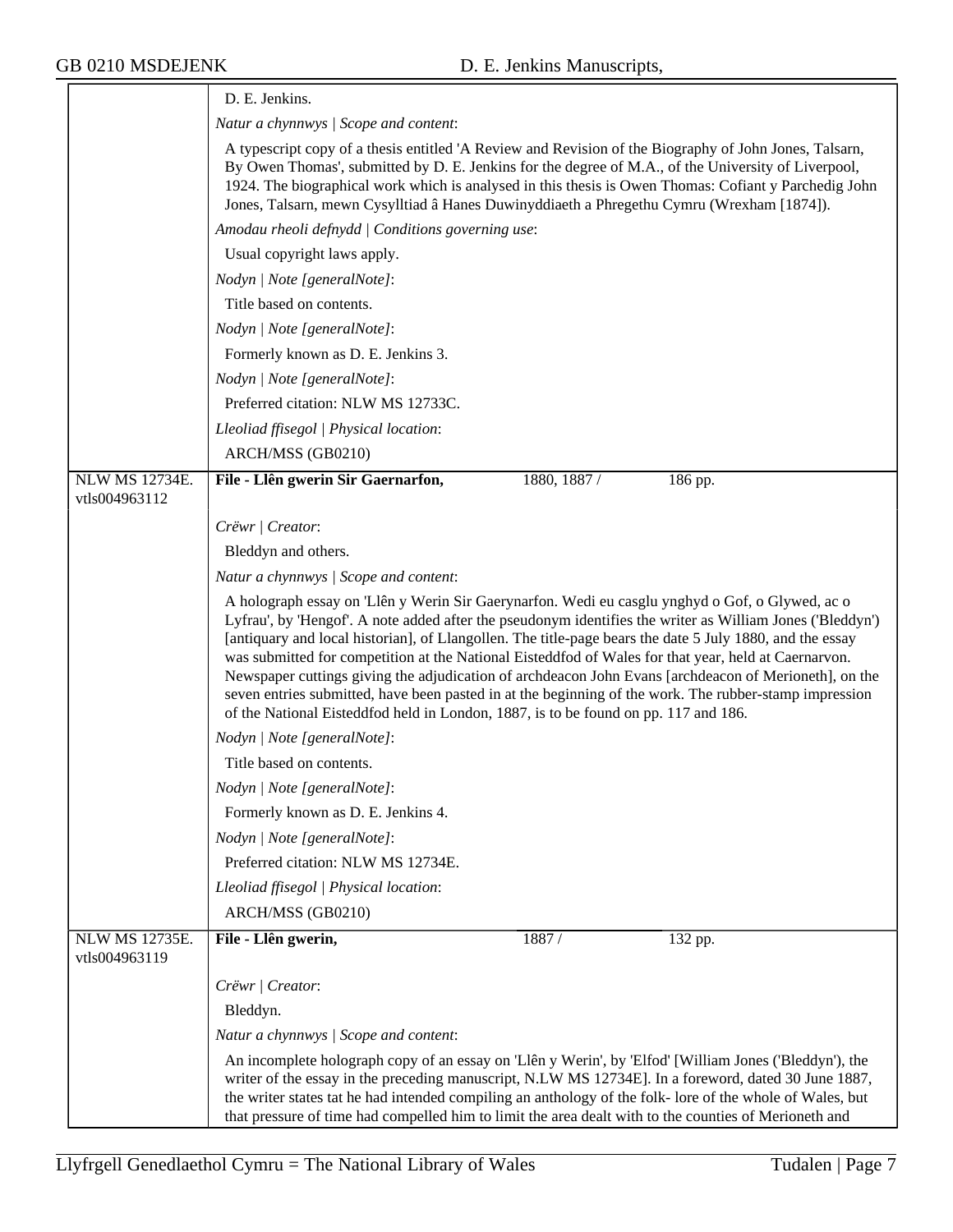|                                 | Caernarvon ('siroedd Meirion ac Arfon'). The rubber-stamp impression of the National Eisteddfod of                                                                                                                                                                                                                                                                                                                                                                                                                                                                                                                                                                                                                                                                                                                                                                                                                                                                                                                                                                                                                                                                                                                                                                                                                                                                                                                                                                                                                                                                                                                                                                                                                                                                                                                                                                                                                                                                                                                                                                                                                                                                                                                                                                                                                                                                                                                                                                                                                                                                                                                                                                                                                                                                                                                                                                                                                                                                                                                                                                                                                                                                                                                                                                                                                                                                                                                                                                                                                                                                                                                                                                                                                                                   |
|---------------------------------|------------------------------------------------------------------------------------------------------------------------------------------------------------------------------------------------------------------------------------------------------------------------------------------------------------------------------------------------------------------------------------------------------------------------------------------------------------------------------------------------------------------------------------------------------------------------------------------------------------------------------------------------------------------------------------------------------------------------------------------------------------------------------------------------------------------------------------------------------------------------------------------------------------------------------------------------------------------------------------------------------------------------------------------------------------------------------------------------------------------------------------------------------------------------------------------------------------------------------------------------------------------------------------------------------------------------------------------------------------------------------------------------------------------------------------------------------------------------------------------------------------------------------------------------------------------------------------------------------------------------------------------------------------------------------------------------------------------------------------------------------------------------------------------------------------------------------------------------------------------------------------------------------------------------------------------------------------------------------------------------------------------------------------------------------------------------------------------------------------------------------------------------------------------------------------------------------------------------------------------------------------------------------------------------------------------------------------------------------------------------------------------------------------------------------------------------------------------------------------------------------------------------------------------------------------------------------------------------------------------------------------------------------------------------------------------------------------------------------------------------------------------------------------------------------------------------------------------------------------------------------------------------------------------------------------------------------------------------------------------------------------------------------------------------------------------------------------------------------------------------------------------------------------------------------------------------------------------------------------------------------------------------------------------------------------------------------------------------------------------------------------------------------------------------------------------------------------------------------------------------------------------------------------------------------------------------------------------------------------------------------------------------------------------------------------------------------------------------------------------------------|
|                                 | Wales held in London in 1887 is to be found on the title-page and p. 1.                                                                                                                                                                                                                                                                                                                                                                                                                                                                                                                                                                                                                                                                                                                                                                                                                                                                                                                                                                                                                                                                                                                                                                                                                                                                                                                                                                                                                                                                                                                                                                                                                                                                                                                                                                                                                                                                                                                                                                                                                                                                                                                                                                                                                                                                                                                                                                                                                                                                                                                                                                                                                                                                                                                                                                                                                                                                                                                                                                                                                                                                                                                                                                                                                                                                                                                                                                                                                                                                                                                                                                                                                                                                              |
|                                 | Nodyn   Note [generalNote]:                                                                                                                                                                                                                                                                                                                                                                                                                                                                                                                                                                                                                                                                                                                                                                                                                                                                                                                                                                                                                                                                                                                                                                                                                                                                                                                                                                                                                                                                                                                                                                                                                                                                                                                                                                                                                                                                                                                                                                                                                                                                                                                                                                                                                                                                                                                                                                                                                                                                                                                                                                                                                                                                                                                                                                                                                                                                                                                                                                                                                                                                                                                                                                                                                                                                                                                                                                                                                                                                                                                                                                                                                                                                                                                          |
|                                 | Title based on contents.                                                                                                                                                                                                                                                                                                                                                                                                                                                                                                                                                                                                                                                                                                                                                                                                                                                                                                                                                                                                                                                                                                                                                                                                                                                                                                                                                                                                                                                                                                                                                                                                                                                                                                                                                                                                                                                                                                                                                                                                                                                                                                                                                                                                                                                                                                                                                                                                                                                                                                                                                                                                                                                                                                                                                                                                                                                                                                                                                                                                                                                                                                                                                                                                                                                                                                                                                                                                                                                                                                                                                                                                                                                                                                                             |
|                                 | Nodyn   Note [generalNote]:                                                                                                                                                                                                                                                                                                                                                                                                                                                                                                                                                                                                                                                                                                                                                                                                                                                                                                                                                                                                                                                                                                                                                                                                                                                                                                                                                                                                                                                                                                                                                                                                                                                                                                                                                                                                                                                                                                                                                                                                                                                                                                                                                                                                                                                                                                                                                                                                                                                                                                                                                                                                                                                                                                                                                                                                                                                                                                                                                                                                                                                                                                                                                                                                                                                                                                                                                                                                                                                                                                                                                                                                                                                                                                                          |
|                                 | Formerly known as D. E. Jenkins 5.                                                                                                                                                                                                                                                                                                                                                                                                                                                                                                                                                                                                                                                                                                                                                                                                                                                                                                                                                                                                                                                                                                                                                                                                                                                                                                                                                                                                                                                                                                                                                                                                                                                                                                                                                                                                                                                                                                                                                                                                                                                                                                                                                                                                                                                                                                                                                                                                                                                                                                                                                                                                                                                                                                                                                                                                                                                                                                                                                                                                                                                                                                                                                                                                                                                                                                                                                                                                                                                                                                                                                                                                                                                                                                                   |
|                                 | Nodyn   Note [generalNote]:                                                                                                                                                                                                                                                                                                                                                                                                                                                                                                                                                                                                                                                                                                                                                                                                                                                                                                                                                                                                                                                                                                                                                                                                                                                                                                                                                                                                                                                                                                                                                                                                                                                                                                                                                                                                                                                                                                                                                                                                                                                                                                                                                                                                                                                                                                                                                                                                                                                                                                                                                                                                                                                                                                                                                                                                                                                                                                                                                                                                                                                                                                                                                                                                                                                                                                                                                                                                                                                                                                                                                                                                                                                                                                                          |
|                                 | Preferred citation: NLW MS 12735E.                                                                                                                                                                                                                                                                                                                                                                                                                                                                                                                                                                                                                                                                                                                                                                                                                                                                                                                                                                                                                                                                                                                                                                                                                                                                                                                                                                                                                                                                                                                                                                                                                                                                                                                                                                                                                                                                                                                                                                                                                                                                                                                                                                                                                                                                                                                                                                                                                                                                                                                                                                                                                                                                                                                                                                                                                                                                                                                                                                                                                                                                                                                                                                                                                                                                                                                                                                                                                                                                                                                                                                                                                                                                                                                   |
|                                 | Lleoliad ffisegol   Physical location:                                                                                                                                                                                                                                                                                                                                                                                                                                                                                                                                                                                                                                                                                                                                                                                                                                                                                                                                                                                                                                                                                                                                                                                                                                                                                                                                                                                                                                                                                                                                                                                                                                                                                                                                                                                                                                                                                                                                                                                                                                                                                                                                                                                                                                                                                                                                                                                                                                                                                                                                                                                                                                                                                                                                                                                                                                                                                                                                                                                                                                                                                                                                                                                                                                                                                                                                                                                                                                                                                                                                                                                                                                                                                                               |
|                                 | ARCH/MSS (GB0210)                                                                                                                                                                                                                                                                                                                                                                                                                                                                                                                                                                                                                                                                                                                                                                                                                                                                                                                                                                                                                                                                                                                                                                                                                                                                                                                                                                                                                                                                                                                                                                                                                                                                                                                                                                                                                                                                                                                                                                                                                                                                                                                                                                                                                                                                                                                                                                                                                                                                                                                                                                                                                                                                                                                                                                                                                                                                                                                                                                                                                                                                                                                                                                                                                                                                                                                                                                                                                                                                                                                                                                                                                                                                                                                                    |
| NLW MS 12736C.<br>vtls006038044 | 1904-1932.<br>File - Letters to the Reverend D. E.<br>Jenkins,                                                                                                                                                                                                                                                                                                                                                                                                                                                                                                                                                                                                                                                                                                                                                                                                                                                                                                                                                                                                                                                                                                                                                                                                                                                                                                                                                                                                                                                                                                                                                                                                                                                                                                                                                                                                                                                                                                                                                                                                                                                                                                                                                                                                                                                                                                                                                                                                                                                                                                                                                                                                                                                                                                                                                                                                                                                                                                                                                                                                                                                                                                                                                                                                                                                                                                                                                                                                                                                                                                                                                                                                                                                                                       |
|                                 | Natur a chynnwys / Scope and content:                                                                                                                                                                                                                                                                                                                                                                                                                                                                                                                                                                                                                                                                                                                                                                                                                                                                                                                                                                                                                                                                                                                                                                                                                                                                                                                                                                                                                                                                                                                                                                                                                                                                                                                                                                                                                                                                                                                                                                                                                                                                                                                                                                                                                                                                                                                                                                                                                                                                                                                                                                                                                                                                                                                                                                                                                                                                                                                                                                                                                                                                                                                                                                                                                                                                                                                                                                                                                                                                                                                                                                                                                                                                                                                |
|                                 | Twenty-four letters, etc., from J[ohn] Mortimer Angus (registrar of the University of Wales, previously<br>professor of Latin, University College of Wales, Aberystwyth), University Registry, Cardiff, 1915<br>(enclosing a testimonial in support of recipient's application for a teaching post), D[avid] Brynmor<br>Anthony (registrar of the University of Wales), University Registry, Cardiff, 1930-1931 (2) (the<br>University's decision to award recipient the honorary degree of M.A.), J. Atkinson, Liverpool, [19]06<br>(enquiries made on behalf of recipient concerning Robert Roberts [? of Holyhead, 1777-1836], enclosing<br>a photograph of a bust ? of Roberts), T[homas] W[illiam] Barker (diocesan registrar of the diocese of St.<br>Davids), Carmarthen, 1905-1907 (5) (information from the St. David's diocesan records), E. C. Beharrell,<br>British Museum [London], [19]09 (a reference to an article on charity schools in Wales in The Gospel<br>Magazine, March 1798, enclosing a copy of the title-page of the Rev[erend] T[homas] Charles: An<br>Evangelical Catechism (London, 1797)), W. W. Benham (joint manager), The Provident Association<br>of London, Limited, London, 1915 (enclosing a certificate of appointment of recipient as an agent for<br>the company), [the Reverend] T[homas] Bird, St. Fagan's Rectory, Cardiff, [19]07 (2) (enclosing a copy<br>of the memorial inscription on the tomb of the Rev[erend] Daniel Jones, curate of Radir (ob. 1821),<br>and of his wife Joan (ob. 1840), at St. Fagan's, and an extract from the parish register recording their<br>marriage, 1792), [Professor] A[lexander] Bruce Boswell (dean of the Faculty of Arts), University of<br>Liverpool, 1932 (2) (recipient's candidature for the degree of D. Litt.), [the Reverend] Stafford F[aulkner]<br>Bourdillon, East Tytherley Vicarage, Salisbury, 1906 (information concerning the Reverend Edward<br>Phillips (ob. 1851), a previous incumbent of the parish, a copy of the inscription on Phillips's tombstone),<br>[the Reverend] Arthur J[ames] Bowen, Kington Magna Rectory, Dorset, 1905 (a promise to look at<br>old letters [for references to Thomas Charles], mention of W[illia]m Williams ['Williams Pantycelyn',<br>1717-1791], and of the writing by him of [the hymn commencing with the line] 'O'er those gloomy<br>hills of darkness', in Berry Hill Wood [near Llwyn-gwair, parish of Nevern, co. Pembroke], looking<br>across to Carn Ingli), George B[evan] Bowen, Llwyngwair, Pembrokeshire, 1906 (a reply to a query re<br>James Bowen of Llwyngwair (ob. 1816), and documents re Madam Bevan's Charity), Charles E. Breese,<br>Portmadoc, 1904 (a query relating to John Williams, agent to Mr. [William Alexander] Madocks [of<br>Tremadoc], with whom the Rev[eren]d Tho[ma]s Charles was friendly, Charles's stay with Mr. Madocks<br>on the occasion of the opening of the new [Calvinistic Methodist] chapel in Tremadoc), Capt[ain] James<br>Buckley, Castell Gorfod, St. Clears, 1910 (recipient's 'Life of Tho[mas] Charles', the writer's 'very large<br>Welsh Library of M.S.S.', information required concerning David Bowen), Edward J. Burrow and Co.<br>Ltd. (publishers), Cheltenham, 1928-1932 (3) (the publication of another edition of the Denbigh Official<br>Guide), and F. M. Burton, Filey, [19]06 (extracts from the records of the Congregational church and from<br>the register of the parish church, Gainsborough, relating to the Rev[erend] Daniel Rowland (ob. 1804),<br>pastor of the former).<br>Amodau rheoli defnydd   Conditions governing use:<br>Usual copyright laws apply.<br>Nodyn   Note [generalNote]:<br>Title based on contents. |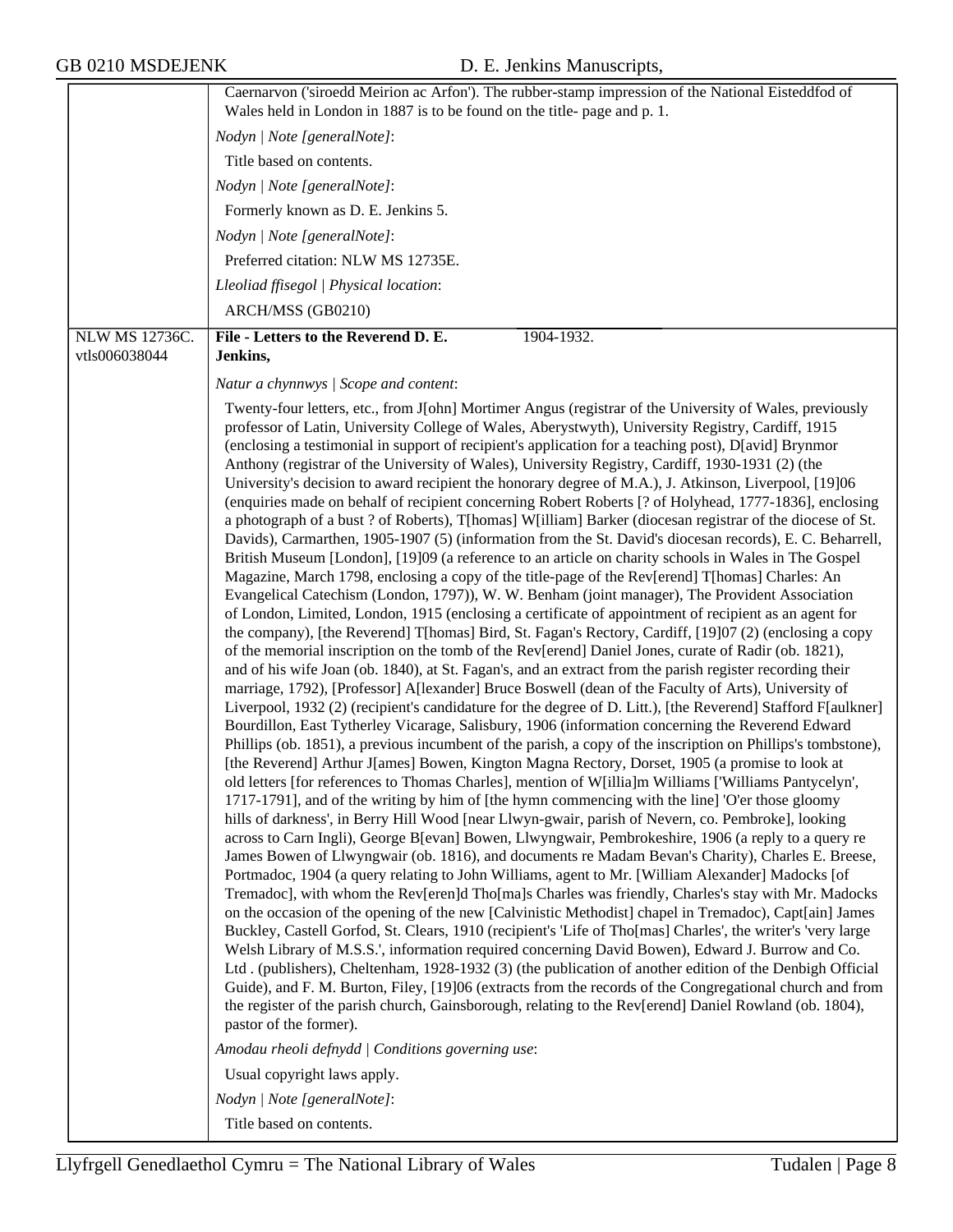|                       | Nodyn   Note [generalNote]:                                                                                                                                                                                                                                                                                                                                                                                                                                                                                                                                                                                                                                                                                                                                                                                                                                                                                                                                                                                                                                                                                                                                                                                                                                                                                                                                                                                                                                                                                                                                                                                                                                                                                                                                                                                                                                                                                                                                                                                                                                                                                                                                                                                                                                                                                                                                                                                                                                                                                                                                                                                                                                                                                                                                                                                                                                                                                                                                                                                                                                                                                                                                                                                                                                                                                                                                                                                                                                                                                                                                                                                                                                                                                                                                                                                                                                                                                                                                                                                                                                                                                                                                                                                                                                                                                                                                                                                                                                                                                                                                                                                                                                                                                                                                                                                                              |
|-----------------------|------------------------------------------------------------------------------------------------------------------------------------------------------------------------------------------------------------------------------------------------------------------------------------------------------------------------------------------------------------------------------------------------------------------------------------------------------------------------------------------------------------------------------------------------------------------------------------------------------------------------------------------------------------------------------------------------------------------------------------------------------------------------------------------------------------------------------------------------------------------------------------------------------------------------------------------------------------------------------------------------------------------------------------------------------------------------------------------------------------------------------------------------------------------------------------------------------------------------------------------------------------------------------------------------------------------------------------------------------------------------------------------------------------------------------------------------------------------------------------------------------------------------------------------------------------------------------------------------------------------------------------------------------------------------------------------------------------------------------------------------------------------------------------------------------------------------------------------------------------------------------------------------------------------------------------------------------------------------------------------------------------------------------------------------------------------------------------------------------------------------------------------------------------------------------------------------------------------------------------------------------------------------------------------------------------------------------------------------------------------------------------------------------------------------------------------------------------------------------------------------------------------------------------------------------------------------------------------------------------------------------------------------------------------------------------------------------------------------------------------------------------------------------------------------------------------------------------------------------------------------------------------------------------------------------------------------------------------------------------------------------------------------------------------------------------------------------------------------------------------------------------------------------------------------------------------------------------------------------------------------------------------------------------------------------------------------------------------------------------------------------------------------------------------------------------------------------------------------------------------------------------------------------------------------------------------------------------------------------------------------------------------------------------------------------------------------------------------------------------------------------------------------------------------------------------------------------------------------------------------------------------------------------------------------------------------------------------------------------------------------------------------------------------------------------------------------------------------------------------------------------------------------------------------------------------------------------------------------------------------------------------------------------------------------------------------------------------------------------------------------------------------------------------------------------------------------------------------------------------------------------------------------------------------------------------------------------------------------------------------------------------------------------------------------------------------------------------------------------------------------------------------------------------------------------------------------------------------|
|                       | Formerly known as D. E. Jenkins 6.                                                                                                                                                                                                                                                                                                                                                                                                                                                                                                                                                                                                                                                                                                                                                                                                                                                                                                                                                                                                                                                                                                                                                                                                                                                                                                                                                                                                                                                                                                                                                                                                                                                                                                                                                                                                                                                                                                                                                                                                                                                                                                                                                                                                                                                                                                                                                                                                                                                                                                                                                                                                                                                                                                                                                                                                                                                                                                                                                                                                                                                                                                                                                                                                                                                                                                                                                                                                                                                                                                                                                                                                                                                                                                                                                                                                                                                                                                                                                                                                                                                                                                                                                                                                                                                                                                                                                                                                                                                                                                                                                                                                                                                                                                                                                                                                       |
|                       | Nodyn   Note [generalNote]:                                                                                                                                                                                                                                                                                                                                                                                                                                                                                                                                                                                                                                                                                                                                                                                                                                                                                                                                                                                                                                                                                                                                                                                                                                                                                                                                                                                                                                                                                                                                                                                                                                                                                                                                                                                                                                                                                                                                                                                                                                                                                                                                                                                                                                                                                                                                                                                                                                                                                                                                                                                                                                                                                                                                                                                                                                                                                                                                                                                                                                                                                                                                                                                                                                                                                                                                                                                                                                                                                                                                                                                                                                                                                                                                                                                                                                                                                                                                                                                                                                                                                                                                                                                                                                                                                                                                                                                                                                                                                                                                                                                                                                                                                                                                                                                                              |
|                       | Preferred citation: NLW MS 12736C.                                                                                                                                                                                                                                                                                                                                                                                                                                                                                                                                                                                                                                                                                                                                                                                                                                                                                                                                                                                                                                                                                                                                                                                                                                                                                                                                                                                                                                                                                                                                                                                                                                                                                                                                                                                                                                                                                                                                                                                                                                                                                                                                                                                                                                                                                                                                                                                                                                                                                                                                                                                                                                                                                                                                                                                                                                                                                                                                                                                                                                                                                                                                                                                                                                                                                                                                                                                                                                                                                                                                                                                                                                                                                                                                                                                                                                                                                                                                                                                                                                                                                                                                                                                                                                                                                                                                                                                                                                                                                                                                                                                                                                                                                                                                                                                                       |
|                       | Lleoliad ffisegol   Physical location:                                                                                                                                                                                                                                                                                                                                                                                                                                                                                                                                                                                                                                                                                                                                                                                                                                                                                                                                                                                                                                                                                                                                                                                                                                                                                                                                                                                                                                                                                                                                                                                                                                                                                                                                                                                                                                                                                                                                                                                                                                                                                                                                                                                                                                                                                                                                                                                                                                                                                                                                                                                                                                                                                                                                                                                                                                                                                                                                                                                                                                                                                                                                                                                                                                                                                                                                                                                                                                                                                                                                                                                                                                                                                                                                                                                                                                                                                                                                                                                                                                                                                                                                                                                                                                                                                                                                                                                                                                                                                                                                                                                                                                                                                                                                                                                                   |
|                       | ARCH/MSS (GB0210)                                                                                                                                                                                                                                                                                                                                                                                                                                                                                                                                                                                                                                                                                                                                                                                                                                                                                                                                                                                                                                                                                                                                                                                                                                                                                                                                                                                                                                                                                                                                                                                                                                                                                                                                                                                                                                                                                                                                                                                                                                                                                                                                                                                                                                                                                                                                                                                                                                                                                                                                                                                                                                                                                                                                                                                                                                                                                                                                                                                                                                                                                                                                                                                                                                                                                                                                                                                                                                                                                                                                                                                                                                                                                                                                                                                                                                                                                                                                                                                                                                                                                                                                                                                                                                                                                                                                                                                                                                                                                                                                                                                                                                                                                                                                                                                                                        |
| <b>NLW MS 12737C.</b> | File - Letters to the Reverend D. E.<br>1903-1936.                                                                                                                                                                                                                                                                                                                                                                                                                                                                                                                                                                                                                                                                                                                                                                                                                                                                                                                                                                                                                                                                                                                                                                                                                                                                                                                                                                                                                                                                                                                                                                                                                                                                                                                                                                                                                                                                                                                                                                                                                                                                                                                                                                                                                                                                                                                                                                                                                                                                                                                                                                                                                                                                                                                                                                                                                                                                                                                                                                                                                                                                                                                                                                                                                                                                                                                                                                                                                                                                                                                                                                                                                                                                                                                                                                                                                                                                                                                                                                                                                                                                                                                                                                                                                                                                                                                                                                                                                                                                                                                                                                                                                                                                                                                                                                                       |
| vtls006038128         | Jenkins,                                                                                                                                                                                                                                                                                                                                                                                                                                                                                                                                                                                                                                                                                                                                                                                                                                                                                                                                                                                                                                                                                                                                                                                                                                                                                                                                                                                                                                                                                                                                                                                                                                                                                                                                                                                                                                                                                                                                                                                                                                                                                                                                                                                                                                                                                                                                                                                                                                                                                                                                                                                                                                                                                                                                                                                                                                                                                                                                                                                                                                                                                                                                                                                                                                                                                                                                                                                                                                                                                                                                                                                                                                                                                                                                                                                                                                                                                                                                                                                                                                                                                                                                                                                                                                                                                                                                                                                                                                                                                                                                                                                                                                                                                                                                                                                                                                 |
|                       | Natur a chynnwys / Scope and content:                                                                                                                                                                                                                                                                                                                                                                                                                                                                                                                                                                                                                                                                                                                                                                                                                                                                                                                                                                                                                                                                                                                                                                                                                                                                                                                                                                                                                                                                                                                                                                                                                                                                                                                                                                                                                                                                                                                                                                                                                                                                                                                                                                                                                                                                                                                                                                                                                                                                                                                                                                                                                                                                                                                                                                                                                                                                                                                                                                                                                                                                                                                                                                                                                                                                                                                                                                                                                                                                                                                                                                                                                                                                                                                                                                                                                                                                                                                                                                                                                                                                                                                                                                                                                                                                                                                                                                                                                                                                                                                                                                                                                                                                                                                                                                                                    |
|                       | Fifty-one letters, etc., from Edward Carey (registrar), University of Liverpool, 1932 (acknowledging<br>receipt of an application for admission to the degree of Litt. D., and enclosing a receipt for the fee),<br>[the Reverend] J[ohn] E[dward] Carey, Treverbyn Vicarage, St. Austell, 1906 (replying to recipient's<br>query relating to the incumbents of Otterham, the writer's previous parish), [the Reverend] Arthur<br>Carter, Thrussington Vicarage, Leicester, 1903 (enclosing information concerning the descendants of<br>the Rev[erend] John Owen, a former vicar of the parish), [the Reverend] Reginald A[rthur] Cayley,<br>Stowell Rectory, Sherborne, [19]06 (replying to a query concerning the Rev[erend] James Hooper,<br>rector of the parish, 1820-1828), David R[] Charles, Hoylake, 1904 (acknowledging the return of<br>letters, a little memorandum book of Mr. [Thomas] Charles of Bala in the writer's possession, enclosing<br>a portrait of the writer (now kept in the Department of Prints, Drawings, and Maps)), C. A. Christie,<br>Roydon, near Ware, [19]06 (requesting the return of 'the Rev. Jones's Diaries'), [Messrs.] R. and R.<br>Clark, Limited (printers), Edinburgh, 1917-1929 (6) (the disposal, by pulping, of part of the remaining<br>stock of 'Charles of Bala' [recipient's Life of the Rev. Thomas Charles], financial matters, the binding<br>of copies of recipient's work, Bedd Gelert, [its Facts, Fairies, and Folk Lore (Portmadoc, 1899)]), [the<br>Reverend] G[erald] H[enry] Colvile, Weston Rectory, Shifnal, undated (a reply to recipients query re<br>the Rev[erend] Robert Pugh, who, the writer suggests, had been curate of Weston under Redcastle, co.<br>Salop), the Rev[erend] W[illiam] H [] Cooper (secretary of the Monmouthshire Presbytery), Abertysswg,<br>[19] 36 (extending the Presbytery's official congratulations to recipient on completing fifty years service<br>with the [Calvinistic Methodist] Connection), the Rev[erend] T[homas] G[eorge] Crippen (honorary<br>secretary, the Congregational Historical Society), London, 1905-1906 (2) (replying to recipient's query<br>concerning [the Reverend] Mr. [S.R.] Pittard [Congregational minister] at Somerton, co. Somerset,<br>circa 1816-1830, a letter from [the Reverend] Thomas Charles to his son Thomas, 1807, in the writer's<br>possession), Miss Frances M. Daniell, North Nibley, near Dursley, [19]08 (a reply to recipient's query<br>concerning the Rev[erend] Charles Thomas [nephew of the Reverend Thomas Charles of Bala], minister<br>at North Nibley, 1832-1838), D. C. Davies (general secretary, Welsh Council of the League of Nations<br>Union), Cardiff, 1921 (a meeting to be held [in Denbigh], the possibility of a canvassing campaign to<br>enrol members), [the Reverend] Daniel Davies, The Rectory, Denbigh, [19]06 (informing recipient<br>that the Rev[erend] John Williams was curate of Denbigh in 1788), [the Reverend] D[ avid] Davies,<br>Llangwm Vicarage, Corwen, [1]905 (a record of the burial of Dorothy Ffoulkes, 1742, and of Tho[ma]s<br>Ffoulkes, 1744, in the Llangwm registers), [the Reverend] David Davies, The Rectory, Trawsfynydd,<br>1905-1906 (2) (searches in the Trawsfynydd registers, an extract re the burial of the Reverend John<br>Pryse, ob. 1809 [curate of the parish]), [the Reverend] D[avid] W[illiam] Davies [vicar of Cilcennin<br>with Llanbadarn Trefeglwys], [19]07 (an extract from the Llanbadarn parish register, recording the<br>burial of the Rev[erend] Timothy Evans, ob. 1837, vicar of the parish), [the Reverend] E[dward]<br>J[ames] Davies, Nantglyn Rectory, Denbigh, 1906 (information concerning the Rev[erend] Rice Pughe,<br>vicar of Nantglyn, 1788-1806), [the Reverend] E[dward] O[wen] Davies, Bangor, 1927 (advice to<br>recipient on certain [Calvinistic Methodist] denominational matters), Ellis W[illiam] Davies [M.P. for<br>the Eifion division of co. Caernarvon, 1906-1918, and for Denbigh, 1923-1929], House of Commons,<br>1924 (congratulations to recipient on receiving the degree [of M.A. of the University of Liverpool]),<br>[the Reverend] J[enkin] Davies, Llanfair Rectory, Harlech, [19]06 (the writer's inability to trace the<br>name of a Reverend R[ichar]d Morgan as incumbent of the parish), John Davies, Abergavenny, 1908<br>(a visit by the writer, in 1884, to ?George Thomas, then of Brynmawr, who claimed to be a nephew of<br>[the Reverend Thomas] Charles of Bala, Thomas's story that his elder brother, Charles, had been sent<br>to Cheshunt College by his uncle, and that he had subsequently been ordained at Dursley, the writer's<br>inference that this was the Charles Thomas who had been a minister at North Nibley, near Dursley |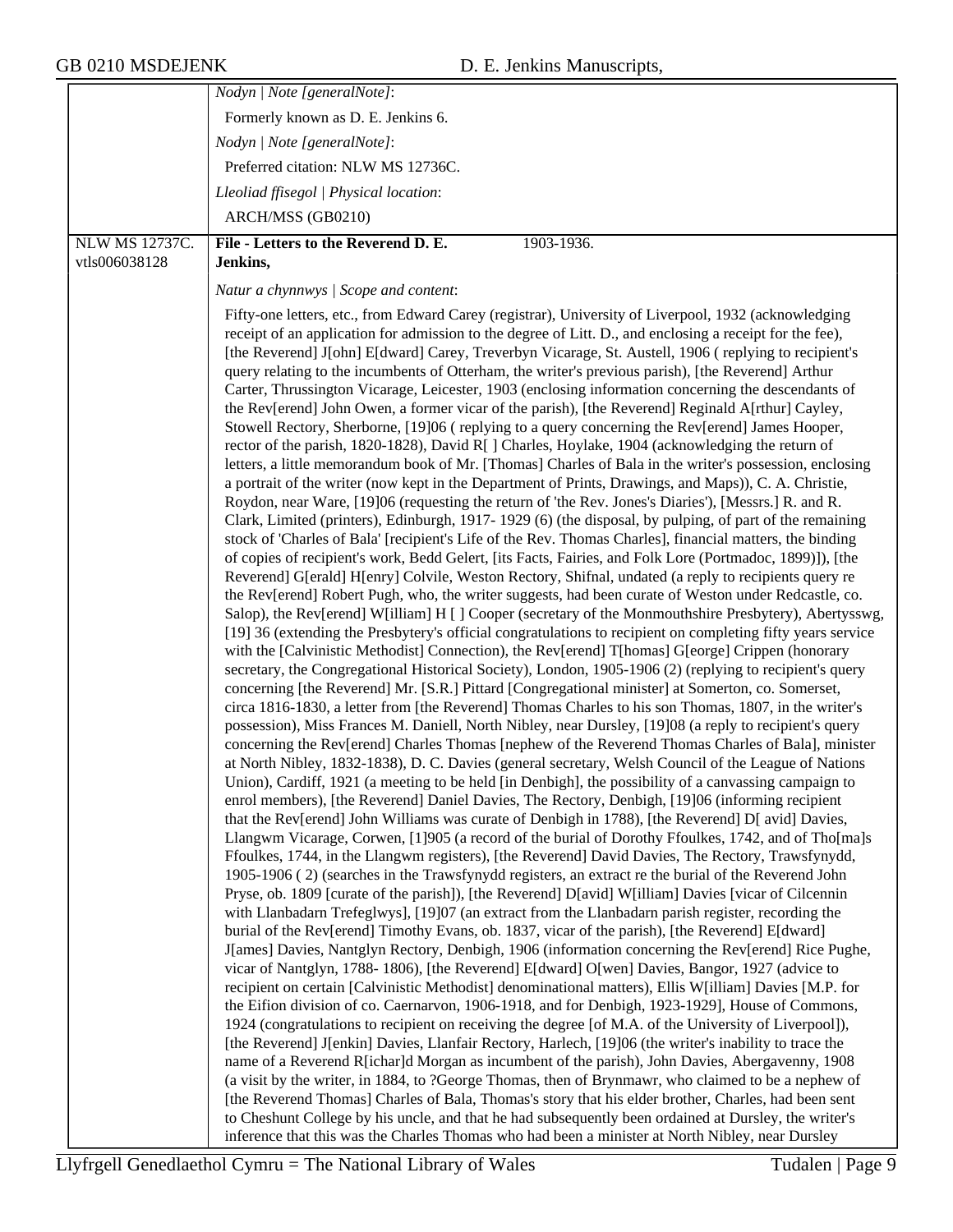|                                 | [see letter from Frances M. Daniell above], the writer's conversations with 'old people who listened to<br>Thomas Richards preaching [the Reverend Thomas] Charle's Funeral Sermon at Crickhowell'), J[ohn]<br>Glyn Davies (University of Liverpool), Denbigh, [19]28 (enquiries concerning a house in Denbigh), [the<br>Reverend] John H[enry] Davies, St. Mary's Vicarage, H[averford] West, 1904 (the writer's inability to<br>find any information about John Charles), J[ohn] H[umphreys] Davies [registrar, and later principal,<br>University College of Wales, Aberystwyth], Aberystwyth and Cwrt Mawr, Llangeitho, 1905-1906 (3)<br>(a note on some of the descendants of [the Reverend] Peter Williams [1723-1796, Methodist cleric],<br>an inspection of books? with a view to purchase by the college, a suggestion that a bust of Robert<br>Roberts be placed in the National Library 'when it comes into existence', lack of further information<br>about Tho[ma]s Charles and Marg[are]t Williams), [the Reverend] Joseph Davies, Goytre Rectory,<br>Abergavenny, 1906 (2) (information concerning the Rev[erend] Joshua Davies (ob. 1820), one time<br>curate in the parish of Goytre, and later vicar of Dingestow), L[eonard] Twiston Davies, Rockfield Park,<br>Monmouth, [19]34 (a reply to recipient's query concerning John Davies, Maes y Groes, near Cilcain),<br>R. Davies (town clerk), Denbigh, 1928-1932 (2) (the editing of the Official Guide to Denbigh, 1928,<br>the town council's official congratulations to recipient on his receiving the degree of D. Litt., [of the<br>University of Liverpool]), [the Reverend] F[rederick] W[yldbore] Wingfield Digby, The Vicarage,<br>Charlton Horethorne, 1906 (enclosing a copy of a memorial inscription to [the Reverend] John Taylour<br>(ob. 1785), a former vicar of the parish), and F. J. Dryhurst, Woking and [London], 1925-1929 (12)<br>(genealogical research relating to the Dryhurst family in North Wales) (included with one of the letters is<br>a typescript copy of a letter seeking information concerning the Dryhurst family, written by D. E. Jenkins<br>(with suggested amendments by F. J. Dryhurst), for insertion in the Western Mail). |
|---------------------------------|------------------------------------------------------------------------------------------------------------------------------------------------------------------------------------------------------------------------------------------------------------------------------------------------------------------------------------------------------------------------------------------------------------------------------------------------------------------------------------------------------------------------------------------------------------------------------------------------------------------------------------------------------------------------------------------------------------------------------------------------------------------------------------------------------------------------------------------------------------------------------------------------------------------------------------------------------------------------------------------------------------------------------------------------------------------------------------------------------------------------------------------------------------------------------------------------------------------------------------------------------------------------------------------------------------------------------------------------------------------------------------------------------------------------------------------------------------------------------------------------------------------------------------------------------------------------------------------------------------------------------------------------------------------------------------------------------------------------------------------------------------------------------------------------------------------------------------------------------------------------------------------------------------------------------------------------------------------------------------------------------------------------------------------------------------------------------------------------------------------------------------------------------------------------------------------------------------------------------------------------|
|                                 | Amodau rheoli defnydd   Conditions governing use:                                                                                                                                                                                                                                                                                                                                                                                                                                                                                                                                                                                                                                                                                                                                                                                                                                                                                                                                                                                                                                                                                                                                                                                                                                                                                                                                                                                                                                                                                                                                                                                                                                                                                                                                                                                                                                                                                                                                                                                                                                                                                                                                                                                              |
|                                 | Usual copyright laws apply.                                                                                                                                                                                                                                                                                                                                                                                                                                                                                                                                                                                                                                                                                                                                                                                                                                                                                                                                                                                                                                                                                                                                                                                                                                                                                                                                                                                                                                                                                                                                                                                                                                                                                                                                                                                                                                                                                                                                                                                                                                                                                                                                                                                                                    |
|                                 | Nodyn   Note [generalNote]:                                                                                                                                                                                                                                                                                                                                                                                                                                                                                                                                                                                                                                                                                                                                                                                                                                                                                                                                                                                                                                                                                                                                                                                                                                                                                                                                                                                                                                                                                                                                                                                                                                                                                                                                                                                                                                                                                                                                                                                                                                                                                                                                                                                                                    |
|                                 | Title based on contents.                                                                                                                                                                                                                                                                                                                                                                                                                                                                                                                                                                                                                                                                                                                                                                                                                                                                                                                                                                                                                                                                                                                                                                                                                                                                                                                                                                                                                                                                                                                                                                                                                                                                                                                                                                                                                                                                                                                                                                                                                                                                                                                                                                                                                       |
|                                 | Nodyn   Note [generalNote]:                                                                                                                                                                                                                                                                                                                                                                                                                                                                                                                                                                                                                                                                                                                                                                                                                                                                                                                                                                                                                                                                                                                                                                                                                                                                                                                                                                                                                                                                                                                                                                                                                                                                                                                                                                                                                                                                                                                                                                                                                                                                                                                                                                                                                    |
|                                 | Formerly known as D. E. Jenkins 7.                                                                                                                                                                                                                                                                                                                                                                                                                                                                                                                                                                                                                                                                                                                                                                                                                                                                                                                                                                                                                                                                                                                                                                                                                                                                                                                                                                                                                                                                                                                                                                                                                                                                                                                                                                                                                                                                                                                                                                                                                                                                                                                                                                                                             |
|                                 | Nodyn   Note [generalNote]:                                                                                                                                                                                                                                                                                                                                                                                                                                                                                                                                                                                                                                                                                                                                                                                                                                                                                                                                                                                                                                                                                                                                                                                                                                                                                                                                                                                                                                                                                                                                                                                                                                                                                                                                                                                                                                                                                                                                                                                                                                                                                                                                                                                                                    |
|                                 | Preferred citation: NLW MS 12737C.                                                                                                                                                                                                                                                                                                                                                                                                                                                                                                                                                                                                                                                                                                                                                                                                                                                                                                                                                                                                                                                                                                                                                                                                                                                                                                                                                                                                                                                                                                                                                                                                                                                                                                                                                                                                                                                                                                                                                                                                                                                                                                                                                                                                             |
|                                 | Lleoliad ffisegol   Physical location:                                                                                                                                                                                                                                                                                                                                                                                                                                                                                                                                                                                                                                                                                                                                                                                                                                                                                                                                                                                                                                                                                                                                                                                                                                                                                                                                                                                                                                                                                                                                                                                                                                                                                                                                                                                                                                                                                                                                                                                                                                                                                                                                                                                                         |
|                                 | ARCH/MSS (GB0210)                                                                                                                                                                                                                                                                                                                                                                                                                                                                                                                                                                                                                                                                                                                                                                                                                                                                                                                                                                                                                                                                                                                                                                                                                                                                                                                                                                                                                                                                                                                                                                                                                                                                                                                                                                                                                                                                                                                                                                                                                                                                                                                                                                                                                              |
| NLW MS 12738C.<br>vtls006038229 | File - Letters to the Reverend D. E.<br>1902-1937.<br>Jenkins,                                                                                                                                                                                                                                                                                                                                                                                                                                                                                                                                                                                                                                                                                                                                                                                                                                                                                                                                                                                                                                                                                                                                                                                                                                                                                                                                                                                                                                                                                                                                                                                                                                                                                                                                                                                                                                                                                                                                                                                                                                                                                                                                                                                 |
|                                 | Natur a chynnwys / Scope and content:                                                                                                                                                                                                                                                                                                                                                                                                                                                                                                                                                                                                                                                                                                                                                                                                                                                                                                                                                                                                                                                                                                                                                                                                                                                                                                                                                                                                                                                                                                                                                                                                                                                                                                                                                                                                                                                                                                                                                                                                                                                                                                                                                                                                          |
|                                 | Thirty-seven letters, etc., from Ifan ab Owen Edwards, Llanuwchllyn, [19]27 (a meeting of the Welsh<br>History Group of the Guild of Graduates of the University of Wales, in connection with the proposed<br>Bibliography [of the History of Wales (Cardiff, 1931)]), [the Reverend] R[ichard] Meredith] Edwards,<br>Ysbytty Vicarage, Bettws y Coed, [19]06 (a reply to recipient's query concerning the Rev[erend] Evan<br>Hughes, minister of Ysbytty, circa 1781-1783, with tracings of his signature [from the parish register]),<br>T. H. Elliott (deputy master and comptroller), Royal Mint, London, 1914 (2) (a request by recipient<br>to be allowed to inspect records at the Mint), [the Reverend] D[avid] D[avies] Evans, Llangunnor<br>Vicarage, 1906 (searches in the parish registers for Bowen and Charles entries, 1810-1820), Henry<br>Evans, Caerfarchell, Solva, 1907 (a copy of the memorial inscription on the tombstone of William<br>Williams of Llandigige, parish of St. Davids (ob. 1835), and of his son John Williams (ob. 1866),<br>both buried at St. Davids, remarks on John Williams, an offer to recipient of a copy of Thomas Jones's<br>work on Mr. Charles [Cofiant neu Hanes Bywyd a Marwolaeth y Parch. Thomas Charles wedi ei<br>gyfieithu a'i gasglu gan y Parchedig Thomas Jones (Bala, 1816)]), [the Reverend] J[ohn] O[wen]<br>Evans, Nevern Vicarage, 1906 (searches in the parish registers for entries relating to members of the<br>Bowen family of Llwyngwair), Richard Evans, Maestryfar, Bontddu [co. Merioneth], 1905 (2) (a reply<br>to recipient's queries concerning John Evans [paternal grandfather of Sarah, wife of the Reverend<br>Thomas Charles], and Maestryfar farm, parish of Llanelltyd, home of the said John Evans, reference<br>to the Clogau gold mine in the vicinity), W. R. Evans (clerk of the peace, co. Denbigh), Ruthin, 1918                                                                                                                                                                                                                                                                                                                                   |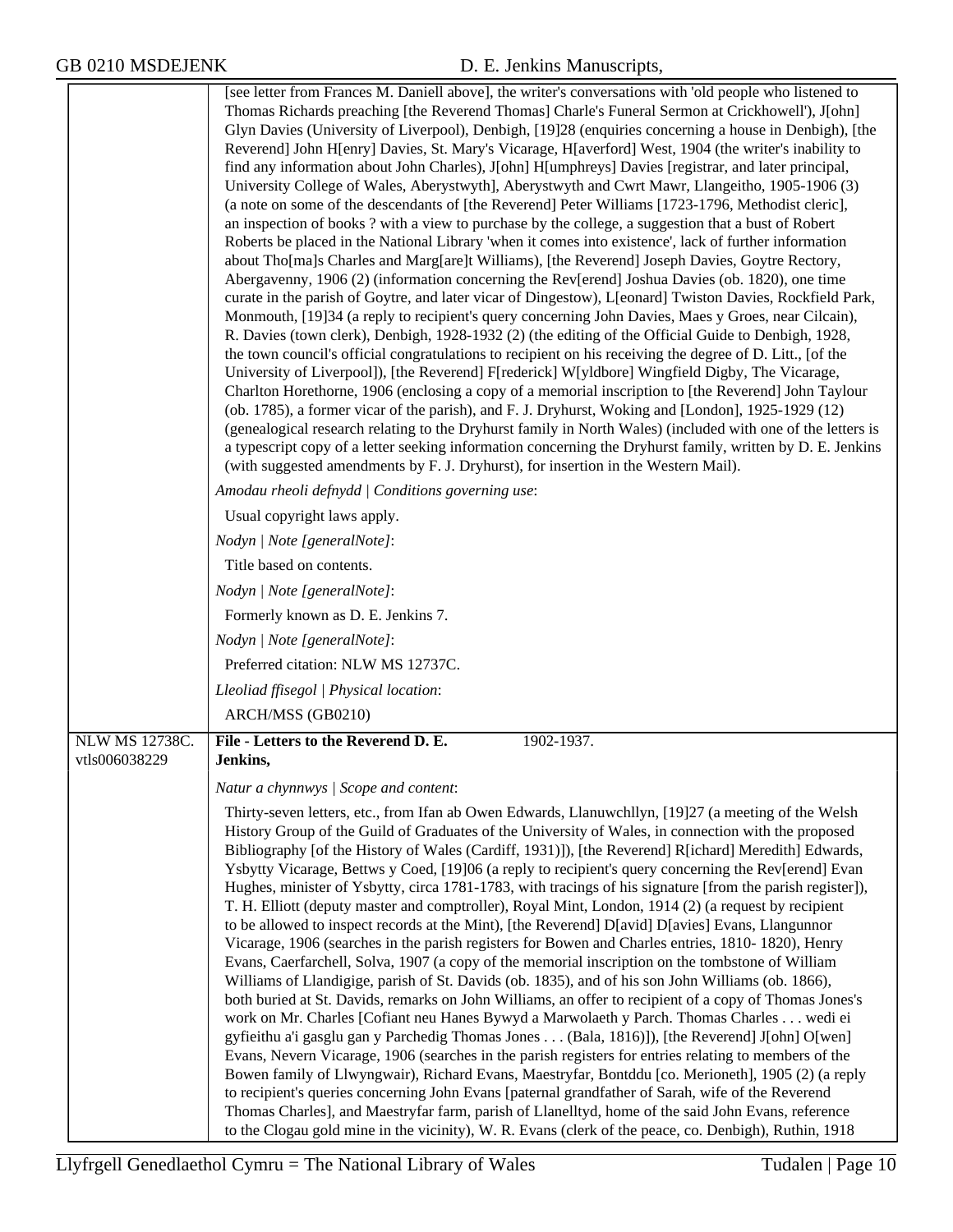(a testimonial for recipient), Owen Ffowc, Bettws, Abergele, 1911 (the financial difficulties of the [Calvinistic Methodist] church at Llysfaen in the Abergele district), the Rev[erend] S[amuel] E[dward] V[alpy] Filleul, All Saints Rectory, Dorchester, undated (a reply to queries regarding persons bearing the surnames Rowe and Hine), [the Reverend] W[illiam] H[enry] Fletcher, The Vicarage, Wrexham, undated (the marriage of Marian Jones of Wrexham and Thomas Rice Charles, 1806) Idris Ll[ewelyn] Foster, The University of Liverpool, 1937 (returning an unspecified work ? submitted by recipient for comment), [the Reverend] C[hristopher] W[illiam] Fullmer, Clifton Reynes Rectory, Newport Pagnell, [19]06 (information concerning the Rev[erend] Thomas Jones, curate of the parish of Clifton, circa 1772- 1792, who, in 1768, had been expelled from St. Edmund Hall, Oxford, and later had been befriended by Lady Huntingdon), I. E. Gibbon, Whitehall [London], 1914 (facilities for recipient to examine records at the Mint), [the Reverend] A[lfred] J[ohn] M[organ] Green, Halkyn Rectory, near Holywell, 1906 (a record of the burial of David Ellis of Halkyn, 1799), Francis Green, St. Davids, 1914 (a request for copies of vols. I and II of West Wales Historical Records), O. Gwilym Griffith, Peniel, Dinbych, 1911 (an effort to be made by Saron [Calvinistic Methodist] church, Denbigh, to collect £60), [the Reverend] D[aniel] Griffiths, Llangranog Rectory, 1906 (an extract from the parish register recording the marriage of Brigetta Dorothea Price of Llangranog, and the Rev[eren]d Simon Lloyd of the parish of Llanykil, co. Merioneth, 1789), [the Reverend] J[ames] O[wen] Hannay, The Rectory, Westport, co. Mayo, [19]05 (information concerning [the Reverend Thomas] Grace, rector of Aughaval (Westport), circa 1800-1838), [the Reverend] Thomas Harries, Llanwonno Vicarage, 1907 (entries in the Llanwonno register relating to John Williams, baptised 1783, buried 1864), David R[obert] Harris (principal), Normal College, Bangor, 1915 (enclosing a testimonial in support of recipient's application for a teaching post, comments on the teaching of geography), C[harles] H[arold] Herford (professor of English at Manchester University, and previously at the University College of Wales, Aberystwyth), Manchester, [19]15 (enclosing a testimonial in support of recipient's application for a teaching post), [the Reverend] J[ohn] O[ldham] Hichens, Guilsborough, Northampton, [19]06 (2) (an extract from the Guilsborough register, and further information concerning the Rev[erend] Thomas Sikes, vicar of the parish, ob. 1834), [the Reverend] J[ohn] St. Clere Hick, Christ Church Vic[arage], Macclesfield, [19]06 (the date of death of Charles Roe, ob. 1781 [who had been responsible for building Christ Church]), [the Reverend] A[ndrew Albert] V[ictor] Hogg, St. Mary's Rectory, Gowran, co. Kilkenny, [19]07 (a reply to a query concerning [the Reverend] Mr. [Robert] Shaw, vicar of St. John's, Kilkenny, in the early 19th century), [the Reverend] Henry Hughes [Calvinistic Methodist minister], Llangybi Station, Chwilog, [19]06 (a request for a loan of 'llyfr Hughes Llanuwchlyn ar Mr. Charles' [the Reverend William Hughes (ed.) : Life and Letters of the Rev. Thos. Charles, B.A., of Bala (Rhyl, 1881)], in order to consult parts of the 'Welsh Looking Glass' [the Reverend Thomas Jones: The Welsh Looking Glass, or Thoughts on the State of Religion in North Wales (London, 1812)], which appeared therein, recipient's work on Thomas Charles, drawing recipient's attention to Charles correspondence published [under the title 'Gohebiaeth y Parchedig Thomas Charles, B.A., o'r Bala'] in Y Traethodydd, 1899, two contemporary letters [relating to the ordination debate amongst the Calvinistic Methodists, 1809-1810], published by the writer in Y Drysorfa, 1894), [the Reverend] H[ugh] O. Hughes [Calvinistic Methodist minister], Henllan [co. Denbigh], 1910-1911 (2) (financial matters relating to the church at Henllan), the Rev[erend] J. E. Hughes (North Wales District Secretary, The Religious Tract Society), Carnarvon, 1910 (a proposal to produce a Welsh text-book for the study of the Bible in schools and colleges), M. Hughes, ?Cardigan, [19]02 (thanking recipient for his book on Beddgelert), T. R. Hughes (headmaster of Houldsworth School), Reddish, Stockport, [19]35 (personal, the writer's impressions of the school, visits to the Manchester Central Reference Library), and Fred G. Humphreys, Carmarthen, 1904-1906 (2) (searches in the diocesan records in the St. David' s Diocesan Registry, Carmarthen). *Amodau rheoli defnydd | Conditions governing use*: Usual copyright laws apply. *Nodyn | Note [generalNote]*: Title based on contents. *Nodyn | Note [generalNote]*:

Formerly known as D. E. Jenkins 8.

*Nodyn | Note [generalNote]*: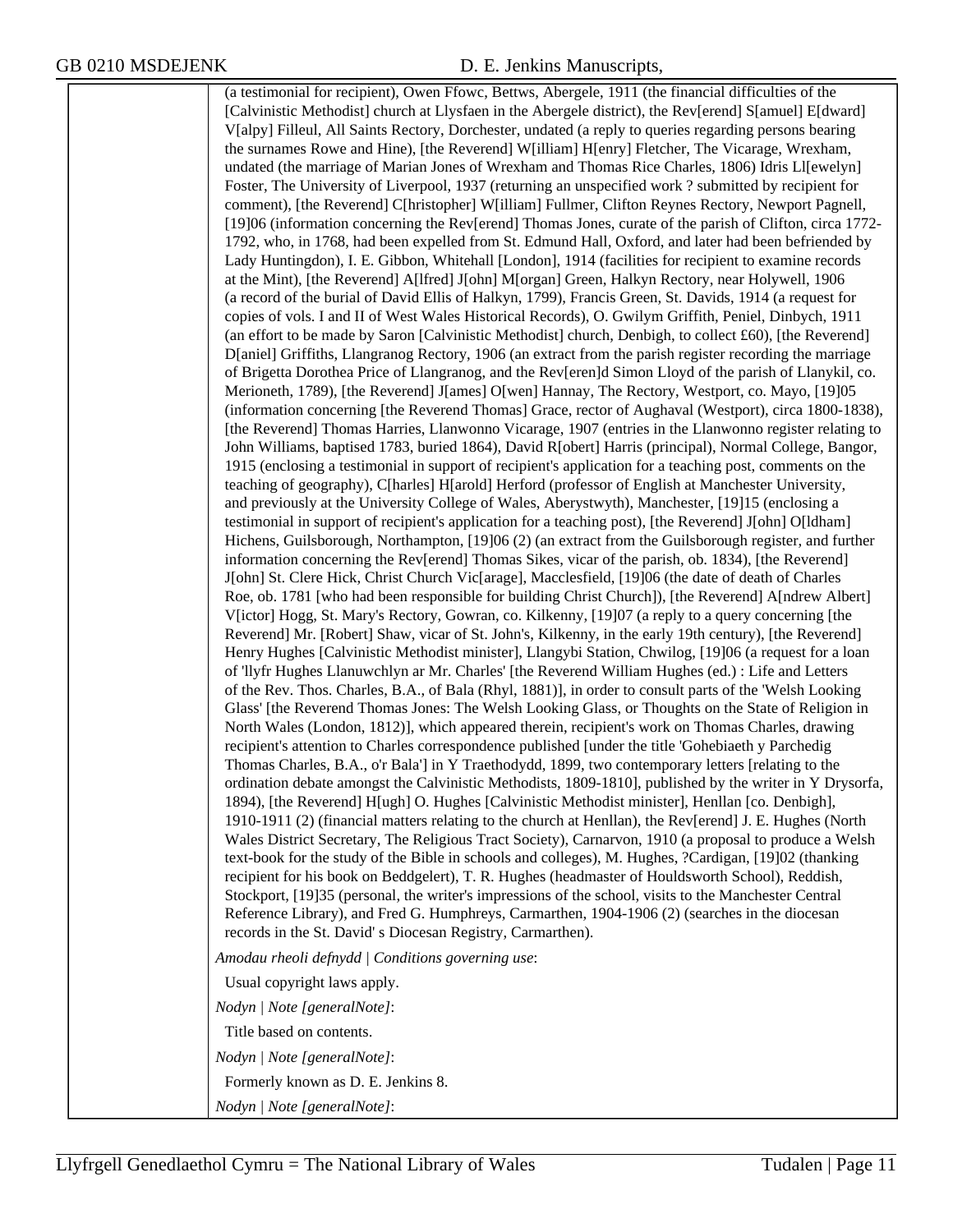|                       | Preferred citation: NLW MS 12738C.                                                                                                                                                                                                                                                                                                                                                                                                                                                                                                                                                                                                                                                                                                                                                                                                                                                                                                                                                                                                                                                                                                                                                                                                                                                                                                                                                                                                                                                                                                                                                                                                                                                                                                                                                                                                                                                                                                                                                                                                                                                                                                                                                                                                                                                                                                                                                                                                                                                                                                                                                                                                                                                                                                    |
|-----------------------|---------------------------------------------------------------------------------------------------------------------------------------------------------------------------------------------------------------------------------------------------------------------------------------------------------------------------------------------------------------------------------------------------------------------------------------------------------------------------------------------------------------------------------------------------------------------------------------------------------------------------------------------------------------------------------------------------------------------------------------------------------------------------------------------------------------------------------------------------------------------------------------------------------------------------------------------------------------------------------------------------------------------------------------------------------------------------------------------------------------------------------------------------------------------------------------------------------------------------------------------------------------------------------------------------------------------------------------------------------------------------------------------------------------------------------------------------------------------------------------------------------------------------------------------------------------------------------------------------------------------------------------------------------------------------------------------------------------------------------------------------------------------------------------------------------------------------------------------------------------------------------------------------------------------------------------------------------------------------------------------------------------------------------------------------------------------------------------------------------------------------------------------------------------------------------------------------------------------------------------------------------------------------------------------------------------------------------------------------------------------------------------------------------------------------------------------------------------------------------------------------------------------------------------------------------------------------------------------------------------------------------------------------------------------------------------------------------------------------------------|
|                       | Lleoliad ffisegol   Physical location:                                                                                                                                                                                                                                                                                                                                                                                                                                                                                                                                                                                                                                                                                                                                                                                                                                                                                                                                                                                                                                                                                                                                                                                                                                                                                                                                                                                                                                                                                                                                                                                                                                                                                                                                                                                                                                                                                                                                                                                                                                                                                                                                                                                                                                                                                                                                                                                                                                                                                                                                                                                                                                                                                                |
|                       | ARCH/MSS (GB0210)                                                                                                                                                                                                                                                                                                                                                                                                                                                                                                                                                                                                                                                                                                                                                                                                                                                                                                                                                                                                                                                                                                                                                                                                                                                                                                                                                                                                                                                                                                                                                                                                                                                                                                                                                                                                                                                                                                                                                                                                                                                                                                                                                                                                                                                                                                                                                                                                                                                                                                                                                                                                                                                                                                                     |
| <b>NLW MS 12739C.</b> | File - Letters to the Reverend D. E.<br>1903-1936.                                                                                                                                                                                                                                                                                                                                                                                                                                                                                                                                                                                                                                                                                                                                                                                                                                                                                                                                                                                                                                                                                                                                                                                                                                                                                                                                                                                                                                                                                                                                                                                                                                                                                                                                                                                                                                                                                                                                                                                                                                                                                                                                                                                                                                                                                                                                                                                                                                                                                                                                                                                                                                                                                    |
| vtls006038245         | Jenkins,                                                                                                                                                                                                                                                                                                                                                                                                                                                                                                                                                                                                                                                                                                                                                                                                                                                                                                                                                                                                                                                                                                                                                                                                                                                                                                                                                                                                                                                                                                                                                                                                                                                                                                                                                                                                                                                                                                                                                                                                                                                                                                                                                                                                                                                                                                                                                                                                                                                                                                                                                                                                                                                                                                                              |
|                       |                                                                                                                                                                                                                                                                                                                                                                                                                                                                                                                                                                                                                                                                                                                                                                                                                                                                                                                                                                                                                                                                                                                                                                                                                                                                                                                                                                                                                                                                                                                                                                                                                                                                                                                                                                                                                                                                                                                                                                                                                                                                                                                                                                                                                                                                                                                                                                                                                                                                                                                                                                                                                                                                                                                                       |
|                       |                                                                                                                                                                                                                                                                                                                                                                                                                                                                                                                                                                                                                                                                                                                                                                                                                                                                                                                                                                                                                                                                                                                                                                                                                                                                                                                                                                                                                                                                                                                                                                                                                                                                                                                                                                                                                                                                                                                                                                                                                                                                                                                                                                                                                                                                                                                                                                                                                                                                                                                                                                                                                                                                                                                                       |
|                       | Natur a chynnwys / Scope and content:<br>Thirty-four letters, etc., from [the Reverend] J[ames] Spinther James [Baptist minister and historian],<br>Llandudno, 1906 (3) (information concerning [the Reverend] David Jones [Baptist minister], ob. 1792,<br>his wife Hannah, and his connection with [the Reverend] P[eter] W[illiams, Methodist cleric, ob. 1796]<br>and the publication of the 'Beibl bach' [a Welsh edition of the 'Little Bible' of John Canne] in 1790,<br>biographical notes on Lewis Richards of Llanbadarnfawr [co.], who emigrated to America, and became<br>co-founder and pastor of a Baptist church in Baltimore, 1785), [the Reverend] J[ohn] D[aniel] James,<br>Cadoxton Vicarage, Neath, 1906 (a record of the burial at Cadoxton in 1820 of the Rev[erend] W[illia]m<br>Williams, vicar of the parish, 1814-1820), R[obert] T[homas] Jenkins [head of the Department (aft.<br>professor) of Welsh History], University College of North Wales, Bangor, 1936 (information required<br>by the writer concerning the connection between [the Reverend] Peter Williams [Methodist cleric, ob.<br>1796] and Pibwr [Lwyd, co. Carmarthen], and concerning a supposed biography of [the Reverend]<br>William Williams [ob. 1820, curate of St. Gennys, Cornwall, in the late 18th century], the writer's<br>work on the Moravians in North Wales [The Moravian Brethren in North Wales, being vol. XLV of Y<br>Cymmrodor, 1938]), Catherine Jones, Aberdovey, [19]03 (2) (information concerning the descendants<br>of Jane Thomas of Lower Court Farm [parish of Llanfihangel Abercywyn, co. Carmarthen], sister of<br>the Reverend Thomas Charles), Charles W. F. Jones [London] and Ipswich, 1907 (2) (information<br>concerning the Rev[erend] Hezekiah Jones [ob. 1833], the writer's grandfather), [the Reverend] D[avid]<br>Jones [Calvinistic Methodist minister], Rhuddlan, 1911 (financial matters relating to the writer's church<br>at Rhuddlan), E. Clwyd Jones, Rhyl, [19]26 (matters relating to recipient's superannuation benefit),<br>[the Reverend] Edward Jones, Llangynhafal Rectory, 1906 (the date of burial of the Rev[erend] David<br>Hughes (ob. 1817), one time rector of Llangynhafal), Eirene [Lloyd Jones, later White], St. Nicholas-<br>at-Wade, Thanet, [19]25 (the writer's illness, books read during her illness, her opinion that 'Winston<br>[Churchill] can write magnificently', the illness of [her brother] Elphin, the start made by her father<br>[Dr. Thomas Jones, C. H. See below] on 'his history of Wales during the war', an invitation to her father<br>to write 4000 words on Ll[oyd] G[eorge] in the Encyclopaedia Britannica), Eirene T[heodora] Jones |
|                       | [mother of the previous correspondent], St. Nicholas-at-Wade, Westminster, and Gregynog (Newtown),<br>[19]33 (3) (the illness of the writer's husband [Dr. Thomas Jones, C.H. See below] and his stay at Ruthin<br>Castle, their daughter Eirene's travels in the United States of America and Canada, their son Tristan's<br>activities at Balliol [College], Oxford, a meeting of the trustees of the Elphin Memorial Scholarship, a<br>visit by Thomas Jones to Bargoed to see the newly formed occupational centre for the unemployed, the<br>Pilgrim Trust and its connection with the Nat[iona]l Council of Social Service, the undertaking by [Sir]<br>Percy Watkins [Secretary, Welsh Department of the National Council of Social Service, 1933-1938]<br>of visits to the unemployment areas previously undertaken by Thomas Jones, the appointment of new                                                                                                                                                                                                                                                                                                                                                                                                                                                                                                                                                                                                                                                                                                                                                                                                                                                                                                                                                                                                                                                                                                                                                                                                                                                                                                                                                                                                                                                                                                                                                                                                                                                                                                                                                                                                                                                                   |
|                       | controllers of the Gregynog Press, plans for temporary expansion at Coleg Harlech to accommodate<br>30 to 40 additional students from amongst the unemployed to be trained as leaders of occupational<br>centres), [the Reverend] J[ohn] Jones, Llandegla Rectory, Mold, 1905 (2) (a note on [the Reverend]<br>Simon Lloyd, curate of Llandegla, 1783-1788), John Jones, Minffordd, Penrhyndeudraeth, 1930 (the<br>illness of the writer's niece), the Rev[erend] J[ohn] D[avid] Jones [Calvinistic Methodist minister],<br>Gellifor, Ruthin, 1913 (2) (plans ? in connection with church buildings), Kitty Idwal Jones, Swansea,<br>undated (personal, the disappearance of the literary MSS. of [the Reverend] Thomas Jones [1756-<br>1820, Calvinistic Methodist minister]), [the Reverend] M[organ] H[ugh] Jones, Trevecca College,<br>Talgarth, 1907 (enclosing a copy of a letter from [the Reverend] Peter Williams [Methodist cleric],<br>from Caerfyrddyn, to Messures Roberts, Moses, & Co., Trevecca, 1789, relating to the proofs, etc. [of<br>the edition of the Bible which the writer was preparing in conjunction with the Reverend David Jones.<br>See letter from the Reverend James Spinther James above]) (the original Peter Williams letter is now<br>Trevecka Letter 2760 amongst the C.M. archives in the National Library of Wales), the Rev[erend]<br>Richard E. Jones [Calvinistic Methodist minister], from Porthcawl, [19]25 (attempts to build up a Sunday<br>School library in the writer's church at Clydach, near Swansea, the possibility of help from the Rebecca                                                                                                                                                                                                                                                                                                                                                                                                                                                                                                                                                                                                                                                                                                                                                                                                                                                                                                                                                                                                                                                                                                                                  |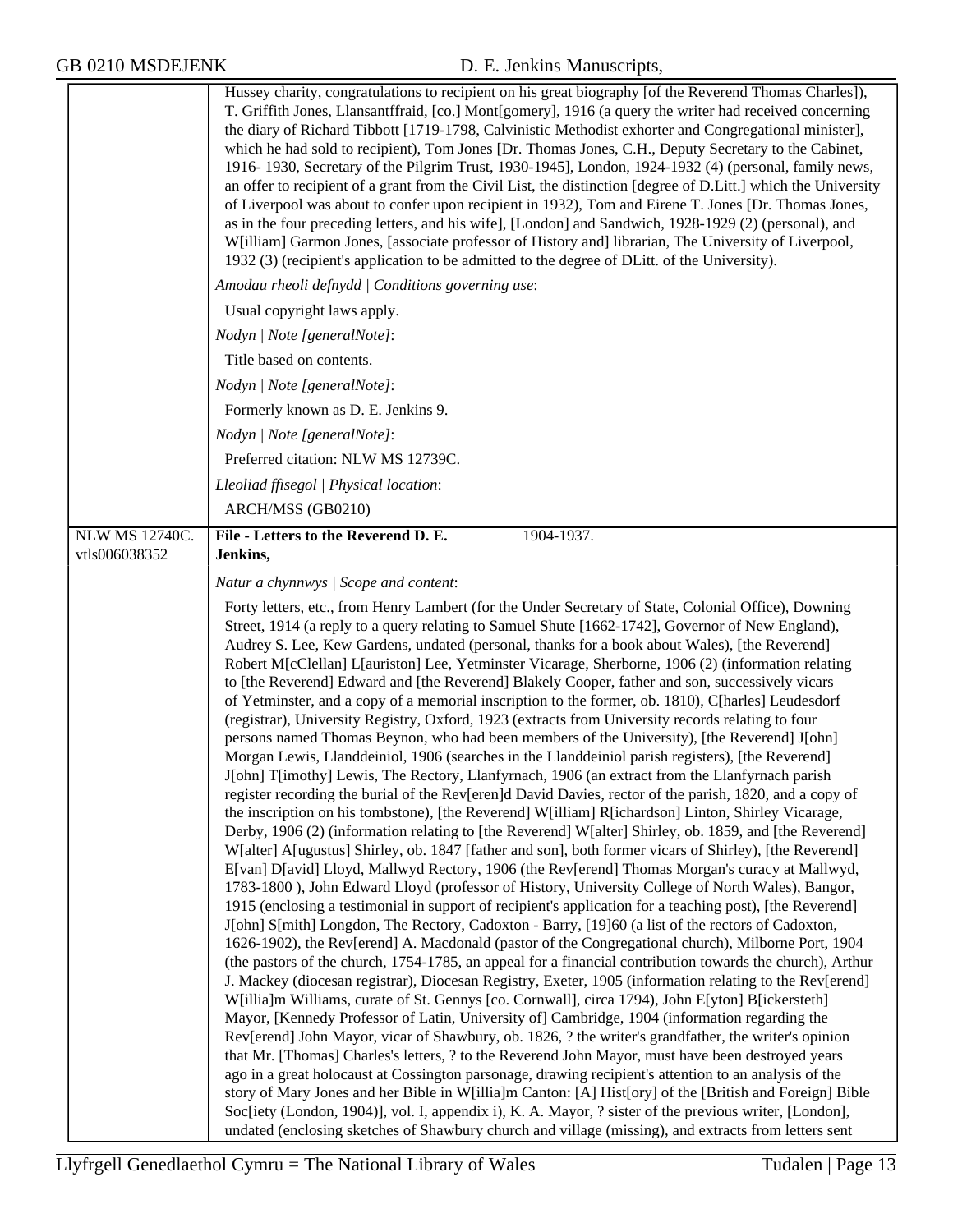by the Rev[eren]d John Mayor, from Shawbury, to his son, William Henry Mayor, in Bermuda, 1825 (personal and family news), by Lieut[ enant] John Mayor, R.N. [son of the aforementioned Reverend John Mayor], from Shawbury, to [his brother] W. H. Mayor, 1826 (the death of their father), and by the Rev[eren]d Robert Mayor [another son of the said Reverend John Mayor] to his brother, W. H. Mayor, at Madeley, 1829 (the writer's return from Ceylon, personal and family affairs, the settlement of the Catholic emancipation question)), [the Reverend] Cha[rle]s Morgan, Rhoscrowther Rectory, 1904 (a record in the Rhoscrowther parish register of the marriage of John Charles and Alice Gwyther, 1811), [the Reverend] Dan[ie]l Morgan, Llantrisant Rectory, Anglesey, 1907 (a copy of a memorial inscription to John Jones of Bodynolwyn wen, parish of Llantrisant, ob. 1813), Evan E[dward] Morgan, Brecon, 1914-1915 (6) (information relating to members of the Cook or Coke family having connections with the Brecon and Llanfrynach areas, mention of Joseph Harris [1704-1764, brother of Howel Harris], his book on optics [A Treatise on Optics (London, 1775)], his astronomical observations at Trevecka 'which he proposed to read before the Royal Society in London', his essay on money [An Essay Upon Money and Coins (1757)], and his mission to the West Indies, references to 'Poole's History of Breconshire' [Edwin Poole: The Illustrated History and Biography of Brecknockshire (Brecknock,1886)], an elderly resident of Brecon (circa 1902-1904), who had seen Eliz[abeth] Prichard, née Harris [daughter of Howel Harris], the doubts about publishing the 'Historical Magazine' [Cylchgrawn Cymdeithas Hanes y Methodistiaid Calfinaidd, the first part of which appeared in March 1916], a list of the shareholders of the Brecknock and Abergavenny Canal in 1840 which included the name of Prichard Howell Harries, extracts from [Edwin] Poole [:History . . . of Brecknockshire] relating to T[homas] J[effery] Llewelyn Prichard, author of [The Adventures and Vagaries of] Twm Shon Catti [(Aberystwyth, 1828)], the possibility that Prichard was 'of the Harris breed', thanks for a copy of Bishop [aft. Archbishop Alfred George] Edwards: Landmarks [in the History of the Welsh Church (London, 1912)], with comments on the work), W. Morgan, Ilford, [19]20 (property transactions), A. Morris, Newport, [co.] Mon[mouth], [19]15 (the writer's intended work on Methodism in Monmouthshire), Lewis Morris, Carmarthen, [19]06 (the writer's grandmother, Mary Anne Morris, née Reynolds, ob. 1839), A[ndrew] Munro (bursar), Queen' s College, Cambridge, [19]32 (information relating to Robert Humphreys, B. A., of Queen's College, 1805, and Robert Humphreys, B.A., of the same college, 1843), F[rederick] J[ohn] North, National Museum of Wales, Cardiff, 1937 (a query concerning the brothers Hugh and Robert Owen, who were connected with the publication of the maps of Humphrey Lhuyd [1527-1568, physician and antiquary. See F. J. North: Humphrey Lhuyd's Maps of England and of Wales (Cardiff, 1937), pp. 11-12]), W. T. Ottewill, India Office, Whitehall, 1935 (a note on the Reverend Josiah Woodward who had been appointed 'to the Chapel of Poplar' by the East India Company in 1690) ( attached is a copy of a letter addressed by Josiah Woodward to the secretary of the said Company, 1710), Owen J. Owen, West Kirby, 1918 (the writer's interest in any source-material relating to Thomas Charles and the Methodist cause in Liverpool), Frederick Pane, Abergele, [19]11 (inviting recipient to deliver an address to a class of young men), A. Parnell, Littlehampton, 1907 (the writer's great-uncle, Thomas Parnell), [the Reverend] David Phillips, Radyr Rectory, Cardiff, 1907 (2) (the Rev[erend] Daniel Jones, curate of Radyr, circa 1787-1821, the communion plate presented to the parish in 1784), Andrew Picken (secretary), Queen's University, Belfast, 1932 (recipient's request to be admitted as a candidate for a doctor's degree, and his gift of three books to the University), K[enneth] Povey (librarian), Queen's University, Belfast, 1932 (acknowledging receipt of a copy of recipient's biography of Thomas Charles), and A[rthur] Ivor Pryce (diocesan registrar), Diocesan Registry, Bangor, 1905-1907 (3) (searches in the diocesan records on behalf of recipient, recipient's book on Beddgelert, good wishes for the success of recipient's magnum opus [on Thomas Charles], general comments on church restoration, the writing of biography, the 18th century church's policy of moderating enthusiasm, and the wisdom of the steps taken by [Thomas] Charles and his friends). *Amodau rheoli defnydd | Conditions governing use*:

Usual copyright laws apply.

*Nodyn | Note [generalNote]*:

Title based on contents. *Nodyn | Note [generalNote]*:

Formerly known as D. E. Jenkins 10.

*Nodyn | Note [generalNote]*: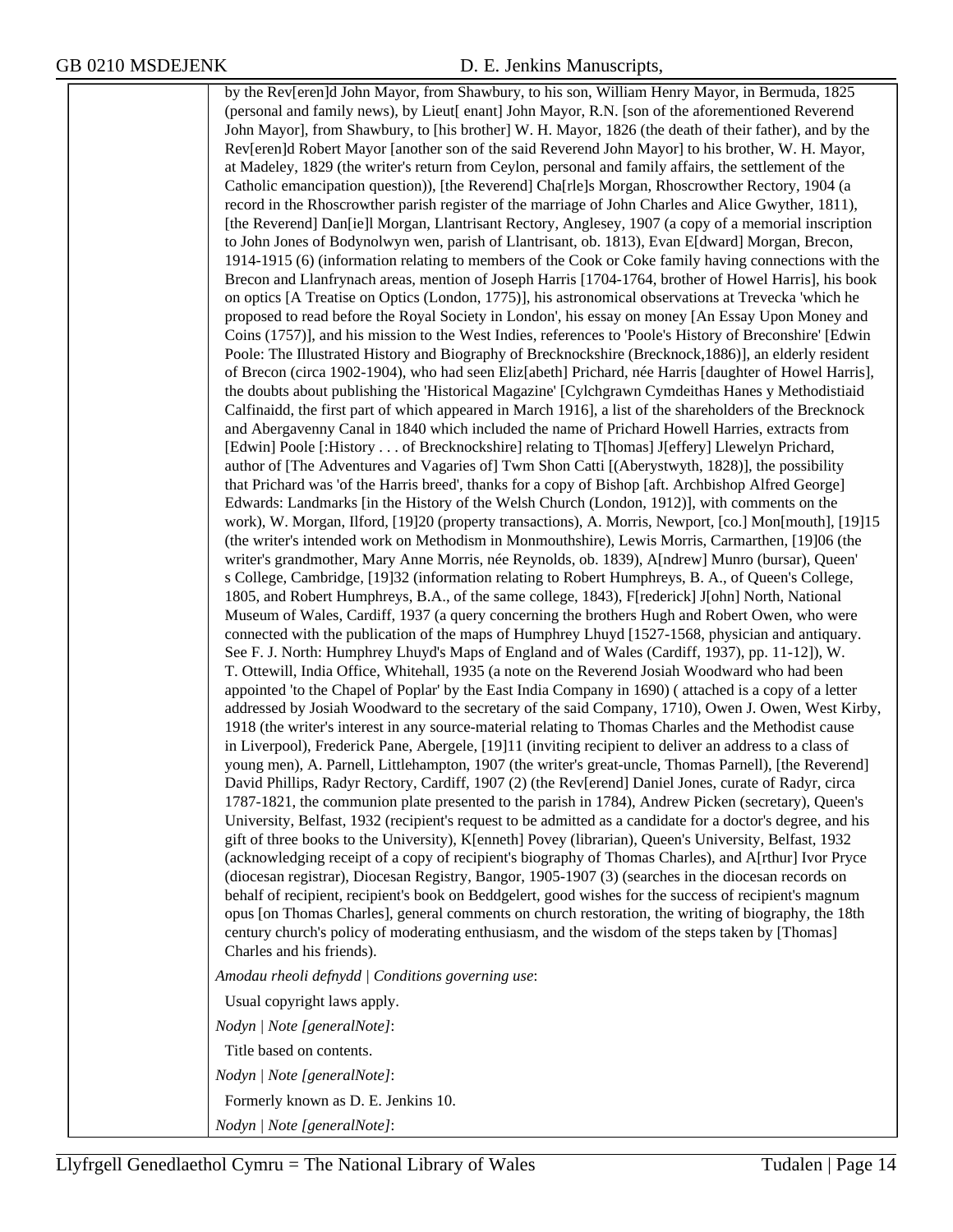|                                 | Preferred citation: NLW MS 12740C.                                                                                                                                                                                                                                                                                                                                                                                                                                                                                                                                                                                                                                                                                                                                                                                                                                                                                                                                                                                                                                                                                                                                                                                                                                                                                                                                                                                                                                                                                                                                                                                                                                                                                                                                                                                                                                                                                                                                                                                                                                                                                                                                                                                                                                                                                                                                                                                                                                                                                                                                                                                                                                                                                                                                                                                                                                                                                                                                                                                                                                                                                                                                                                                                                                                                                                                                                                                                                                                                                                             |
|---------------------------------|------------------------------------------------------------------------------------------------------------------------------------------------------------------------------------------------------------------------------------------------------------------------------------------------------------------------------------------------------------------------------------------------------------------------------------------------------------------------------------------------------------------------------------------------------------------------------------------------------------------------------------------------------------------------------------------------------------------------------------------------------------------------------------------------------------------------------------------------------------------------------------------------------------------------------------------------------------------------------------------------------------------------------------------------------------------------------------------------------------------------------------------------------------------------------------------------------------------------------------------------------------------------------------------------------------------------------------------------------------------------------------------------------------------------------------------------------------------------------------------------------------------------------------------------------------------------------------------------------------------------------------------------------------------------------------------------------------------------------------------------------------------------------------------------------------------------------------------------------------------------------------------------------------------------------------------------------------------------------------------------------------------------------------------------------------------------------------------------------------------------------------------------------------------------------------------------------------------------------------------------------------------------------------------------------------------------------------------------------------------------------------------------------------------------------------------------------------------------------------------------------------------------------------------------------------------------------------------------------------------------------------------------------------------------------------------------------------------------------------------------------------------------------------------------------------------------------------------------------------------------------------------------------------------------------------------------------------------------------------------------------------------------------------------------------------------------------------------------------------------------------------------------------------------------------------------------------------------------------------------------------------------------------------------------------------------------------------------------------------------------------------------------------------------------------------------------------------------------------------------------------------------------------------------------|
|                                 | Lleoliad ffisegol   Physical location:                                                                                                                                                                                                                                                                                                                                                                                                                                                                                                                                                                                                                                                                                                                                                                                                                                                                                                                                                                                                                                                                                                                                                                                                                                                                                                                                                                                                                                                                                                                                                                                                                                                                                                                                                                                                                                                                                                                                                                                                                                                                                                                                                                                                                                                                                                                                                                                                                                                                                                                                                                                                                                                                                                                                                                                                                                                                                                                                                                                                                                                                                                                                                                                                                                                                                                                                                                                                                                                                                                         |
|                                 | ARCH/MSS (GB0210)                                                                                                                                                                                                                                                                                                                                                                                                                                                                                                                                                                                                                                                                                                                                                                                                                                                                                                                                                                                                                                                                                                                                                                                                                                                                                                                                                                                                                                                                                                                                                                                                                                                                                                                                                                                                                                                                                                                                                                                                                                                                                                                                                                                                                                                                                                                                                                                                                                                                                                                                                                                                                                                                                                                                                                                                                                                                                                                                                                                                                                                                                                                                                                                                                                                                                                                                                                                                                                                                                                                              |
| NLW MS 12741B.<br>vtls006038404 | File - Letters to the Reverend D. E.<br>1901-1935.<br>Jenkins,                                                                                                                                                                                                                                                                                                                                                                                                                                                                                                                                                                                                                                                                                                                                                                                                                                                                                                                                                                                                                                                                                                                                                                                                                                                                                                                                                                                                                                                                                                                                                                                                                                                                                                                                                                                                                                                                                                                                                                                                                                                                                                                                                                                                                                                                                                                                                                                                                                                                                                                                                                                                                                                                                                                                                                                                                                                                                                                                                                                                                                                                                                                                                                                                                                                                                                                                                                                                                                                                                 |
|                                 | Natur a chynnwys / Scope and content:                                                                                                                                                                                                                                                                                                                                                                                                                                                                                                                                                                                                                                                                                                                                                                                                                                                                                                                                                                                                                                                                                                                                                                                                                                                                                                                                                                                                                                                                                                                                                                                                                                                                                                                                                                                                                                                                                                                                                                                                                                                                                                                                                                                                                                                                                                                                                                                                                                                                                                                                                                                                                                                                                                                                                                                                                                                                                                                                                                                                                                                                                                                                                                                                                                                                                                                                                                                                                                                                                                          |
|                                 | Twenty-seven letters, etc., from [the Reverend] E[dward] W[ilcocks] Raby, The Rectory, Jacobstow,<br>near Bude, 1906 (information concerning the Reverend] W[illia]m Williams, curate of St. Gennys [co.<br>Cornwall], in 1796), [the Reverend] J[ohn] Lambert Rees, Llandowror (sic) Rectory, 1906 (a copy of<br>the inscription on the tomb of the Rev[eren]d John Davies, minister of the Gospel at Bank-y-felin, ob.<br>1821, and of his wife, Barbara, ob. 1841), the Rev[erend] Bernard Reynolds, The Rectory, Queen Street,<br>E.C., 1905 (a portrait of the Rev[erend] Watts Wilkinson [ob. 1840]), C. Morgan Richardson, Cardigan,<br>1907 ([Madam] Bevan's Charity), A. Foulkes-Roberts, Denbigh and Goring-on-Thames, 1913-1935 (3)<br>(legal matters, genealogical data relating to the writer's ancestors), A. Humphreys Roberts, Manchester,<br>1920 (books sent to recipient), Ella [] Foulkes Roberts, Denbigh, 1926 (a proposal that [Denbigh]<br>County School would buy a set of the Dictionary of National Biography from the library of the writer's<br>father, an offer for the set made by Mr. [aft. Sir John] Ballinger [Librarian of the National Library of<br>Wales]), Evan E. Roberts (clerk to the governors), The County School, Denbigh, 1928 (conveying the<br>school governors' sympathy to recipient on his illness), Mary Roberts, Llangynog Rectory, Oswestry,<br>1905 (the inscription on the tombstone of the Rev[eren]d Evan Griffiths, rector of Llangynog, ob. 1813,<br>and of his wife Elizabeth, ob. 1806), the Rev[erend] S. Nowell-Rostron (joint secretary of the British<br>and Foreign Bible Society), London, 1919 (the resolution of the Society's General Committee to invite<br>recipient to become an Honorary Governor of the Society for life), [the Reverend] John Rowlands,<br>The Vicarage, Aberdovey, 1904 (enquiries by recipient concerning the letters, etc., of the Rev[erend]<br>Tho[ma]s Jones), E. A. Saunderson, Dublin, undated (3) (the writer's ancestors), [the Reverend] S[amuel]<br>Cooper Scott, St. John's Rectory, Chester, 1906 (a proposed visit by recipient to examine the St. John's<br>registers), [the Reverend] W[illiam] J[ohn] L[immer] Sheppard, St. Peter's Vic[arage], Ipswich, [19]08<br>(the memorial inscription on the tomb of the Rev[erend] Edward Griffin, rector of the parish of St.<br>Stephen's, Ipswich, ob. 1833, and of his wife, Elizabeth, also ob. 1833), [the Reverend] Spencer E[dward]<br>Simms, Charmouth Rectory, Dorset, 1906 (a negative reply to a query relating to William Daw, M.D.),<br>F[rancis] D[anvers] Sladen, British Museum, London, 1924 (3) (material recipient wished to consult in<br>the British Museum), [Professor] W[illiam] B[arron] Stevenson, The Theological College, Bala, [19]01<br>(the revision by the writer of an unspecified MS. work), [the Reverend] H[enry] H[olmes] Stewart, The<br>Rectory, Barry, undated (information relating to [the Reverend] Hezekiah Jones, curate of the parish of<br>Porthkerry [late 18th century]), George Stinchcombe, Bristol, 1911 (2) (the writer's desire to prove his<br>reputed descent from [Thomas] Charles in the belief that this would strengthen his application for a post<br>he was desirous of obtaining, his need to contact Mr. Lloyd George in connection with his application),<br>and A. J. Sylvester, Westminster, London, 1929 (apologising, on behalf of Mr. Lloyd George, for his<br>having mislaid a thesis belonging to recipient). |
|                                 | Amodau rheoli defnydd   Conditions governing use:                                                                                                                                                                                                                                                                                                                                                                                                                                                                                                                                                                                                                                                                                                                                                                                                                                                                                                                                                                                                                                                                                                                                                                                                                                                                                                                                                                                                                                                                                                                                                                                                                                                                                                                                                                                                                                                                                                                                                                                                                                                                                                                                                                                                                                                                                                                                                                                                                                                                                                                                                                                                                                                                                                                                                                                                                                                                                                                                                                                                                                                                                                                                                                                                                                                                                                                                                                                                                                                                                              |
|                                 | Usual copyright laws apply.                                                                                                                                                                                                                                                                                                                                                                                                                                                                                                                                                                                                                                                                                                                                                                                                                                                                                                                                                                                                                                                                                                                                                                                                                                                                                                                                                                                                                                                                                                                                                                                                                                                                                                                                                                                                                                                                                                                                                                                                                                                                                                                                                                                                                                                                                                                                                                                                                                                                                                                                                                                                                                                                                                                                                                                                                                                                                                                                                                                                                                                                                                                                                                                                                                                                                                                                                                                                                                                                                                                    |
|                                 | Nodyn   Note [generalNote]:                                                                                                                                                                                                                                                                                                                                                                                                                                                                                                                                                                                                                                                                                                                                                                                                                                                                                                                                                                                                                                                                                                                                                                                                                                                                                                                                                                                                                                                                                                                                                                                                                                                                                                                                                                                                                                                                                                                                                                                                                                                                                                                                                                                                                                                                                                                                                                                                                                                                                                                                                                                                                                                                                                                                                                                                                                                                                                                                                                                                                                                                                                                                                                                                                                                                                                                                                                                                                                                                                                                    |
|                                 | Title based on contents.                                                                                                                                                                                                                                                                                                                                                                                                                                                                                                                                                                                                                                                                                                                                                                                                                                                                                                                                                                                                                                                                                                                                                                                                                                                                                                                                                                                                                                                                                                                                                                                                                                                                                                                                                                                                                                                                                                                                                                                                                                                                                                                                                                                                                                                                                                                                                                                                                                                                                                                                                                                                                                                                                                                                                                                                                                                                                                                                                                                                                                                                                                                                                                                                                                                                                                                                                                                                                                                                                                                       |
|                                 | Nodyn   Note [generalNote]:                                                                                                                                                                                                                                                                                                                                                                                                                                                                                                                                                                                                                                                                                                                                                                                                                                                                                                                                                                                                                                                                                                                                                                                                                                                                                                                                                                                                                                                                                                                                                                                                                                                                                                                                                                                                                                                                                                                                                                                                                                                                                                                                                                                                                                                                                                                                                                                                                                                                                                                                                                                                                                                                                                                                                                                                                                                                                                                                                                                                                                                                                                                                                                                                                                                                                                                                                                                                                                                                                                                    |
|                                 | Formerly known as D. E. Jenkins 11.                                                                                                                                                                                                                                                                                                                                                                                                                                                                                                                                                                                                                                                                                                                                                                                                                                                                                                                                                                                                                                                                                                                                                                                                                                                                                                                                                                                                                                                                                                                                                                                                                                                                                                                                                                                                                                                                                                                                                                                                                                                                                                                                                                                                                                                                                                                                                                                                                                                                                                                                                                                                                                                                                                                                                                                                                                                                                                                                                                                                                                                                                                                                                                                                                                                                                                                                                                                                                                                                                                            |
|                                 | Nodyn   Note [generalNote]:                                                                                                                                                                                                                                                                                                                                                                                                                                                                                                                                                                                                                                                                                                                                                                                                                                                                                                                                                                                                                                                                                                                                                                                                                                                                                                                                                                                                                                                                                                                                                                                                                                                                                                                                                                                                                                                                                                                                                                                                                                                                                                                                                                                                                                                                                                                                                                                                                                                                                                                                                                                                                                                                                                                                                                                                                                                                                                                                                                                                                                                                                                                                                                                                                                                                                                                                                                                                                                                                                                                    |
|                                 | Preferred citation: NLW MS 12741B.                                                                                                                                                                                                                                                                                                                                                                                                                                                                                                                                                                                                                                                                                                                                                                                                                                                                                                                                                                                                                                                                                                                                                                                                                                                                                                                                                                                                                                                                                                                                                                                                                                                                                                                                                                                                                                                                                                                                                                                                                                                                                                                                                                                                                                                                                                                                                                                                                                                                                                                                                                                                                                                                                                                                                                                                                                                                                                                                                                                                                                                                                                                                                                                                                                                                                                                                                                                                                                                                                                             |
|                                 | Lleoliad ffisegol   Physical location:<br>ARCH/MSS (GB0210)                                                                                                                                                                                                                                                                                                                                                                                                                                                                                                                                                                                                                                                                                                                                                                                                                                                                                                                                                                                                                                                                                                                                                                                                                                                                                                                                                                                                                                                                                                                                                                                                                                                                                                                                                                                                                                                                                                                                                                                                                                                                                                                                                                                                                                                                                                                                                                                                                                                                                                                                                                                                                                                                                                                                                                                                                                                                                                                                                                                                                                                                                                                                                                                                                                                                                                                                                                                                                                                                                    |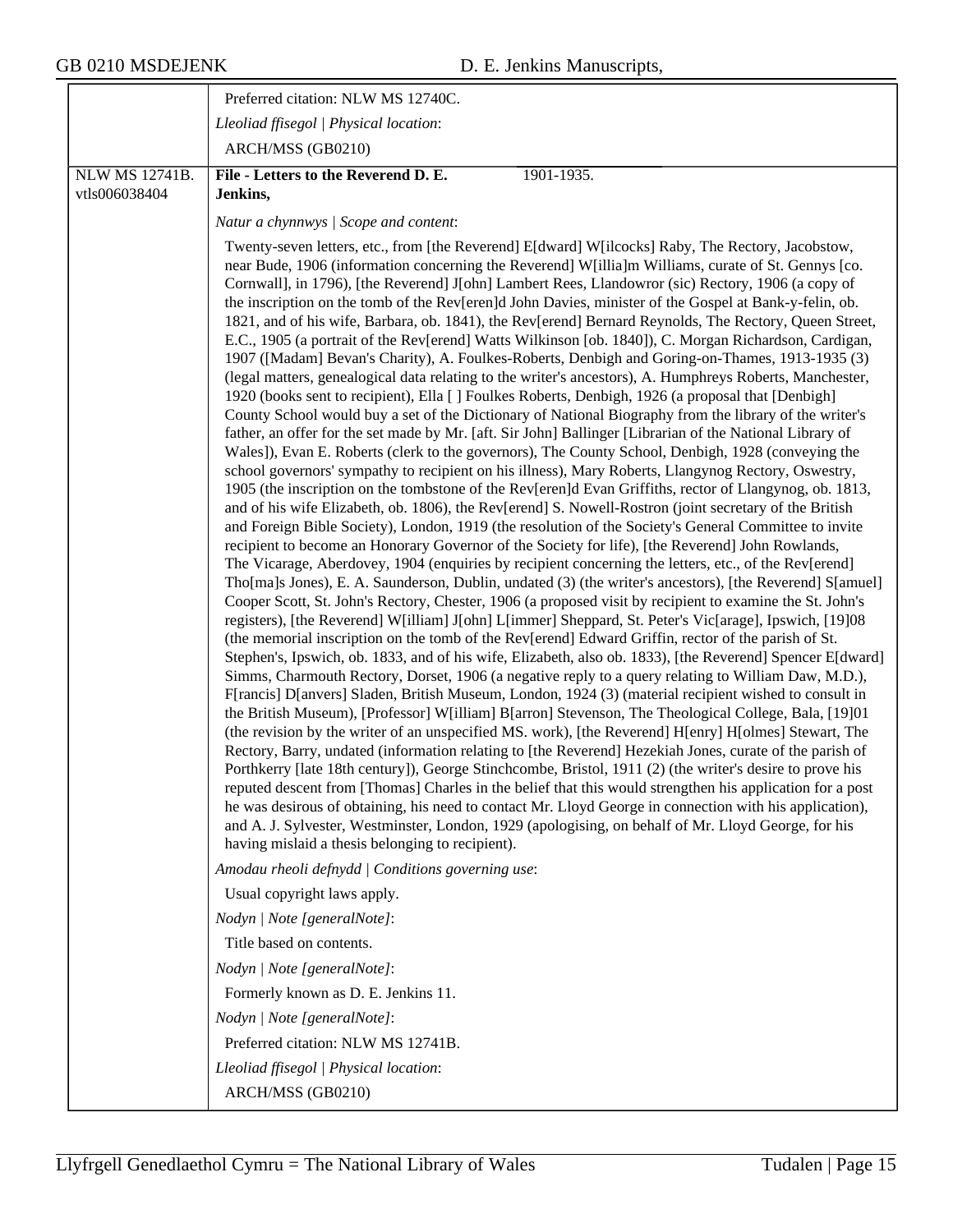| NLW MS 12742C.<br>vtls006038446 | File - Letters to the Reverend D. E.<br>1903-1930.<br>Jenkins,                                                                                                                                                                                                                                                                                                                                                                                                                                                                                                                                                                                                                                                                                                                                                                                                                                                                                                                                                                                                                                                                                                                                                                                                                                                                                                                                                                                                                                                                                                                                                                                                                                                                                                                                                                                                                                                                                                                                                                                                                                                                                                                                                                                                                                                                                                                                                                                                                                                                                                                                                                                                                                                                                                                                                                                                                                                                                                                                                                                                                                                                                                                                                                                                                                                                                                                                                                                                                                                                                                                                                                                                                                                                                                                                                                                                                                                                                                                                                                                                                                                                                                                                                                                                                                                                                                   |
|---------------------------------|------------------------------------------------------------------------------------------------------------------------------------------------------------------------------------------------------------------------------------------------------------------------------------------------------------------------------------------------------------------------------------------------------------------------------------------------------------------------------------------------------------------------------------------------------------------------------------------------------------------------------------------------------------------------------------------------------------------------------------------------------------------------------------------------------------------------------------------------------------------------------------------------------------------------------------------------------------------------------------------------------------------------------------------------------------------------------------------------------------------------------------------------------------------------------------------------------------------------------------------------------------------------------------------------------------------------------------------------------------------------------------------------------------------------------------------------------------------------------------------------------------------------------------------------------------------------------------------------------------------------------------------------------------------------------------------------------------------------------------------------------------------------------------------------------------------------------------------------------------------------------------------------------------------------------------------------------------------------------------------------------------------------------------------------------------------------------------------------------------------------------------------------------------------------------------------------------------------------------------------------------------------------------------------------------------------------------------------------------------------------------------------------------------------------------------------------------------------------------------------------------------------------------------------------------------------------------------------------------------------------------------------------------------------------------------------------------------------------------------------------------------------------------------------------------------------------------------------------------------------------------------------------------------------------------------------------------------------------------------------------------------------------------------------------------------------------------------------------------------------------------------------------------------------------------------------------------------------------------------------------------------------------------------------------------------------------------------------------------------------------------------------------------------------------------------------------------------------------------------------------------------------------------------------------------------------------------------------------------------------------------------------------------------------------------------------------------------------------------------------------------------------------------------------------------------------------------------------------------------------------------------------------------------------------------------------------------------------------------------------------------------------------------------------------------------------------------------------------------------------------------------------------------------------------------------------------------------------------------------------------------------------------------------------------------------------------------------------------------------------|
|                                 |                                                                                                                                                                                                                                                                                                                                                                                                                                                                                                                                                                                                                                                                                                                                                                                                                                                                                                                                                                                                                                                                                                                                                                                                                                                                                                                                                                                                                                                                                                                                                                                                                                                                                                                                                                                                                                                                                                                                                                                                                                                                                                                                                                                                                                                                                                                                                                                                                                                                                                                                                                                                                                                                                                                                                                                                                                                                                                                                                                                                                                                                                                                                                                                                                                                                                                                                                                                                                                                                                                                                                                                                                                                                                                                                                                                                                                                                                                                                                                                                                                                                                                                                                                                                                                                                                                                                                                  |
|                                 | Natur a chynnwys / Scope and content:<br>Thirty-eight letters, etc., from W. R. Taylor, Chester, [19]03 (drawing recipient's attention to information<br>re Tho[ma]s Charles in [Edwin] Paxton Hood: Christmas Evans [the preacher of Wild Wales]), A. B.<br>Thomas (chief clerk), Probate Registry, Llandaff, 1907 (the will of the Rev[eren]d Hezekiah Jones,<br>curate of St. Bride's, etc., ob. 1833), Professor John Owen Thomas, The Theological College, Bala, 1915<br>(enclosing a testimonial in support of recipient's application for a teaching post in Denbigh), Oswald<br>Thomas, Education Offices, Ruthin, 1930 (points relating to recipient's pension and superannuation),<br>R. H. Thomas, Llansannan, 1914 (railings around a statue to Ed. Parry), William Thomas (secretary<br>of Pembroke Terrace [Welsh Calvinistic Methodist] Church), Cardiff, 1925 (a preaching engagement<br>for recipient), W[illia]m G. S. Thomas, Carmarthen, 1905 (a reply to recipient's queries re members of<br>the Reynolds and Bowen families), A. E. Thompson, Llanrhaiadr, near Denbigh, [19]29 (permission<br>for recipient to fish in the writer's portion of the river), [the Reverend] A[rthur] H[uxley] Thompson,<br>Ide Vicarage, Exeter, 1907 (members of the Holmes family ? buried in Ide churchyard), Udea Onslow<br>Thompson, Cheltenham, 1915 (3) (thanks for recipient's book on Bedd Gelert, news of family and<br>friends), G. Herbert Thring (secretary of the Incorporated Society of Authors, Playwrights, and<br>Composers), London, 1915-1925 (9) (recipient's life membership, legal points raised by recipient<br>concerning contracts, libel, copyright, etc.), Emily S. Walker, Chester and [London], 1905 and undated<br>(2) (personal, the writer's reading of W[illiam] Canton: History of the [British and Foreign] Bible<br>Society, enquiries about recipient's book [on Thomas Charles]), the Rev[erend] Leonard G. Webb<br>(district secretary of the Religious Tract Society), Birmingham, 1928 (3) (arrangements for a meeting<br>to be held in Denbigh), [the Reverend] D[avid] Williams, Llanynys Vicarage, 1907 (the dates of death<br>and burial of the Rev[erend] Richard Jones, vicar of Llanynys, ob. 1825), [the Reverend] Evan Williams,<br>Nantcwnlle Vicarage, 1906-1907 (2) (the date of death, and a tracing of the signature of, the Rev[erend]<br>John Hughes, ? curate of Nantcwnlle, ob. 1813), [Professor] Hugh Williams, The Theological College,<br>Bala, 1903-1905 (2) (an extract from a family Bible recording the marriage of Robert Saunderson and<br>Rebeccah Thomas, niece of Tho[ma]s Charles, in Llanycil parish church, 1806, the presence of Tho[ma]s<br>Charles and his son, Tho[ma]s Rice Charles, at the wedding, searches, on behalf of recipient, in the<br>parish registers [of Llanycil]) (enclosed with the first letter is a copy of a fragment of a letter [from<br>the Reverend John Yale, rector of Llandegla and Bryn Eglwys, to the Reverend Simon Lloyd, curate<br>of the said parishes], 1783, requesting the recipient not to officiate any longer in his curacies owing<br>to his connection with the Methodist movement), [the Reverend] Hugh [Esau] Williams, Stanford<br>Bishop Vicarage, Bringsty, 1907 (searches in the Stanford parish registers on behalf of recipient), [the<br>Reverend] John Williams, Llanwddyn Vicarage, [19]05 (the possibility that [Thomas] Charles may<br>have assisted the curate of Llanwddyn, a request for a copy of recipient's book on Bedd Gelert, a visit<br>to Beddgelert, references to 'Llythyr Adda Jones' in Baner [ac Amserau Cymru], March 1869), [the<br>Reverend] W[illiam] Williams, Jeffreyston Rectory, 1906 (2) (searches in the parish register on behalf of<br>recipient), Cha[rle]s Wooldridge (district registrar), Winchester, 1906 (an unavailing search for the will<br>of the Rev[eren]d E[dward] Phillips [? vicar of East Tytherley, Hants., 1802-1851] in the records for the<br>years 1851-1853), and [the Reverend] D[avid] Worthington, Llangeitho Rectory, 1906 (2) (information<br>relating to the Rev[erend] John Hughes, vicar of Llanddeiniol and Nantcwnlle, circa 1811, an extract<br>from the Llangeitho parish register recording the burial of Daniel Jenkins [son-in-law of the Reverend |
|                                 | Daniel Rowland], 1815).                                                                                                                                                                                                                                                                                                                                                                                                                                                                                                                                                                                                                                                                                                                                                                                                                                                                                                                                                                                                                                                                                                                                                                                                                                                                                                                                                                                                                                                                                                                                                                                                                                                                                                                                                                                                                                                                                                                                                                                                                                                                                                                                                                                                                                                                                                                                                                                                                                                                                                                                                                                                                                                                                                                                                                                                                                                                                                                                                                                                                                                                                                                                                                                                                                                                                                                                                                                                                                                                                                                                                                                                                                                                                                                                                                                                                                                                                                                                                                                                                                                                                                                                                                                                                                                                                                                                          |
|                                 | Amodau rheoli defnydd   Conditions governing use:<br>Usual copyright laws apply.                                                                                                                                                                                                                                                                                                                                                                                                                                                                                                                                                                                                                                                                                                                                                                                                                                                                                                                                                                                                                                                                                                                                                                                                                                                                                                                                                                                                                                                                                                                                                                                                                                                                                                                                                                                                                                                                                                                                                                                                                                                                                                                                                                                                                                                                                                                                                                                                                                                                                                                                                                                                                                                                                                                                                                                                                                                                                                                                                                                                                                                                                                                                                                                                                                                                                                                                                                                                                                                                                                                                                                                                                                                                                                                                                                                                                                                                                                                                                                                                                                                                                                                                                                                                                                                                                 |
|                                 | Nodyn   Note [generalNote]:                                                                                                                                                                                                                                                                                                                                                                                                                                                                                                                                                                                                                                                                                                                                                                                                                                                                                                                                                                                                                                                                                                                                                                                                                                                                                                                                                                                                                                                                                                                                                                                                                                                                                                                                                                                                                                                                                                                                                                                                                                                                                                                                                                                                                                                                                                                                                                                                                                                                                                                                                                                                                                                                                                                                                                                                                                                                                                                                                                                                                                                                                                                                                                                                                                                                                                                                                                                                                                                                                                                                                                                                                                                                                                                                                                                                                                                                                                                                                                                                                                                                                                                                                                                                                                                                                                                                      |
|                                 | Title based on contents.                                                                                                                                                                                                                                                                                                                                                                                                                                                                                                                                                                                                                                                                                                                                                                                                                                                                                                                                                                                                                                                                                                                                                                                                                                                                                                                                                                                                                                                                                                                                                                                                                                                                                                                                                                                                                                                                                                                                                                                                                                                                                                                                                                                                                                                                                                                                                                                                                                                                                                                                                                                                                                                                                                                                                                                                                                                                                                                                                                                                                                                                                                                                                                                                                                                                                                                                                                                                                                                                                                                                                                                                                                                                                                                                                                                                                                                                                                                                                                                                                                                                                                                                                                                                                                                                                                                                         |
|                                 | Nodyn   Note [generalNote]:                                                                                                                                                                                                                                                                                                                                                                                                                                                                                                                                                                                                                                                                                                                                                                                                                                                                                                                                                                                                                                                                                                                                                                                                                                                                                                                                                                                                                                                                                                                                                                                                                                                                                                                                                                                                                                                                                                                                                                                                                                                                                                                                                                                                                                                                                                                                                                                                                                                                                                                                                                                                                                                                                                                                                                                                                                                                                                                                                                                                                                                                                                                                                                                                                                                                                                                                                                                                                                                                                                                                                                                                                                                                                                                                                                                                                                                                                                                                                                                                                                                                                                                                                                                                                                                                                                                                      |
|                                 | Formerly known as D. E. Jenkins 12.                                                                                                                                                                                                                                                                                                                                                                                                                                                                                                                                                                                                                                                                                                                                                                                                                                                                                                                                                                                                                                                                                                                                                                                                                                                                                                                                                                                                                                                                                                                                                                                                                                                                                                                                                                                                                                                                                                                                                                                                                                                                                                                                                                                                                                                                                                                                                                                                                                                                                                                                                                                                                                                                                                                                                                                                                                                                                                                                                                                                                                                                                                                                                                                                                                                                                                                                                                                                                                                                                                                                                                                                                                                                                                                                                                                                                                                                                                                                                                                                                                                                                                                                                                                                                                                                                                                              |
|                                 | Nodyn   Note [generalNote]:                                                                                                                                                                                                                                                                                                                                                                                                                                                                                                                                                                                                                                                                                                                                                                                                                                                                                                                                                                                                                                                                                                                                                                                                                                                                                                                                                                                                                                                                                                                                                                                                                                                                                                                                                                                                                                                                                                                                                                                                                                                                                                                                                                                                                                                                                                                                                                                                                                                                                                                                                                                                                                                                                                                                                                                                                                                                                                                                                                                                                                                                                                                                                                                                                                                                                                                                                                                                                                                                                                                                                                                                                                                                                                                                                                                                                                                                                                                                                                                                                                                                                                                                                                                                                                                                                                                                      |
|                                 | Preferred citation: NLW MS 12742C.                                                                                                                                                                                                                                                                                                                                                                                                                                                                                                                                                                                                                                                                                                                                                                                                                                                                                                                                                                                                                                                                                                                                                                                                                                                                                                                                                                                                                                                                                                                                                                                                                                                                                                                                                                                                                                                                                                                                                                                                                                                                                                                                                                                                                                                                                                                                                                                                                                                                                                                                                                                                                                                                                                                                                                                                                                                                                                                                                                                                                                                                                                                                                                                                                                                                                                                                                                                                                                                                                                                                                                                                                                                                                                                                                                                                                                                                                                                                                                                                                                                                                                                                                                                                                                                                                                                               |
|                                 | Lleoliad ffisegol   Physical location:                                                                                                                                                                                                                                                                                                                                                                                                                                                                                                                                                                                                                                                                                                                                                                                                                                                                                                                                                                                                                                                                                                                                                                                                                                                                                                                                                                                                                                                                                                                                                                                                                                                                                                                                                                                                                                                                                                                                                                                                                                                                                                                                                                                                                                                                                                                                                                                                                                                                                                                                                                                                                                                                                                                                                                                                                                                                                                                                                                                                                                                                                                                                                                                                                                                                                                                                                                                                                                                                                                                                                                                                                                                                                                                                                                                                                                                                                                                                                                                                                                                                                                                                                                                                                                                                                                                           |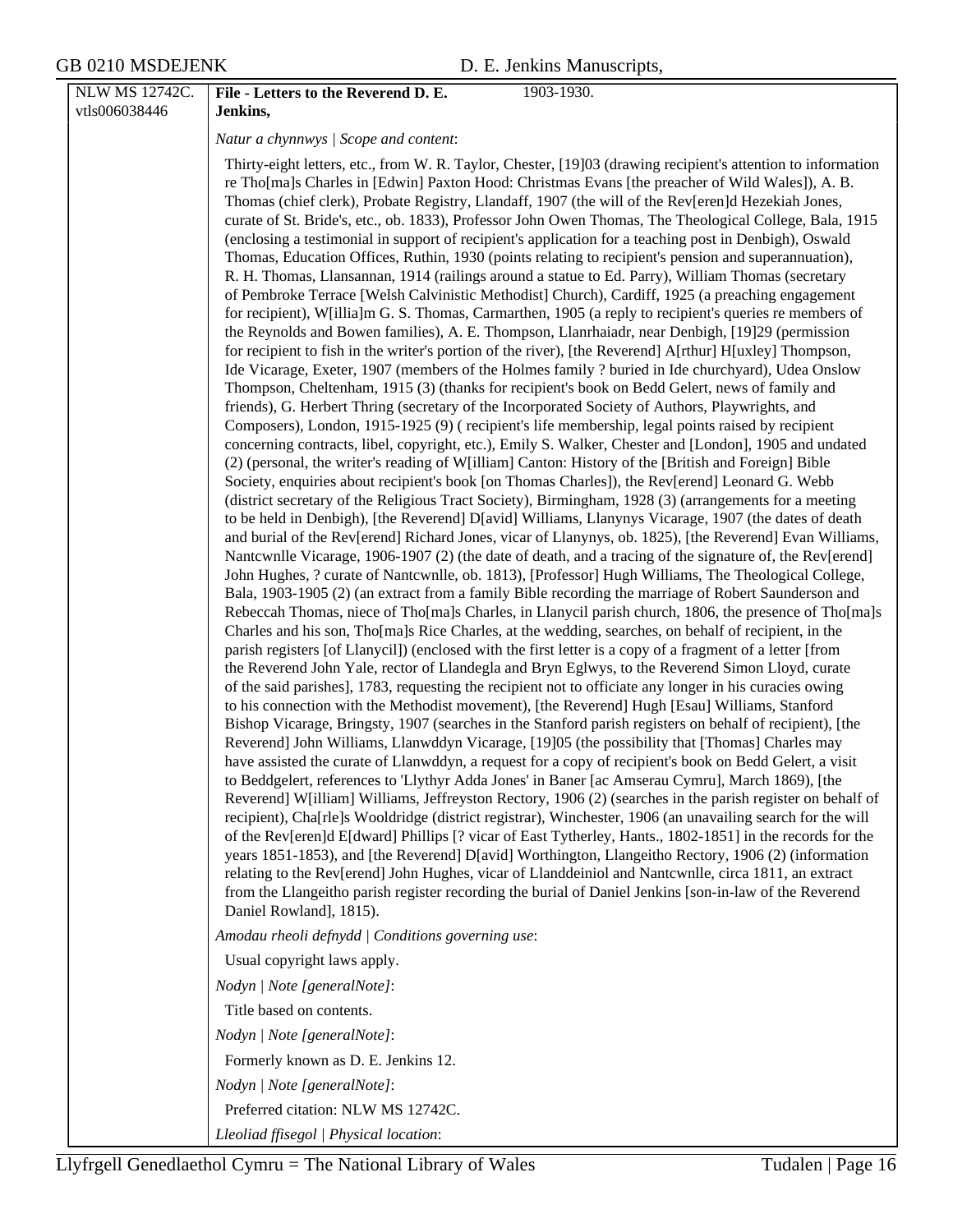$\overline{\phantom{0}}$ 

| ARCH/MSS (GB0210)                                                                                                                                                                                                                                                                                                                                                                                                                                                                                                                                                                                                                                                                                                                                                                                                                                                                                                                                                                                                                                                                                                                                                                                                                                                                                                                                                                                                                                                                                                                                                                                                                                                                                                                                                                                                                                                                                                                                                                                                                                                                                                                                       |
|---------------------------------------------------------------------------------------------------------------------------------------------------------------------------------------------------------------------------------------------------------------------------------------------------------------------------------------------------------------------------------------------------------------------------------------------------------------------------------------------------------------------------------------------------------------------------------------------------------------------------------------------------------------------------------------------------------------------------------------------------------------------------------------------------------------------------------------------------------------------------------------------------------------------------------------------------------------------------------------------------------------------------------------------------------------------------------------------------------------------------------------------------------------------------------------------------------------------------------------------------------------------------------------------------------------------------------------------------------------------------------------------------------------------------------------------------------------------------------------------------------------------------------------------------------------------------------------------------------------------------------------------------------------------------------------------------------------------------------------------------------------------------------------------------------------------------------------------------------------------------------------------------------------------------------------------------------------------------------------------------------------------------------------------------------------------------------------------------------------------------------------------------------|
| <b>File - Letters from the Reverend John</b><br>1801-1817/                                                                                                                                                                                                                                                                                                                                                                                                                                                                                                                                                                                                                                                                                                                                                                                                                                                                                                                                                                                                                                                                                                                                                                                                                                                                                                                                                                                                                                                                                                                                                                                                                                                                                                                                                                                                                                                                                                                                                                                                                                                                                              |
| Elias,                                                                                                                                                                                                                                                                                                                                                                                                                                                                                                                                                                                                                                                                                                                                                                                                                                                                                                                                                                                                                                                                                                                                                                                                                                                                                                                                                                                                                                                                                                                                                                                                                                                                                                                                                                                                                                                                                                                                                                                                                                                                                                                                                  |
| Crëwr   Creator:                                                                                                                                                                                                                                                                                                                                                                                                                                                                                                                                                                                                                                                                                                                                                                                                                                                                                                                                                                                                                                                                                                                                                                                                                                                                                                                                                                                                                                                                                                                                                                                                                                                                                                                                                                                                                                                                                                                                                                                                                                                                                                                                        |
| Reverend John Elias.                                                                                                                                                                                                                                                                                                                                                                                                                                                                                                                                                                                                                                                                                                                                                                                                                                                                                                                                                                                                                                                                                                                                                                                                                                                                                                                                                                                                                                                                                                                                                                                                                                                                                                                                                                                                                                                                                                                                                                                                                                                                                                                                    |
| Natur a chynnwys / Scope and content:                                                                                                                                                                                                                                                                                                                                                                                                                                                                                                                                                                                                                                                                                                                                                                                                                                                                                                                                                                                                                                                                                                                                                                                                                                                                                                                                                                                                                                                                                                                                                                                                                                                                                                                                                                                                                                                                                                                                                                                                                                                                                                                   |
| Twelve holograph letters, some imperfect, from [the Reverend] John Elias [Calvinistic Methodist]<br>minister], from Llanfechell [co. Anglesey], to David Ellis, London, 1801-1817 (personal and family<br>news, the writer's travels, comments and advice in respect of the contention between Mr. [Edward] Jones<br>and the [Calvinistic Methodist] church or society under his charge in London (1801-1803), an order for<br>shawls, etc., ?as stock for Mrs. Elias's shop, a request to recipient to buy specified books on behalf of<br>one of the writer's acquaintances, some of the moral, doctrinal, and other problems discussed at various<br>[Methodist] Association meetings, e.g., the slave trade, the selling of milk and baking on Sundays, the<br>importance of setting a good example for children, continuance in grace, religious 'enthusiasm', the<br>meaning of discipline, the doctrine of redemption, the practice of fasting, etc., the sending of James<br>Hughes (1809) and of Rich[ar]d Lloyd (1812) to [the society in] London, a comment on the lack of<br>Bibles and the degree of illiteracy in Anglesey (1813)) (the twelfth letter, July 1817, is on the same sheet<br>as a letter to David Ellis from his wife, Ann, who, at the time, was staying in Llanfechell).                                                                                                                                                                                                                                                                                                                                                                                                                                                                                                                                                                                                                                                                                                                                                                                                                                                  |
| Nodyn   Note [generalNote]:                                                                                                                                                                                                                                                                                                                                                                                                                                                                                                                                                                                                                                                                                                                                                                                                                                                                                                                                                                                                                                                                                                                                                                                                                                                                                                                                                                                                                                                                                                                                                                                                                                                                                                                                                                                                                                                                                                                                                                                                                                                                                                                             |
| Title based on contents.                                                                                                                                                                                                                                                                                                                                                                                                                                                                                                                                                                                                                                                                                                                                                                                                                                                                                                                                                                                                                                                                                                                                                                                                                                                                                                                                                                                                                                                                                                                                                                                                                                                                                                                                                                                                                                                                                                                                                                                                                                                                                                                                |
| Nodyn   Note [generalNote]:                                                                                                                                                                                                                                                                                                                                                                                                                                                                                                                                                                                                                                                                                                                                                                                                                                                                                                                                                                                                                                                                                                                                                                                                                                                                                                                                                                                                                                                                                                                                                                                                                                                                                                                                                                                                                                                                                                                                                                                                                                                                                                                             |
| Formerly known as D. E. Jenkins 13.                                                                                                                                                                                                                                                                                                                                                                                                                                                                                                                                                                                                                                                                                                                                                                                                                                                                                                                                                                                                                                                                                                                                                                                                                                                                                                                                                                                                                                                                                                                                                                                                                                                                                                                                                                                                                                                                                                                                                                                                                                                                                                                     |
| Nodyn   Note [generalNote]:                                                                                                                                                                                                                                                                                                                                                                                                                                                                                                                                                                                                                                                                                                                                                                                                                                                                                                                                                                                                                                                                                                                                                                                                                                                                                                                                                                                                                                                                                                                                                                                                                                                                                                                                                                                                                                                                                                                                                                                                                                                                                                                             |
| Preferred citation: NLW MS 12743D.                                                                                                                                                                                                                                                                                                                                                                                                                                                                                                                                                                                                                                                                                                                                                                                                                                                                                                                                                                                                                                                                                                                                                                                                                                                                                                                                                                                                                                                                                                                                                                                                                                                                                                                                                                                                                                                                                                                                                                                                                                                                                                                      |
| Lleoliad ffisegol   Physical location:                                                                                                                                                                                                                                                                                                                                                                                                                                                                                                                                                                                                                                                                                                                                                                                                                                                                                                                                                                                                                                                                                                                                                                                                                                                                                                                                                                                                                                                                                                                                                                                                                                                                                                                                                                                                                                                                                                                                                                                                                                                                                                                  |
| ARCH/MSS (GB0210)                                                                                                                                                                                                                                                                                                                                                                                                                                                                                                                                                                                                                                                                                                                                                                                                                                                                                                                                                                                                                                                                                                                                                                                                                                                                                                                                                                                                                                                                                                                                                                                                                                                                                                                                                                                                                                                                                                                                                                                                                                                                                                                                       |
| File - Correspondence,<br>1802-1815.                                                                                                                                                                                                                                                                                                                                                                                                                                                                                                                                                                                                                                                                                                                                                                                                                                                                                                                                                                                                                                                                                                                                                                                                                                                                                                                                                                                                                                                                                                                                                                                                                                                                                                                                                                                                                                                                                                                                                                                                                                                                                                                    |
| Natur a chynnwys / Scope and content:                                                                                                                                                                                                                                                                                                                                                                                                                                                                                                                                                                                                                                                                                                                                                                                                                                                                                                                                                                                                                                                                                                                                                                                                                                                                                                                                                                                                                                                                                                                                                                                                                                                                                                                                                                                                                                                                                                                                                                                                                                                                                                                   |
| Sixteen holograph letters, some imperfect, 1802-1815, to or from persons connected with the Calvinistic<br>Methodist movement in the early nineteenth century. They deal mainly with Methodist activities<br>(monthly meetings, Association meetings, etc.), and include letters from [the Reverend] John Davies,<br>Nantglun [co. Denbigh], to Mr. Ellis, Cloth Fair, London, 1806 (personal, religious reflections, general<br>comments on the state of the [Calvinistic Methodist] movement), and D. Ellis, Wood Street, London<br>(?the same as the recipient of the preceding letter), 1814 (personal, arrangements for the writer to visit<br>London, religious activity in the writer's own and neighbouring counties); John Elias ['o Fôn', as in the<br>preceding manuscript] to the Calvinistic Methodist Church, London, 1808 (the results of discussions<br>at the Association meeting held at Machynlleth concerning cases where circumstances kept husbands<br>apart from their wives for extensive periods), and [],1810 (2) (personal, arrangements for the writer<br>to visit London, matters discussed at Association meetings); Dafydd Ellis, London, to J[oh]n Ellis,<br>1802 (religious reflections, troubles affecting the London [C.M.] Society), and Edw[ar]d and D. Peters<br>of Caergwrley, at Mr. Rich[ar]d Jones, Wrexham, 1803 (religious reflections); John Hughes, Pont<br>Robert ap Oliver [co. Montgomery], to 'Anwyl gyfeillion' (personal, discussions at C.M. monthly<br>meetings in Montgomeryshire regarding the attitude of parents towards their children in the matter of<br>church membership and baptism), and Mr. Ellis (personal, a request for news, exhortations) (both these<br>letters are on the same double sheet addressed, October 1808, to Mr. Ellis, London); Mary Hughes,<br>Sarn, to her husband James Hughes, at Mr. David Ellis, London, 1809 (personal, a monthly meeting<br>held at Llithfaen, another to be held at Llanberis, local news) (Also on the same sheet is a note from<br>J[oh]n Jones, Pen y bryn, Edeyrn, to recipient. This appears to be in the same hand as Mary Hughes's |
|                                                                                                                                                                                                                                                                                                                                                                                                                                                                                                                                                                                                                                                                                                                                                                                                                                                                                                                                                                                                                                                                                                                                                                                                                                                                                                                                                                                                                                                                                                                                                                                                                                                                                                                                                                                                                                                                                                                                                                                                                                                                                                                                                         |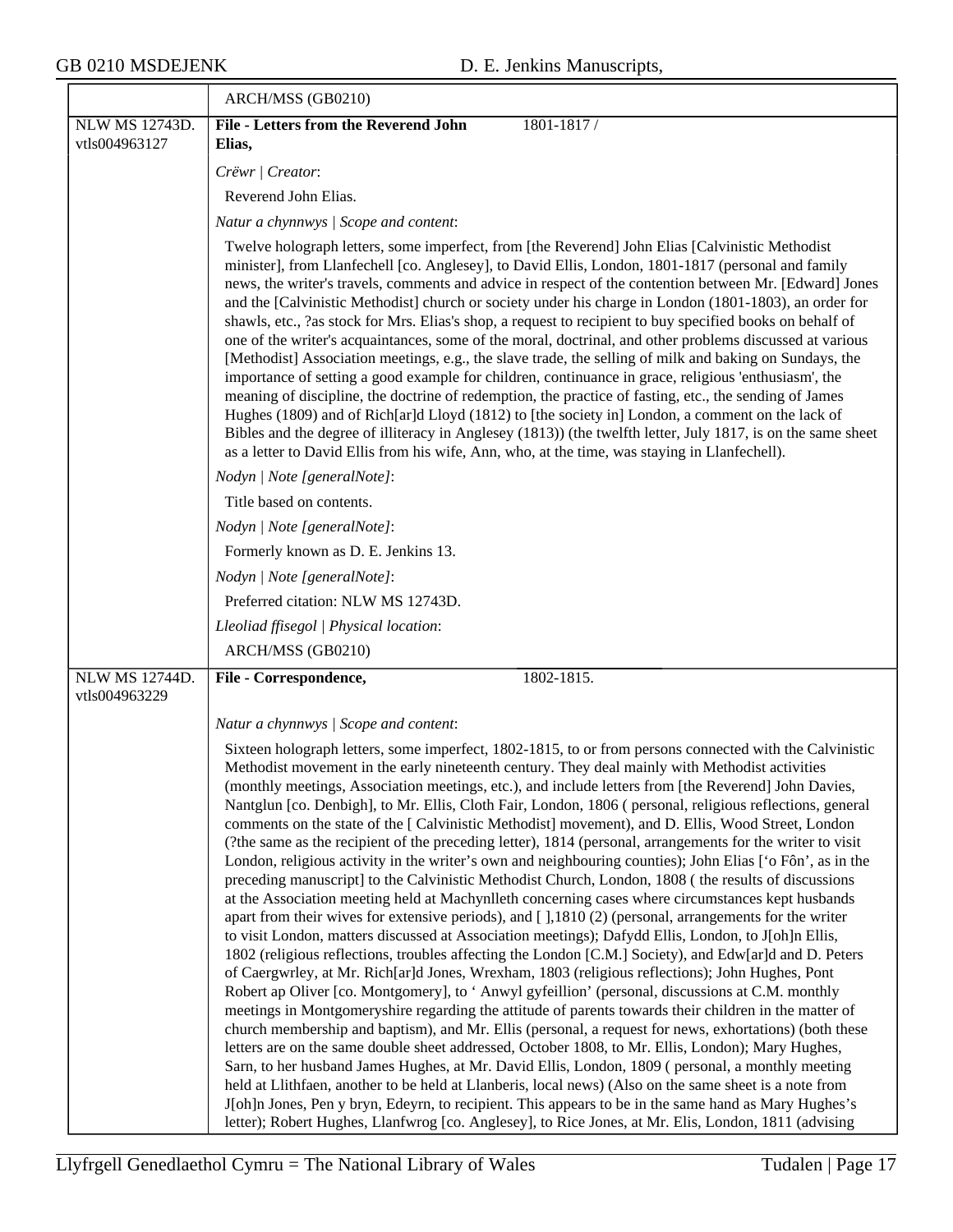|                       | recipient to return from London, news of local people, the [C.M.] chapel being built at Llanfwrog, a<br>request for books); Dan[ie]l Jones, Liverpool, to James Hughes, at Mr. David Ellis, London, 1809 (the<br>favourable news of the [C.M.] cause in London, an account of the services and meetings being held<br>every week in the [C.M.] chapels in Liverpool) (on the same sheet is an exhortation to recipient to<br>beware of slanderers); Thomas Jones, Caerfyrddin, to Mr. Ellis, London, 1810-11 (3) (personal, details<br>of proceedings at the Association meeting at Llangeitho in 1810, incorporating reports to the brethren<br>of the [C.M.] churches or societies at Wilderness Row, Y Borrough, Deptford, and Woolwich, on the<br>Association meetings at Swansea in November 1810 and at Llandilo in August 1811, including an<br>account of the ordination of ministers at the latter); and [the Reverend] Eben[eze]r Morrice, Blanywern<br>[co. Cardigan], to David Ellis, London, 1815 (personal, arrangements for sending a minister to London, a<br>suggestion that someone from the London church be ordained, an account of an Association meeting [ at<br>Llangeitho]), and W[illia]m Howells, London, 1812 (personal, ? arrangements for a visit to London).<br>Nodyn   Note [generalNote]: |
|-----------------------|---------------------------------------------------------------------------------------------------------------------------------------------------------------------------------------------------------------------------------------------------------------------------------------------------------------------------------------------------------------------------------------------------------------------------------------------------------------------------------------------------------------------------------------------------------------------------------------------------------------------------------------------------------------------------------------------------------------------------------------------------------------------------------------------------------------------------------------------------------------------------------------------------------------------------------------------------------------------------------------------------------------------------------------------------------------------------------------------------------------------------------------------------------------------------------------------------------------------------------------------------------------------------------------------------------------------------|
|                       | Title based on contents.                                                                                                                                                                                                                                                                                                                                                                                                                                                                                                                                                                                                                                                                                                                                                                                                                                                                                                                                                                                                                                                                                                                                                                                                                                                                                                  |
|                       | Nodyn   Note [generalNote]:                                                                                                                                                                                                                                                                                                                                                                                                                                                                                                                                                                                                                                                                                                                                                                                                                                                                                                                                                                                                                                                                                                                                                                                                                                                                                               |
|                       | Formerly known as D. E. Jenkins 14.                                                                                                                                                                                                                                                                                                                                                                                                                                                                                                                                                                                                                                                                                                                                                                                                                                                                                                                                                                                                                                                                                                                                                                                                                                                                                       |
|                       | Nodyn   Note [generalNote]:                                                                                                                                                                                                                                                                                                                                                                                                                                                                                                                                                                                                                                                                                                                                                                                                                                                                                                                                                                                                                                                                                                                                                                                                                                                                                               |
|                       | Preferred citation: NLW MS 12744D.                                                                                                                                                                                                                                                                                                                                                                                                                                                                                                                                                                                                                                                                                                                                                                                                                                                                                                                                                                                                                                                                                                                                                                                                                                                                                        |
|                       | Lleoliad ffisegol   Physical location:                                                                                                                                                                                                                                                                                                                                                                                                                                                                                                                                                                                                                                                                                                                                                                                                                                                                                                                                                                                                                                                                                                                                                                                                                                                                                    |
|                       | ARCH/MSS (GB0210)                                                                                                                                                                                                                                                                                                                                                                                                                                                                                                                                                                                                                                                                                                                                                                                                                                                                                                                                                                                                                                                                                                                                                                                                                                                                                                         |
| <b>NLW MS 12745B.</b> | $[1901x1937]$ .<br>File - Barddoniaeth, etc.,                                                                                                                                                                                                                                                                                                                                                                                                                                                                                                                                                                                                                                                                                                                                                                                                                                                                                                                                                                                                                                                                                                                                                                                                                                                                             |
| vtls004963245         |                                                                                                                                                                                                                                                                                                                                                                                                                                                                                                                                                                                                                                                                                                                                                                                                                                                                                                                                                                                                                                                                                                                                                                                                                                                                                                                           |
|                       | Natur a chynnwys   Scope and content:                                                                                                                                                                                                                                                                                                                                                                                                                                                                                                                                                                                                                                                                                                                                                                                                                                                                                                                                                                                                                                                                                                                                                                                                                                                                                     |
|                       | An exercise book containing miscellaneous transcripts, extracts, etc., including copies of two anonymous<br>poems entitled 'Cerdd Newydd i atteb yr Ynfyd yn ôl ei Ynfydrwydd rhag iddo fod yn ddoeth yn ei olwg<br>ei hun', and 'Cân o glod i offeiriadau ac eraill ou plaid am sefyll yn gadarn yn erbyn pregethwyr cyffredin<br>sydd yn tramwy'r gwledydd, &c.'; seventy-four lines headed 'Pedair o Bleidiau yn cael eu dynodi: sef<br>Dissenters, Methodistiaid, Wesleyaid, a'r Baptistiaid', being a variant version of a section of Thomas<br>Edwards ['Twm o'r Nant']'s interlude Bannau y Byd [(Treffynnon, 1808)]; a transcript of the said<br>Thomas Edwards's poem Cân ar Berson Paris [(Caerlleon, 1802)]; a transcript of the poem Thomas<br>Edwards, yn gymmaint ac na allaf gyd fyned â chwi yn eich canu diweddaf â' r Offeiriadau, anturiais<br>eich anrhegu a'r Gân ganlynol [(Caernarfon, 1802)], written by W[illiam] Jones, Cefn Berain, Llanefydd<br>[co. Denbigh] in reply to Cân ar Berson Paris; and extracts from Cylch-Grawn Cynmraeg neu Drysorfa<br>Gwybodaeth, rhif. I-IV, 1793.                                                                                                                                                                                                           |
|                       | Amodau rheoli defnydd   Conditions governing use:                                                                                                                                                                                                                                                                                                                                                                                                                                                                                                                                                                                                                                                                                                                                                                                                                                                                                                                                                                                                                                                                                                                                                                                                                                                                         |
|                       | Usual copyright laws apply.                                                                                                                                                                                                                                                                                                                                                                                                                                                                                                                                                                                                                                                                                                                                                                                                                                                                                                                                                                                                                                                                                                                                                                                                                                                                                               |
|                       | Nodyn   Note [generalNote]:                                                                                                                                                                                                                                                                                                                                                                                                                                                                                                                                                                                                                                                                                                                                                                                                                                                                                                                                                                                                                                                                                                                                                                                                                                                                                               |
|                       | Title based on contents.                                                                                                                                                                                                                                                                                                                                                                                                                                                                                                                                                                                                                                                                                                                                                                                                                                                                                                                                                                                                                                                                                                                                                                                                                                                                                                  |
|                       | Nodyn   Note [generalNote]:                                                                                                                                                                                                                                                                                                                                                                                                                                                                                                                                                                                                                                                                                                                                                                                                                                                                                                                                                                                                                                                                                                                                                                                                                                                                                               |
|                       | Formerly known as D. E. Jenkins 15.                                                                                                                                                                                                                                                                                                                                                                                                                                                                                                                                                                                                                                                                                                                                                                                                                                                                                                                                                                                                                                                                                                                                                                                                                                                                                       |
|                       | Nodyn   Note [generalNote]:                                                                                                                                                                                                                                                                                                                                                                                                                                                                                                                                                                                                                                                                                                                                                                                                                                                                                                                                                                                                                                                                                                                                                                                                                                                                                               |
|                       | Preferred citation: NLW MS 12745B.                                                                                                                                                                                                                                                                                                                                                                                                                                                                                                                                                                                                                                                                                                                                                                                                                                                                                                                                                                                                                                                                                                                                                                                                                                                                                        |
|                       | Lleoliad ffisegol   Physical location:                                                                                                                                                                                                                                                                                                                                                                                                                                                                                                                                                                                                                                                                                                                                                                                                                                                                                                                                                                                                                                                                                                                                                                                                                                                                                    |
|                       | ARCH/MSS (GB0210)                                                                                                                                                                                                                                                                                                                                                                                                                                                                                                                                                                                                                                                                                                                                                                                                                                                                                                                                                                                                                                                                                                                                                                                                                                                                                                         |
| <b>NLW MS 12746D.</b> | $[1685x1800]$ .<br>File - Recipes, etc.,                                                                                                                                                                                                                                                                                                                                                                                                                                                                                                                                                                                                                                                                                                                                                                                                                                                                                                                                                                                                                                                                                                                                                                                                                                                                                  |
| vtls004963338         |                                                                                                                                                                                                                                                                                                                                                                                                                                                                                                                                                                                                                                                                                                                                                                                                                                                                                                                                                                                                                                                                                                                                                                                                                                                                                                                           |
|                       | Natur a chynnwys / Scope and content:                                                                                                                                                                                                                                                                                                                                                                                                                                                                                                                                                                                                                                                                                                                                                                                                                                                                                                                                                                                                                                                                                                                                                                                                                                                                                     |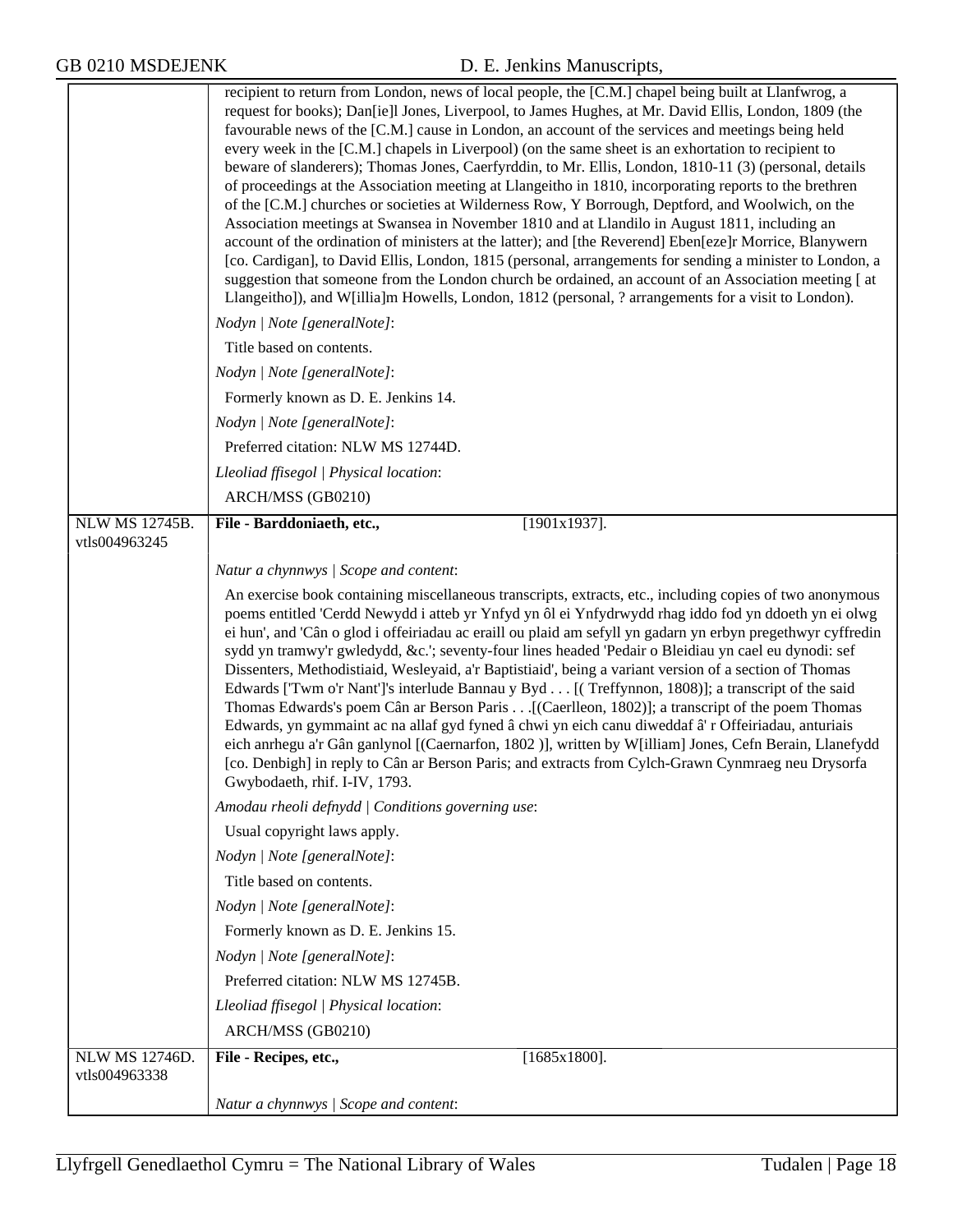|                                 | An imperfect volume containing medical, culinary, and household recipes, and miscellaneous literary<br>items including extracts from [Edward] Bysshe: The Art of [English] Poetry [(London, 1702)], an<br>incomplete transcript of [John] Dryden's poem 'Alexander's Feast or the Power of Musique', extracts<br>from 'Sir Charles Grandison's Memoirs' [? Samuel Richardson: The History of Sir Charles Grandison<br>(1754)], extracts from [Anthony Ashley Cooper, 3rd earl of] Shaftesbury: Characteristicks [of Men,<br>Manners, Opinions, Times (1711)], extracts from [William] Mason's poem ['Musaeus: A Monody to the<br>Memory of Mr. Pope'], etc.<br>Nodyn   Note [generalNote]:<br>Title based on contents.<br>Nodyn   Note [generalNote]:<br>Formerly known as D. E. Jenkins 16.<br>Nodyn   Note [generalNote]:<br>Preferred citation: NLW MS 12746D.                                                   |
|---------------------------------|---------------------------------------------------------------------------------------------------------------------------------------------------------------------------------------------------------------------------------------------------------------------------------------------------------------------------------------------------------------------------------------------------------------------------------------------------------------------------------------------------------------------------------------------------------------------------------------------------------------------------------------------------------------------------------------------------------------------------------------------------------------------------------------------------------------------------------------------------------------------------------------------------------------------|
|                                 | Lleoliad ffisegol   Physical location:                                                                                                                                                                                                                                                                                                                                                                                                                                                                                                                                                                                                                                                                                                                                                                                                                                                                              |
| NLW MS 12747B.<br>vtls004963362 | ARCH/MSS (GB0210)<br>$[1901x1937]$ .<br>File - Material relating to Griffith Davies,<br>89 pp.<br><b>F.R.S.,</b>                                                                                                                                                                                                                                                                                                                                                                                                                                                                                                                                                                                                                                                                                                                                                                                                    |
|                                 | Crëwr   Creator:                                                                                                                                                                                                                                                                                                                                                                                                                                                                                                                                                                                                                                                                                                                                                                                                                                                                                                    |
|                                 | Barlow, Thomas (Actuary)                                                                                                                                                                                                                                                                                                                                                                                                                                                                                                                                                                                                                                                                                                                                                                                                                                                                                            |
|                                 | Natur a chynnwys / Scope and content:                                                                                                                                                                                                                                                                                                                                                                                                                                                                                                                                                                                                                                                                                                                                                                                                                                                                               |
|                                 | An exercise book containing a copy of a biographical essay on Griffith Davies, F.R.S., mathematician<br>and actuary ('Memoir of the late Griffith Davies, Esq., F.R.S.') by his nephew, Thomas Barlow, of the<br>Metropolitan Life Assurance Society.                                                                                                                                                                                                                                                                                                                                                                                                                                                                                                                                                                                                                                                               |
|                                 | Nodyn   Note [generalNote]:                                                                                                                                                                                                                                                                                                                                                                                                                                                                                                                                                                                                                                                                                                                                                                                                                                                                                         |
|                                 | Title based on contents.                                                                                                                                                                                                                                                                                                                                                                                                                                                                                                                                                                                                                                                                                                                                                                                                                                                                                            |
|                                 | Nodyn   Note [generalNote]:                                                                                                                                                                                                                                                                                                                                                                                                                                                                                                                                                                                                                                                                                                                                                                                                                                                                                         |
|                                 | Formerly known as D. E. Jenkins 17.                                                                                                                                                                                                                                                                                                                                                                                                                                                                                                                                                                                                                                                                                                                                                                                                                                                                                 |
|                                 | Nodyn   Note [generalNote]:                                                                                                                                                                                                                                                                                                                                                                                                                                                                                                                                                                                                                                                                                                                                                                                                                                                                                         |
|                                 | Preferred citation: NLW MS 12747B.                                                                                                                                                                                                                                                                                                                                                                                                                                                                                                                                                                                                                                                                                                                                                                                                                                                                                  |
|                                 | Lleoliad ffisegol   Physical location:                                                                                                                                                                                                                                                                                                                                                                                                                                                                                                                                                                                                                                                                                                                                                                                                                                                                              |
|                                 | ARCH/MSS (GB0210)                                                                                                                                                                                                                                                                                                                                                                                                                                                                                                                                                                                                                                                                                                                                                                                                                                                                                                   |
| NLW MS 12748E.<br>vtls006862825 | File - Material relating to Griffith Davies,<br>$[1901x1937]$ .<br><b>F.R.S.,</b>                                                                                                                                                                                                                                                                                                                                                                                                                                                                                                                                                                                                                                                                                                                                                                                                                                   |
|                                 | Natur a chynnwys / Scope and content:                                                                                                                                                                                                                                                                                                                                                                                                                                                                                                                                                                                                                                                                                                                                                                                                                                                                               |
|                                 | A volume of miscellaneous material relating to Griffith Davies, F.R.S., mathematician and actuary,<br>including an abstract of an essay entitled 'Griffith Davies, F.R.S., the Actuary', [?by Miss Dew Roberts];<br>biographical notes extracted from Y Traethodydd, 1855, and from Cymru, 8 (1895) and 15 (1898); a<br>copy of a letter from S. H. Jarvis (assistant secretary), the Institute of Actuaries, Holborn, to Miss Grace<br>Ellis (librarian), Old College, Bangor, 1925 (information concerning material relating to Griffith Davies);<br>and (inset) a holograph letter and postcard from Grace Ellis, the Library, University College of North<br>Wales, Bangor, to G. J. Williams, Bangor, 1925 (replies to requests for information relating to Griffith<br>Davies). Included also in this volume are notes on Benjamin Gompertz, extracted from the Proceedings<br>of the Royal Society, vol. XV. |
|                                 | Nodyn   Note [generalNote]:                                                                                                                                                                                                                                                                                                                                                                                                                                                                                                                                                                                                                                                                                                                                                                                                                                                                                         |
|                                 | Title based on contents.                                                                                                                                                                                                                                                                                                                                                                                                                                                                                                                                                                                                                                                                                                                                                                                                                                                                                            |
|                                 | Nodyn   Note [generalNote]:                                                                                                                                                                                                                                                                                                                                                                                                                                                                                                                                                                                                                                                                                                                                                                                                                                                                                         |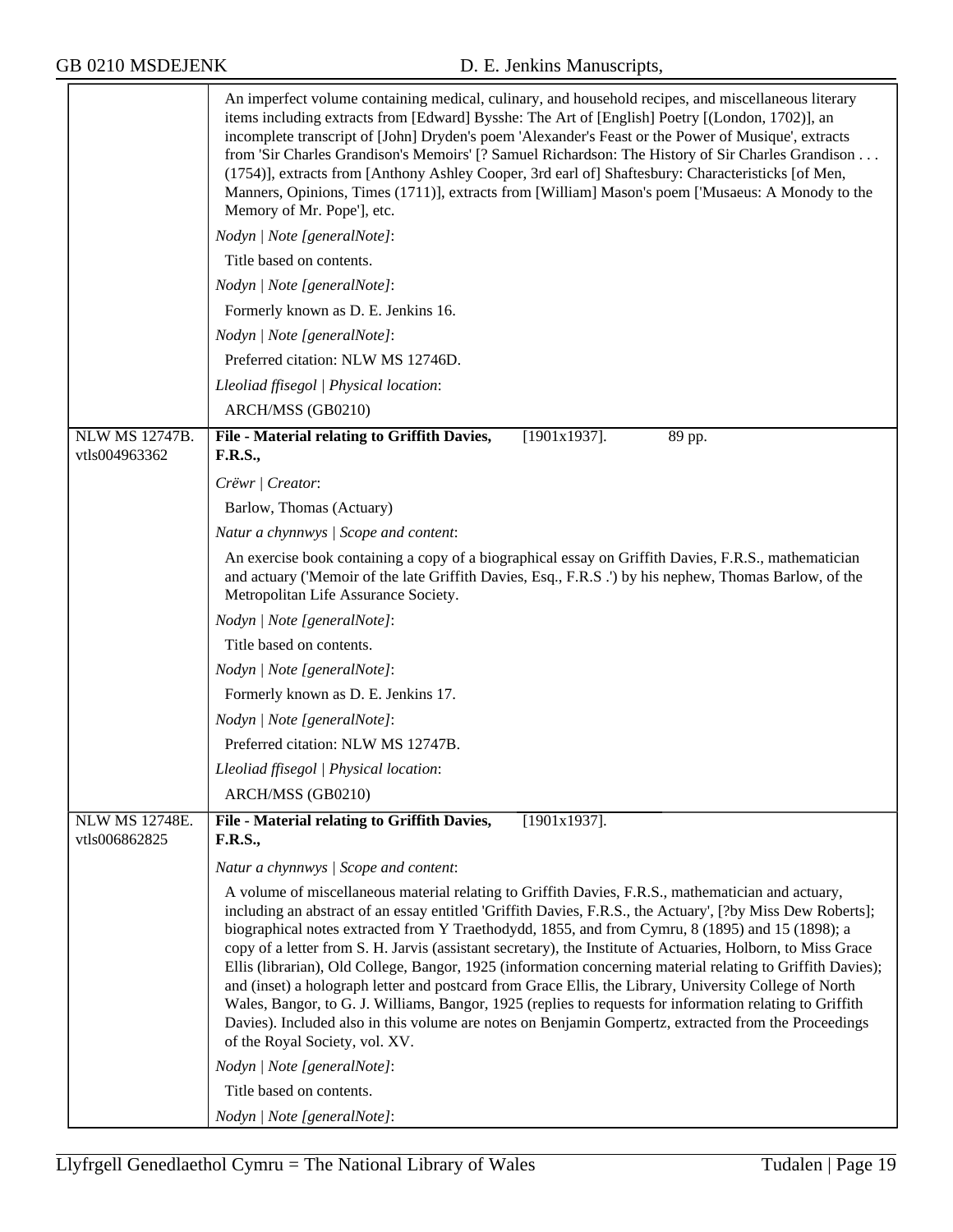|                                        | Formerly known as D. E. Jenkins 18.                                                                                                                                                                                                                                                                                                                                                                                                                                                                                                                                                                                                                                                                                                              |
|----------------------------------------|--------------------------------------------------------------------------------------------------------------------------------------------------------------------------------------------------------------------------------------------------------------------------------------------------------------------------------------------------------------------------------------------------------------------------------------------------------------------------------------------------------------------------------------------------------------------------------------------------------------------------------------------------------------------------------------------------------------------------------------------------|
|                                        | Nodyn   Note [generalNote]:                                                                                                                                                                                                                                                                                                                                                                                                                                                                                                                                                                                                                                                                                                                      |
|                                        | Preferred citation: NLW MS 12748E.                                                                                                                                                                                                                                                                                                                                                                                                                                                                                                                                                                                                                                                                                                               |
|                                        | Lleoliad ffisegol   Physical location:                                                                                                                                                                                                                                                                                                                                                                                                                                                                                                                                                                                                                                                                                                           |
|                                        | ARCH/MSS (GB0210)                                                                                                                                                                                                                                                                                                                                                                                                                                                                                                                                                                                                                                                                                                                                |
| <b>NLW MS 12749E.</b>                  | $[1901x1937]$ .<br>File - Material relating to Griffith Davies,                                                                                                                                                                                                                                                                                                                                                                                                                                                                                                                                                                                                                                                                                  |
| vtls006862826                          | <b>F.R.S.,</b>                                                                                                                                                                                                                                                                                                                                                                                                                                                                                                                                                                                                                                                                                                                                   |
|                                        | Natur a chynnwys / Scope and content:                                                                                                                                                                                                                                                                                                                                                                                                                                                                                                                                                                                                                                                                                                            |
|                                        | Miscellaneous material relating to Griffith Davies, F.R.S., mathematician and actuary, comprising<br>rough draft notes of an intended article on Griffith Davies [?by G. J. Williams, Coed Menai, Bangor];<br>genealogical data relating to Griffith Davies; and a photostat copy of his certificate of election as an<br>honorary member of La Société Francaise de Statistique Universelle, July 1833.                                                                                                                                                                                                                                                                                                                                         |
|                                        | Nodyn   Note [generalNote]:                                                                                                                                                                                                                                                                                                                                                                                                                                                                                                                                                                                                                                                                                                                      |
|                                        | Title based on contents.                                                                                                                                                                                                                                                                                                                                                                                                                                                                                                                                                                                                                                                                                                                         |
|                                        | Nodyn   Note [generalNote]:                                                                                                                                                                                                                                                                                                                                                                                                                                                                                                                                                                                                                                                                                                                      |
|                                        | Formerly known as D. E. Jenkins 19.                                                                                                                                                                                                                                                                                                                                                                                                                                                                                                                                                                                                                                                                                                              |
|                                        | Nodyn   Note [generalNote]:                                                                                                                                                                                                                                                                                                                                                                                                                                                                                                                                                                                                                                                                                                                      |
|                                        | Preferred citation: NLW MS 12749E.                                                                                                                                                                                                                                                                                                                                                                                                                                                                                                                                                                                                                                                                                                               |
|                                        | Lleoliad ffisegol   Physical location:                                                                                                                                                                                                                                                                                                                                                                                                                                                                                                                                                                                                                                                                                                           |
|                                        | ARCH/MSS (GB0210)                                                                                                                                                                                                                                                                                                                                                                                                                                                                                                                                                                                                                                                                                                                                |
| <b>NLW MS 12750B.</b>                  | $[1901x1937]$ .<br>File - Material relating to Griffith Davies,                                                                                                                                                                                                                                                                                                                                                                                                                                                                                                                                                                                                                                                                                  |
| vtls006862827                          | <b>F.R.S.,</b>                                                                                                                                                                                                                                                                                                                                                                                                                                                                                                                                                                                                                                                                                                                                   |
|                                        | Natur a chynnwys / Scope and content:                                                                                                                                                                                                                                                                                                                                                                                                                                                                                                                                                                                                                                                                                                            |
|                                        | A note-book containing copies of baptismal entries relating to Griffith Davies, F.R.S., mathematician and<br>actuary, and some of his brothers and sisters.                                                                                                                                                                                                                                                                                                                                                                                                                                                                                                                                                                                      |
|                                        | Nodyn   Note [generalNote]:                                                                                                                                                                                                                                                                                                                                                                                                                                                                                                                                                                                                                                                                                                                      |
|                                        | Title based on contents.                                                                                                                                                                                                                                                                                                                                                                                                                                                                                                                                                                                                                                                                                                                         |
|                                        | Nodyn   Note [generalNote]:                                                                                                                                                                                                                                                                                                                                                                                                                                                                                                                                                                                                                                                                                                                      |
|                                        | Formerly known as D. E. Jenkins 20.                                                                                                                                                                                                                                                                                                                                                                                                                                                                                                                                                                                                                                                                                                              |
|                                        | Nodyn   Note [generalNote]:                                                                                                                                                                                                                                                                                                                                                                                                                                                                                                                                                                                                                                                                                                                      |
|                                        | Preferred citation: NLW MS 12750B.                                                                                                                                                                                                                                                                                                                                                                                                                                                                                                                                                                                                                                                                                                               |
|                                        | Lleoliad ffisegol   Physical location:                                                                                                                                                                                                                                                                                                                                                                                                                                                                                                                                                                                                                                                                                                           |
|                                        | ARCH/MSS (GB0210)                                                                                                                                                                                                                                                                                                                                                                                                                                                                                                                                                                                                                                                                                                                                |
| <b>NLW MS 12751E.</b><br>vtls006862832 | <b>File - Correspondence relating to Griffith</b><br>1925-1929.<br>Davies, F.R.S.,                                                                                                                                                                                                                                                                                                                                                                                                                                                                                                                                                                                                                                                               |
|                                        | Crëwr   Creator:                                                                                                                                                                                                                                                                                                                                                                                                                                                                                                                                                                                                                                                                                                                                 |
|                                        | Williams, G. J. (Griffith John), 1854-1933.                                                                                                                                                                                                                                                                                                                                                                                                                                                                                                                                                                                                                                                                                                      |
|                                        | Natur a chynnwys / Scope and content:                                                                                                                                                                                                                                                                                                                                                                                                                                                                                                                                                                                                                                                                                                            |
|                                        | Correspondence and notes relating to Griffith Davies, F.R.S., mathematician and actuary. They comprise<br>typescript copies of ten letters, 1925-1929, from G. J. Williams, Coed Menai, Bangor, to [John Ballinger]<br>(librarian), National Library of Wales, Aberystwyth (2); Timothy Davies, London; W[illiam] Llewelyn<br>Davies, National Library of Wales; the Rev. J. E. Hughes, Caernarfon; O. Morgan Owen (general<br>manager), Alliance Assurance Company, London; W. Roberts, Caernarfon; the secretaries of the Bank<br>of England, London, and of Principal Probate Registry, Somerset House, London; and the Rev. John<br>Thickens, London, all in connection with the writer's proposed article on Griffith Davies; together with |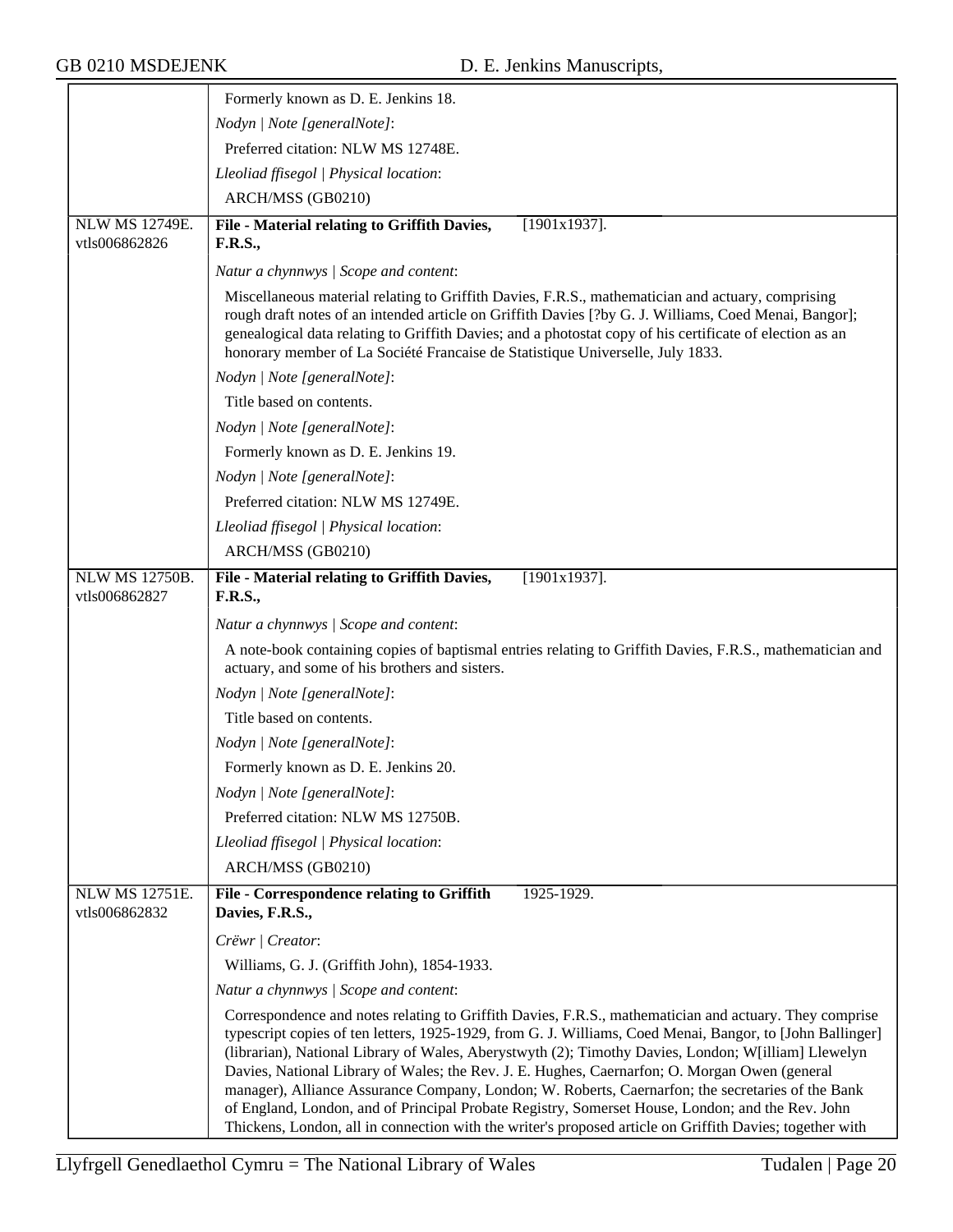|                                        | eighteen holograph and autograph letters, 1925-1929, to G. J. Williams, from John Ballinger, National<br>Library of Wales (2); Ronald Dale (secretary), Bank of England, London; J[ohn] H[umphreys] Davies<br>(principal), University College of Wales, Aberystwyth; William Ll[ewelyn] Davies, National Library of<br>Wales; Grace Ellis, The Library, University College of N[orth] Wales, Bangor; the Rev. J. E. Hughes<br>(ed. of Y Traethodydd), Caernarvon (2); Nellie Hughes, Nantlle, Penygroes, and Pwllheli (?3); [the<br>Rev.] D[avid] E[rwyd] Jenkins, Denbigh; O. Morgan Owen, Alliance Assurance Company, London;<br>W. Roberts, Carnarvon (2); W. P. Wheldon (registrar), University College of North Wales, Bangor<br>(enclosing a letter from the above mentioned O. Morgan Owen); and W. Gilbert Williams, Rhostryfan,<br>Llanwnda (2), all replying to the queries sent by the recipient concerning Griffith Davies; and typescript<br>notes on Griffith Davies extracted from The Insurance Cyclopaedia.<br>Nodyn   Note [generalNote]:<br>Title based on contents. |
|----------------------------------------|-----------------------------------------------------------------------------------------------------------------------------------------------------------------------------------------------------------------------------------------------------------------------------------------------------------------------------------------------------------------------------------------------------------------------------------------------------------------------------------------------------------------------------------------------------------------------------------------------------------------------------------------------------------------------------------------------------------------------------------------------------------------------------------------------------------------------------------------------------------------------------------------------------------------------------------------------------------------------------------------------------------------------------------------------------------------------------------------|
|                                        |                                                                                                                                                                                                                                                                                                                                                                                                                                                                                                                                                                                                                                                                                                                                                                                                                                                                                                                                                                                                                                                                                         |
|                                        | Nodyn   Note [generalNote]:                                                                                                                                                                                                                                                                                                                                                                                                                                                                                                                                                                                                                                                                                                                                                                                                                                                                                                                                                                                                                                                             |
|                                        | Formerly known as D. E. Jenkins 21.                                                                                                                                                                                                                                                                                                                                                                                                                                                                                                                                                                                                                                                                                                                                                                                                                                                                                                                                                                                                                                                     |
|                                        | Nodyn   Note [generalNote]:                                                                                                                                                                                                                                                                                                                                                                                                                                                                                                                                                                                                                                                                                                                                                                                                                                                                                                                                                                                                                                                             |
|                                        | Preferred citation: NLW MS 12751E.                                                                                                                                                                                                                                                                                                                                                                                                                                                                                                                                                                                                                                                                                                                                                                                                                                                                                                                                                                                                                                                      |
|                                        | Lleoliad ffisegol   Physical location:                                                                                                                                                                                                                                                                                                                                                                                                                                                                                                                                                                                                                                                                                                                                                                                                                                                                                                                                                                                                                                                  |
|                                        | ARCH/MSS (GB0210)                                                                                                                                                                                                                                                                                                                                                                                                                                                                                                                                                                                                                                                                                                                                                                                                                                                                                                                                                                                                                                                                       |
| <b>NLW MS 12752A.</b><br>vtls004963407 | File - Hanes eglwys (M. C.) Bryn yr Odyn,<br>$[19 \text{ cent.}]$ .<br>40 pp.                                                                                                                                                                                                                                                                                                                                                                                                                                                                                                                                                                                                                                                                                                                                                                                                                                                                                                                                                                                                           |
|                                        | Natur a chynnwys / Scope and content:                                                                                                                                                                                                                                                                                                                                                                                                                                                                                                                                                                                                                                                                                                                                                                                                                                                                                                                                                                                                                                                   |
|                                        | A note-book containing an incomplete essay on the origin and growth of Bryn 'r odyn Calvinistic<br>Methodist Church, parish of Llandwrog, co. Caernarvon ('Hanes yr achos yn Bryn 'r odyn o'i ddechreuad<br>hyd yn awr').                                                                                                                                                                                                                                                                                                                                                                                                                                                                                                                                                                                                                                                                                                                                                                                                                                                               |
|                                        | Nodyn   Note [generalNote]:                                                                                                                                                                                                                                                                                                                                                                                                                                                                                                                                                                                                                                                                                                                                                                                                                                                                                                                                                                                                                                                             |
|                                        | Title based on contents.                                                                                                                                                                                                                                                                                                                                                                                                                                                                                                                                                                                                                                                                                                                                                                                                                                                                                                                                                                                                                                                                |
|                                        | Nodyn   Note [generalNote]:                                                                                                                                                                                                                                                                                                                                                                                                                                                                                                                                                                                                                                                                                                                                                                                                                                                                                                                                                                                                                                                             |
|                                        | Formerly known as D. E. Jenkins 22.                                                                                                                                                                                                                                                                                                                                                                                                                                                                                                                                                                                                                                                                                                                                                                                                                                                                                                                                                                                                                                                     |
|                                        | Nodyn   Note [generalNote]:                                                                                                                                                                                                                                                                                                                                                                                                                                                                                                                                                                                                                                                                                                                                                                                                                                                                                                                                                                                                                                                             |
|                                        | Preferred citation: NLW MS 12752A.                                                                                                                                                                                                                                                                                                                                                                                                                                                                                                                                                                                                                                                                                                                                                                                                                                                                                                                                                                                                                                                      |
|                                        | Lleoliad ffisegol   Physical location:                                                                                                                                                                                                                                                                                                                                                                                                                                                                                                                                                                                                                                                                                                                                                                                                                                                                                                                                                                                                                                                  |
|                                        | ARCH/MSS (GB0210)                                                                                                                                                                                                                                                                                                                                                                                                                                                                                                                                                                                                                                                                                                                                                                                                                                                                                                                                                                                                                                                                       |
| <b>NLW MS 12753E.</b><br>vtls004963409 | File - Achau,<br>1928 /                                                                                                                                                                                                                                                                                                                                                                                                                                                                                                                                                                                                                                                                                                                                                                                                                                                                                                                                                                                                                                                                 |
|                                        | Crëwr   Creator:                                                                                                                                                                                                                                                                                                                                                                                                                                                                                                                                                                                                                                                                                                                                                                                                                                                                                                                                                                                                                                                                        |
|                                        | W. Roberts.                                                                                                                                                                                                                                                                                                                                                                                                                                                                                                                                                                                                                                                                                                                                                                                                                                                                                                                                                                                                                                                                             |
|                                        | Natur a chynnwys / Scope and content:                                                                                                                                                                                                                                                                                                                                                                                                                                                                                                                                                                                                                                                                                                                                                                                                                                                                                                                                                                                                                                                   |
|                                        | A typescript copy of a genealogical chart headed 'Disgynyddion Teulu Bodgarad, Rhostryfan, Llanwnda,<br>ger Caernarfon', compiled by W. Roberts, [19]28.                                                                                                                                                                                                                                                                                                                                                                                                                                                                                                                                                                                                                                                                                                                                                                                                                                                                                                                                |
|                                        | Amodau rheoli defnydd   Conditions governing use:                                                                                                                                                                                                                                                                                                                                                                                                                                                                                                                                                                                                                                                                                                                                                                                                                                                                                                                                                                                                                                       |
|                                        | Usual copyright laws apply.                                                                                                                                                                                                                                                                                                                                                                                                                                                                                                                                                                                                                                                                                                                                                                                                                                                                                                                                                                                                                                                             |
|                                        | Nodyn   Note [generalNote]:                                                                                                                                                                                                                                                                                                                                                                                                                                                                                                                                                                                                                                                                                                                                                                                                                                                                                                                                                                                                                                                             |
|                                        | Title based on contents.                                                                                                                                                                                                                                                                                                                                                                                                                                                                                                                                                                                                                                                                                                                                                                                                                                                                                                                                                                                                                                                                |
|                                        | Nodyn   Note [generalNote]:                                                                                                                                                                                                                                                                                                                                                                                                                                                                                                                                                                                                                                                                                                                                                                                                                                                                                                                                                                                                                                                             |
|                                        | Formerly known as D. E. Jenkins 23.                                                                                                                                                                                                                                                                                                                                                                                                                                                                                                                                                                                                                                                                                                                                                                                                                                                                                                                                                                                                                                                     |
|                                        | Nodyn   Note [generalNote]:                                                                                                                                                                                                                                                                                                                                                                                                                                                                                                                                                                                                                                                                                                                                                                                                                                                                                                                                                                                                                                                             |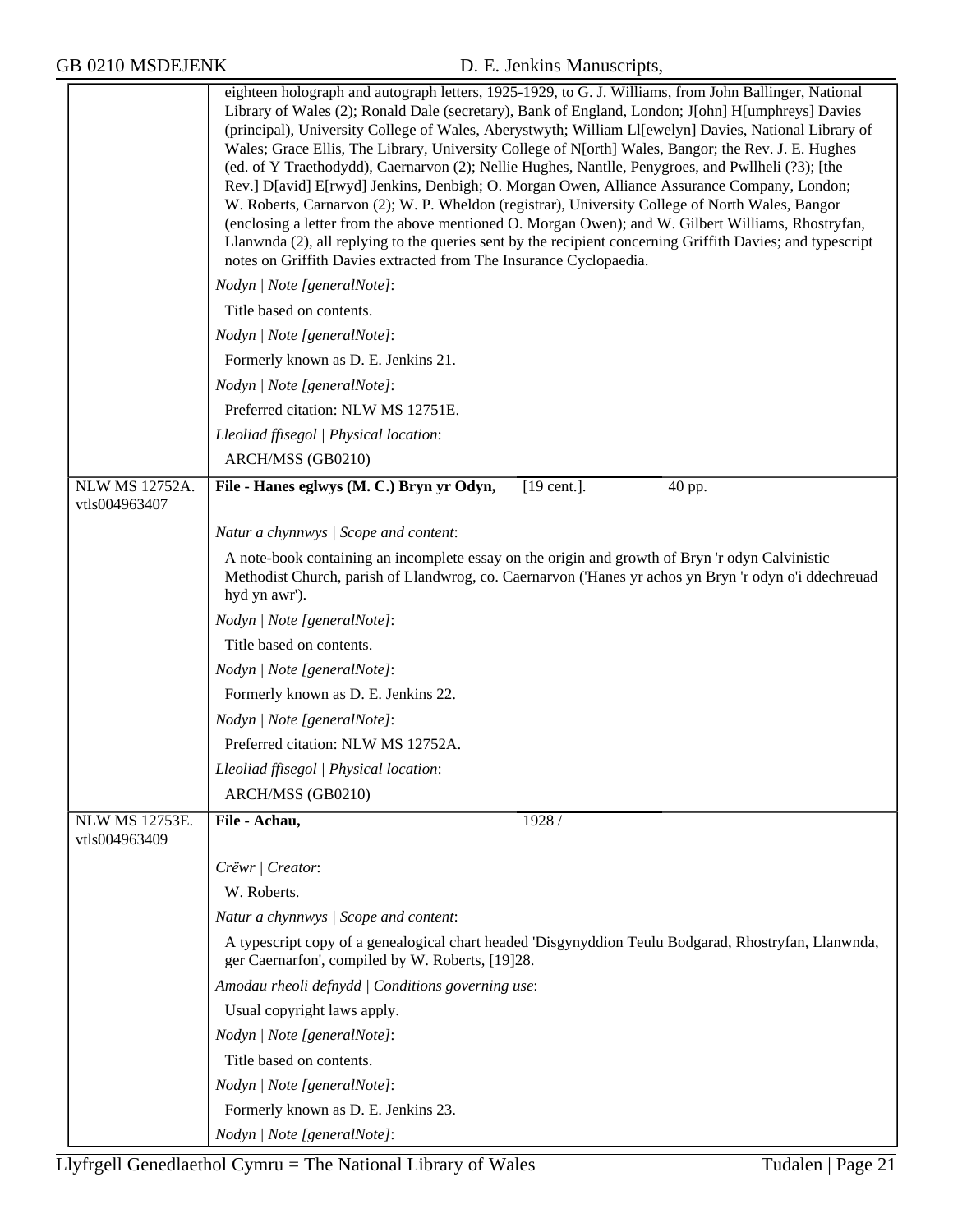|                                        | Preferred citation: NLW MS 12753E.                                                                                                                                                                                                                                                                                                                                                                                                                                                                                 |
|----------------------------------------|--------------------------------------------------------------------------------------------------------------------------------------------------------------------------------------------------------------------------------------------------------------------------------------------------------------------------------------------------------------------------------------------------------------------------------------------------------------------------------------------------------------------|
|                                        | Lleoliad ffisegol   Physical location:                                                                                                                                                                                                                                                                                                                                                                                                                                                                             |
|                                        | ARCH/MSS (GB0210)                                                                                                                                                                                                                                                                                                                                                                                                                                                                                                  |
| <b>NLW MS 12754D.</b><br>vtls004963415 | File - Y crwth,<br>$[1901x1937]$ .                                                                                                                                                                                                                                                                                                                                                                                                                                                                                 |
|                                        | Natur a chynnwys   Scope and content:                                                                                                                                                                                                                                                                                                                                                                                                                                                                              |
|                                        | Miscellaneous items relating to the musical instrument called, in Welsh, y crwth, including extracts from<br>an unspecified edition of Grove: A Dictionary of Music and Musicians, a typescript copy of an undated<br>letter from G. J. Williams, Bangor, to the editor of Y Goleuad, and a pencil sketch of the instrument.                                                                                                                                                                                       |
|                                        | Amodau rheoli defnydd   Conditions governing use:                                                                                                                                                                                                                                                                                                                                                                                                                                                                  |
|                                        | Usual copyright laws apply.                                                                                                                                                                                                                                                                                                                                                                                                                                                                                        |
|                                        | Nodyn   Note [generalNote]:                                                                                                                                                                                                                                                                                                                                                                                                                                                                                        |
|                                        | Title based on contents.                                                                                                                                                                                                                                                                                                                                                                                                                                                                                           |
|                                        | Nodyn   Note [generalNote]:                                                                                                                                                                                                                                                                                                                                                                                                                                                                                        |
|                                        | Formerly known as D. E. Jenkins 24.                                                                                                                                                                                                                                                                                                                                                                                                                                                                                |
|                                        | Nodyn   Note [generalNote]:                                                                                                                                                                                                                                                                                                                                                                                                                                                                                        |
|                                        | Preferred citation: NLW MS 12754D.                                                                                                                                                                                                                                                                                                                                                                                                                                                                                 |
|                                        | Lleoliad ffisegol   Physical location:                                                                                                                                                                                                                                                                                                                                                                                                                                                                             |
|                                        | ARCH/MSS (GB0210)                                                                                                                                                                                                                                                                                                                                                                                                                                                                                                  |
| <b>NLW MS 12755A.</b>                  | File - Cofiant Edward Williams, Tal-y-<br>$[1882x1900]$ /                                                                                                                                                                                                                                                                                                                                                                                                                                                          |
| vtls004963508                          | sarn,                                                                                                                                                                                                                                                                                                                                                                                                                                                                                                              |
|                                        | Crëwr   Creator:                                                                                                                                                                                                                                                                                                                                                                                                                                                                                                   |
|                                        | Reverend William Williams [?and others].                                                                                                                                                                                                                                                                                                                                                                                                                                                                           |
|                                        | Natur a chynnwys / Scope and content:                                                                                                                                                                                                                                                                                                                                                                                                                                                                              |
|                                        | A copy of the Reverend William Williams: Cofiant Edward Williams, Tal y- Sarn [sir Gaernarfon]<br>(Caernarfon, 1882), with a few manuscript annotations of a genealogical nature.                                                                                                                                                                                                                                                                                                                                  |
|                                        | Nodyn   Note [generalNote]:                                                                                                                                                                                                                                                                                                                                                                                                                                                                                        |
|                                        | Title based on contents.                                                                                                                                                                                                                                                                                                                                                                                                                                                                                           |
|                                        | Nodyn   Note [generalNote]:                                                                                                                                                                                                                                                                                                                                                                                                                                                                                        |
|                                        | Formerly known as D. E. Jenkins 25.                                                                                                                                                                                                                                                                                                                                                                                                                                                                                |
|                                        | Nodyn   Note [generalNote]:                                                                                                                                                                                                                                                                                                                                                                                                                                                                                        |
|                                        | Preferred citation: NLW MS 12755A.                                                                                                                                                                                                                                                                                                                                                                                                                                                                                 |
|                                        | Lleoliad ffisegol   Physical location:                                                                                                                                                                                                                                                                                                                                                                                                                                                                             |
|                                        | ARCH/MSS (GB0210)                                                                                                                                                                                                                                                                                                                                                                                                                                                                                                  |
| <b>NLW MS 12756C.</b><br>vtls004964336 | File - Letters from Daniel and Lydia Jones,<br>1833-1844 /<br>Wrexham,                                                                                                                                                                                                                                                                                                                                                                                                                                             |
|                                        | Crëwr   Creator:                                                                                                                                                                                                                                                                                                                                                                                                                                                                                                   |
|                                        | Daniel and Lydia Jones.                                                                                                                                                                                                                                                                                                                                                                                                                                                                                            |
|                                        | Natur a chynnwys / Scope and content:                                                                                                                                                                                                                                                                                                                                                                                                                                                                              |
|                                        | Nineteen holograph letters from Daniel Jones and two letters from the said Daniel Jones and his wife<br>Lydia, from Wrexham, to their son Thomas Jones in Chester, 1833-1844 (personal and family news,<br>the possibility of recipient emigrating to America (1833), his inclination to become a missionary<br>(1836-1837), Daniel Jones's conversations with the Reverend Geo[rge] Cunliffe [vicar of Wrexham]<br>and the Reverend [?John Henry Montague] Luxmoore [?rector of Marchwiel] concerning recipient's |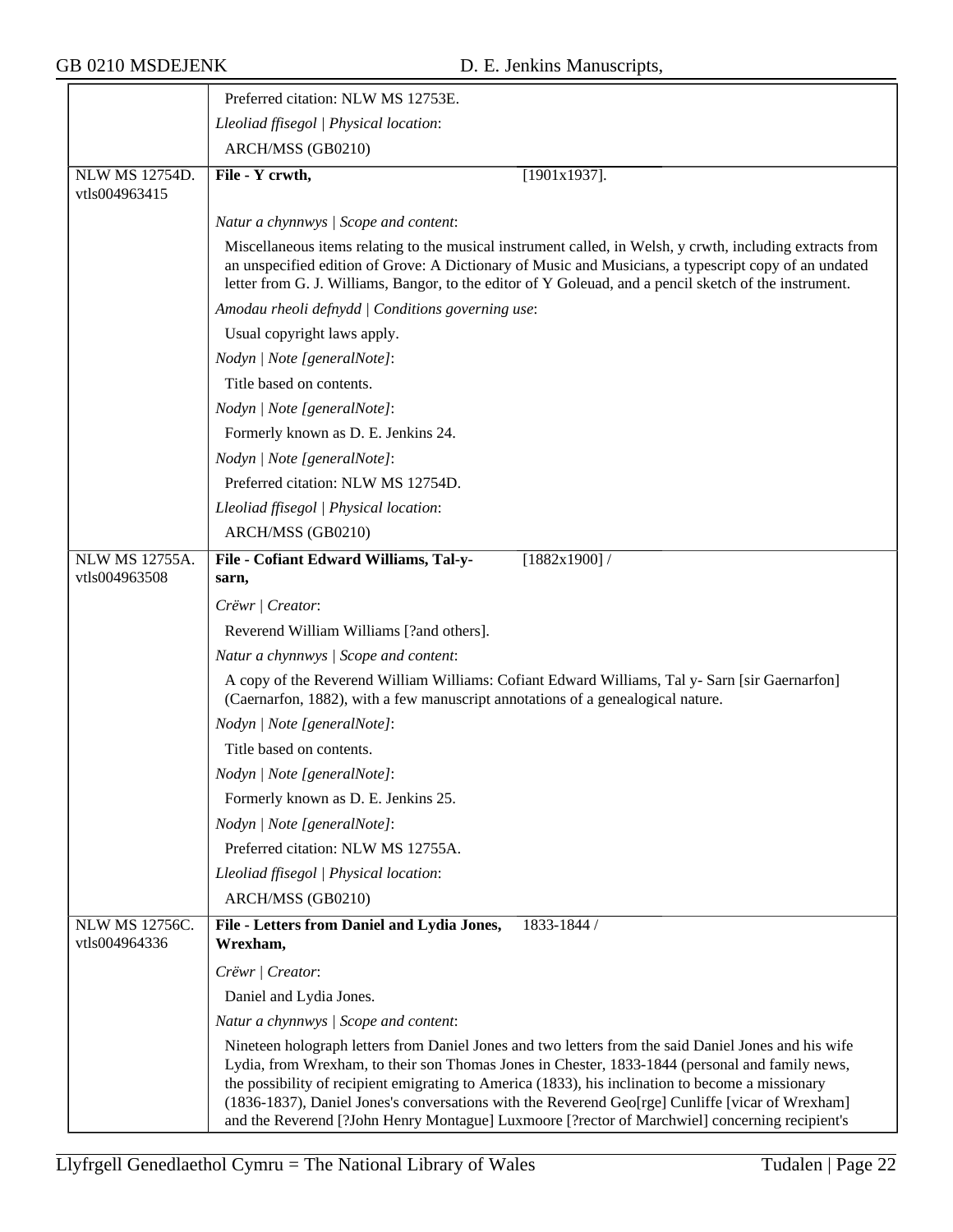|                                 | possible entry into the missionary field, mention of the Reverend [Henry] Raikes, chancellor [of Chester<br>Cathedral, 1830-1854], in connection therewith, a Church Missionary Society meeting held at Wrexham,<br>February 1837, figures relating to the temperance movement in North Wales (1837), comments on<br>recipient's intention of setting up in business on his own, the title to a small estate at Croeswian, parish<br>of Caerwys [co. Flint], the local trade in butter (1841), comments on the occupation of 'traveller', a<br>request to recipient to interest himself 'in aiding the errecting of an immense Building in this town<br>[Wrexham] to educate about 600 Children', religious reflections and exhortations, advocacy of the<br>temperance movement). (On the dorse of letter No. 19, 3 April 1844, is a note to recipient from his<br>brother W[illiam]).<br>Nodyn   Note [generalNote]:<br>Title based on contents.<br>Nodyn   Note [generalNote]:<br>Formerly known as D. E. Jenkins 26.<br>Nodyn   Note [generalNote]:<br>Preferred citation: NLW MS 12756C.<br>Lleoliad ffisegol   Physical location:                                                                                                                                                |
|---------------------------------|----------------------------------------------------------------------------------------------------------------------------------------------------------------------------------------------------------------------------------------------------------------------------------------------------------------------------------------------------------------------------------------------------------------------------------------------------------------------------------------------------------------------------------------------------------------------------------------------------------------------------------------------------------------------------------------------------------------------------------------------------------------------------------------------------------------------------------------------------------------------------------------------------------------------------------------------------------------------------------------------------------------------------------------------------------------------------------------------------------------------------------------------------------------------------------------------------------------------------------------------------------------------------------------|
|                                 | ARCH/MSS (GB0210)                                                                                                                                                                                                                                                                                                                                                                                                                                                                                                                                                                                                                                                                                                                                                                                                                                                                                                                                                                                                                                                                                                                                                                                                                                                                      |
| <b>NLW MS 12757C.</b>           | File - Letters from Thomas Glynne Jones,<br>1843-1859 /                                                                                                                                                                                                                                                                                                                                                                                                                                                                                                                                                                                                                                                                                                                                                                                                                                                                                                                                                                                                                                                                                                                                                                                                                                |
| vtls004964352                   | Mostyn,                                                                                                                                                                                                                                                                                                                                                                                                                                                                                                                                                                                                                                                                                                                                                                                                                                                                                                                                                                                                                                                                                                                                                                                                                                                                                |
|                                 | Crëwr / Creator:                                                                                                                                                                                                                                                                                                                                                                                                                                                                                                                                                                                                                                                                                                                                                                                                                                                                                                                                                                                                                                                                                                                                                                                                                                                                       |
|                                 | Thomas Glynne Jones.                                                                                                                                                                                                                                                                                                                                                                                                                                                                                                                                                                                                                                                                                                                                                                                                                                                                                                                                                                                                                                                                                                                                                                                                                                                                   |
|                                 | Natur a chynnwys / Scope and content:                                                                                                                                                                                                                                                                                                                                                                                                                                                                                                                                                                                                                                                                                                                                                                                                                                                                                                                                                                                                                                                                                                                                                                                                                                                  |
|                                 | Eighteen holograph letters from Thomas Glynne Jones from Mostyn [co. Flint], to Thomas Jones (in<br>sixteen instances identified as the writer's nephew) in Chester, 1843-1859 (personal and family affairs,<br>the writer's ? drapery and grocery business, his loss of custom owing to the operation of the 'truck<br>system' (1843), his difficulty in obtaining payment for goods from workers in the area, including Mr.<br>Mostyn's estate and colliery workers, owing to the fact that they were not receiving their wages regularly,<br>comments and suggestions with regard to recipient's inclination to take Anglican orders, mention of help<br>given by the writer and Mr. Richards to John Blackwell ['Alun'] to enable him to enter Jesus College,<br>Oxford, a note on Blackwell's career, mention of [the Reverend Richard] Briscoe, vicar [of Whitford, co.<br>Flint, 1839-1865], and his Pusseyite tendencies, the setting up of a Sunday school and meetings [by the<br>Calvinistic Methodists] at Ffynon Groyw, two miles from Mostyn, in 1848, and subsequent efforts by the<br>writer to collect funds for the purchase of land and the erection of a chapel, schoolhouse, etc., there, an<br>exhortation to recipient to practise family worship in his home). |
|                                 | Nodyn   Note [generalNote]:                                                                                                                                                                                                                                                                                                                                                                                                                                                                                                                                                                                                                                                                                                                                                                                                                                                                                                                                                                                                                                                                                                                                                                                                                                                            |
|                                 | Title based on contents.                                                                                                                                                                                                                                                                                                                                                                                                                                                                                                                                                                                                                                                                                                                                                                                                                                                                                                                                                                                                                                                                                                                                                                                                                                                               |
|                                 | Nodyn   Note [generalNote]:                                                                                                                                                                                                                                                                                                                                                                                                                                                                                                                                                                                                                                                                                                                                                                                                                                                                                                                                                                                                                                                                                                                                                                                                                                                            |
|                                 | Formerly known as D. E. Jenkins 27.                                                                                                                                                                                                                                                                                                                                                                                                                                                                                                                                                                                                                                                                                                                                                                                                                                                                                                                                                                                                                                                                                                                                                                                                                                                    |
|                                 | Nodyn   Note [generalNote]:                                                                                                                                                                                                                                                                                                                                                                                                                                                                                                                                                                                                                                                                                                                                                                                                                                                                                                                                                                                                                                                                                                                                                                                                                                                            |
|                                 | Preferred citation: NLW MS 12757C.                                                                                                                                                                                                                                                                                                                                                                                                                                                                                                                                                                                                                                                                                                                                                                                                                                                                                                                                                                                                                                                                                                                                                                                                                                                     |
|                                 | Lleoliad ffisegol   Physical location:                                                                                                                                                                                                                                                                                                                                                                                                                                                                                                                                                                                                                                                                                                                                                                                                                                                                                                                                                                                                                                                                                                                                                                                                                                                 |
|                                 | ARCH/MSS (GB0210)                                                                                                                                                                                                                                                                                                                                                                                                                                                                                                                                                                                                                                                                                                                                                                                                                                                                                                                                                                                                                                                                                                                                                                                                                                                                      |
| NLW MS 12758E.<br>vtls004964401 | $[1780x1842]$ .<br>File - Bibles for the army and navy,                                                                                                                                                                                                                                                                                                                                                                                                                                                                                                                                                                                                                                                                                                                                                                                                                                                                                                                                                                                                                                                                                                                                                                                                                                |
|                                 | Natur a chynnwys / Scope and content:                                                                                                                                                                                                                                                                                                                                                                                                                                                                                                                                                                                                                                                                                                                                                                                                                                                                                                                                                                                                                                                                                                                                                                                                                                                  |
|                                 | Correspondence and miscellaneous items relating to the distribution of Bibles amongst army and navy<br>personnel including twenty-four holograph or autograph letters, 1780-1794 and undated, addressed<br>variously to The Committee of the Bible Society, The President of the Humane Society, Messrs. Audinet                                                                                                                                                                                                                                                                                                                                                                                                                                                                                                                                                                                                                                                                                                                                                                                                                                                                                                                                                                       |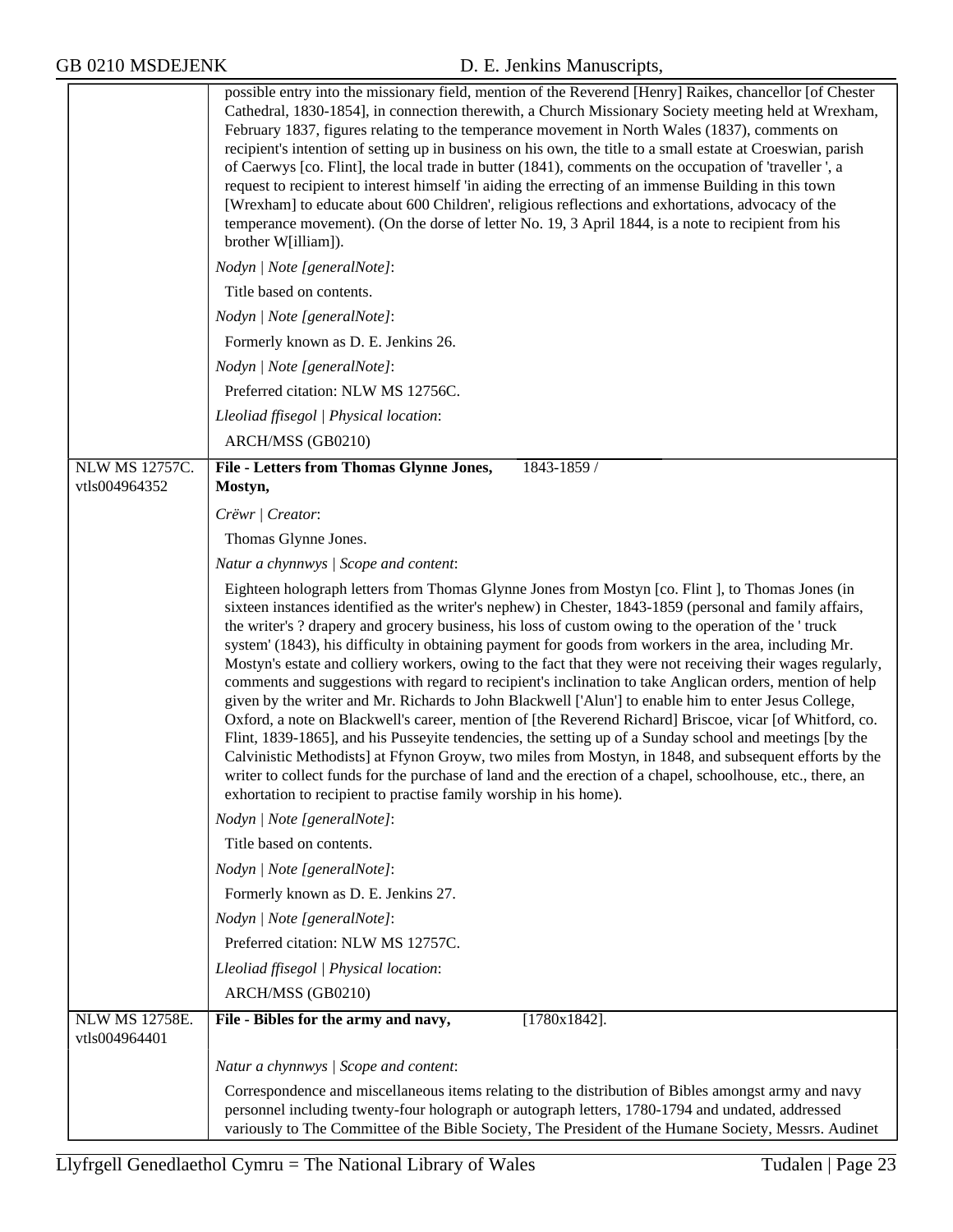|                | & Co., Mr. Tho[ma]s Dobson, the Reverend Mr. Foster, Mr. Keysall, Mr. W[illia]m Rogers, Mr.                                                                                                                      |
|----------------|------------------------------------------------------------------------------------------------------------------------------------------------------------------------------------------------------------------|
|                | W[illia]m Surgey, and Mr. Thackray, all in London, by J. Cartwright, major in the Nottinghamshire                                                                                                                |
|                | Regiment of Militia, Dorking, J. Catermole [Portsmouth], Luis Delvin, J. Doting, Spithead, Portsmouth,                                                                                                           |
|                | W[illia]m Fallowfield [?Newgate Prison] (2), F. Harrison, Chat[ha]m Dock (enclosing a letter from                                                                                                                |
|                | Thomas Turnbull and W[illia]m Savage, privates in the Goth Regiment), J[oh]n Hey [Warwickshire                                                                                                                   |
|                | Militia], Tiptree Camp, B. Hudson, captain and adjutant, East York Militia, Dartford Camp, Rob[er]t                                                                                                              |
|                | Hudson, Haslar, [] Jones, captain, commandant of the Anglesea Regiment [of] Militia, Dartford, R.                                                                                                                |
|                | Langton, Cornhill, J. Lewis, Plymouth Dock, [] Middleton, W[illia]m Palmer, Chatham, Tho[ma]                                                                                                                     |
|                | s Rankin, Rob[er]t Reynol[ds], Chat[ha]m, ?J. Saunders, Derbyshire Militia, Barnet, Samp[son]                                                                                                                    |
|                | Stanniforth, Greenwich, W. Wallis, surgeon, H.M.S. Minerva, Portsmouth, Mrs. Wesley, Mary bone<br>[London], John Wingrove, Freshford, Richard Worsley, Stratford Place, and W[illia]m Young (requests            |
|                | for Bibles for distribution amongst army units, crews of naval vessels, military prisoners in Newgate                                                                                                            |
|                | prison, etc., acknowledgements of receipt of Bibles, matters relating to the work of distribution); a draft                                                                                                      |
|                | of an undated circular letter written by W[illia]m Surgey, as secretary of the society founded in 1780 for                                                                                                       |
|                | distributing Bibles to the army and navy, inviting recipients to assist with the work of distribution; a 'List                                                                                                   |
|                | of Subscribers for Purchasing Bibles to be distributed among ye Army and Navy' (undated); a letter                                                                                                               |
|                | from J. and J. Merrill to William Surgey, London, undated (supplies of Bibles [to the society of which<br>recipient was secretary]); three miscellaneous vouchers, 1789-1790 and undated; an English translation |
|                | of a petition from 'that Part of the Welsh Militia, Viz. the Anglesey & Caerna[r]von & the Montgomry                                                                                                             |
|                | Shires, now Encamped on Dartford Common, Kent, Sepr. 21, 1780, To the Committee of the Humane                                                                                                                    |
|                | Soci[ety] for Distributing Bibles for the Use of the Fleets & Army of Great Britain & Ireland', requesting                                                                                                       |
|                | a supply of Bibles in the Welsh language; an English translation of a letter addressed by 'the Montgomry                                                                                                         |
|                | Rigm[en]t of Militia at the Camp, Sepr. 21, 1780 (Dartford Common)', to the committee of the same                                                                                                                |
|                | society expressing their thanks for the fact that Bibles, ? in the Welsh language, were being distributed                                                                                                        |
|                | (this and the preceding item had been translated [from Welsh] by Rob[er]t Rowland, Cumberland Street,<br>London); and a copy of the Report of the Proceedings of the Naval and Military Bible Society for the    |
|                | year ending May 1841.                                                                                                                                                                                            |
|                | Nodyn   Note [generalNote]:                                                                                                                                                                                      |
|                | Title based on contents.                                                                                                                                                                                         |
|                | Nodyn   Note [generalNote]:                                                                                                                                                                                      |
|                | Formerly known as D. E. Jenkins 28.                                                                                                                                                                              |
|                | Nodyn   Note [generalNote]:                                                                                                                                                                                      |
|                | Preferred citation: NLW MS 12758E.                                                                                                                                                                               |
|                | Lleoliad ffisegol   Physical location:                                                                                                                                                                           |
|                | ARCH/MSS (GB0210)                                                                                                                                                                                                |
| NLW MS 12759C. | File - Llythyrau oddi wrth John Parry,<br>1813-1842 /                                                                                                                                                            |
| vtls004964410  |                                                                                                                                                                                                                  |
|                | Crëwr   Creator:                                                                                                                                                                                                 |
|                | Reverend John Parry.                                                                                                                                                                                             |
|                | Natur a chynnwys / Scope and content:                                                                                                                                                                            |
|                | Six holograph letters, some imperfect, from [the Reverend] John Parry [Calvinistic Methodist minister                                                                                                            |
|                | and author] from Chester, to Daniel Jones, Wrexham, 1813-1842 (personal, preaching engagements,                                                                                                                  |
|                | the dissolution of parliament and the pending parliamentary election (1840, the writer's opinion that the                                                                                                        |
|                | High Church party were in a mood to persecute the various religious denominations, the peaceful state                                                                                                            |
|                | of the country under the previous ministry, hopes that recipient would vote for a 'liberal' candidate in the<br>Denbighshire contest).                                                                           |
|                | Nodyn   Note [generalNote]:                                                                                                                                                                                      |
|                | Title based on contents.                                                                                                                                                                                         |
|                | Nodyn   Note [generalNote]:                                                                                                                                                                                      |
|                |                                                                                                                                                                                                                  |
|                | Formerly known as D. E. Jenkins 29.                                                                                                                                                                              |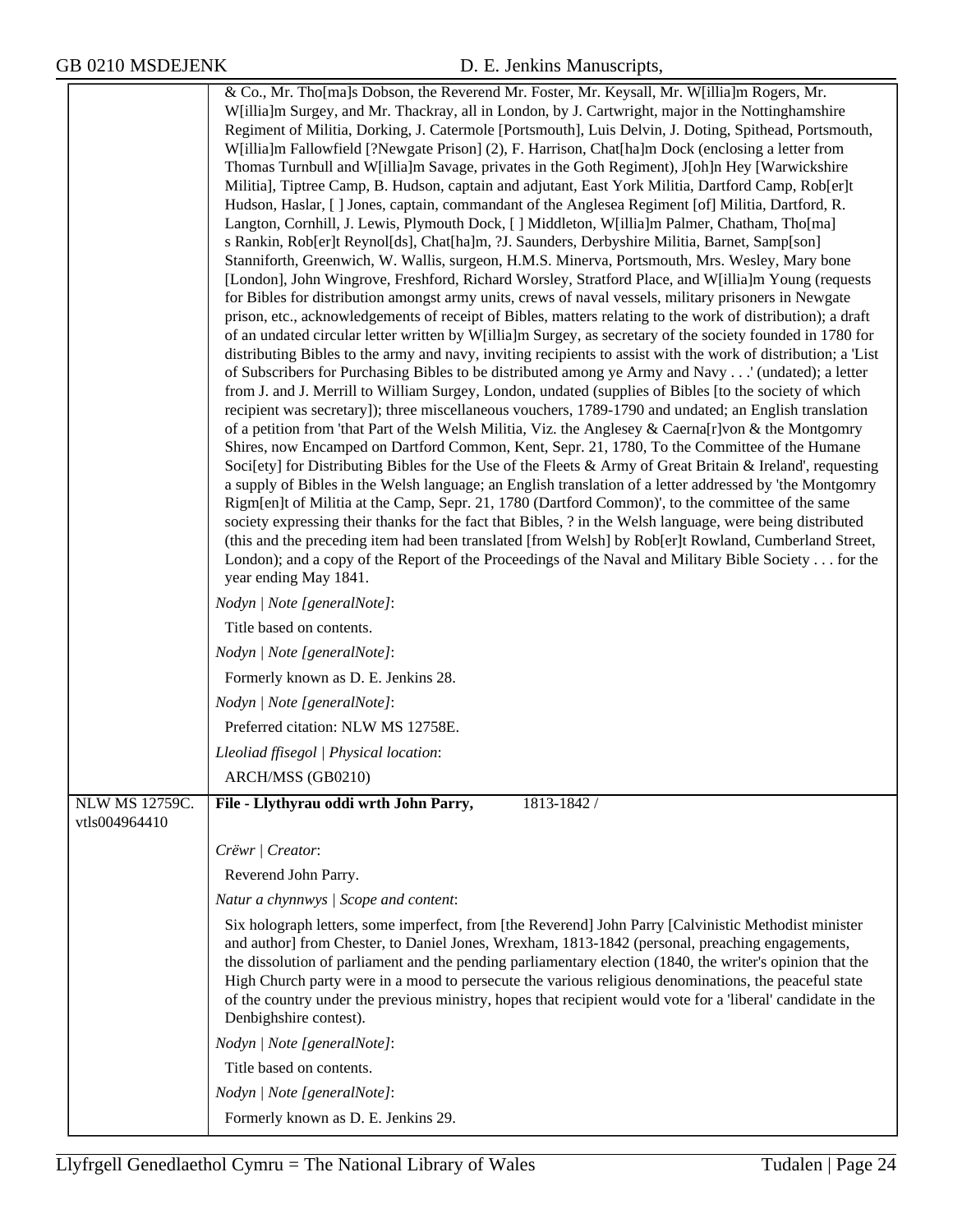|                                        | Nodyn   Note [generalNote]:                                                                                                                                                                                                                                                                                                                           |
|----------------------------------------|-------------------------------------------------------------------------------------------------------------------------------------------------------------------------------------------------------------------------------------------------------------------------------------------------------------------------------------------------------|
|                                        | Preferred citation: NLW MS 12759C.                                                                                                                                                                                                                                                                                                                    |
|                                        | Lleoliad ffisegol   Physical location:                                                                                                                                                                                                                                                                                                                |
|                                        | ARCH/MSS (GB0210)                                                                                                                                                                                                                                                                                                                                     |
| <b>NLW MS 12760E.</b><br>vtls004964420 | File - Extracts from diaries,<br>$[1901x1937]$ .                                                                                                                                                                                                                                                                                                      |
|                                        | Natur a chynnwys / Scope and content:                                                                                                                                                                                                                                                                                                                 |
|                                        | Extracts, 1797-1805, from the diaries [of Miss Mary Stringer of Chester] relating to sermons preached<br>by Mr. [Thomas] Charles and others at Boughton, near Chester, the death and burial (July 1800) of the<br>Reverend P[hilip] Oliver, minister at Boughton, 1793-1800, personal and family activities, etc.                                     |
|                                        | Amodau rheoli defnydd   Conditions governing use:                                                                                                                                                                                                                                                                                                     |
|                                        | Usual copyright laws apply.                                                                                                                                                                                                                                                                                                                           |
|                                        | Nodyn   Note [generalNote]:                                                                                                                                                                                                                                                                                                                           |
|                                        | Title based on contents.                                                                                                                                                                                                                                                                                                                              |
|                                        | Nodyn   Note [generalNote]:                                                                                                                                                                                                                                                                                                                           |
|                                        | Formerly known as D. E. Jenkins 30.                                                                                                                                                                                                                                                                                                                   |
|                                        | Nodyn   Note [generalNote]:                                                                                                                                                                                                                                                                                                                           |
|                                        | Preferred citation: NLW MS 12760E.                                                                                                                                                                                                                                                                                                                    |
|                                        | Lleoliad ffisegol   Physical location:                                                                                                                                                                                                                                                                                                                |
|                                        | ARCH/MSS (GB0210)                                                                                                                                                                                                                                                                                                                                     |
| <b>NLW MS 12761E.</b>                  | File - Application for a teaching post,<br>$[1915]$ /                                                                                                                                                                                                                                                                                                 |
| vtls004964423                          |                                                                                                                                                                                                                                                                                                                                                       |
|                                        | Crëwr   Creator:                                                                                                                                                                                                                                                                                                                                      |
|                                        | D. E. Jenkins and others.                                                                                                                                                                                                                                                                                                                             |
|                                        | Natur a chynnwys / Scope and content:                                                                                                                                                                                                                                                                                                                 |
|                                        | Typescript copies of an application by D. E. Jenkins for a post as temporary master in Denbigh County<br>School [1915], and of supporting testimonials from Professors C[harles] H[arold] Herford, University of<br>Manchester, John Edward Lloyd, University College of North Wales, Bangor, and John Owen Thomas,<br>The Theological College, Bala. |
|                                        | Nodyn   Note [generalNote]:                                                                                                                                                                                                                                                                                                                           |
|                                        | Title based on contents.                                                                                                                                                                                                                                                                                                                              |
|                                        | Nodyn   Note [generalNote]:                                                                                                                                                                                                                                                                                                                           |
|                                        | Formerly known as D. E. Jenkins 31.                                                                                                                                                                                                                                                                                                                   |
|                                        | Nodyn   Note [generalNote]:                                                                                                                                                                                                                                                                                                                           |
|                                        | Preferred citation: NLW MS 12761E.                                                                                                                                                                                                                                                                                                                    |
|                                        | Lleoliad ffisegol   Physical location:                                                                                                                                                                                                                                                                                                                |
|                                        | ARCH/MSS (GB0210)                                                                                                                                                                                                                                                                                                                                     |
| <b>NLW MS 12762E.</b><br>vtls004964429 | File - The Trefeca MSS,<br>1915-1916/                                                                                                                                                                                                                                                                                                                 |
|                                        | Crëwr / Creator:                                                                                                                                                                                                                                                                                                                                      |
|                                        | D. E. Jenkins and Reverend Ellis James Jones.                                                                                                                                                                                                                                                                                                         |
|                                        | Natur a chynnwys / Scope and content:                                                                                                                                                                                                                                                                                                                 |
|                                        | A typescript copy of a report submitted by D. E. Jenkins to the Trevecka MSS. Committee, 21 May 1915,<br>outlining the progress he had made in transcribing the journals and examining the correspondence of                                                                                                                                          |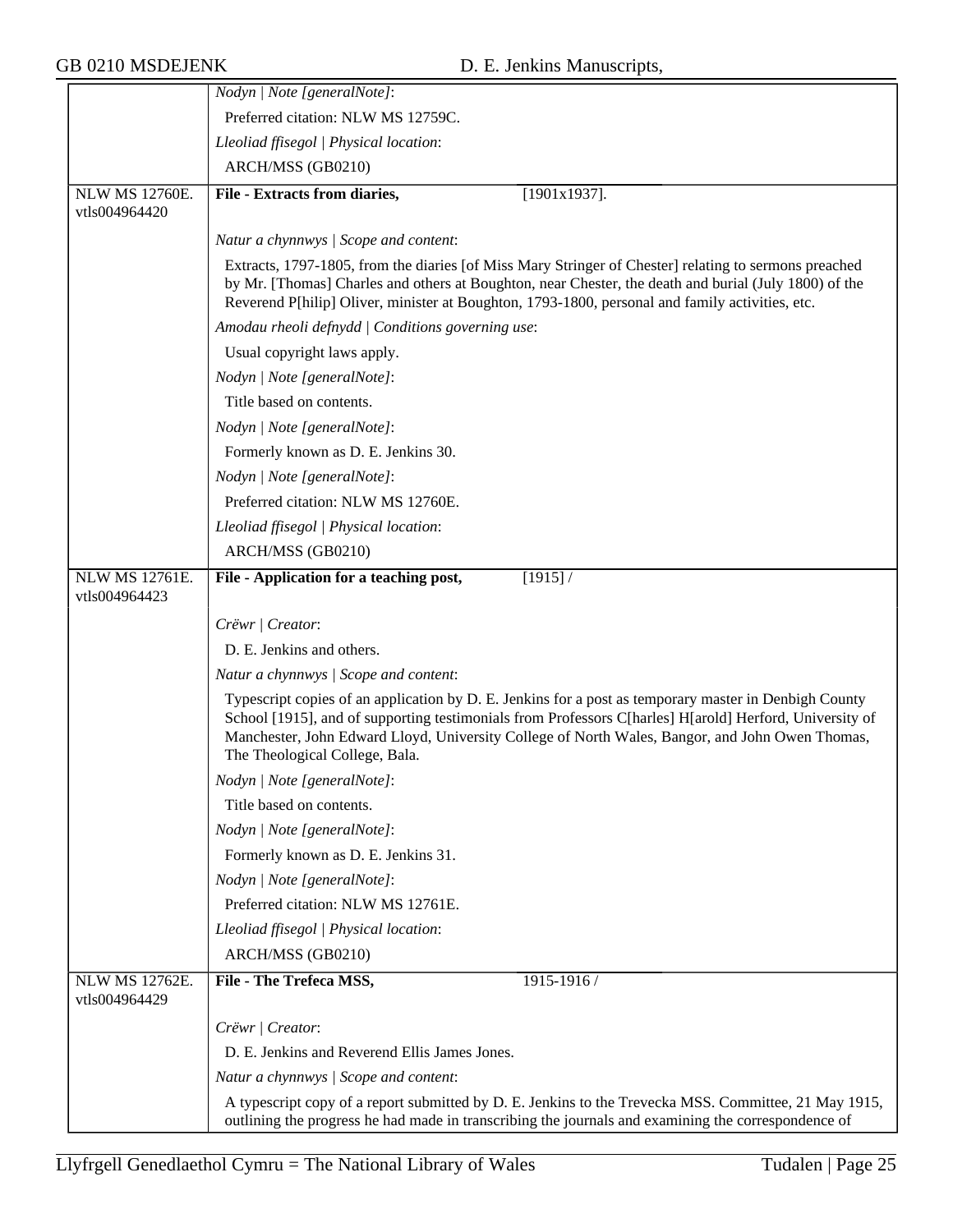|                                        | Howell Harris [then in the custody of the Calvinistic Methodist College, Trefeca, now in the National<br>Library of Wales], and describing visits to Talgarth, Carmarthen, and London in connection with research<br>work relating to the Harris family, more particularly Howell Harris's brother Joseph; six holograph<br>and autograph letters from the Reverend E[llis] James Jones (secretary of the Calvinistic Methodist<br>Association, North Wales), from Rhyl, to D. E. Jenkins, July-December 1916 (arranging a meeting<br>between recipient and a deputation appointed to meet him to discuss certain misunderstandings which<br>had arisen between him and the aforementioned Trevecka MSS. Committee); and typescript copies of<br>four letters sent by D. E. Jenkins from Denbigh, to the said Reverend E. J. Jones at Rhyl, July- December<br>1916, in reply to the preceding letters. |
|----------------------------------------|--------------------------------------------------------------------------------------------------------------------------------------------------------------------------------------------------------------------------------------------------------------------------------------------------------------------------------------------------------------------------------------------------------------------------------------------------------------------------------------------------------------------------------------------------------------------------------------------------------------------------------------------------------------------------------------------------------------------------------------------------------------------------------------------------------------------------------------------------------------------------------------------------------|
|                                        | Nodyn   Note [generalNote]:                                                                                                                                                                                                                                                                                                                                                                                                                                                                                                                                                                                                                                                                                                                                                                                                                                                                            |
|                                        | Title based on contents.                                                                                                                                                                                                                                                                                                                                                                                                                                                                                                                                                                                                                                                                                                                                                                                                                                                                               |
|                                        | Nodyn   Note [generalNote]:                                                                                                                                                                                                                                                                                                                                                                                                                                                                                                                                                                                                                                                                                                                                                                                                                                                                            |
|                                        | Formerly known as D. E. Jenkins 32.                                                                                                                                                                                                                                                                                                                                                                                                                                                                                                                                                                                                                                                                                                                                                                                                                                                                    |
|                                        | Nodyn   Note [generalNote]:                                                                                                                                                                                                                                                                                                                                                                                                                                                                                                                                                                                                                                                                                                                                                                                                                                                                            |
|                                        | Preferred citation: NLW MS 12762E.                                                                                                                                                                                                                                                                                                                                                                                                                                                                                                                                                                                                                                                                                                                                                                                                                                                                     |
|                                        | Lleoliad ffisegol   Physical location:                                                                                                                                                                                                                                                                                                                                                                                                                                                                                                                                                                                                                                                                                                                                                                                                                                                                 |
|                                        | ARCH/MSS (GB0210)                                                                                                                                                                                                                                                                                                                                                                                                                                                                                                                                                                                                                                                                                                                                                                                                                                                                                      |
| <b>NLW MS 12763D.</b>                  | File - Letters,<br>$[1801x1907]$ /                                                                                                                                                                                                                                                                                                                                                                                                                                                                                                                                                                                                                                                                                                                                                                                                                                                                     |
| vtls004964525                          |                                                                                                                                                                                                                                                                                                                                                                                                                                                                                                                                                                                                                                                                                                                                                                                                                                                                                                        |
|                                        | Crëwr   Creator:                                                                                                                                                                                                                                                                                                                                                                                                                                                                                                                                                                                                                                                                                                                                                                                                                                                                                       |
|                                        | William Williams, Ebenezer Richard and Reverend George Williams.                                                                                                                                                                                                                                                                                                                                                                                                                                                                                                                                                                                                                                                                                                                                                                                                                                       |
|                                        | Natur a chynnwys / Scope and content:                                                                                                                                                                                                                                                                                                                                                                                                                                                                                                                                                                                                                                                                                                                                                                                                                                                                  |
|                                        | Two holograph letters from W[illia]m Williams, Landigige [near St. David's, co. Pembroke], undated,<br>and Ebenezer Richard, Trefin [co. Pembroke], 1804, to George Williams at New Castle Emlyn and<br>Carmarthen (personal, religious reflections); and two holograph letters from [the Reverend] George<br>Williams [Calvinistic Methodist minister, son of the aforementioned George Williams] from Llys Brân,<br>Clarbeston Road, to [D. E.] Jenkins, 1907 (forwarding the two preceding letters, information relating to<br>William Williams, Llandigige).                                                                                                                                                                                                                                                                                                                                       |
|                                        | Nodyn   Note [generalNote]:                                                                                                                                                                                                                                                                                                                                                                                                                                                                                                                                                                                                                                                                                                                                                                                                                                                                            |
|                                        | Title based on contents.                                                                                                                                                                                                                                                                                                                                                                                                                                                                                                                                                                                                                                                                                                                                                                                                                                                                               |
|                                        | Nodyn   Note [generalNote]:                                                                                                                                                                                                                                                                                                                                                                                                                                                                                                                                                                                                                                                                                                                                                                                                                                                                            |
|                                        | Formerly known as D. E. Jenkins 33.                                                                                                                                                                                                                                                                                                                                                                                                                                                                                                                                                                                                                                                                                                                                                                                                                                                                    |
|                                        | Nodyn   Note [generalNote]:                                                                                                                                                                                                                                                                                                                                                                                                                                                                                                                                                                                                                                                                                                                                                                                                                                                                            |
|                                        | Preferred citation: NLW MS 12763D.                                                                                                                                                                                                                                                                                                                                                                                                                                                                                                                                                                                                                                                                                                                                                                                                                                                                     |
|                                        | Lleoliad ffisegol   Physical location:                                                                                                                                                                                                                                                                                                                                                                                                                                                                                                                                                                                                                                                                                                                                                                                                                                                                 |
|                                        | ARCH/MSS (GB0210)                                                                                                                                                                                                                                                                                                                                                                                                                                                                                                                                                                                                                                                                                                                                                                                                                                                                                      |
| <b>NLW MS 12764C.</b><br>vtls004964532 | File - Llythyr oddi wrth Thomas Charles,<br>1813/                                                                                                                                                                                                                                                                                                                                                                                                                                                                                                                                                                                                                                                                                                                                                                                                                                                      |
|                                        | Crëwr   Creator:                                                                                                                                                                                                                                                                                                                                                                                                                                                                                                                                                                                                                                                                                                                                                                                                                                                                                       |
|                                        | Reverend Thomas Charles.                                                                                                                                                                                                                                                                                                                                                                                                                                                                                                                                                                                                                                                                                                                                                                                                                                                                               |
|                                        | Natur a chynnwys / Scope and content:                                                                                                                                                                                                                                                                                                                                                                                                                                                                                                                                                                                                                                                                                                                                                                                                                                                                  |
|                                        | A holograph letter from [the Reverend] Tho[ma]s Charles from Spa Fields [London], to [? Daniel<br>Jones, Wrexham], 28 April 1813 (the writer's intention to attend meetings in recipient's district with [the<br>Reverend] John Elias, a visit to the writer by the King's printer ('Argraffydd y Brenhin') who believed<br>that the work [the new edition of the Bible in Welsh being published by the British and Foreign Bible<br>Society] would be completed in fifteen months time).                                                                                                                                                                                                                                                                                                                                                                                                              |
|                                        | Nodyn   Note [generalNote]:                                                                                                                                                                                                                                                                                                                                                                                                                                                                                                                                                                                                                                                                                                                                                                                                                                                                            |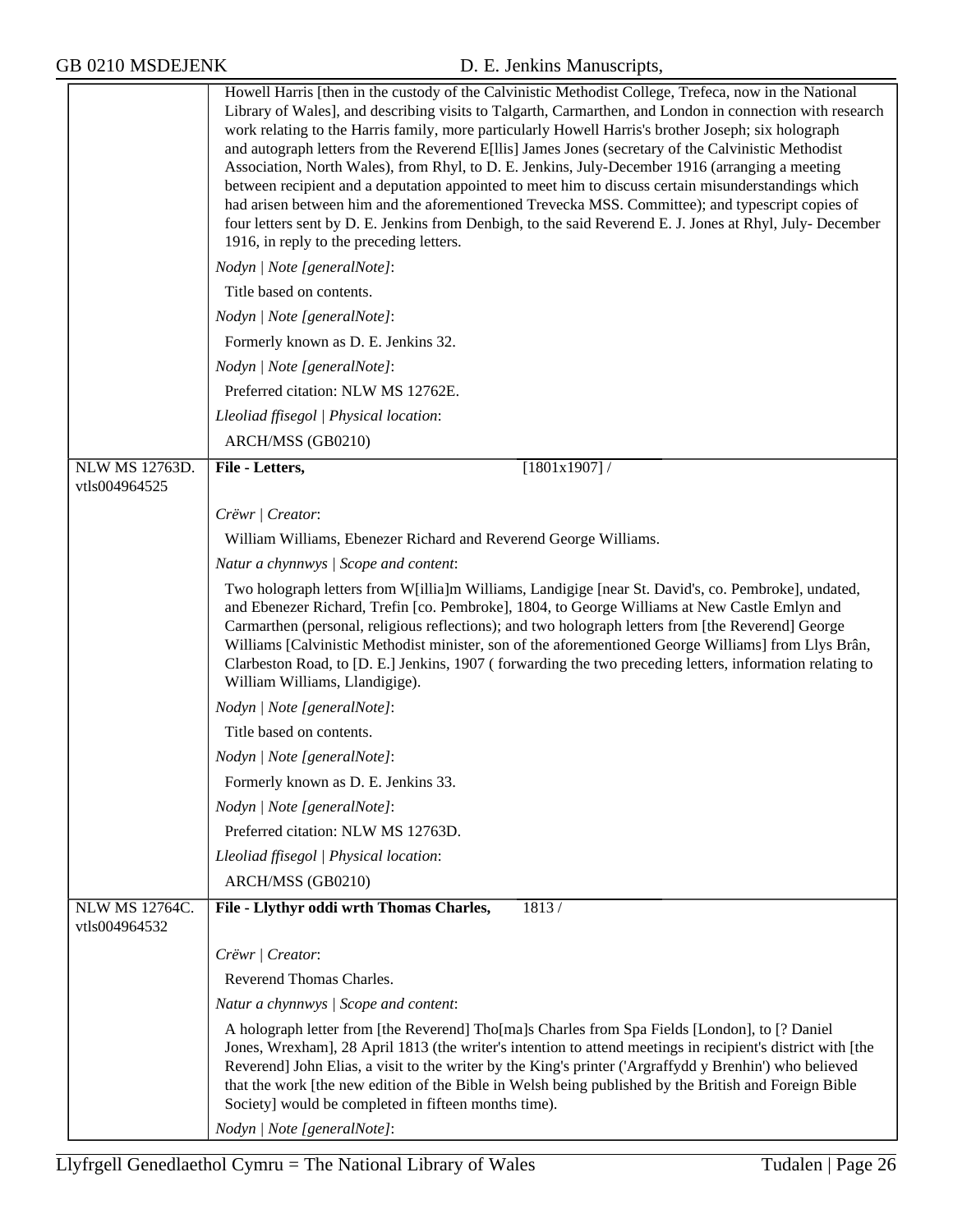|                                        | Title based on contents.                                                                                                                                                                                                                                                                                                                                                                                                                                                                                                                                                                                                                                                                                                                                                                                                                                                                                                             |
|----------------------------------------|--------------------------------------------------------------------------------------------------------------------------------------------------------------------------------------------------------------------------------------------------------------------------------------------------------------------------------------------------------------------------------------------------------------------------------------------------------------------------------------------------------------------------------------------------------------------------------------------------------------------------------------------------------------------------------------------------------------------------------------------------------------------------------------------------------------------------------------------------------------------------------------------------------------------------------------|
|                                        | Nodyn   Note [generalNote]:                                                                                                                                                                                                                                                                                                                                                                                                                                                                                                                                                                                                                                                                                                                                                                                                                                                                                                          |
|                                        | Formerly known as D. E. Jenkins 34.                                                                                                                                                                                                                                                                                                                                                                                                                                                                                                                                                                                                                                                                                                                                                                                                                                                                                                  |
|                                        | Nodyn   Note [generalNote]:                                                                                                                                                                                                                                                                                                                                                                                                                                                                                                                                                                                                                                                                                                                                                                                                                                                                                                          |
|                                        | Preferred citation: NLW MS 12764C.                                                                                                                                                                                                                                                                                                                                                                                                                                                                                                                                                                                                                                                                                                                                                                                                                                                                                                   |
|                                        | Lleoliad ffisegol   Physical location:                                                                                                                                                                                                                                                                                                                                                                                                                                                                                                                                                                                                                                                                                                                                                                                                                                                                                               |
|                                        | ARCH/MSS (GB0210)                                                                                                                                                                                                                                                                                                                                                                                                                                                                                                                                                                                                                                                                                                                                                                                                                                                                                                                    |
| <b>NLW MS 12765B.</b>                  | File - The Reverend Thomas Charles,<br>$[1801x1815]$ .                                                                                                                                                                                                                                                                                                                                                                                                                                                                                                                                                                                                                                                                                                                                                                                                                                                                               |
| vtls004964534                          |                                                                                                                                                                                                                                                                                                                                                                                                                                                                                                                                                                                                                                                                                                                                                                                                                                                                                                                                      |
|                                        | Natur a chynnwys / Scope and content:                                                                                                                                                                                                                                                                                                                                                                                                                                                                                                                                                                                                                                                                                                                                                                                                                                                                                                |
|                                        | A ?holograph copy of a religious poem by Cathn. R. in which the writer addresses Mr. Thomas Careles<br>(sic); and a printed leaflet containing verses in memory of the Reverend T[homas] Charles by 'D.C.' and<br>'T.J.'                                                                                                                                                                                                                                                                                                                                                                                                                                                                                                                                                                                                                                                                                                             |
|                                        | Nodyn   Note [generalNote]:                                                                                                                                                                                                                                                                                                                                                                                                                                                                                                                                                                                                                                                                                                                                                                                                                                                                                                          |
|                                        | Title based on contents.                                                                                                                                                                                                                                                                                                                                                                                                                                                                                                                                                                                                                                                                                                                                                                                                                                                                                                             |
|                                        | Nodyn   Note [generalNote]:                                                                                                                                                                                                                                                                                                                                                                                                                                                                                                                                                                                                                                                                                                                                                                                                                                                                                                          |
|                                        | Formerly known as D. E. Jenkins 35.                                                                                                                                                                                                                                                                                                                                                                                                                                                                                                                                                                                                                                                                                                                                                                                                                                                                                                  |
|                                        | Nodyn   Note [generalNote]:                                                                                                                                                                                                                                                                                                                                                                                                                                                                                                                                                                                                                                                                                                                                                                                                                                                                                                          |
|                                        | Preferred citation: NLW MS 12765B.                                                                                                                                                                                                                                                                                                                                                                                                                                                                                                                                                                                                                                                                                                                                                                                                                                                                                                   |
|                                        | Lleoliad ffisegol   Physical location:                                                                                                                                                                                                                                                                                                                                                                                                                                                                                                                                                                                                                                                                                                                                                                                                                                                                                               |
|                                        | ARCH/MSS (GB0210)                                                                                                                                                                                                                                                                                                                                                                                                                                                                                                                                                                                                                                                                                                                                                                                                                                                                                                                    |
| <b>NLW MS 12766B.</b><br>vtls004964553 | File - Transcripts of letters from the<br>$[1901x1937]$ /<br><b>Reverend Thomas Charles,</b>                                                                                                                                                                                                                                                                                                                                                                                                                                                                                                                                                                                                                                                                                                                                                                                                                                         |
|                                        | Crëwr   Creator:                                                                                                                                                                                                                                                                                                                                                                                                                                                                                                                                                                                                                                                                                                                                                                                                                                                                                                                     |
|                                        | D. E. Jenkins.                                                                                                                                                                                                                                                                                                                                                                                                                                                                                                                                                                                                                                                                                                                                                                                                                                                                                                                       |
|                                        | Natur a chynnwys / Scope and content:                                                                                                                                                                                                                                                                                                                                                                                                                                                                                                                                                                                                                                                                                                                                                                                                                                                                                                |
|                                        | Nineteen note-books containing transcripts [by D. E. Jenkins] of one hundred and five letters,<br>1779-1811 and undated, from the Reverend Thomas Charles from Bala, Birmingham, Dolgelley,<br>Limerick, Llanymowddwy, Milborne Port, Oxford, Pwllhely, Queen Camel, near Sherborne, Shawbury,<br>Shrewsbury, Spa Fields, etc., to his brother David Charles, Carmarthen (4), his son T[homas] R[ice]<br>Charles, London, [Thomas] Foulks, Bala (2), [Sarah] Jones (also as [Sarah] Charles, his wife), Bala,<br>Chester, etc. (87), M[ary] Stringer, Abbey Green, Chester, J[ohn] Walker, junior, Chester (?9), and Miss<br>Wright, Tarvin, co. Chester. The originals of one hundred and one of the letters transcribed are now in<br>the Thomas Charles Edwards Collection of manuscripts and documents amongst the C.M. archives in the<br>National Library of Wales. The originals of the other four form part of NLW MS 4797C. |
|                                        | Amodau rheoli defnydd   Conditions governing use:                                                                                                                                                                                                                                                                                                                                                                                                                                                                                                                                                                                                                                                                                                                                                                                                                                                                                    |
|                                        | Usual copyright laws apply.                                                                                                                                                                                                                                                                                                                                                                                                                                                                                                                                                                                                                                                                                                                                                                                                                                                                                                          |
|                                        | Nodyn   Note [generalNote]:                                                                                                                                                                                                                                                                                                                                                                                                                                                                                                                                                                                                                                                                                                                                                                                                                                                                                                          |
|                                        | Title based on contents.                                                                                                                                                                                                                                                                                                                                                                                                                                                                                                                                                                                                                                                                                                                                                                                                                                                                                                             |
|                                        | Nodyn   Note [generalNote]:                                                                                                                                                                                                                                                                                                                                                                                                                                                                                                                                                                                                                                                                                                                                                                                                                                                                                                          |
|                                        | Formerly known as D. E. Jenkins 36.                                                                                                                                                                                                                                                                                                                                                                                                                                                                                                                                                                                                                                                                                                                                                                                                                                                                                                  |
|                                        | Nodyn   Note [generalNote]:                                                                                                                                                                                                                                                                                                                                                                                                                                                                                                                                                                                                                                                                                                                                                                                                                                                                                                          |
|                                        | Preferred citation: NLW MS 12766B.                                                                                                                                                                                                                                                                                                                                                                                                                                                                                                                                                                                                                                                                                                                                                                                                                                                                                                   |
|                                        | Lleoliad ffisegol   Physical location:                                                                                                                                                                                                                                                                                                                                                                                                                                                                                                                                                                                                                                                                                                                                                                                                                                                                                               |
|                                        | ARCH/MSS (GB0210)                                                                                                                                                                                                                                                                                                                                                                                                                                                                                                                                                                                                                                                                                                                                                                                                                                                                                                                    |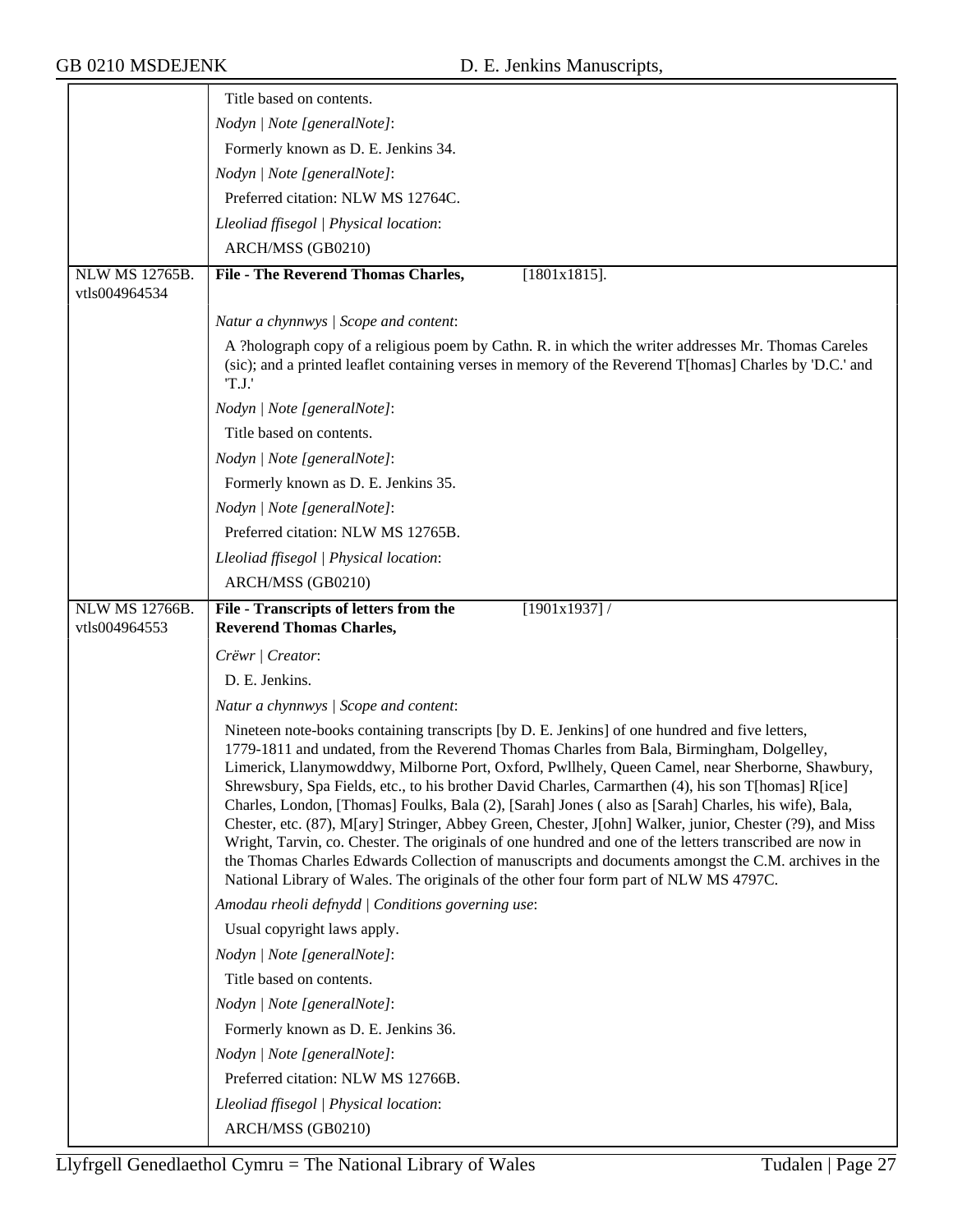| NLW MS 12767B.<br>vtls004964592        | $[1901x1937]$ .<br>File - Transcripts of letters from the<br><b>Reverend Thomas Charles and others,</b>                                                                                                                                                                                                                                                                                                                                                                                                                                                                                                                                                                                                                                                                                                                                                                                                                                                                                                                                                                                                                                                                                                                                                                                                                                                                                                                                                                                                                                                                                                                                                                                                                                                                                                                                                                                                                                                                                                                                                                                                                                                                                                                                           |
|----------------------------------------|---------------------------------------------------------------------------------------------------------------------------------------------------------------------------------------------------------------------------------------------------------------------------------------------------------------------------------------------------------------------------------------------------------------------------------------------------------------------------------------------------------------------------------------------------------------------------------------------------------------------------------------------------------------------------------------------------------------------------------------------------------------------------------------------------------------------------------------------------------------------------------------------------------------------------------------------------------------------------------------------------------------------------------------------------------------------------------------------------------------------------------------------------------------------------------------------------------------------------------------------------------------------------------------------------------------------------------------------------------------------------------------------------------------------------------------------------------------------------------------------------------------------------------------------------------------------------------------------------------------------------------------------------------------------------------------------------------------------------------------------------------------------------------------------------------------------------------------------------------------------------------------------------------------------------------------------------------------------------------------------------------------------------------------------------------------------------------------------------------------------------------------------------------------------------------------------------------------------------------------------------|
|                                        | Natur a chynnwys / Scope and content:                                                                                                                                                                                                                                                                                                                                                                                                                                                                                                                                                                                                                                                                                                                                                                                                                                                                                                                                                                                                                                                                                                                                                                                                                                                                                                                                                                                                                                                                                                                                                                                                                                                                                                                                                                                                                                                                                                                                                                                                                                                                                                                                                                                                             |
|                                        | Five note-books the contents of which consist mainly of transcripts of, or extracts from, miscellaneous<br>correspondence, 1786-1815, including letters to Joseph Tarn [assistant secretary, British and Foreign<br>Bible Society], London, from Christopher Anderson, Edinburgh, 1814, [the Reverend] Tho[ma] s<br>Charles, Bala, ?1807-1814 (?43), Sarah Charles [wife of the Reverend Thomas Charles], Bala, ?<br>1807-1813 (4, two being appendices to her husband's letters), Tho[ma]s R[ice] Charles [son of the<br>Reverend Thomas Charles], Bala, 1815, John Davies, Aberystwyth and Bronhaulog, near Bala and<br>Corwen, 1813-1815 (5), [the Reverend] Ja[me]s Griffith, Machynlleth, 1813, [the Reverend] Dan[ie]l<br>Jones, Liverpool, 1814 [recte 1815], [the Reverend] S[imon] Lloyd, Bala, 1815 (2), Rob[er]t Saunderson,<br>Bala, 1814-1815 (2), and [], Shrewsbury, 1812; letters from [the Reverend] Tho[ma]s Charles from<br>Bala, Barmouth, Dublin, Hawkstone, and London, to his son T[homas] R[ ice] Charles, Liverpool,<br>1807, Mrs. [Lydia] Foulks, Machynlleth, 1806-1814 (6), Miss Mary Foulks, Machynlleth, 1814, [the<br>Reverend John Owen, joint secretary, British and Foreign Bible Society], 1809, his nephew J[oseph]<br>Thomas, 1799, John Williams, Tremadoc, 1812, and [], 1812-1814 (2); and letters from D[avid] Charles,<br>Carmarthen, to ? Joseph Tarn, 1812, John Davies, Bronhaulog, near Bala, to Messrs. Down, Thornton,<br>and co., 1815, Sam[ue]l Davies, ?Llanarmon in Yale, to [], 1813, [the Reverend] John Elias, Llanfechell,<br>to [], 1812, Samuel Mills, London, to [], 1815, [the Reverend] Thomas Phillips, Neuaddlwyd, to Mr.<br>Menzies, Carmarthen, 1812, and [], 1812 (2), Rob[er]t Price and others, Llanfyllin, to the Bible Society,<br>1812, [the Reverend] Tho[ma]s Reader, Taunton, to [the Reverend] Thomas Charles, Bala, 1786,<br>Rob[er]t Saunderson, Bala, to Evan Evans, London (? for Joseph Tarn), 1814, John Thomas, Lodge, near<br>Llanidloes, to [], 1813, W. Williams, Carmarthen, to [], 1813, and [], Carmarthen, to ? James Black,<br>1812. Most of the letters relate to the activities of the British and Foreign Bible Society in connection<br>with Wales. |
|                                        | Amodau rheoli defnydd   Conditions governing use:                                                                                                                                                                                                                                                                                                                                                                                                                                                                                                                                                                                                                                                                                                                                                                                                                                                                                                                                                                                                                                                                                                                                                                                                                                                                                                                                                                                                                                                                                                                                                                                                                                                                                                                                                                                                                                                                                                                                                                                                                                                                                                                                                                                                 |
|                                        | Usual copyright laws apply.                                                                                                                                                                                                                                                                                                                                                                                                                                                                                                                                                                                                                                                                                                                                                                                                                                                                                                                                                                                                                                                                                                                                                                                                                                                                                                                                                                                                                                                                                                                                                                                                                                                                                                                                                                                                                                                                                                                                                                                                                                                                                                                                                                                                                       |
|                                        | Nodyn   Note [generalNote]:                                                                                                                                                                                                                                                                                                                                                                                                                                                                                                                                                                                                                                                                                                                                                                                                                                                                                                                                                                                                                                                                                                                                                                                                                                                                                                                                                                                                                                                                                                                                                                                                                                                                                                                                                                                                                                                                                                                                                                                                                                                                                                                                                                                                                       |
|                                        | Title based on contents.                                                                                                                                                                                                                                                                                                                                                                                                                                                                                                                                                                                                                                                                                                                                                                                                                                                                                                                                                                                                                                                                                                                                                                                                                                                                                                                                                                                                                                                                                                                                                                                                                                                                                                                                                                                                                                                                                                                                                                                                                                                                                                                                                                                                                          |
|                                        | Nodyn   Note [generalNote]:                                                                                                                                                                                                                                                                                                                                                                                                                                                                                                                                                                                                                                                                                                                                                                                                                                                                                                                                                                                                                                                                                                                                                                                                                                                                                                                                                                                                                                                                                                                                                                                                                                                                                                                                                                                                                                                                                                                                                                                                                                                                                                                                                                                                                       |
|                                        | Formerly known as D. E. Jenkins 37.                                                                                                                                                                                                                                                                                                                                                                                                                                                                                                                                                                                                                                                                                                                                                                                                                                                                                                                                                                                                                                                                                                                                                                                                                                                                                                                                                                                                                                                                                                                                                                                                                                                                                                                                                                                                                                                                                                                                                                                                                                                                                                                                                                                                               |
|                                        | Nodyn   Note [generalNote]:                                                                                                                                                                                                                                                                                                                                                                                                                                                                                                                                                                                                                                                                                                                                                                                                                                                                                                                                                                                                                                                                                                                                                                                                                                                                                                                                                                                                                                                                                                                                                                                                                                                                                                                                                                                                                                                                                                                                                                                                                                                                                                                                                                                                                       |
|                                        | Preferred citation: NLW MS 12767B.                                                                                                                                                                                                                                                                                                                                                                                                                                                                                                                                                                                                                                                                                                                                                                                                                                                                                                                                                                                                                                                                                                                                                                                                                                                                                                                                                                                                                                                                                                                                                                                                                                                                                                                                                                                                                                                                                                                                                                                                                                                                                                                                                                                                                |
|                                        | Lleoliad ffisegol   Physical location:                                                                                                                                                                                                                                                                                                                                                                                                                                                                                                                                                                                                                                                                                                                                                                                                                                                                                                                                                                                                                                                                                                                                                                                                                                                                                                                                                                                                                                                                                                                                                                                                                                                                                                                                                                                                                                                                                                                                                                                                                                                                                                                                                                                                            |
|                                        | ARCH/MSS (GB0210)                                                                                                                                                                                                                                                                                                                                                                                                                                                                                                                                                                                                                                                                                                                                                                                                                                                                                                                                                                                                                                                                                                                                                                                                                                                                                                                                                                                                                                                                                                                                                                                                                                                                                                                                                                                                                                                                                                                                                                                                                                                                                                                                                                                                                                 |
| <b>NLW MS 12768B.</b><br>vtls004964613 | $[1901x1937]$ .<br>File - Transcripts of letters from the<br><b>Reverend Thomas Charles, etc.,</b>                                                                                                                                                                                                                                                                                                                                                                                                                                                                                                                                                                                                                                                                                                                                                                                                                                                                                                                                                                                                                                                                                                                                                                                                                                                                                                                                                                                                                                                                                                                                                                                                                                                                                                                                                                                                                                                                                                                                                                                                                                                                                                                                                |
|                                        | Natur a chynnwys / Scope and content:                                                                                                                                                                                                                                                                                                                                                                                                                                                                                                                                                                                                                                                                                                                                                                                                                                                                                                                                                                                                                                                                                                                                                                                                                                                                                                                                                                                                                                                                                                                                                                                                                                                                                                                                                                                                                                                                                                                                                                                                                                                                                                                                                                                                             |
|                                        | Two note-books containing transcripts from printed sources of letters from the Reverend Thomas<br>Charles, Bala, to Mr. and Mrs. Davies, Carnachenwen [parish of Mathry, co. Pembroke], 1809 (Y<br>Drysorfa, 1857, t. 43), [? the Reverend Edward Griffin], London, 1791 (The Christian's Magazine,<br>January 1792), M[ary] H[ughes], L[iverpool], 1812 (Goleuad Cymru, [Mawrth] 1823, t. 57), D[ ]Jones,<br>Liverpool, undated (Y Drysorfa, 1838, tt. 244-5), Robert Jones, Ty Bwlcyn [parish of Llaniestyn, co.<br>Caernarvon], 1800 (ibid ., 1846, t. 241), the Reverend [Simon] Lloyd, Bristol, undated (Y Geiniogwerth,<br>1848, tt. 227-8), and [the Reverend S. R. Pittard, Westbury], Wiltshire, 1792 (The Christian's Magazine,<br>March 1792); and extracts from Hugh Anderson: The Life and Letters of Christopher Anderson<br>(Edinburgh, 1854), and Robert Philip: The Life of the Rev. John Campbell (London, 1841). In two<br>instances the published versions of the Thomas Charles letters consist of Welsh translations of English<br>originals.                                                                                                                                                                                                                                                                                                                                                                                                                                                                                                                                                                                                                                                                                                                                                                                                                                                                                                                                                                                                                                                                                                                                                                               |
|                                        | Amodau rheoli defnydd   Conditions governing use:                                                                                                                                                                                                                                                                                                                                                                                                                                                                                                                                                                                                                                                                                                                                                                                                                                                                                                                                                                                                                                                                                                                                                                                                                                                                                                                                                                                                                                                                                                                                                                                                                                                                                                                                                                                                                                                                                                                                                                                                                                                                                                                                                                                                 |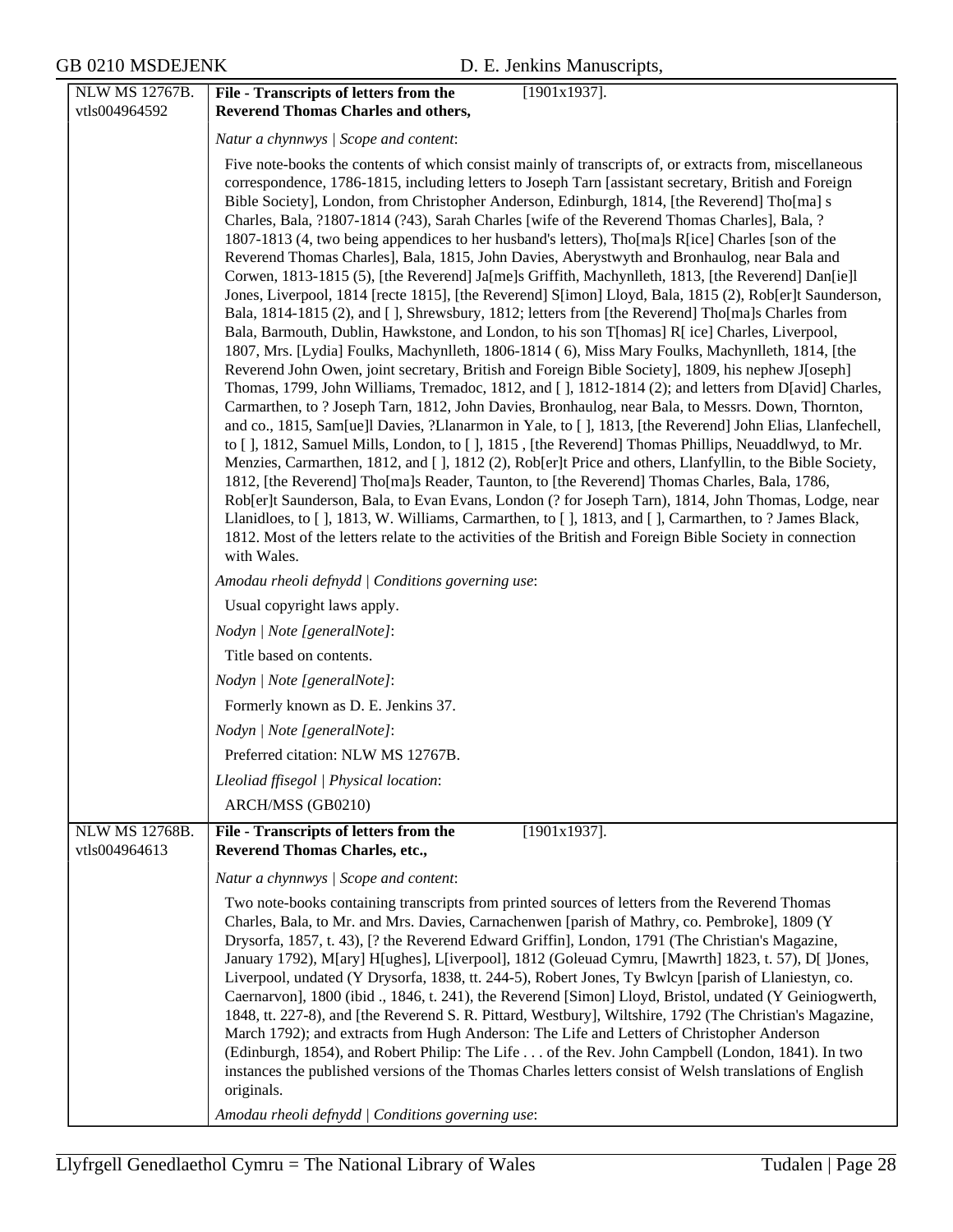|                                        | Usual copyright laws apply.                                                                                                                                                                                                                                                                                                                                                                                                                                                                                                                                                                                                                                                                                                                                                                                                                                                                                                                                                                                                                                                                                                                                                                                                                                         |
|----------------------------------------|---------------------------------------------------------------------------------------------------------------------------------------------------------------------------------------------------------------------------------------------------------------------------------------------------------------------------------------------------------------------------------------------------------------------------------------------------------------------------------------------------------------------------------------------------------------------------------------------------------------------------------------------------------------------------------------------------------------------------------------------------------------------------------------------------------------------------------------------------------------------------------------------------------------------------------------------------------------------------------------------------------------------------------------------------------------------------------------------------------------------------------------------------------------------------------------------------------------------------------------------------------------------|
|                                        | Nodyn   Note [generalNote]:                                                                                                                                                                                                                                                                                                                                                                                                                                                                                                                                                                                                                                                                                                                                                                                                                                                                                                                                                                                                                                                                                                                                                                                                                                         |
|                                        | Title based on contents.                                                                                                                                                                                                                                                                                                                                                                                                                                                                                                                                                                                                                                                                                                                                                                                                                                                                                                                                                                                                                                                                                                                                                                                                                                            |
|                                        | Nodyn   Note [generalNote]:                                                                                                                                                                                                                                                                                                                                                                                                                                                                                                                                                                                                                                                                                                                                                                                                                                                                                                                                                                                                                                                                                                                                                                                                                                         |
|                                        | Formerly known as D. E. Jenkins 38.                                                                                                                                                                                                                                                                                                                                                                                                                                                                                                                                                                                                                                                                                                                                                                                                                                                                                                                                                                                                                                                                                                                                                                                                                                 |
|                                        | Nodyn   Note [generalNote]:                                                                                                                                                                                                                                                                                                                                                                                                                                                                                                                                                                                                                                                                                                                                                                                                                                                                                                                                                                                                                                                                                                                                                                                                                                         |
|                                        | Preferred citation: NLW MS 12768B.                                                                                                                                                                                                                                                                                                                                                                                                                                                                                                                                                                                                                                                                                                                                                                                                                                                                                                                                                                                                                                                                                                                                                                                                                                  |
|                                        | Lleoliad ffisegol   Physical location:                                                                                                                                                                                                                                                                                                                                                                                                                                                                                                                                                                                                                                                                                                                                                                                                                                                                                                                                                                                                                                                                                                                                                                                                                              |
|                                        | ARCH/MSS (GB0210)                                                                                                                                                                                                                                                                                                                                                                                                                                                                                                                                                                                                                                                                                                                                                                                                                                                                                                                                                                                                                                                                                                                                                                                                                                                   |
| <b>NLW MS 12769A.</b><br>vtls004964623 | File - Transcripts of letters from the<br>$[1901x1937]$ .<br><b>Reverend Thomas Charles,</b>                                                                                                                                                                                                                                                                                                                                                                                                                                                                                                                                                                                                                                                                                                                                                                                                                                                                                                                                                                                                                                                                                                                                                                        |
|                                        | Natur a chynnwys / Scope and content:                                                                                                                                                                                                                                                                                                                                                                                                                                                                                                                                                                                                                                                                                                                                                                                                                                                                                                                                                                                                                                                                                                                                                                                                                               |
|                                        | A note-book containing transcripts of letters from [the Reverend] Tho[ma]s Charles, Bala, to Henry<br>Boase, London, 1803 (2) (a proposal by recipient that 'a new, cheap impression of the Bible in the Welsh<br>Tongue' be published, the need for such Bibles, the edition printed at the Clarendon Press, Oxford, at the<br>expense of the S.P.C.K. in 1799, the edition then being printed in Chester to appear in thirty-six numbers,<br>two editions printed in Carmarthen prior to the 1799 Oxford edition, enquiries made and suggestions put<br>forward as to the format, price, distribution, number of copies, etc. of the new edition), his brother [the<br>Reverend David Charles, Carmarthen, ?1814] (personal, 'our Association [meeting at Bala]', his intention<br>of going to Llangeitho), his wife [Sarah] Charles, at Chester [1784] (personal), Mrs. [Lydia] Foulks,<br>Machynlleth, 1811 (2) (personal, his wife's health, religious reflections), and Miss [Mary] Foulkes,<br>Machynlleth, undated (forwarding a copy of a Welsh Bible, praise of the Bible). These seven letters have<br>been published in D. E. Jenkins: The Life of the Rev. Thomas Charles                                                                              |
|                                        | Amodau rheoli defnydd   Conditions governing use:                                                                                                                                                                                                                                                                                                                                                                                                                                                                                                                                                                                                                                                                                                                                                                                                                                                                                                                                                                                                                                                                                                                                                                                                                   |
|                                        | Usual copyright laws apply.                                                                                                                                                                                                                                                                                                                                                                                                                                                                                                                                                                                                                                                                                                                                                                                                                                                                                                                                                                                                                                                                                                                                                                                                                                         |
|                                        | Nodyn   Note [generalNote]:                                                                                                                                                                                                                                                                                                                                                                                                                                                                                                                                                                                                                                                                                                                                                                                                                                                                                                                                                                                                                                                                                                                                                                                                                                         |
|                                        | Title based on contents.                                                                                                                                                                                                                                                                                                                                                                                                                                                                                                                                                                                                                                                                                                                                                                                                                                                                                                                                                                                                                                                                                                                                                                                                                                            |
|                                        | Nodyn   Note [generalNote]:                                                                                                                                                                                                                                                                                                                                                                                                                                                                                                                                                                                                                                                                                                                                                                                                                                                                                                                                                                                                                                                                                                                                                                                                                                         |
|                                        | Formerly known as D. E. Jenkins 39.                                                                                                                                                                                                                                                                                                                                                                                                                                                                                                                                                                                                                                                                                                                                                                                                                                                                                                                                                                                                                                                                                                                                                                                                                                 |
|                                        | Nodyn   Note [generalNote]:                                                                                                                                                                                                                                                                                                                                                                                                                                                                                                                                                                                                                                                                                                                                                                                                                                                                                                                                                                                                                                                                                                                                                                                                                                         |
|                                        | Preferred citation: NLW MS 12769A.                                                                                                                                                                                                                                                                                                                                                                                                                                                                                                                                                                                                                                                                                                                                                                                                                                                                                                                                                                                                                                                                                                                                                                                                                                  |
|                                        | Lleoliad ffisegol   Physical location:                                                                                                                                                                                                                                                                                                                                                                                                                                                                                                                                                                                                                                                                                                                                                                                                                                                                                                                                                                                                                                                                                                                                                                                                                              |
|                                        | ARCH/MSS (GB0210)                                                                                                                                                                                                                                                                                                                                                                                                                                                                                                                                                                                                                                                                                                                                                                                                                                                                                                                                                                                                                                                                                                                                                                                                                                                   |
| <b>NLW MS 12770B.</b><br>vtls004964735 | File - Transcripts of letters to the Reverend<br>$[1901x1937]$ .<br>Thomas Charles, etc.,                                                                                                                                                                                                                                                                                                                                                                                                                                                                                                                                                                                                                                                                                                                                                                                                                                                                                                                                                                                                                                                                                                                                                                           |
|                                        | Natur a chynnwys / Scope and content:                                                                                                                                                                                                                                                                                                                                                                                                                                                                                                                                                                                                                                                                                                                                                                                                                                                                                                                                                                                                                                                                                                                                                                                                                               |
|                                        | Twelve note-books containing transcripts of, or extracts from, seventy-eight letters including seventy-<br>one addressed to the Reverend Thomas Charles at Bala, London, Milborne Port, Oxford, Queen Camel,<br>and Shepton Beauchamp, by M[ary] Ashwell, Milborne Port, 1784-1788 (4), M. A. Astle [London],<br>undated, W[illia]m Astle, London, 1799, James Bowen, Castle Gorfod, 1793-1795 (3), John Campbell,<br>Edinburgh, 1792, [the Reverend] I[saac] Crouch, Billericay, 1781, Ellis Edward, Penrhos, 1799, [Lady]<br>A[nn] A[gnes] Erskine, Spa Fields, 1794, Cha[rles] Grant, Clapham, 1792, [the Reverend] Edward<br>Griffin, Ipswich, Leicester, Little Harwood, Swansea, and Worcester, 1778-1800 (16), Joseph Hardcastle,<br>London, 1799 (2, with postscripts by G[eorge] Hodson), [the Reverend] T[homas] Haweis [London],<br>1799-1800 (2), [Selina, countess of Huntingdon], Bath, 1781, Edward Jones, Llynden, 1799 (with a<br>note from the writer's grandson Tho[ma]s Jones added), [the Reverend] W[illia]m Jones, Broxbourn,<br>Enfield, and Jamaica, [17]78-1782 (5), [the Reverend] J[ohn] Lucas, Milborne Port, 1784 (2), A[mbrose]<br>Martin, London, 1799 (2), [the Reverend] J[ohn] Mayor, Salop, 1781, [the Reverend] S. R. Pittard, |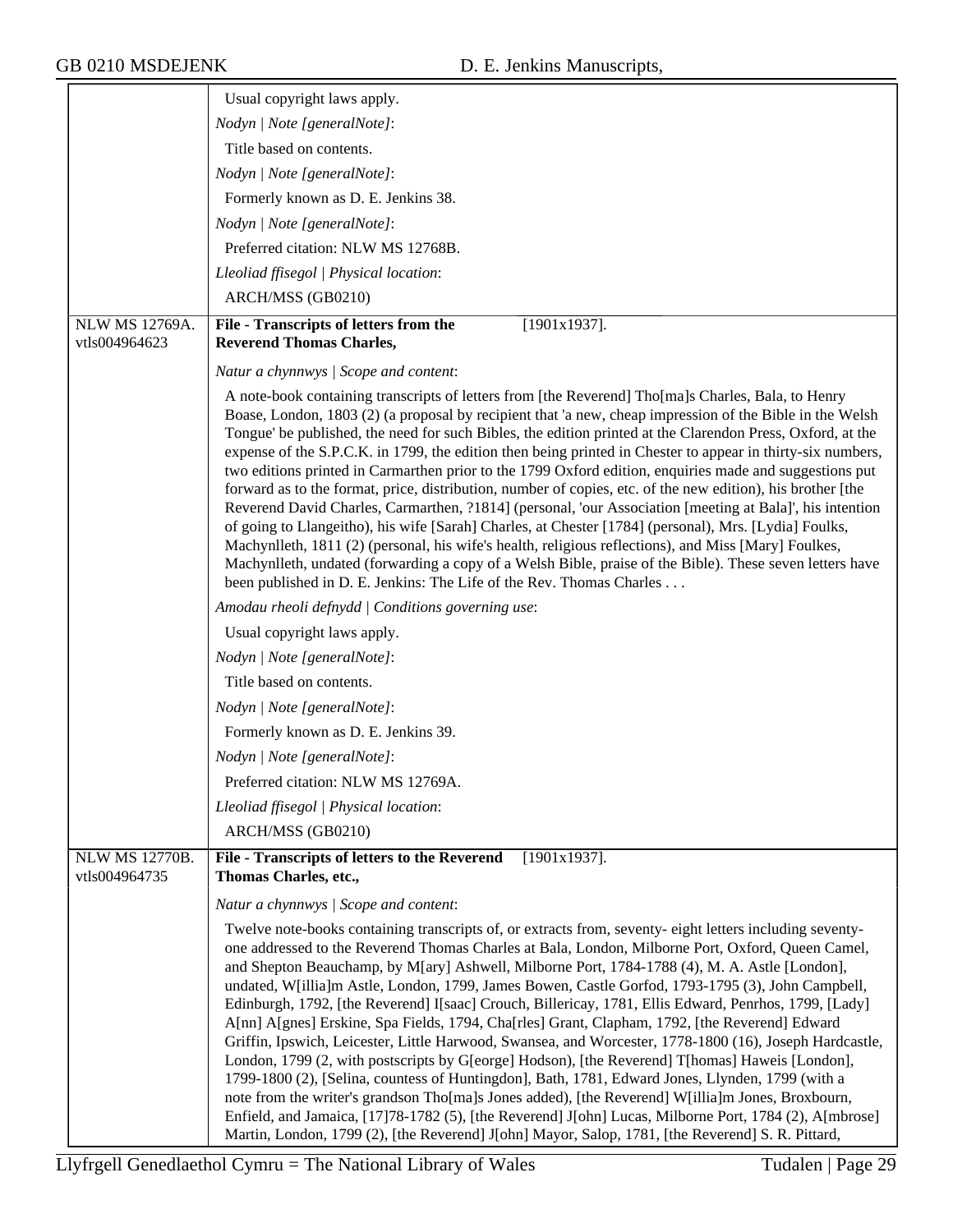|                                        | Westbury, 1792, [the Reverend] R[obert] Pugh, Weston, 1790, [the Reverend] Lewis Richards, Baltimore<br>[America], 1787-1793 (2), John Roberts, Erddreiniog [parish of Tregaean, co. Anglesey], 1799, Rob[er]t<br>Roberts, New York, 1794, [the Reverend] Tho[ma]s Scott, London, 1787-1792 (4), Tho[mas] Smith,<br>London, 1799 (2), R[ebecca] Tomkins, London, 1798 (2), [the Reverend] Watts Wilkinson, Hoxton,<br>London, and Winslow, 1778-1784 (6), Sion William, Plasybrain [parish of Llanbedr-goch, co. Anglesey],<br>1799, W[illia]m Williams, Llandigige [parish of St. David's, co. Pembroke], 1799, and [the Reverend]<br>W[illiam] Williams, St. Ginys, 1787-1792 (2). The other seven include letters to [Sarah] Charles [wife of<br>the Reverend Thomas Charles], Bala, from [Lady] A[nn] A[gnes] Erskine, Spa Fields, 1795, and S[elina,<br>countess of] Huntingdon, Spa Fields, 1789 (2); to Daniel Jones, Liverpool, from his father Rob[er]t<br>Jones, Ty Bwlcyn [parish of Llaniestyn, co. Caernarvon], 1790-1798 (3); and to the Reverend [Philip]<br>Oliver, Chester, from Ch[arle]s Glover, Birmingham, 1799.<br>Amodau rheoli defnydd   Conditions governing use:<br>Usual copyright laws apply.<br>Nodyn   Note [generalNote]:<br>Title based on contents.<br>Nodyn   Note [generalNote]:<br>Formerly known as D. E. Jenkins 40.<br>Nodyn   Note [generalNote]:<br>The originals of seventy-six of these letters and the copies from which the other two were transcribed are<br>now with the correspondence in the Thomas Charles Edwards Collection of manuscripts and documents<br>amongst the C.M. archives in the National Library of Wales.<br>Nodyn   Note [generalNote]:<br>Preferred citation: NLW MS 12770B. |
|----------------------------------------|--------------------------------------------------------------------------------------------------------------------------------------------------------------------------------------------------------------------------------------------------------------------------------------------------------------------------------------------------------------------------------------------------------------------------------------------------------------------------------------------------------------------------------------------------------------------------------------------------------------------------------------------------------------------------------------------------------------------------------------------------------------------------------------------------------------------------------------------------------------------------------------------------------------------------------------------------------------------------------------------------------------------------------------------------------------------------------------------------------------------------------------------------------------------------------------------------------------------------------------------------------------------------------------------------------------------------------------------------------------------------------------------------------------------------------------------------------------------------------------------------------------------------------------------------------------------------------------------------------------------------------------------------------------------------------------------------------------------------------------------------|
|                                        | Lleoliad ffisegol   Physical location:                                                                                                                                                                                                                                                                                                                                                                                                                                                                                                                                                                                                                                                                                                                                                                                                                                                                                                                                                                                                                                                                                                                                                                                                                                                                                                                                                                                                                                                                                                                                                                                                                                                                                                           |
|                                        | ARCH/MSS (GB0210)                                                                                                                                                                                                                                                                                                                                                                                                                                                                                                                                                                                                                                                                                                                                                                                                                                                                                                                                                                                                                                                                                                                                                                                                                                                                                                                                                                                                                                                                                                                                                                                                                                                                                                                                |
| <b>NLW MS 12771B.</b>                  | File - Transcripts of letters to the Reverend<br>$[1901x1937]$ .                                                                                                                                                                                                                                                                                                                                                                                                                                                                                                                                                                                                                                                                                                                                                                                                                                                                                                                                                                                                                                                                                                                                                                                                                                                                                                                                                                                                                                                                                                                                                                                                                                                                                 |
| vtls004964757                          | <b>Thomas Charles,</b>                                                                                                                                                                                                                                                                                                                                                                                                                                                                                                                                                                                                                                                                                                                                                                                                                                                                                                                                                                                                                                                                                                                                                                                                                                                                                                                                                                                                                                                                                                                                                                                                                                                                                                                           |
|                                        |                                                                                                                                                                                                                                                                                                                                                                                                                                                                                                                                                                                                                                                                                                                                                                                                                                                                                                                                                                                                                                                                                                                                                                                                                                                                                                                                                                                                                                                                                                                                                                                                                                                                                                                                                  |
|                                        | Natur a chynnwys / Scope and content:                                                                                                                                                                                                                                                                                                                                                                                                                                                                                                                                                                                                                                                                                                                                                                                                                                                                                                                                                                                                                                                                                                                                                                                                                                                                                                                                                                                                                                                                                                                                                                                                                                                                                                            |
|                                        | Seven note-books containing transcripts of sixty-one letters to the Reverend Thomas Charles at<br>Llangann, Llangeitho, Llanymowddy (sic), Milborne Port, Salop, Shawbury, Trawsfynydd, etc., from<br>Sally (Sarah) Jones or Charles [subsequent to their marriage in 1783], from Bala, 1780-1787. The<br>originals of fifty-seven of these letters are now with the correspondence in the Thomas Charles Edwards<br>Collection of manuscripts and documents amongst the C.M. archives in the National Library of Wales.<br>The remaining four originals form part of N.L.W. MSS. 4797-8.                                                                                                                                                                                                                                                                                                                                                                                                                                                                                                                                                                                                                                                                                                                                                                                                                                                                                                                                                                                                                                                                                                                                                        |
|                                        | Amodau rheoli defnydd   Conditions governing use:                                                                                                                                                                                                                                                                                                                                                                                                                                                                                                                                                                                                                                                                                                                                                                                                                                                                                                                                                                                                                                                                                                                                                                                                                                                                                                                                                                                                                                                                                                                                                                                                                                                                                                |
|                                        | Usual copyright laws apply.                                                                                                                                                                                                                                                                                                                                                                                                                                                                                                                                                                                                                                                                                                                                                                                                                                                                                                                                                                                                                                                                                                                                                                                                                                                                                                                                                                                                                                                                                                                                                                                                                                                                                                                      |
|                                        | Nodyn   Note [generalNote]:                                                                                                                                                                                                                                                                                                                                                                                                                                                                                                                                                                                                                                                                                                                                                                                                                                                                                                                                                                                                                                                                                                                                                                                                                                                                                                                                                                                                                                                                                                                                                                                                                                                                                                                      |
|                                        | Title based on contents.                                                                                                                                                                                                                                                                                                                                                                                                                                                                                                                                                                                                                                                                                                                                                                                                                                                                                                                                                                                                                                                                                                                                                                                                                                                                                                                                                                                                                                                                                                                                                                                                                                                                                                                         |
|                                        | Nodyn   Note [generalNote]:                                                                                                                                                                                                                                                                                                                                                                                                                                                                                                                                                                                                                                                                                                                                                                                                                                                                                                                                                                                                                                                                                                                                                                                                                                                                                                                                                                                                                                                                                                                                                                                                                                                                                                                      |
|                                        | Formerly known as D. E. Jenkins 41.                                                                                                                                                                                                                                                                                                                                                                                                                                                                                                                                                                                                                                                                                                                                                                                                                                                                                                                                                                                                                                                                                                                                                                                                                                                                                                                                                                                                                                                                                                                                                                                                                                                                                                              |
|                                        | Nodyn   Note [generalNote]:                                                                                                                                                                                                                                                                                                                                                                                                                                                                                                                                                                                                                                                                                                                                                                                                                                                                                                                                                                                                                                                                                                                                                                                                                                                                                                                                                                                                                                                                                                                                                                                                                                                                                                                      |
|                                        | Preferred citation: NLW MS 12771B.                                                                                                                                                                                                                                                                                                                                                                                                                                                                                                                                                                                                                                                                                                                                                                                                                                                                                                                                                                                                                                                                                                                                                                                                                                                                                                                                                                                                                                                                                                                                                                                                                                                                                                               |
|                                        | Lleoliad ffisegol   Physical location:                                                                                                                                                                                                                                                                                                                                                                                                                                                                                                                                                                                                                                                                                                                                                                                                                                                                                                                                                                                                                                                                                                                                                                                                                                                                                                                                                                                                                                                                                                                                                                                                                                                                                                           |
|                                        | ARCH/MSS (GB0210)                                                                                                                                                                                                                                                                                                                                                                                                                                                                                                                                                                                                                                                                                                                                                                                                                                                                                                                                                                                                                                                                                                                                                                                                                                                                                                                                                                                                                                                                                                                                                                                                                                                                                                                                |
| <b>NLW MS 12772B.</b><br>vtls004964768 | File - Transcripts of letters of the Charles<br>$[1901x1937]$ .<br>family of Carmarthen,                                                                                                                                                                                                                                                                                                                                                                                                                                                                                                                                                                                                                                                                                                                                                                                                                                                                                                                                                                                                                                                                                                                                                                                                                                                                                                                                                                                                                                                                                                                                                                                                                                                         |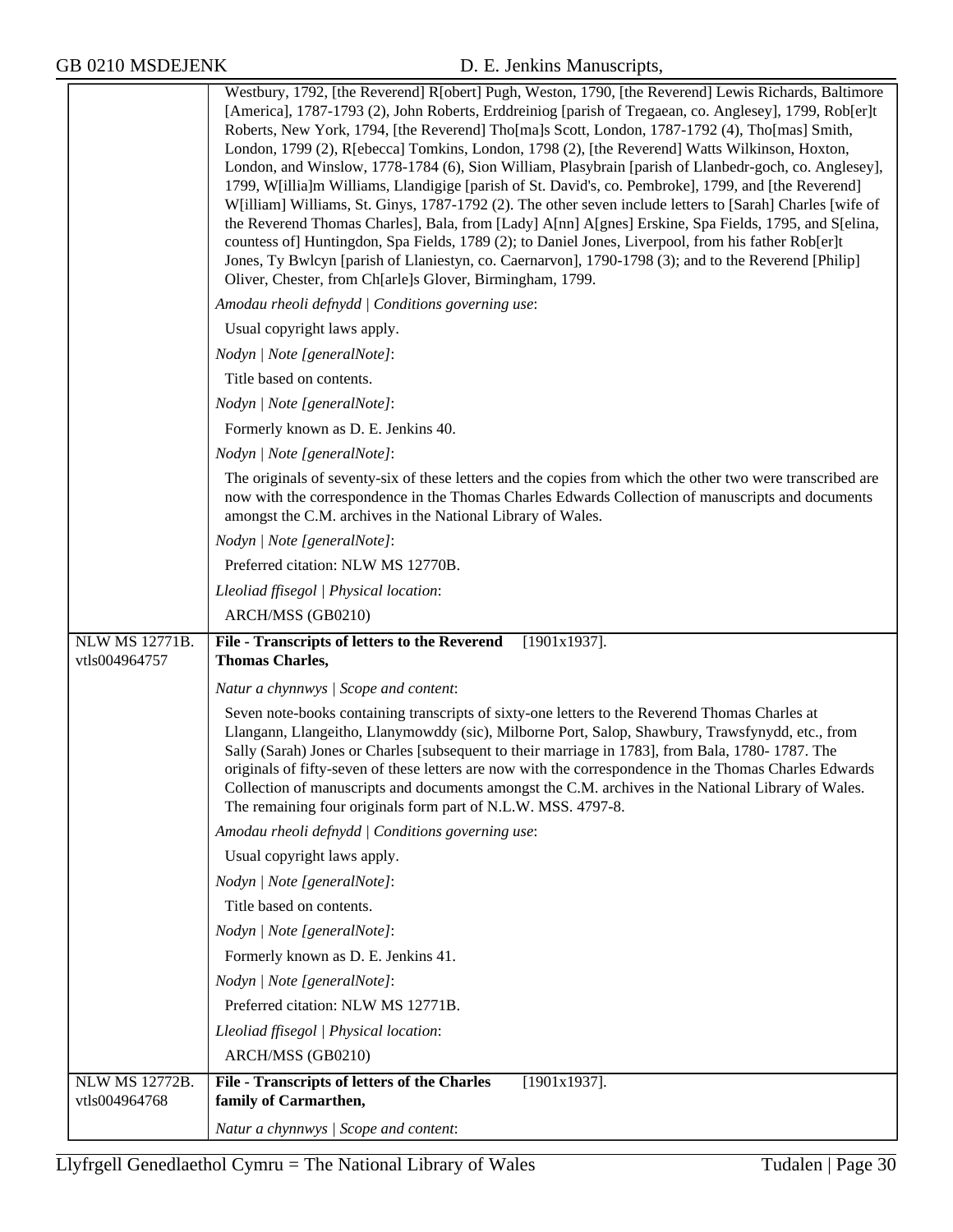|                                        | Two note-books containing transcripts of thirty-two letters, 1812-1849 and undated, all except one (as<br>per signatures, addresses, etc., or by inference) being to or from the Reverend David Charles [David<br>Charles I, Calvinistic Methodist minister] of Carmarthen, his son David Charles [II] also of Carmarthen,<br>and his daughter Eliza Charles [or, subsequent to marriage, Davies]. The remaining letter, from Mary<br>Foulks, Machynlleth, is possibly also to a member of the Charles family.                                                                                                                                                                                                                                                                                                                                                                                                                                                                                                                                                                                                                                                                                                                                    |
|----------------------------------------|---------------------------------------------------------------------------------------------------------------------------------------------------------------------------------------------------------------------------------------------------------------------------------------------------------------------------------------------------------------------------------------------------------------------------------------------------------------------------------------------------------------------------------------------------------------------------------------------------------------------------------------------------------------------------------------------------------------------------------------------------------------------------------------------------------------------------------------------------------------------------------------------------------------------------------------------------------------------------------------------------------------------------------------------------------------------------------------------------------------------------------------------------------------------------------------------------------------------------------------------------|
|                                        | Amodau rheoli defnydd   Conditions governing use:                                                                                                                                                                                                                                                                                                                                                                                                                                                                                                                                                                                                                                                                                                                                                                                                                                                                                                                                                                                                                                                                                                                                                                                                 |
|                                        | Usual copyright laws apply.                                                                                                                                                                                                                                                                                                                                                                                                                                                                                                                                                                                                                                                                                                                                                                                                                                                                                                                                                                                                                                                                                                                                                                                                                       |
|                                        | Nodyn   Note [generalNote]:                                                                                                                                                                                                                                                                                                                                                                                                                                                                                                                                                                                                                                                                                                                                                                                                                                                                                                                                                                                                                                                                                                                                                                                                                       |
|                                        | Title based on contents.                                                                                                                                                                                                                                                                                                                                                                                                                                                                                                                                                                                                                                                                                                                                                                                                                                                                                                                                                                                                                                                                                                                                                                                                                          |
|                                        | Nodyn   Note [generalNote]:                                                                                                                                                                                                                                                                                                                                                                                                                                                                                                                                                                                                                                                                                                                                                                                                                                                                                                                                                                                                                                                                                                                                                                                                                       |
|                                        | Formerly known as D. E. Jenkins 42.                                                                                                                                                                                                                                                                                                                                                                                                                                                                                                                                                                                                                                                                                                                                                                                                                                                                                                                                                                                                                                                                                                                                                                                                               |
|                                        | Nodyn   Note [generalNote]:                                                                                                                                                                                                                                                                                                                                                                                                                                                                                                                                                                                                                                                                                                                                                                                                                                                                                                                                                                                                                                                                                                                                                                                                                       |
|                                        | Preferred citation: NLW MS 12772B.                                                                                                                                                                                                                                                                                                                                                                                                                                                                                                                                                                                                                                                                                                                                                                                                                                                                                                                                                                                                                                                                                                                                                                                                                |
|                                        | Lleoliad ffisegol   Physical location:                                                                                                                                                                                                                                                                                                                                                                                                                                                                                                                                                                                                                                                                                                                                                                                                                                                                                                                                                                                                                                                                                                                                                                                                            |
|                                        | ARCH/MSS (GB0210)                                                                                                                                                                                                                                                                                                                                                                                                                                                                                                                                                                                                                                                                                                                                                                                                                                                                                                                                                                                                                                                                                                                                                                                                                                 |
| <b>NLW MS 12773D.</b><br>vtls004964783 | $[1901x1937]$ .<br>File - Transcripts of letters from the<br><b>Reverend Thomas Charles,</b>                                                                                                                                                                                                                                                                                                                                                                                                                                                                                                                                                                                                                                                                                                                                                                                                                                                                                                                                                                                                                                                                                                                                                      |
|                                        | Natur a chynnwys / Scope and content:                                                                                                                                                                                                                                                                                                                                                                                                                                                                                                                                                                                                                                                                                                                                                                                                                                                                                                                                                                                                                                                                                                                                                                                                             |
|                                        | Transcripts of five letters from [the Reverend] Tho[ma]s Charles of Bala, to Dr. [Thomas] Haweis [of<br>the London Missionary Society, ? 1800] (recommending the bearer of the letter, John Davies [of the<br>parish of Llanfihangel-yng-Ngwynfa, co. Montgomery], who was resolved to become a missionary,<br>the slowness of 'our poor people' in offering their services in the missionary field, thanks for a letter<br>with news of 'our Brethren at Otaheite', mention of 'our magazine' [probably Trysorfa Ysprydol first<br>published 1799], receipt of [missionary] magazines [from London], assurance of the writer's exertions<br>on behalf of the [missionary] cause), Mrs. Richards [formerly Miss Ann Stringer], Chester, [? 1810]<br>(personal, the writer's return to Bala from a visit to Chester, subsequent travels, the illness of [the writer's<br>wife] S[arah]), 'My dear Friends' [probably the Stringer family, Chester], ? 1805 (personal, religious<br>reflections), Miss Mary Stringer [sister of Ann Stringer], Chester, 1803 (personal), and J[ohn] Walker,<br>Chester, 1803 (personal, affairs at Chester). Four of the above letters have been published in D. E.<br>Jenkins: The Life of the Rev. Thomas Charles |
|                                        | Amodau rheoli defnydd   Conditions governing use:                                                                                                                                                                                                                                                                                                                                                                                                                                                                                                                                                                                                                                                                                                                                                                                                                                                                                                                                                                                                                                                                                                                                                                                                 |
|                                        | Usual copyright laws apply.                                                                                                                                                                                                                                                                                                                                                                                                                                                                                                                                                                                                                                                                                                                                                                                                                                                                                                                                                                                                                                                                                                                                                                                                                       |
|                                        | Nodyn   Note [generalNote]:                                                                                                                                                                                                                                                                                                                                                                                                                                                                                                                                                                                                                                                                                                                                                                                                                                                                                                                                                                                                                                                                                                                                                                                                                       |
|                                        | Title based on contents.                                                                                                                                                                                                                                                                                                                                                                                                                                                                                                                                                                                                                                                                                                                                                                                                                                                                                                                                                                                                                                                                                                                                                                                                                          |
|                                        | Nodyn   Note [generalNote]:                                                                                                                                                                                                                                                                                                                                                                                                                                                                                                                                                                                                                                                                                                                                                                                                                                                                                                                                                                                                                                                                                                                                                                                                                       |
|                                        | Formerly known as D. E. Jenkins 43.                                                                                                                                                                                                                                                                                                                                                                                                                                                                                                                                                                                                                                                                                                                                                                                                                                                                                                                                                                                                                                                                                                                                                                                                               |
|                                        | Nodyn   Note [generalNote]:                                                                                                                                                                                                                                                                                                                                                                                                                                                                                                                                                                                                                                                                                                                                                                                                                                                                                                                                                                                                                                                                                                                                                                                                                       |
|                                        | Preferred citation: NLW MS 12773D.                                                                                                                                                                                                                                                                                                                                                                                                                                                                                                                                                                                                                                                                                                                                                                                                                                                                                                                                                                                                                                                                                                                                                                                                                |
|                                        | Lleoliad ffisegol   Physical location:                                                                                                                                                                                                                                                                                                                                                                                                                                                                                                                                                                                                                                                                                                                                                                                                                                                                                                                                                                                                                                                                                                                                                                                                            |
|                                        | ARCH/MSS (GB0210)                                                                                                                                                                                                                                                                                                                                                                                                                                                                                                                                                                                                                                                                                                                                                                                                                                                                                                                                                                                                                                                                                                                                                                                                                                 |
| <b>NLW MS 12774C.</b>                  | <b>File - Letters from the Reverend Edward</b><br>1842-1855 /                                                                                                                                                                                                                                                                                                                                                                                                                                                                                                                                                                                                                                                                                                                                                                                                                                                                                                                                                                                                                                                                                                                                                                                     |
| vtls004964802                          | Morgan,                                                                                                                                                                                                                                                                                                                                                                                                                                                                                                                                                                                                                                                                                                                                                                                                                                                                                                                                                                                                                                                                                                                                                                                                                                           |
|                                        | Crëwr   Creator:                                                                                                                                                                                                                                                                                                                                                                                                                                                                                                                                                                                                                                                                                                                                                                                                                                                                                                                                                                                                                                                                                                                                                                                                                                  |
|                                        | Reverend Edward Morgan.                                                                                                                                                                                                                                                                                                                                                                                                                                                                                                                                                                                                                                                                                                                                                                                                                                                                                                                                                                                                                                                                                                                                                                                                                           |
|                                        | Natur a chynnwys / Scope and content:                                                                                                                                                                                                                                                                                                                                                                                                                                                                                                                                                                                                                                                                                                                                                                                                                                                                                                                                                                                                                                                                                                                                                                                                             |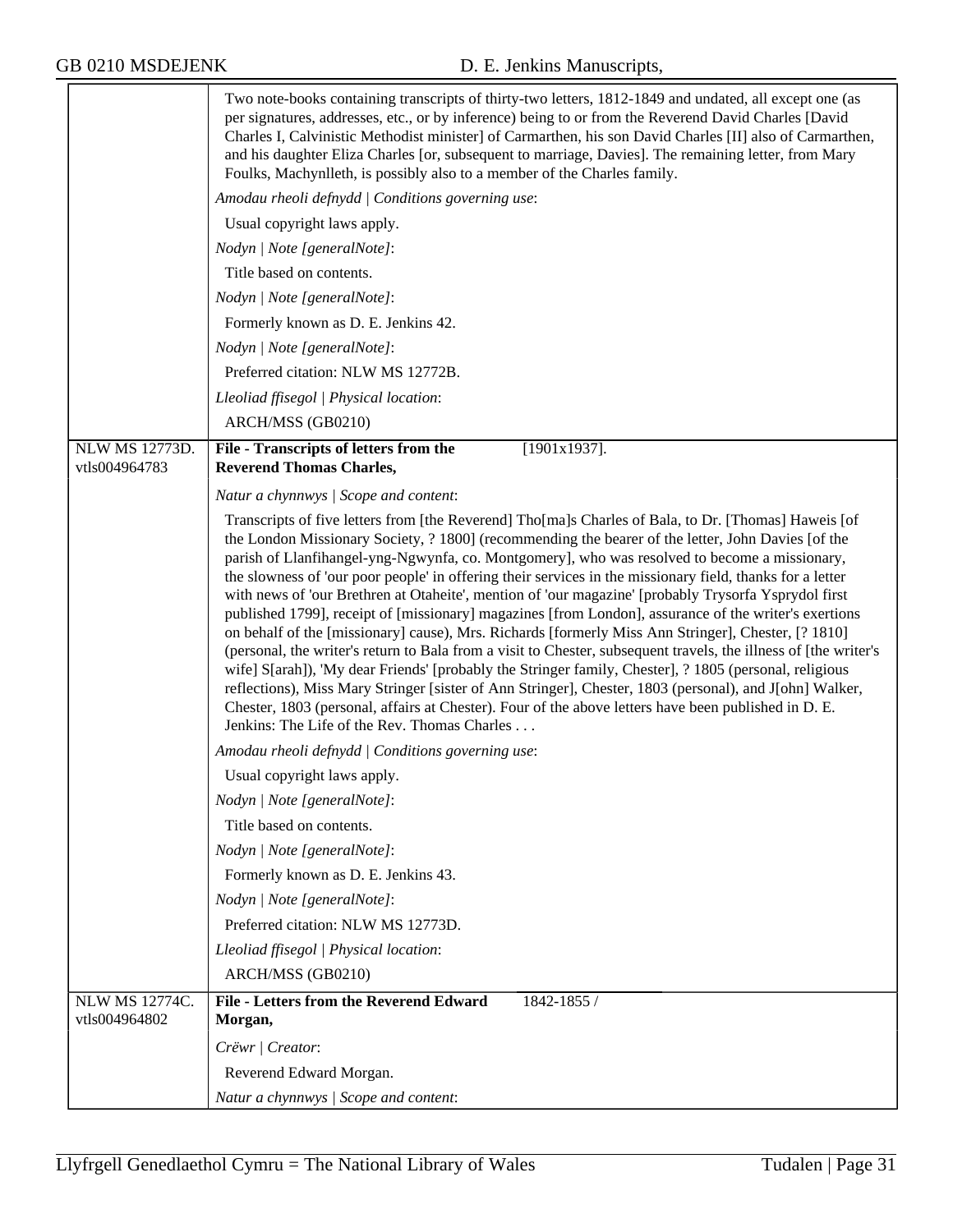|                                        | Forty-four holograph letters, 1842-1855 and undated, from [the Reverend] Edw[ ar]d Morgan [vicar of<br>Syston, 1814-1869, and of Ratcliffe on the Wreak, 1818-1867, both in co. Leicester], from Aberffraw<br>(I), Bangor (I), Cheltenham (I), Pyle [co. Glamorgan] (I), and Syston. The names of the addressees are<br>not ascertainable but the contents of the letters indicate that the majority were written to one person,<br>possibly Thomas Jones of Chester, the recipient of the letters in NLW MS 12757C. Several of the letters<br>contain advice to recipient with regard to preparatory studies, initial steps to be taken, etc., in connection<br>with a desire he had expressed of offering himself as a candidate for Holy Orders. The college at St.<br>Bees, the school at Cowbridge, the Mechanics' Institute, Liverpool, and St. David's College, Lampeter,<br>are mentioned in this context. There are also numerous references to the biographies or selections of<br>the letters of the Calvinistic Methodist clerics or ministers [Thomas] Charles, [John] Elias, Howell<br>Harris, [David] Jones, Llangan, [Daniel] Rowland, and W[illia]m Williams, Pantycelyn, which the<br>writer was preparing for publication or had already published. The letters also refer to correspondence<br>of [the Reverend] Jo[hn] Humphreys [C.M. minister] in the writer's possession, the need to tell Mr. H.<br>Griffith to proceed with a Welsh memoir of [John] Elias, the death of recipient's father, the possibility<br>of recipient writing a memoir of his father and of the aforementioned [John] Humphreys, the writer's<br>willingness to help recipient with his 'intended Periodical', Thomas Parry's account [Cofiant] of [the<br>Reverend John] Davies [C.M. minister] of Nantglyn, contacting the Reverend E. Evans [? Evan Evans<br>('Ieuan Glan Geirionydd')], 'Jones the poet at Mold' [? the Reverend Thomas Jones ('Glan Alun')], and<br>the Reverend W[illiam] Rees ['Gwilym Hiraethog'], with regard to William Williams, Pantycelyn, an<br>attack on the writer's edition of the letters of [John] Elias ? by [William Williams] 'Caledfrin' (sic) in<br>the Carnarvon Herald, a seminary for young ladies kept in Chester by Mrs. Williams 'wife of a preacher<br>there', a subscription due from Chancellor [Henry] Raikes of Chester [Cathedral] for a copy of the<br>biography of Howel Harris, and an article on the Reverend S[imon] Lloyd [ Methodist cleric] which the<br>writer was preparing.<br>Nodyn   Note [generalNote]:<br>Title based on contents. |
|----------------------------------------|--------------------------------------------------------------------------------------------------------------------------------------------------------------------------------------------------------------------------------------------------------------------------------------------------------------------------------------------------------------------------------------------------------------------------------------------------------------------------------------------------------------------------------------------------------------------------------------------------------------------------------------------------------------------------------------------------------------------------------------------------------------------------------------------------------------------------------------------------------------------------------------------------------------------------------------------------------------------------------------------------------------------------------------------------------------------------------------------------------------------------------------------------------------------------------------------------------------------------------------------------------------------------------------------------------------------------------------------------------------------------------------------------------------------------------------------------------------------------------------------------------------------------------------------------------------------------------------------------------------------------------------------------------------------------------------------------------------------------------------------------------------------------------------------------------------------------------------------------------------------------------------------------------------------------------------------------------------------------------------------------------------------------------------------------------------------------------------------------------------------------------------------------------------------------------------------------------------------------------------------------------------------------------------------------------------------------------------------------------------------------------------------------------------------------------------------------------------------------------------------------------------------------------------------------------------------------------------------------------|
|                                        | Nodyn   Note [generalNote]:                                                                                                                                                                                                                                                                                                                                                                                                                                                                                                                                                                                                                                                                                                                                                                                                                                                                                                                                                                                                                                                                                                                                                                                                                                                                                                                                                                                                                                                                                                                                                                                                                                                                                                                                                                                                                                                                                                                                                                                                                                                                                                                                                                                                                                                                                                                                                                                                                                                                                                                                                                            |
|                                        | Formerly known as D. E. Jenkins 44.                                                                                                                                                                                                                                                                                                                                                                                                                                                                                                                                                                                                                                                                                                                                                                                                                                                                                                                                                                                                                                                                                                                                                                                                                                                                                                                                                                                                                                                                                                                                                                                                                                                                                                                                                                                                                                                                                                                                                                                                                                                                                                                                                                                                                                                                                                                                                                                                                                                                                                                                                                    |
|                                        | Nodyn   Note [generalNote]:                                                                                                                                                                                                                                                                                                                                                                                                                                                                                                                                                                                                                                                                                                                                                                                                                                                                                                                                                                                                                                                                                                                                                                                                                                                                                                                                                                                                                                                                                                                                                                                                                                                                                                                                                                                                                                                                                                                                                                                                                                                                                                                                                                                                                                                                                                                                                                                                                                                                                                                                                                            |
|                                        | Preferred citation: NLW MS 12774C.                                                                                                                                                                                                                                                                                                                                                                                                                                                                                                                                                                                                                                                                                                                                                                                                                                                                                                                                                                                                                                                                                                                                                                                                                                                                                                                                                                                                                                                                                                                                                                                                                                                                                                                                                                                                                                                                                                                                                                                                                                                                                                                                                                                                                                                                                                                                                                                                                                                                                                                                                                     |
|                                        | Lleoliad ffisegol   Physical location:                                                                                                                                                                                                                                                                                                                                                                                                                                                                                                                                                                                                                                                                                                                                                                                                                                                                                                                                                                                                                                                                                                                                                                                                                                                                                                                                                                                                                                                                                                                                                                                                                                                                                                                                                                                                                                                                                                                                                                                                                                                                                                                                                                                                                                                                                                                                                                                                                                                                                                                                                                 |
|                                        | ARCH/MSS (GB0210)                                                                                                                                                                                                                                                                                                                                                                                                                                                                                                                                                                                                                                                                                                                                                                                                                                                                                                                                                                                                                                                                                                                                                                                                                                                                                                                                                                                                                                                                                                                                                                                                                                                                                                                                                                                                                                                                                                                                                                                                                                                                                                                                                                                                                                                                                                                                                                                                                                                                                                                                                                                      |
| <b>NLW MS 12775C.</b><br>vtls004965833 | File - Letters to Daniel Jones, Wrexham,<br>1808-1841.                                                                                                                                                                                                                                                                                                                                                                                                                                                                                                                                                                                                                                                                                                                                                                                                                                                                                                                                                                                                                                                                                                                                                                                                                                                                                                                                                                                                                                                                                                                                                                                                                                                                                                                                                                                                                                                                                                                                                                                                                                                                                                                                                                                                                                                                                                                                                                                                                                                                                                                                                 |
|                                        | Natur a chynnwys / Scope and content:                                                                                                                                                                                                                                                                                                                                                                                                                                                                                                                                                                                                                                                                                                                                                                                                                                                                                                                                                                                                                                                                                                                                                                                                                                                                                                                                                                                                                                                                                                                                                                                                                                                                                                                                                                                                                                                                                                                                                                                                                                                                                                                                                                                                                                                                                                                                                                                                                                                                                                                                                                  |
|                                        |                                                                                                                                                                                                                                                                                                                                                                                                                                                                                                                                                                                                                                                                                                                                                                                                                                                                                                                                                                                                                                                                                                                                                                                                                                                                                                                                                                                                                                                                                                                                                                                                                                                                                                                                                                                                                                                                                                                                                                                                                                                                                                                                                                                                                                                                                                                                                                                                                                                                                                                                                                                                        |
|                                        | Eleven holograph letters, 1808-1841 and undated, addressed to Daniel Jones (at Mr. Painter's Printing<br>Office, High Street, at Bridge Street, at Mr. R. Hughes, Church Street, etc.), Wrexham. The writers<br>include Rob[er]t Davies, ? Llansannan, undated (instructions re a book, etc., a request for information<br>to be sent by means of invisible ink), R. Humphreys, seaman on board H.M.S. Ulysses, Jersey, 1811<br>(personal), Dan[ie]l. Jones, Liverpool, 1811 (his return to Liverpool after a visit to Wales), Mary Jones [?<br>widow of the Reverend Thomas Jones, Calvinistic Methodist minister, of Denbigh], from Denbigh, 1841<br>and undated (2) (personal, religious reflections, her wish to dispose of the copyright of [her husband's]<br>martyrology [Diwygwyr, Merthyron, a Chyffeswyr Eglwys Loegr (Dinbych, 1813)], a suggestion<br>that the sections of the work dealing with 'Popish persecution' be published in instalments 'as popery<br>is so much on the increase both in England and Wales'), [the Reverend] Tho[mas Jones [husband of<br>the aforesaid Mary Jones], Syrior and Liverpool, 1816-1817 (2) (personal, preaching engagements,<br>differences of opinion relating to the doctrine of redemption), ? Geo[rge] Philips, Caemynydd, 1827<br>(requesting recipient to check a letter ? relating to the Welsh language written for publication in Y<br>Gwyliedydd, a suggestion that the writer should translate into Welsh and publish in Y Gwyliedydd<br>[Thomas Tregenna] Biddulph's [published] lectures on the liturgy of the Church of England, the<br>writer's return to Oxford [ University]), Ellis Phillips, Rhos, 1831 (preaching engagements), J[ohn]<br>Phillips ('Tegidon'), Caerlleon, [18]40 (the writer's contributions to Y Drysorfa including letters relating                                                                                                                                                                                                                                                                                                                                                                                                                                                                                                                                                                                                                                                                                                                                                                         |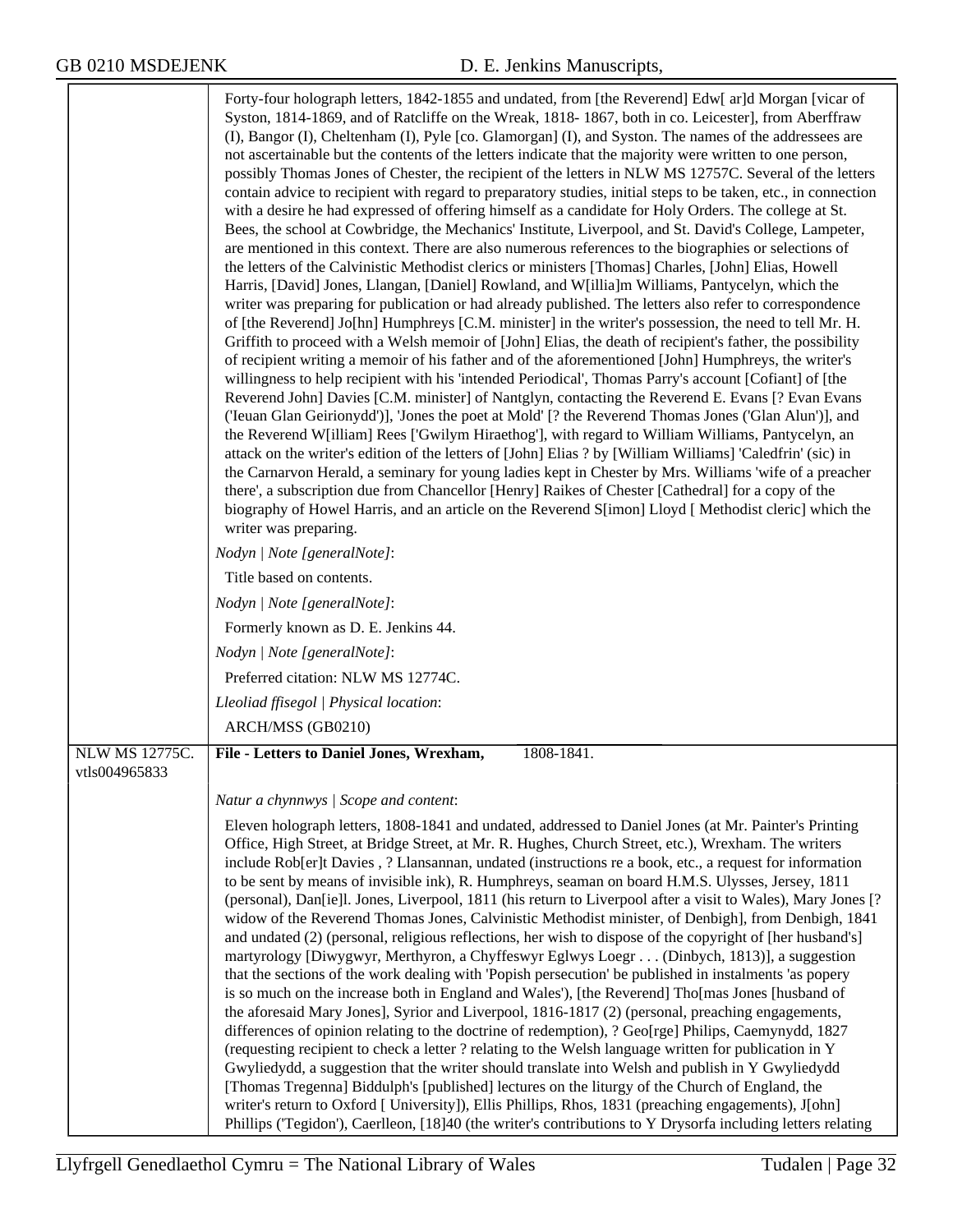|                                 | to [an advertised Biblical] concordance [Mynegair Ysgrythyrawl wedi ei helaethu a'i orphen<br>allan o waith T. Charles, B.A., gan D. Charles, B.A., Bala (Caerlleon, 1840-, published in parts,<br>incomplete)], a ? promised letter from recipient relating to the concordance), and Rice Price, Llanelwy,<br>1808 (personal, a request to recipient to ask William Jones to come to St. Asaph to keep a school).<br>Nodyn   Note [generalNote]:<br>Title based on contents.<br>Nodyn   Note [generalNote]:<br>Formerly known as D. E. Jenkins 45.<br>Nodyn   Note [generalNote]:<br>Preferred citation: NLW MS 12775C.<br>Lleoliad ffisegol   Physical location:                                                                                                                                                                                                                                                                                                                                                                                                                                                                                                                                                                                                                                                                                                                                                                                                                                                                                                                                                                                                                                                                                                                                                                                                                                                                                                                                                                                                                                                                                                                                                                                                                                                                                                                                                                                                                                                                                                                                                                                                                                                                                                                                                                                                                                                                                                                                                                                                                                                            |
|---------------------------------|-------------------------------------------------------------------------------------------------------------------------------------------------------------------------------------------------------------------------------------------------------------------------------------------------------------------------------------------------------------------------------------------------------------------------------------------------------------------------------------------------------------------------------------------------------------------------------------------------------------------------------------------------------------------------------------------------------------------------------------------------------------------------------------------------------------------------------------------------------------------------------------------------------------------------------------------------------------------------------------------------------------------------------------------------------------------------------------------------------------------------------------------------------------------------------------------------------------------------------------------------------------------------------------------------------------------------------------------------------------------------------------------------------------------------------------------------------------------------------------------------------------------------------------------------------------------------------------------------------------------------------------------------------------------------------------------------------------------------------------------------------------------------------------------------------------------------------------------------------------------------------------------------------------------------------------------------------------------------------------------------------------------------------------------------------------------------------------------------------------------------------------------------------------------------------------------------------------------------------------------------------------------------------------------------------------------------------------------------------------------------------------------------------------------------------------------------------------------------------------------------------------------------------------------------------------------------------------------------------------------------------------------------------------------------------------------------------------------------------------------------------------------------------------------------------------------------------------------------------------------------------------------------------------------------------------------------------------------------------------------------------------------------------------------------------------------------------------------------------------------------------|
|                                 | ARCH/MSS (GB0210)                                                                                                                                                                                                                                                                                                                                                                                                                                                                                                                                                                                                                                                                                                                                                                                                                                                                                                                                                                                                                                                                                                                                                                                                                                                                                                                                                                                                                                                                                                                                                                                                                                                                                                                                                                                                                                                                                                                                                                                                                                                                                                                                                                                                                                                                                                                                                                                                                                                                                                                                                                                                                                                                                                                                                                                                                                                                                                                                                                                                                                                                                                             |
| NLW MS 12776B.<br>vtls004965952 | $[1901x1937]$ .<br>File - Transcripts of letters to Joseph Tarn,<br>etc.,                                                                                                                                                                                                                                                                                                                                                                                                                                                                                                                                                                                                                                                                                                                                                                                                                                                                                                                                                                                                                                                                                                                                                                                                                                                                                                                                                                                                                                                                                                                                                                                                                                                                                                                                                                                                                                                                                                                                                                                                                                                                                                                                                                                                                                                                                                                                                                                                                                                                                                                                                                                                                                                                                                                                                                                                                                                                                                                                                                                                                                                     |
|                                 | Natur a chynnwys / Scope and content:                                                                                                                                                                                                                                                                                                                                                                                                                                                                                                                                                                                                                                                                                                                                                                                                                                                                                                                                                                                                                                                                                                                                                                                                                                                                                                                                                                                                                                                                                                                                                                                                                                                                                                                                                                                                                                                                                                                                                                                                                                                                                                                                                                                                                                                                                                                                                                                                                                                                                                                                                                                                                                                                                                                                                                                                                                                                                                                                                                                                                                                                                         |
|                                 | Six note-books containing transcripts of, or extracts from, one hundred and eighteen letters, 1804-1821<br>and undated, being mainly (from the actual addresses or by inference) letters to Joseph Tarn, assistant<br>secretary of the British and Foreign Bible Society. Other recipients include [Dr.] Geo[ rge] Gaskin<br>[secretary of the Society for Promoting Christian Knowledge] (1), the Reverend [John] Owen [joint]<br>home secretary of the British and Foreign Bible Society], Fulham (1), L. B. Seeley, bookseller, London<br>(1), and the Welsh bishops and the bishop of Hereford (circular). The writers include [the Reverend]<br>Christopher Anderson [Baptist minister], Edinburgh, A. Clarke [? the Reverend Adam Clarke, Wesleyan<br>preacher], Gabriel Davies, Bala, John Davies, Vronhaulog, near Bala or Corwen, [the Reverend]<br>W[ illiam] Dealtry [aft. archdeacon of Surrey], Hertford, [the Reverend] John Elias ['o Fôn'], from<br>Wilderness Row [London], E[van] Evans, Shacklewell, [the Reverend] Timothy Evans [vicar of<br>Llanbadarn Trefeglwys], Jos. Hughes, Ruthin, the Reverend David Johnston, Edinburgh (circular), the<br>Reverend D[ avid] Jones, Holywell, D. Jones, [? the Reverend David Jones, vicar of] Langan, John<br>Jones, Bala, Owen Jones, Gelly, near Llanfair [Caereinion], [the Reverend] Sam[ue]l Jones [of Kildimo,<br>Limerick], from Holborn [London], [the Reverend] Tho[ma]s Jones [C.M. minister], Denbigh, Edmund<br>Lloyd, Cefnfaes, Maentwrog, [the Reverend] S[imon] Lloyd [Methodist cleric], Bala, Richard Owen<br>[Caernarvon], John Parry, Chester, [the Reverend] John Roberts, [vicar of] Tremeirchion, Rob[er]t<br>Saunderson, Bala, L. B. Seeley, Fleet Street [London], [John Shore, 1st baron] Teignmouth [president of<br>the British and Foreign Bible Society], Portman Square [London], John Thomas, Lodge, [the Reverend]<br>James Trego, Boughton, Chester, and John Walker, Chester. The letters deal mainly with the publication<br>and distribution of Welsh Bibles and Testaments by the British and Foreign Bible Society, the activities<br>of local branches of the Society set up in some of the counties of North Wales, and the collecting of<br>contributions from these local branches for transmitting to the parent Society in London. Other topics<br>referred to include a religious revival in the Bala area (No. 61 of 1818), elementary education in parts<br>of Ireland (No. 64 of 1809) and Scotland (Nos. 65-8 of 1810-1811), a memoir of the Reverend Thomas<br>Charles being prepared by the Reverend Thomas Jones of Denbigh (Nos. 84-5 of 1815), the Bible<br>Society's intention of setting up a stereotype printing office in Russia (No. 88 of 1814), the publishing<br>of Welsh versions of the Reverend Legh Richmond's tracts The Negro Servant and The Dairyman's<br>Daughter, and of his tract relating to little Jane [i.e., The Young Cottager] (No. 95 of 1821), etc. Copies<br>of, or extracts from, many of the above letters appear in D. E. Jenkins: The Life of the Rev. Thomas<br>Charles |
|                                 | Amodau rheoli defnydd   Conditions governing use:<br>Usual copyright laws apply.                                                                                                                                                                                                                                                                                                                                                                                                                                                                                                                                                                                                                                                                                                                                                                                                                                                                                                                                                                                                                                                                                                                                                                                                                                                                                                                                                                                                                                                                                                                                                                                                                                                                                                                                                                                                                                                                                                                                                                                                                                                                                                                                                                                                                                                                                                                                                                                                                                                                                                                                                                                                                                                                                                                                                                                                                                                                                                                                                                                                                                              |
|                                 | Nodyn   Note [generalNote]:                                                                                                                                                                                                                                                                                                                                                                                                                                                                                                                                                                                                                                                                                                                                                                                                                                                                                                                                                                                                                                                                                                                                                                                                                                                                                                                                                                                                                                                                                                                                                                                                                                                                                                                                                                                                                                                                                                                                                                                                                                                                                                                                                                                                                                                                                                                                                                                                                                                                                                                                                                                                                                                                                                                                                                                                                                                                                                                                                                                                                                                                                                   |
|                                 | Title based on contents.                                                                                                                                                                                                                                                                                                                                                                                                                                                                                                                                                                                                                                                                                                                                                                                                                                                                                                                                                                                                                                                                                                                                                                                                                                                                                                                                                                                                                                                                                                                                                                                                                                                                                                                                                                                                                                                                                                                                                                                                                                                                                                                                                                                                                                                                                                                                                                                                                                                                                                                                                                                                                                                                                                                                                                                                                                                                                                                                                                                                                                                                                                      |
|                                 | Nodyn   Note [generalNote]:                                                                                                                                                                                                                                                                                                                                                                                                                                                                                                                                                                                                                                                                                                                                                                                                                                                                                                                                                                                                                                                                                                                                                                                                                                                                                                                                                                                                                                                                                                                                                                                                                                                                                                                                                                                                                                                                                                                                                                                                                                                                                                                                                                                                                                                                                                                                                                                                                                                                                                                                                                                                                                                                                                                                                                                                                                                                                                                                                                                                                                                                                                   |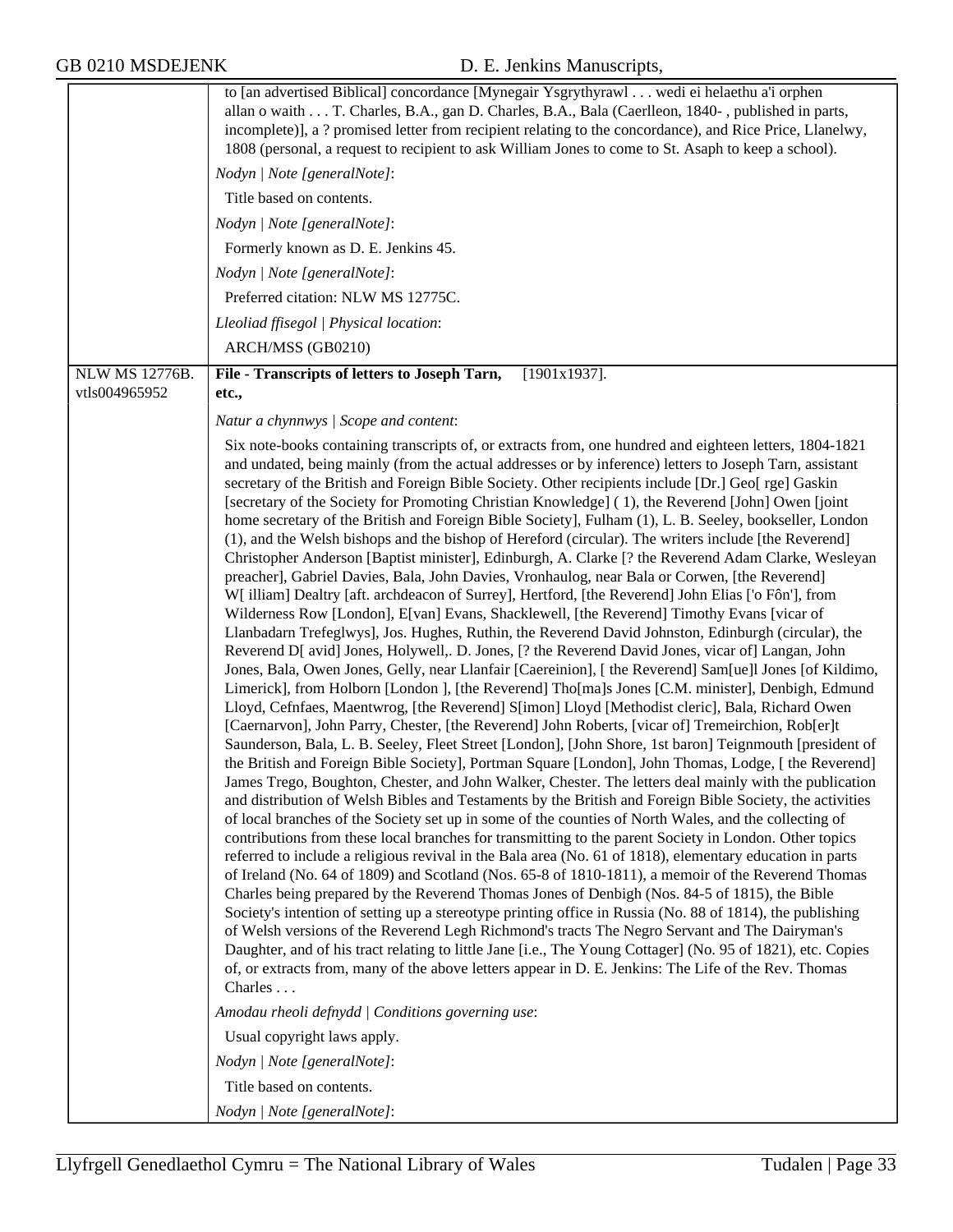|                                 | Formerly known as D. E. Jenkins 46.                                                                                                                                                                                                                                                                                                                                                                                                                                                                                                                                                                                                                                                                                                                                                                                                                                                                                                                                                                                                                                                                                                                                                                                                                                                                                                                                                                                                                                                                                                                                                                                                                                                                                                                                                                                                                                                                                                                                                                                                                                                                                                                                                                                                                                                                                                                                                                                                                                                                                                                                                                                                                                                                                                                                                                                   |
|---------------------------------|-----------------------------------------------------------------------------------------------------------------------------------------------------------------------------------------------------------------------------------------------------------------------------------------------------------------------------------------------------------------------------------------------------------------------------------------------------------------------------------------------------------------------------------------------------------------------------------------------------------------------------------------------------------------------------------------------------------------------------------------------------------------------------------------------------------------------------------------------------------------------------------------------------------------------------------------------------------------------------------------------------------------------------------------------------------------------------------------------------------------------------------------------------------------------------------------------------------------------------------------------------------------------------------------------------------------------------------------------------------------------------------------------------------------------------------------------------------------------------------------------------------------------------------------------------------------------------------------------------------------------------------------------------------------------------------------------------------------------------------------------------------------------------------------------------------------------------------------------------------------------------------------------------------------------------------------------------------------------------------------------------------------------------------------------------------------------------------------------------------------------------------------------------------------------------------------------------------------------------------------------------------------------------------------------------------------------------------------------------------------------------------------------------------------------------------------------------------------------------------------------------------------------------------------------------------------------------------------------------------------------------------------------------------------------------------------------------------------------------------------------------------------------------------------------------------------------|
|                                 | Nodyn   Note [generalNote]:                                                                                                                                                                                                                                                                                                                                                                                                                                                                                                                                                                                                                                                                                                                                                                                                                                                                                                                                                                                                                                                                                                                                                                                                                                                                                                                                                                                                                                                                                                                                                                                                                                                                                                                                                                                                                                                                                                                                                                                                                                                                                                                                                                                                                                                                                                                                                                                                                                                                                                                                                                                                                                                                                                                                                                                           |
|                                 | Preferred citation: NLW MS 12776B.                                                                                                                                                                                                                                                                                                                                                                                                                                                                                                                                                                                                                                                                                                                                                                                                                                                                                                                                                                                                                                                                                                                                                                                                                                                                                                                                                                                                                                                                                                                                                                                                                                                                                                                                                                                                                                                                                                                                                                                                                                                                                                                                                                                                                                                                                                                                                                                                                                                                                                                                                                                                                                                                                                                                                                                    |
|                                 | Lleoliad ffisegol   Physical location:                                                                                                                                                                                                                                                                                                                                                                                                                                                                                                                                                                                                                                                                                                                                                                                                                                                                                                                                                                                                                                                                                                                                                                                                                                                                                                                                                                                                                                                                                                                                                                                                                                                                                                                                                                                                                                                                                                                                                                                                                                                                                                                                                                                                                                                                                                                                                                                                                                                                                                                                                                                                                                                                                                                                                                                |
|                                 | ARCH/MSS (GB0210)                                                                                                                                                                                                                                                                                                                                                                                                                                                                                                                                                                                                                                                                                                                                                                                                                                                                                                                                                                                                                                                                                                                                                                                                                                                                                                                                                                                                                                                                                                                                                                                                                                                                                                                                                                                                                                                                                                                                                                                                                                                                                                                                                                                                                                                                                                                                                                                                                                                                                                                                                                                                                                                                                                                                                                                                     |
| NLW MS 12777B.                  | $[1901x1937]$ .<br><b>File - Transcripts of miscellaneous</b>                                                                                                                                                                                                                                                                                                                                                                                                                                                                                                                                                                                                                                                                                                                                                                                                                                                                                                                                                                                                                                                                                                                                                                                                                                                                                                                                                                                                                                                                                                                                                                                                                                                                                                                                                                                                                                                                                                                                                                                                                                                                                                                                                                                                                                                                                                                                                                                                                                                                                                                                                                                                                                                                                                                                                         |
| vtls004965991                   | correspondence, etc.,                                                                                                                                                                                                                                                                                                                                                                                                                                                                                                                                                                                                                                                                                                                                                                                                                                                                                                                                                                                                                                                                                                                                                                                                                                                                                                                                                                                                                                                                                                                                                                                                                                                                                                                                                                                                                                                                                                                                                                                                                                                                                                                                                                                                                                                                                                                                                                                                                                                                                                                                                                                                                                                                                                                                                                                                 |
|                                 | Natur a chynnwys / Scope and content:                                                                                                                                                                                                                                                                                                                                                                                                                                                                                                                                                                                                                                                                                                                                                                                                                                                                                                                                                                                                                                                                                                                                                                                                                                                                                                                                                                                                                                                                                                                                                                                                                                                                                                                                                                                                                                                                                                                                                                                                                                                                                                                                                                                                                                                                                                                                                                                                                                                                                                                                                                                                                                                                                                                                                                                 |
|                                 | Five note-books containing transcripts of, or extracts from, miscellaneous letters and other items<br>including:- (a) Letters from [the Reverend] John Elias from Llanfechell, to David Ellis, London,<br>1801-1817 (11), [], 1810 (2) (possibly also to David Ellis), and the Calvinistic Methodist Church<br>meeting in London, 1808. (b) Letters from the said John Elias from Fron [Llangefni], to the Reverend<br>Ellis Phillips, 1840 $(1 + 1)$ by inference); and a letter from H. Lloyd Jones, Denbigh, to Edward Peters,<br>Caergurley, near Mold, enclosing copies of a letter from John Elias to J. V[aughan] Horne, Denbigh, and<br>of Mr. Horne's reply thereto, 1840. (c) Letters from [the Reverend] D[avid] Charles [1], Carmarthen,<br>to the Reverend D[avid] Griffiths [vicar of Nevern], 1812, and Miss P[hilli]ps [ Haverfordwest],<br>1791; [Lady] A[nn] A[gnes] Erskine, Spa-Fields [London], to the Reverend [Thomas] Charles, Bala,<br>1801; [the Reverend] D[avid] Griffith, [vicar of] Nevern, to [the aforesaid Reverend David Charles,<br>Carmarthen], 1813; [the Reverend] Peter Williams, Gelly [Lednais, parish of Llandyfaelog], to his son<br>the Reverend Eliezer Williams in Scotland, 1791; and [the Reverend] W[illiam] Williams, Pantycelyn,<br>to Sally [Jones, Bala], 1776, and his son [? William Williams], 1786. The originals of the letters in this<br>section are now with the correspondence in the Bala College Group of manuscripts and documents<br>amongst the C.M. archives in the National Library of Wales. (d) Letters from [the Reverend] Rowl[an]d<br>Hill, Wotton Underedge, to the Reverend D[avid] Charles [1], Carmarthen, 1817; Tho[ma]s Jones,<br>Mold, to the Reverend [Thomas] Charles, Bala, 1801; Matthew Lewis, Carmarthen, to Howel Harris,<br>Trevecka, near Talgarth, 1739; and [the Reverend] Tho[ma]s Scott to the Reverend Thomas Charles,<br>Bala, 1789. The originals of these four letters also are to be found in the aforementioned Bala College<br>Group of manuscripts and documents. (e) The certificate issued to David Edwards of Bala, 17 January<br>1800, on his subscribing to the oaths denoted in the 'Act for the further relief of Protestant Dissenting<br>Ministers', a draft copy of the proposals for ordaining Calvinistic Methodist ministers [in 1811],<br>and a copy of the questions put to candidates nominated for ordination. The original certificate and the<br>copies of the ordination proposals and questions from which the present transcripts were made are in the<br>aforementioned Bala College Group of documents. Copies of, or extracts from, many of the above letters<br>(English translations in the case of Welsh originals) appear in D. E. Jenkins: The Life of the Rev. Thomas<br>Charles |
|                                 | Amodau rheoli defnydd   Conditions governing use:                                                                                                                                                                                                                                                                                                                                                                                                                                                                                                                                                                                                                                                                                                                                                                                                                                                                                                                                                                                                                                                                                                                                                                                                                                                                                                                                                                                                                                                                                                                                                                                                                                                                                                                                                                                                                                                                                                                                                                                                                                                                                                                                                                                                                                                                                                                                                                                                                                                                                                                                                                                                                                                                                                                                                                     |
|                                 | Usual copyright laws apply.<br>Nodyn   Note [generalNote]:                                                                                                                                                                                                                                                                                                                                                                                                                                                                                                                                                                                                                                                                                                                                                                                                                                                                                                                                                                                                                                                                                                                                                                                                                                                                                                                                                                                                                                                                                                                                                                                                                                                                                                                                                                                                                                                                                                                                                                                                                                                                                                                                                                                                                                                                                                                                                                                                                                                                                                                                                                                                                                                                                                                                                            |
|                                 | Title based on contents.                                                                                                                                                                                                                                                                                                                                                                                                                                                                                                                                                                                                                                                                                                                                                                                                                                                                                                                                                                                                                                                                                                                                                                                                                                                                                                                                                                                                                                                                                                                                                                                                                                                                                                                                                                                                                                                                                                                                                                                                                                                                                                                                                                                                                                                                                                                                                                                                                                                                                                                                                                                                                                                                                                                                                                                              |
|                                 | Nodyn   Note [generalNote]:                                                                                                                                                                                                                                                                                                                                                                                                                                                                                                                                                                                                                                                                                                                                                                                                                                                                                                                                                                                                                                                                                                                                                                                                                                                                                                                                                                                                                                                                                                                                                                                                                                                                                                                                                                                                                                                                                                                                                                                                                                                                                                                                                                                                                                                                                                                                                                                                                                                                                                                                                                                                                                                                                                                                                                                           |
|                                 | Formerly known as D. E. Jenkins 47.                                                                                                                                                                                                                                                                                                                                                                                                                                                                                                                                                                                                                                                                                                                                                                                                                                                                                                                                                                                                                                                                                                                                                                                                                                                                                                                                                                                                                                                                                                                                                                                                                                                                                                                                                                                                                                                                                                                                                                                                                                                                                                                                                                                                                                                                                                                                                                                                                                                                                                                                                                                                                                                                                                                                                                                   |
|                                 | Nodyn   Note [generalNote]:                                                                                                                                                                                                                                                                                                                                                                                                                                                                                                                                                                                                                                                                                                                                                                                                                                                                                                                                                                                                                                                                                                                                                                                                                                                                                                                                                                                                                                                                                                                                                                                                                                                                                                                                                                                                                                                                                                                                                                                                                                                                                                                                                                                                                                                                                                                                                                                                                                                                                                                                                                                                                                                                                                                                                                                           |
|                                 | Preferred citation: NLW MS 12777B.                                                                                                                                                                                                                                                                                                                                                                                                                                                                                                                                                                                                                                                                                                                                                                                                                                                                                                                                                                                                                                                                                                                                                                                                                                                                                                                                                                                                                                                                                                                                                                                                                                                                                                                                                                                                                                                                                                                                                                                                                                                                                                                                                                                                                                                                                                                                                                                                                                                                                                                                                                                                                                                                                                                                                                                    |
|                                 | Lleoliad ffisegol   Physical location:                                                                                                                                                                                                                                                                                                                                                                                                                                                                                                                                                                                                                                                                                                                                                                                                                                                                                                                                                                                                                                                                                                                                                                                                                                                                                                                                                                                                                                                                                                                                                                                                                                                                                                                                                                                                                                                                                                                                                                                                                                                                                                                                                                                                                                                                                                                                                                                                                                                                                                                                                                                                                                                                                                                                                                                |
|                                 | ARCH/MSS (GB0210)                                                                                                                                                                                                                                                                                                                                                                                                                                                                                                                                                                                                                                                                                                                                                                                                                                                                                                                                                                                                                                                                                                                                                                                                                                                                                                                                                                                                                                                                                                                                                                                                                                                                                                                                                                                                                                                                                                                                                                                                                                                                                                                                                                                                                                                                                                                                                                                                                                                                                                                                                                                                                                                                                                                                                                                                     |
| NLW MS 12778C.<br>vtls004966007 | File - Copies of letters to the Reverend<br>$[1901x1937]$ .<br>John Foulkes, etc.,                                                                                                                                                                                                                                                                                                                                                                                                                                                                                                                                                                                                                                                                                                                                                                                                                                                                                                                                                                                                                                                                                                                                                                                                                                                                                                                                                                                                                                                                                                                                                                                                                                                                                                                                                                                                                                                                                                                                                                                                                                                                                                                                                                                                                                                                                                                                                                                                                                                                                                                                                                                                                                                                                                                                    |
|                                 | Natur a chynnwys / Scope and content:                                                                                                                                                                                                                                                                                                                                                                                                                                                                                                                                                                                                                                                                                                                                                                                                                                                                                                                                                                                                                                                                                                                                                                                                                                                                                                                                                                                                                                                                                                                                                                                                                                                                                                                                                                                                                                                                                                                                                                                                                                                                                                                                                                                                                                                                                                                                                                                                                                                                                                                                                                                                                                                                                                                                                                                 |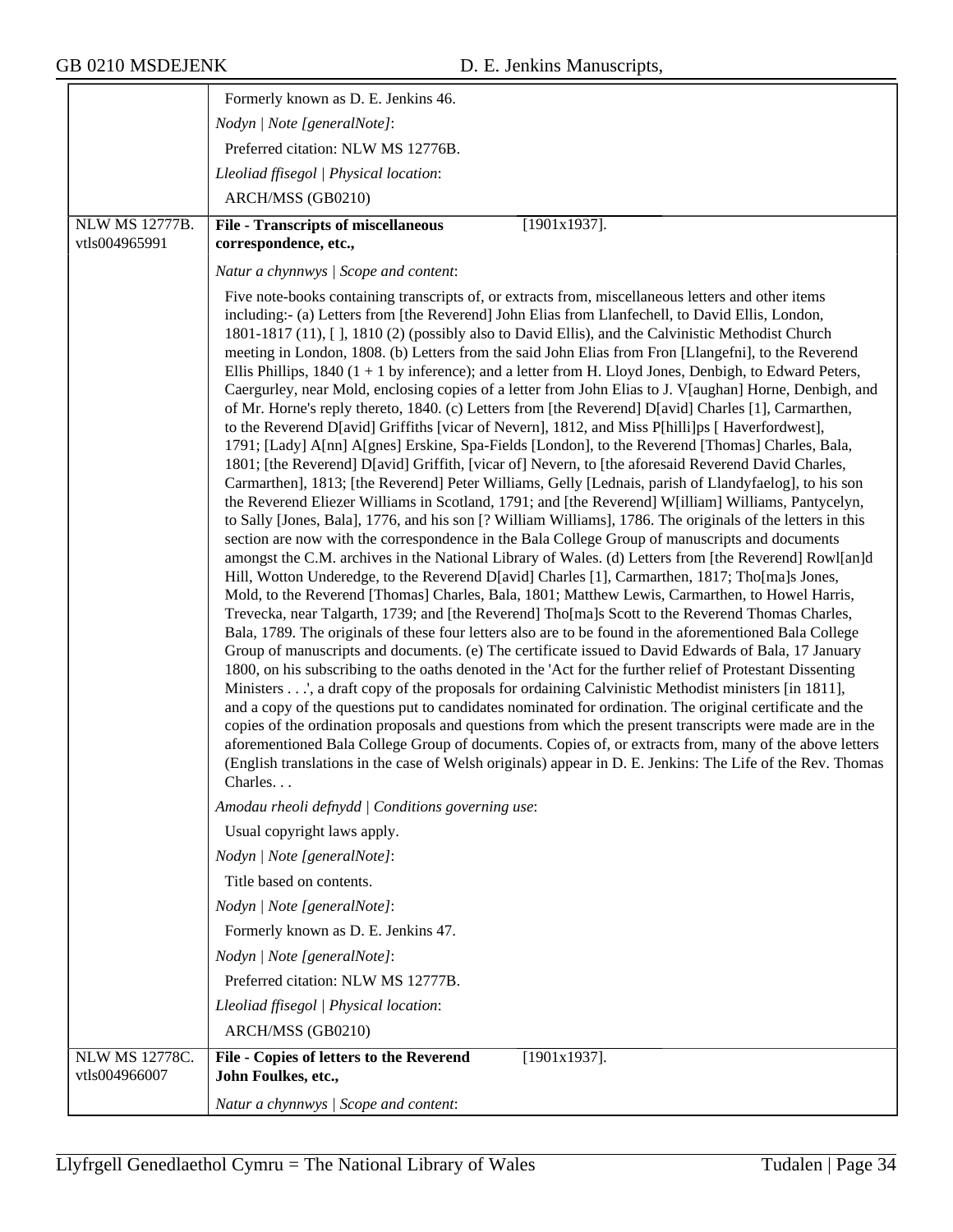|                                        | Typewritten copies of thirteen letters described in an accompanying typescript note as 'Sypyn o hen<br>lythyrau a gafwyd ymysg papyrau y Parch. John Foulkes, Ruthyn (1802-1881)'. They include eight<br>letters addressed to the said Reverend John Foulkes [Calvinistic Methodist minister] at Abergele,<br>Bettws Abergele, Liverpool, and Ruthin, by [the Reverend] James Hughes, Deptford, 1832 (negotiations<br>with Messrs. Westley and Davis, London, with regard to the publishing in Y Drysorfa of portraits of<br>Calvinistic Methodist ministers which had appeared in the Evangelical Magazine, the writer's expository<br>edition of the [New] Testament), [the Reverend] Rich[ard] Humphreys, Dyffryn, 1849 (the collecting of<br>names of subscribers for recipient's [forthcoming] book [? Cyfarwyddwr Teuluaidd (Aberystwyth,<br>1850), being a translation of the Reverend John Angell James: Family Monitor]), Thomas Jones,<br>Amlwch, 1833 (religious and moral reflections, the usefulness of secular learning to preachers), [the<br>Reverend] John Parry, Caerlleon, 1845 (personal), [the Reverend] Moses Parry, Dinbych, 1833 (personal,<br>religious reflections, C.M. denominational activity), [the Reverend] H[enry] Rees, Liverpool, [18]34<br>(advice to recipient on the achieving of happiness in married life), [the Reverend] W[ illiam] Rees<br>['Gwilym Hiraethog'], Liverpool, [18]74 (acknowledging receipt of a letter of condolence ? on the<br>death of his wife), and [the Reverend] Ebenezer Richard, Tregaron, 1837 (an unspecified matter to be<br>referred to the Spring [C.M.] Association meetings at Denbigh and Aberystwyth); a letter from [the<br>Reverend] Henry Rees [Liverpool], by inference to the said John Foulkes, 1867 (personal, preaching<br>engagements); and letters from [the Reverend] John Elias, Fron [Llangefni], to [], 1833 (personal,<br>religious exhortations), [the Reverend] Richard Lloyd, Beaumaris, to [], 1832 (testimony as to the<br>character and church membership of William Roberts), [the Reverend] W[illiam] Morris, Ty Ddewi, to<br>[ ], 1844 (preaching engagements), and [the Reverend Henry Rees] to [ ], [1848] (the death of Thomas<br>Lloyd). |             |                            |
|----------------------------------------|--------------------------------------------------------------------------------------------------------------------------------------------------------------------------------------------------------------------------------------------------------------------------------------------------------------------------------------------------------------------------------------------------------------------------------------------------------------------------------------------------------------------------------------------------------------------------------------------------------------------------------------------------------------------------------------------------------------------------------------------------------------------------------------------------------------------------------------------------------------------------------------------------------------------------------------------------------------------------------------------------------------------------------------------------------------------------------------------------------------------------------------------------------------------------------------------------------------------------------------------------------------------------------------------------------------------------------------------------------------------------------------------------------------------------------------------------------------------------------------------------------------------------------------------------------------------------------------------------------------------------------------------------------------------------------------------------------------------------------------------------------------------------------------------------------------------------------------------------------------------------------------------------------------------------------------------------------------------------------------------------------------------------------------------------------------------------------------------------------------------------------------------------------------------------------------------------------------------------------------------------|-------------|----------------------------|
|                                        | Amodau rheoli defnydd   Conditions governing use:                                                                                                                                                                                                                                                                                                                                                                                                                                                                                                                                                                                                                                                                                                                                                                                                                                                                                                                                                                                                                                                                                                                                                                                                                                                                                                                                                                                                                                                                                                                                                                                                                                                                                                                                                                                                                                                                                                                                                                                                                                                                                                                                                                                                |             |                            |
|                                        | Usual copyright laws apply.                                                                                                                                                                                                                                                                                                                                                                                                                                                                                                                                                                                                                                                                                                                                                                                                                                                                                                                                                                                                                                                                                                                                                                                                                                                                                                                                                                                                                                                                                                                                                                                                                                                                                                                                                                                                                                                                                                                                                                                                                                                                                                                                                                                                                      |             |                            |
|                                        | Nodyn   Note [generalNote]:                                                                                                                                                                                                                                                                                                                                                                                                                                                                                                                                                                                                                                                                                                                                                                                                                                                                                                                                                                                                                                                                                                                                                                                                                                                                                                                                                                                                                                                                                                                                                                                                                                                                                                                                                                                                                                                                                                                                                                                                                                                                                                                                                                                                                      |             |                            |
|                                        | Title based on contents.                                                                                                                                                                                                                                                                                                                                                                                                                                                                                                                                                                                                                                                                                                                                                                                                                                                                                                                                                                                                                                                                                                                                                                                                                                                                                                                                                                                                                                                                                                                                                                                                                                                                                                                                                                                                                                                                                                                                                                                                                                                                                                                                                                                                                         |             |                            |
|                                        | Nodyn   Note [generalNote]:                                                                                                                                                                                                                                                                                                                                                                                                                                                                                                                                                                                                                                                                                                                                                                                                                                                                                                                                                                                                                                                                                                                                                                                                                                                                                                                                                                                                                                                                                                                                                                                                                                                                                                                                                                                                                                                                                                                                                                                                                                                                                                                                                                                                                      |             |                            |
|                                        | Formerly known as D. E. Jenkins 48.                                                                                                                                                                                                                                                                                                                                                                                                                                                                                                                                                                                                                                                                                                                                                                                                                                                                                                                                                                                                                                                                                                                                                                                                                                                                                                                                                                                                                                                                                                                                                                                                                                                                                                                                                                                                                                                                                                                                                                                                                                                                                                                                                                                                              |             |                            |
|                                        | Nodyn   Note [generalNote]:                                                                                                                                                                                                                                                                                                                                                                                                                                                                                                                                                                                                                                                                                                                                                                                                                                                                                                                                                                                                                                                                                                                                                                                                                                                                                                                                                                                                                                                                                                                                                                                                                                                                                                                                                                                                                                                                                                                                                                                                                                                                                                                                                                                                                      |             |                            |
|                                        | Preferred citation: NLW MS 12778C.                                                                                                                                                                                                                                                                                                                                                                                                                                                                                                                                                                                                                                                                                                                                                                                                                                                                                                                                                                                                                                                                                                                                                                                                                                                                                                                                                                                                                                                                                                                                                                                                                                                                                                                                                                                                                                                                                                                                                                                                                                                                                                                                                                                                               |             |                            |
|                                        | Lleoliad ffisegol   Physical location:                                                                                                                                                                                                                                                                                                                                                                                                                                                                                                                                                                                                                                                                                                                                                                                                                                                                                                                                                                                                                                                                                                                                                                                                                                                                                                                                                                                                                                                                                                                                                                                                                                                                                                                                                                                                                                                                                                                                                                                                                                                                                                                                                                                                           |             |                            |
|                                        | ARCH/MSS (GB0210)                                                                                                                                                                                                                                                                                                                                                                                                                                                                                                                                                                                                                                                                                                                                                                                                                                                                                                                                                                                                                                                                                                                                                                                                                                                                                                                                                                                                                                                                                                                                                                                                                                                                                                                                                                                                                                                                                                                                                                                                                                                                                                                                                                                                                                |             |                            |
| <b>NLW MS 12779B.</b><br>vtls004966019 | File - Essays,                                                                                                                                                                                                                                                                                                                                                                                                                                                                                                                                                                                                                                                                                                                                                                                                                                                                                                                                                                                                                                                                                                                                                                                                                                                                                                                                                                                                                                                                                                                                                                                                                                                                                                                                                                                                                                                                                                                                                                                                                                                                                                                                                                                                                                   | [1901x1937] | 52 pp. $+44$ pp. $+18$ pp. |
|                                        | Crëwr   Creator:                                                                                                                                                                                                                                                                                                                                                                                                                                                                                                                                                                                                                                                                                                                                                                                                                                                                                                                                                                                                                                                                                                                                                                                                                                                                                                                                                                                                                                                                                                                                                                                                                                                                                                                                                                                                                                                                                                                                                                                                                                                                                                                                                                                                                                 |             |                            |
|                                        | ? D. E. Jenkins.                                                                                                                                                                                                                                                                                                                                                                                                                                                                                                                                                                                                                                                                                                                                                                                                                                                                                                                                                                                                                                                                                                                                                                                                                                                                                                                                                                                                                                                                                                                                                                                                                                                                                                                                                                                                                                                                                                                                                                                                                                                                                                                                                                                                                                 |             |                            |
|                                        | Natur a chynnwys / Scope and content:                                                                                                                                                                                                                                                                                                                                                                                                                                                                                                                                                                                                                                                                                                                                                                                                                                                                                                                                                                                                                                                                                                                                                                                                                                                                                                                                                                                                                                                                                                                                                                                                                                                                                                                                                                                                                                                                                                                                                                                                                                                                                                                                                                                                            |             |                            |
|                                        | Essays or papers ? by D. E. Jenkins on 'Oliver Wendell Holmes' (52 pp.), 'Henry David Thoreau' (44 pp.),<br>and 'Lessons from the life of John Penry to the Nonconformists of the present day' (18 pp.).                                                                                                                                                                                                                                                                                                                                                                                                                                                                                                                                                                                                                                                                                                                                                                                                                                                                                                                                                                                                                                                                                                                                                                                                                                                                                                                                                                                                                                                                                                                                                                                                                                                                                                                                                                                                                                                                                                                                                                                                                                         |             |                            |
|                                        | Amodau rheoli defnydd   Conditions governing use:                                                                                                                                                                                                                                                                                                                                                                                                                                                                                                                                                                                                                                                                                                                                                                                                                                                                                                                                                                                                                                                                                                                                                                                                                                                                                                                                                                                                                                                                                                                                                                                                                                                                                                                                                                                                                                                                                                                                                                                                                                                                                                                                                                                                |             |                            |
|                                        | Usual copyright laws apply.                                                                                                                                                                                                                                                                                                                                                                                                                                                                                                                                                                                                                                                                                                                                                                                                                                                                                                                                                                                                                                                                                                                                                                                                                                                                                                                                                                                                                                                                                                                                                                                                                                                                                                                                                                                                                                                                                                                                                                                                                                                                                                                                                                                                                      |             |                            |
|                                        | Nodyn   Note [generalNote]:                                                                                                                                                                                                                                                                                                                                                                                                                                                                                                                                                                                                                                                                                                                                                                                                                                                                                                                                                                                                                                                                                                                                                                                                                                                                                                                                                                                                                                                                                                                                                                                                                                                                                                                                                                                                                                                                                                                                                                                                                                                                                                                                                                                                                      |             |                            |
|                                        | Title based on contents.                                                                                                                                                                                                                                                                                                                                                                                                                                                                                                                                                                                                                                                                                                                                                                                                                                                                                                                                                                                                                                                                                                                                                                                                                                                                                                                                                                                                                                                                                                                                                                                                                                                                                                                                                                                                                                                                                                                                                                                                                                                                                                                                                                                                                         |             |                            |
|                                        | Nodyn   Note [generalNote]:                                                                                                                                                                                                                                                                                                                                                                                                                                                                                                                                                                                                                                                                                                                                                                                                                                                                                                                                                                                                                                                                                                                                                                                                                                                                                                                                                                                                                                                                                                                                                                                                                                                                                                                                                                                                                                                                                                                                                                                                                                                                                                                                                                                                                      |             |                            |
|                                        | Formerly known as D. E. Jenkins 49.                                                                                                                                                                                                                                                                                                                                                                                                                                                                                                                                                                                                                                                                                                                                                                                                                                                                                                                                                                                                                                                                                                                                                                                                                                                                                                                                                                                                                                                                                                                                                                                                                                                                                                                                                                                                                                                                                                                                                                                                                                                                                                                                                                                                              |             |                            |
|                                        | Nodyn   Note [generalNote]:                                                                                                                                                                                                                                                                                                                                                                                                                                                                                                                                                                                                                                                                                                                                                                                                                                                                                                                                                                                                                                                                                                                                                                                                                                                                                                                                                                                                                                                                                                                                                                                                                                                                                                                                                                                                                                                                                                                                                                                                                                                                                                                                                                                                                      |             |                            |
|                                        | Preferred citation: NLW MS 12779B.                                                                                                                                                                                                                                                                                                                                                                                                                                                                                                                                                                                                                                                                                                                                                                                                                                                                                                                                                                                                                                                                                                                                                                                                                                                                                                                                                                                                                                                                                                                                                                                                                                                                                                                                                                                                                                                                                                                                                                                                                                                                                                                                                                                                               |             |                            |
|                                        | Lleoliad ffisegol   Physical location:                                                                                                                                                                                                                                                                                                                                                                                                                                                                                                                                                                                                                                                                                                                                                                                                                                                                                                                                                                                                                                                                                                                                                                                                                                                                                                                                                                                                                                                                                                                                                                                                                                                                                                                                                                                                                                                                                                                                                                                                                                                                                                                                                                                                           |             |                            |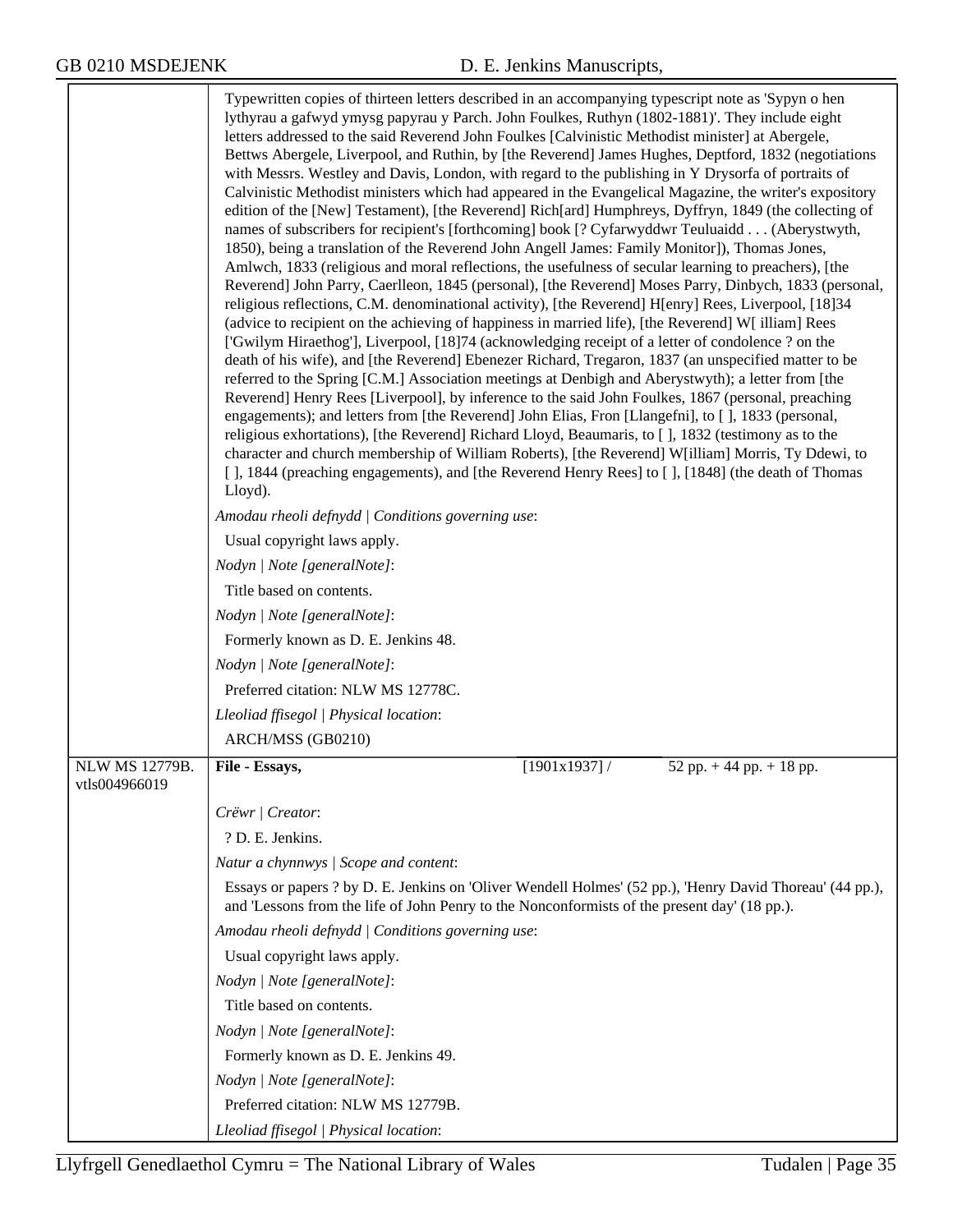|                                        | ARCH/MSS (GB0210)                                                                                                                                                                                                                                                                                                                                                                                                                                                                                                                                                                                                                                                               |
|----------------------------------------|---------------------------------------------------------------------------------------------------------------------------------------------------------------------------------------------------------------------------------------------------------------------------------------------------------------------------------------------------------------------------------------------------------------------------------------------------------------------------------------------------------------------------------------------------------------------------------------------------------------------------------------------------------------------------------|
| NLW MS 12780C.                         | File - The Chartist movement in Wales,<br>$[1901x1937]$ /<br>181 pp.                                                                                                                                                                                                                                                                                                                                                                                                                                                                                                                                                                                                            |
| vtls004966125                          |                                                                                                                                                                                                                                                                                                                                                                                                                                                                                                                                                                                                                                                                                 |
|                                        | Crëwr   Creator:                                                                                                                                                                                                                                                                                                                                                                                                                                                                                                                                                                                                                                                                |
|                                        | ? D. E. Jenkins.                                                                                                                                                                                                                                                                                                                                                                                                                                                                                                                                                                                                                                                                |
|                                        | Natur a chynnwys / Scope and content:                                                                                                                                                                                                                                                                                                                                                                                                                                                                                                                                                                                                                                           |
|                                        | A typescript copy of an essay ? by D. E. Jenkins on 'The Chartist Movement in Wales'.                                                                                                                                                                                                                                                                                                                                                                                                                                                                                                                                                                                           |
|                                        | Amodau rheoli defnydd   Conditions governing use:                                                                                                                                                                                                                                                                                                                                                                                                                                                                                                                                                                                                                               |
|                                        | Usual copyright laws apply.                                                                                                                                                                                                                                                                                                                                                                                                                                                                                                                                                                                                                                                     |
|                                        | Nodyn   Note [generalNote]:                                                                                                                                                                                                                                                                                                                                                                                                                                                                                                                                                                                                                                                     |
|                                        | Title based on contents.                                                                                                                                                                                                                                                                                                                                                                                                                                                                                                                                                                                                                                                        |
|                                        | Nodyn   Note [generalNote]:                                                                                                                                                                                                                                                                                                                                                                                                                                                                                                                                                                                                                                                     |
|                                        | Formerly known as D. E. Jenkins 50.                                                                                                                                                                                                                                                                                                                                                                                                                                                                                                                                                                                                                                             |
|                                        | Nodyn   Note [generalNote]:                                                                                                                                                                                                                                                                                                                                                                                                                                                                                                                                                                                                                                                     |
|                                        | Preferred citation: NLW MS 12780C.                                                                                                                                                                                                                                                                                                                                                                                                                                                                                                                                                                                                                                              |
|                                        | Lleoliad ffisegol   Physical location:                                                                                                                                                                                                                                                                                                                                                                                                                                                                                                                                                                                                                                          |
|                                        | ARCH/MSS (GB0210)                                                                                                                                                                                                                                                                                                                                                                                                                                                                                                                                                                                                                                                               |
| <b>NLW MS 12781C.</b><br>vtls004966135 | $[1901x1937]$ .<br>File - Biographical sketches,                                                                                                                                                                                                                                                                                                                                                                                                                                                                                                                                                                                                                                |
|                                        | Natur a chynnwys / Scope and content:                                                                                                                                                                                                                                                                                                                                                                                                                                                                                                                                                                                                                                           |
|                                        | Biographical sketches of, or notes on, the Reverend David Charles Davies, principal of the Calvinistic                                                                                                                                                                                                                                                                                                                                                                                                                                                                                                                                                                          |
|                                        | Methodist College, Trefeca; the Reverend Lewis Edwards, principal of the Calvinistic Methodist<br>College, Bala; the Reverend Thomas Charles Edwards, principal of the University College of Wales,<br>Aberystwyth, and later of the Calvinistic Methodist College, Bala; the Reverend John Elias ['o Fôn'],<br>Calvinistic Methodist minister; the Reverend Christmas Evans, Baptist minister; the Reverend Evan<br>Herber Evans, principal of Bala-Bangor Congregational College, Bangor; John Thomas ('Eos Gwynedd'),<br>of Pentrefoelas [co. Denbigh], poet; Lewis Thomas, son of the aforesaid John Thomas; and John Thomas,<br>of Llanrwst, son of the said Lewis Thomas. |
|                                        | Amodau rheoli defnydd   Conditions governing use:                                                                                                                                                                                                                                                                                                                                                                                                                                                                                                                                                                                                                               |
|                                        | Usual copyright laws apply.                                                                                                                                                                                                                                                                                                                                                                                                                                                                                                                                                                                                                                                     |
|                                        | Nodyn   Note [generalNote]:                                                                                                                                                                                                                                                                                                                                                                                                                                                                                                                                                                                                                                                     |
|                                        | Title based on contents.                                                                                                                                                                                                                                                                                                                                                                                                                                                                                                                                                                                                                                                        |
|                                        | Nodyn   Note [generalNote]:                                                                                                                                                                                                                                                                                                                                                                                                                                                                                                                                                                                                                                                     |
|                                        | Formerly known as D. E. Jenkins 51.                                                                                                                                                                                                                                                                                                                                                                                                                                                                                                                                                                                                                                             |
|                                        | Nodyn   Note [generalNote]:                                                                                                                                                                                                                                                                                                                                                                                                                                                                                                                                                                                                                                                     |
|                                        | Preferred citation: NLW MS 12781C.                                                                                                                                                                                                                                                                                                                                                                                                                                                                                                                                                                                                                                              |
|                                        | Lleoliad ffisegol   Physical location:                                                                                                                                                                                                                                                                                                                                                                                                                                                                                                                                                                                                                                          |
|                                        | ARCH/MSS (GB0210)                                                                                                                                                                                                                                                                                                                                                                                                                                                                                                                                                                                                                                                               |
| <b>NLW MS 12782C.</b><br>vtls004966141 | File - Notes on the town of Laugharne,<br>$[1901x1937]$ .<br>18 pp.                                                                                                                                                                                                                                                                                                                                                                                                                                                                                                                                                                                                             |
|                                        | Natur a chynnwys / Scope and content:                                                                                                                                                                                                                                                                                                                                                                                                                                                                                                                                                                                                                                           |
|                                        | Typewritten notes on the town of Laugharne (Lacharn), co. Carmarthen.                                                                                                                                                                                                                                                                                                                                                                                                                                                                                                                                                                                                           |
|                                        | Amodau rheoli defnydd   Conditions governing use:                                                                                                                                                                                                                                                                                                                                                                                                                                                                                                                                                                                                                               |
|                                        | Usual copyright laws apply.                                                                                                                                                                                                                                                                                                                                                                                                                                                                                                                                                                                                                                                     |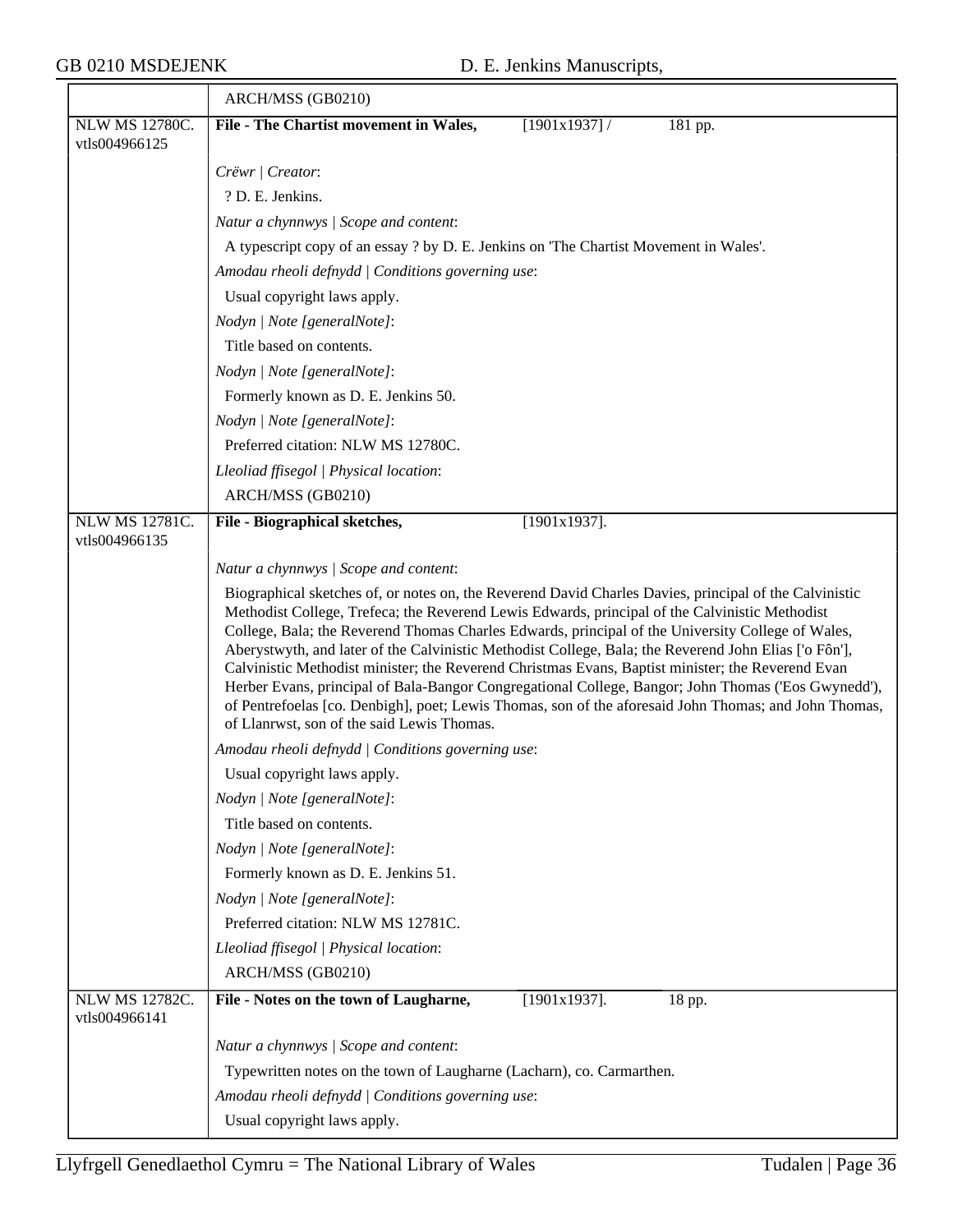|                | Nodyn   Note [generalNote]:                                                                                                                                                                                                                                                                                                                                                                                                         |
|----------------|-------------------------------------------------------------------------------------------------------------------------------------------------------------------------------------------------------------------------------------------------------------------------------------------------------------------------------------------------------------------------------------------------------------------------------------|
|                | Title based on contents.                                                                                                                                                                                                                                                                                                                                                                                                            |
|                | Nodyn   Note [generalNote]:                                                                                                                                                                                                                                                                                                                                                                                                         |
|                | Formerly known as D. E. Jenkins 52.                                                                                                                                                                                                                                                                                                                                                                                                 |
|                | Nodyn   Note [generalNote]:                                                                                                                                                                                                                                                                                                                                                                                                         |
|                | Preferred citation: NLW MS 12782C.                                                                                                                                                                                                                                                                                                                                                                                                  |
|                | Lleoliad ffisegol   Physical location:                                                                                                                                                                                                                                                                                                                                                                                              |
|                | ARCH/MSS (GB0210)                                                                                                                                                                                                                                                                                                                                                                                                                   |
| NLW MS 12783D. | File - Miscellaneous essays and addresses,<br>$[1901x1937]$ /<br>84 pp.                                                                                                                                                                                                                                                                                                                                                             |
| vtls004966153  |                                                                                                                                                                                                                                                                                                                                                                                                                                     |
|                | Crëwr   Creator:                                                                                                                                                                                                                                                                                                                                                                                                                    |
|                | ? D. E. Jenkins.                                                                                                                                                                                                                                                                                                                                                                                                                    |
|                | Natur a chynnwys / Scope and content:                                                                                                                                                                                                                                                                                                                                                                                               |
|                | Typescript and manuscript copies of essays and addresses ? by D. E. Jenkins on the following subjects<br>- 'Oliver Wendell Holmes' (33 pp.), 'Is Trade Unionism conducive to the Interest of Industry' (13 pp.),<br>The Gospel of Some Novels' (38 pp.), 'Efengyl Rhai Nofelau' (13 pp.), 'Cyflwr Crefyddol Cymru cyn y<br>Diwygiad Methodistaidd' (14 pp.) (two copies), and 'Welsh Bibliographical Activities' (11 pp.).          |
|                | Amodau rheoli defnydd / Conditions governing use:                                                                                                                                                                                                                                                                                                                                                                                   |
|                | Usual copyright laws apply.                                                                                                                                                                                                                                                                                                                                                                                                         |
|                | Nodyn   Note [generalNote]:                                                                                                                                                                                                                                                                                                                                                                                                         |
|                | Title based on contents.                                                                                                                                                                                                                                                                                                                                                                                                            |
|                | Nodyn   Note [generalNote]:                                                                                                                                                                                                                                                                                                                                                                                                         |
|                | Formerly known as D. E. Jenkins 53.                                                                                                                                                                                                                                                                                                                                                                                                 |
|                | Nodyn   Note [generalNote]:                                                                                                                                                                                                                                                                                                                                                                                                         |
|                | Preferred citation: NLW MS 12783D.                                                                                                                                                                                                                                                                                                                                                                                                  |
|                | Lleoliad ffisegol   Physical location:                                                                                                                                                                                                                                                                                                                                                                                              |
|                | ARCH/MSS (GB0210)                                                                                                                                                                                                                                                                                                                                                                                                                   |
| NLW MS 12784E. | File - Miscellanea,<br>[1901x1937]                                                                                                                                                                                                                                                                                                                                                                                                  |
| vtls004966189  |                                                                                                                                                                                                                                                                                                                                                                                                                                     |
|                | Crëwr   Creator:                                                                                                                                                                                                                                                                                                                                                                                                                    |
|                | D. E. Jenkins.                                                                                                                                                                                                                                                                                                                                                                                                                      |
|                | Natur a chynnwys / Scope and content:                                                                                                                                                                                                                                                                                                                                                                                               |
|                | Typescript copies of an essay (13 pp.) by D. E. Jenkins entitled 'Wars and Religious Revivals', and of<br>three undated letters addressed by D. E. Jenkins to the editor of the [Liverpool] Post and Mercury (a<br>controversy between the writer and Mr. [] Jones relating to Daniel Rowland, Howel Harris, and the<br>eighteenth century Methodist revival in general); and typewritten notes on 'Diwygiadau Crefyddol<br>Cymru'. |
|                | Amodau rheoli defnydd   Conditions governing use:                                                                                                                                                                                                                                                                                                                                                                                   |
|                | Usual copyright laws apply.                                                                                                                                                                                                                                                                                                                                                                                                         |
|                | Nodyn   Note [generalNote]:                                                                                                                                                                                                                                                                                                                                                                                                         |
|                | Title based on contents.                                                                                                                                                                                                                                                                                                                                                                                                            |
|                | Nodyn   Note [generalNote]:                                                                                                                                                                                                                                                                                                                                                                                                         |
|                | Formerly known as D. E. Jenkins 54.                                                                                                                                                                                                                                                                                                                                                                                                 |
|                | Nodyn   Note [generalNote]:                                                                                                                                                                                                                                                                                                                                                                                                         |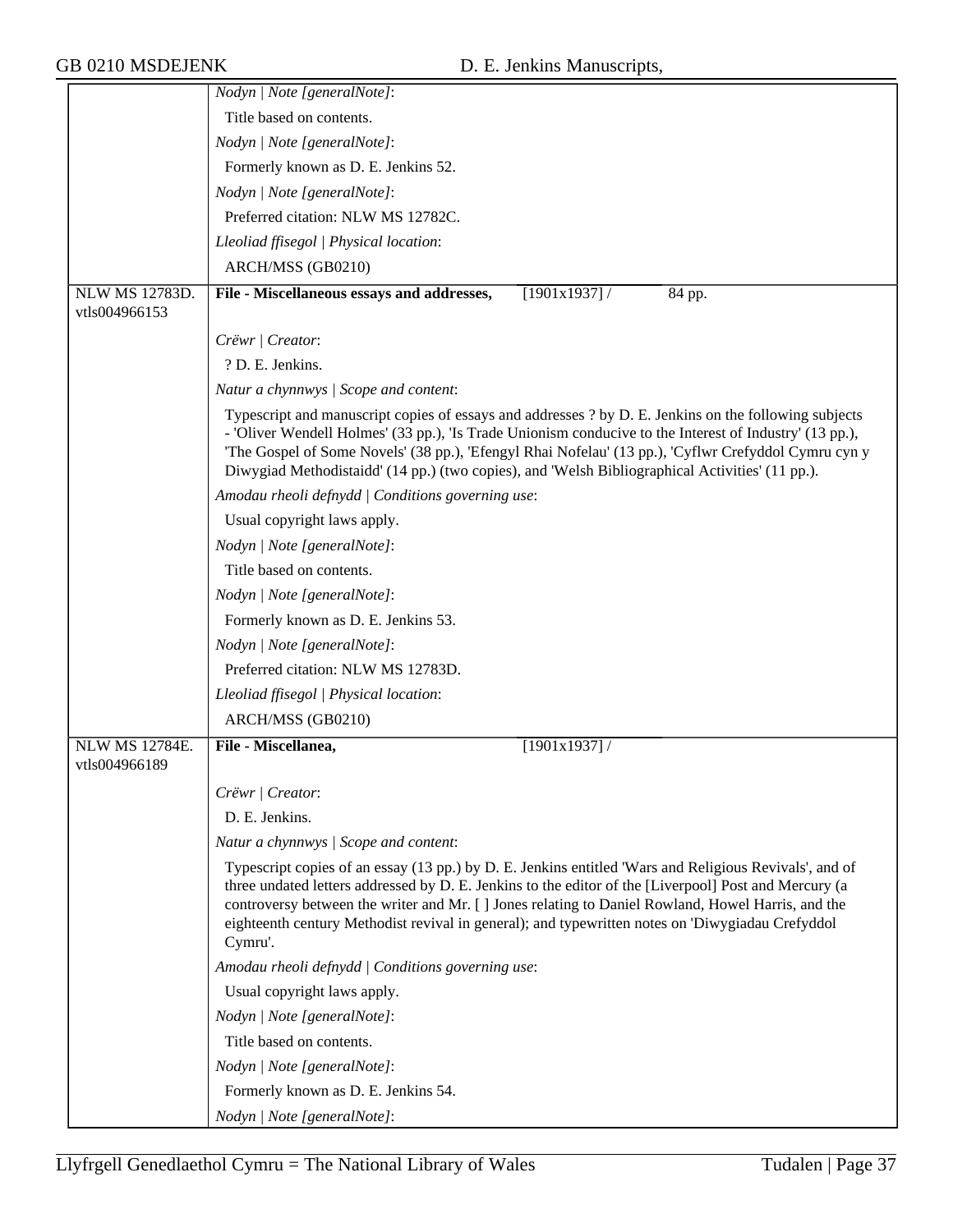|                                        | Preferred citation: NLW MS 12784E.                                                                                                                                                                                                                                                                                                                                                                                                |
|----------------------------------------|-----------------------------------------------------------------------------------------------------------------------------------------------------------------------------------------------------------------------------------------------------------------------------------------------------------------------------------------------------------------------------------------------------------------------------------|
|                                        | Lleoliad ffisegol   Physical location:                                                                                                                                                                                                                                                                                                                                                                                            |
|                                        | ARCH/MSS (GB0210)                                                                                                                                                                                                                                                                                                                                                                                                                 |
| <b>NLW MS 12785E.</b><br>vtls004966201 | File - Essay,<br>$[1901x1937]$ /<br>31 pp.                                                                                                                                                                                                                                                                                                                                                                                        |
|                                        | Crëwr   Creator:                                                                                                                                                                                                                                                                                                                                                                                                                  |
|                                        | ? D. E. Jenkins.                                                                                                                                                                                                                                                                                                                                                                                                                  |
|                                        | Natur a chynnwys / Scope and content:                                                                                                                                                                                                                                                                                                                                                                                             |
|                                        | An incomplete, typescript copy of an essay on 'Ratiocination in Welsh Literature, 1789-1840', ? by D. E.<br>Jenkins.                                                                                                                                                                                                                                                                                                              |
|                                        | Amodau rheoli defnydd   Conditions governing use:                                                                                                                                                                                                                                                                                                                                                                                 |
|                                        | Usual copyright laws apply.                                                                                                                                                                                                                                                                                                                                                                                                       |
|                                        | Nodyn   Note [generalNote]:                                                                                                                                                                                                                                                                                                                                                                                                       |
|                                        | Title based on contents.                                                                                                                                                                                                                                                                                                                                                                                                          |
|                                        | Nodyn   Note [generalNote]:                                                                                                                                                                                                                                                                                                                                                                                                       |
|                                        | Formerly known as D. E. Jenkins 55.                                                                                                                                                                                                                                                                                                                                                                                               |
|                                        | Nodyn   Note [generalNote]:                                                                                                                                                                                                                                                                                                                                                                                                       |
|                                        | Preferred citation: NLW MS 12785E.                                                                                                                                                                                                                                                                                                                                                                                                |
|                                        | Lleoliad ffisegol   Physical location:                                                                                                                                                                                                                                                                                                                                                                                            |
|                                        | ARCH/MSS (GB0210)                                                                                                                                                                                                                                                                                                                                                                                                                 |
| <b>NLW MS 12786D.</b><br>vtls004966208 | File - Notes on the bishop of St Asaph's<br>$[1901x1937]$ /<br>landmarks,                                                                                                                                                                                                                                                                                                                                                         |
|                                        | Crëwr   Creator:                                                                                                                                                                                                                                                                                                                                                                                                                  |
|                                        | D. E. Jenkins.                                                                                                                                                                                                                                                                                                                                                                                                                    |
|                                        | Natur a chynnwys / Scope and content:                                                                                                                                                                                                                                                                                                                                                                                             |
|                                        | A typescript, ?printer's copy of D. E. Jenkins's pamphlet Notes on the Bishop of St. Asaph's Landmarks<br>(Chapters XII, XIII) (Denbigh, 1913), containing a critical analysis of chapters 12-13 of Alfred George<br>Edwards [bishop of St. Asaph, aft. archbishop of Wales]: Landmarks in the History of the Welsh Church<br>(London, 1912).                                                                                     |
|                                        | Nodyn   Note [generalNote]:                                                                                                                                                                                                                                                                                                                                                                                                       |
|                                        | Title based on contents.                                                                                                                                                                                                                                                                                                                                                                                                          |
|                                        | Nodyn   Note [generalNote]:                                                                                                                                                                                                                                                                                                                                                                                                       |
|                                        | Formerly known as D. E. Jenkins 56.                                                                                                                                                                                                                                                                                                                                                                                               |
|                                        | Nodyn   Note [generalNote]:                                                                                                                                                                                                                                                                                                                                                                                                       |
|                                        | Preferred citation: NLW MS 12786D.                                                                                                                                                                                                                                                                                                                                                                                                |
|                                        | Lleoliad ffisegol   Physical location:                                                                                                                                                                                                                                                                                                                                                                                            |
|                                        | ARCH/MSS (GB0210)                                                                                                                                                                                                                                                                                                                                                                                                                 |
| <b>NLW MS 12787E.</b><br>vtls004966225 | $[1840x1925]$ .<br>File - The Reverend John Jones, Tal-y-<br>sarn, and his family,                                                                                                                                                                                                                                                                                                                                                |
|                                        | Natur a chynnwys / Scope and content:                                                                                                                                                                                                                                                                                                                                                                                             |
|                                        | Typescript and printed material relating to the Reverend John Jones [Calvinistic Methodist minister] of<br>Tal-y-sarn [co. Caernarvon], and his family. The typescript items include two copies of the reminiscences<br>(35 pp.) of Mrs. Fanny Jones, daughter of the Reverend John Jones, which, under the title 'Adgofion<br>Mebyd yn Nhal y Sarn', had been published as a series of weekly articles in Y Dinesydd Cymreig, 15 |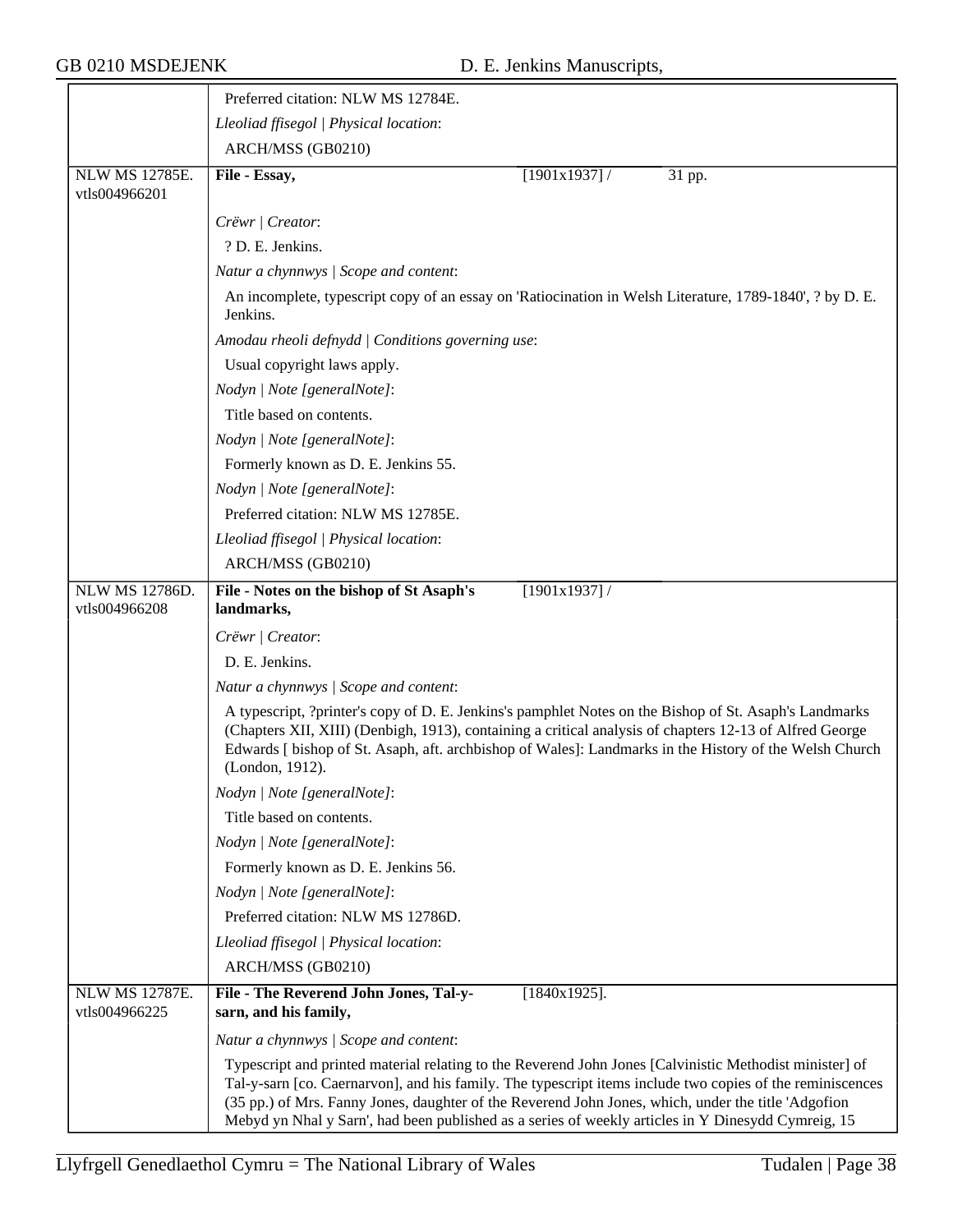|                                 | Awst - 7 Tachwedd 1917; two incomplete copies of a biographical essay (30 pp.) on Mrs. Fanny Jones,<br>wife of the Reverend John Jones, by 'Adgof Uwch Anghof', which likewise, under the title 'Bywyd,<br>Cymeriad, a Dylanwad Mrs. Fanny Jones, Tal y Sarn', had been published as a series of weekly articles<br>in the same paper, 14 Tachwedd 1917-13 Mawrth 1918; extracts from Hugh Hughes ('Tegai'): Cofiant<br>John Jones, Talsarn [(Pwllheli, 1858)], typed on the dorse of printed copies of a circular letter in Welsh<br>addressed by D. E. Jenkins from Denbigh to the officers of [Calvinistic Methodist] churches in the Vale<br>of Clwyd, 1907, drawing their attention to recently published Welsh books on religious topics, and<br>offering suggestions with regard to the formation of reading groups or societies for buying and studying<br>these and other works of a similar nature; a copy of a letter from [the Reverend] J[ohn] Jones from<br>Talsarn, to William Roberts, Nefyn, 1855, announcing his inability to fulfill a preaching engagement<br>owing to pressure of work at the quarry (see Y Goleuad, 7 Tachwedd 1934, t. 4); and notes of sermons<br>preached by John Jones ?at Denbigh in 1846. The printed material consists of a copy of Y Pulpud, cyf.<br>II, rhif I, containing notes of a sermon preached by John Jones in Liverpool, 16 May 1853; and cuttings<br>from Y Darlunydd, Ionawr 1877, [Y Drysorfa, 1897], and [Baner ac Amserau Cymru], 26 Gorffennaf<br>1905, all containing reminiscences of, or biographical notes on, the said John Jones. |
|---------------------------------|-------------------------------------------------------------------------------------------------------------------------------------------------------------------------------------------------------------------------------------------------------------------------------------------------------------------------------------------------------------------------------------------------------------------------------------------------------------------------------------------------------------------------------------------------------------------------------------------------------------------------------------------------------------------------------------------------------------------------------------------------------------------------------------------------------------------------------------------------------------------------------------------------------------------------------------------------------------------------------------------------------------------------------------------------------------------------------------------------------------------------------------------------------------------------------------------------------------------------------------------------------------------------------------------------------------------------------------------------------------------------------------------------------------------------------------------------------------------------------------------------------------------------------------------------------------------------------------------------------|
|                                 | Amodau rheoli defnydd / Conditions governing use:                                                                                                                                                                                                                                                                                                                                                                                                                                                                                                                                                                                                                                                                                                                                                                                                                                                                                                                                                                                                                                                                                                                                                                                                                                                                                                                                                                                                                                                                                                                                                     |
|                                 | Usual copyright laws apply.                                                                                                                                                                                                                                                                                                                                                                                                                                                                                                                                                                                                                                                                                                                                                                                                                                                                                                                                                                                                                                                                                                                                                                                                                                                                                                                                                                                                                                                                                                                                                                           |
|                                 | Nodyn   Note [generalNote]:                                                                                                                                                                                                                                                                                                                                                                                                                                                                                                                                                                                                                                                                                                                                                                                                                                                                                                                                                                                                                                                                                                                                                                                                                                                                                                                                                                                                                                                                                                                                                                           |
|                                 | Title based on contents.                                                                                                                                                                                                                                                                                                                                                                                                                                                                                                                                                                                                                                                                                                                                                                                                                                                                                                                                                                                                                                                                                                                                                                                                                                                                                                                                                                                                                                                                                                                                                                              |
|                                 | Nodyn   Note [generalNote]:                                                                                                                                                                                                                                                                                                                                                                                                                                                                                                                                                                                                                                                                                                                                                                                                                                                                                                                                                                                                                                                                                                                                                                                                                                                                                                                                                                                                                                                                                                                                                                           |
|                                 | Formerly known as D. E. Jenkins 57.                                                                                                                                                                                                                                                                                                                                                                                                                                                                                                                                                                                                                                                                                                                                                                                                                                                                                                                                                                                                                                                                                                                                                                                                                                                                                                                                                                                                                                                                                                                                                                   |
|                                 | Nodyn   Note [generalNote]:                                                                                                                                                                                                                                                                                                                                                                                                                                                                                                                                                                                                                                                                                                                                                                                                                                                                                                                                                                                                                                                                                                                                                                                                                                                                                                                                                                                                                                                                                                                                                                           |
|                                 | Preferred citation: NLW MS 12787E.                                                                                                                                                                                                                                                                                                                                                                                                                                                                                                                                                                                                                                                                                                                                                                                                                                                                                                                                                                                                                                                                                                                                                                                                                                                                                                                                                                                                                                                                                                                                                                    |
|                                 | Lleoliad ffisegol   Physical location:                                                                                                                                                                                                                                                                                                                                                                                                                                                                                                                                                                                                                                                                                                                                                                                                                                                                                                                                                                                                                                                                                                                                                                                                                                                                                                                                                                                                                                                                                                                                                                |
|                                 | ARCH/MSS (GB0210)                                                                                                                                                                                                                                                                                                                                                                                                                                                                                                                                                                                                                                                                                                                                                                                                                                                                                                                                                                                                                                                                                                                                                                                                                                                                                                                                                                                                                                                                                                                                                                                     |
| NLW MS 12788C.<br>vtls004966238 | File - Copies of letters from the Reverend<br>$[1901x1937]$ .                                                                                                                                                                                                                                                                                                                                                                                                                                                                                                                                                                                                                                                                                                                                                                                                                                                                                                                                                                                                                                                                                                                                                                                                                                                                                                                                                                                                                                                                                                                                         |
|                                 | John Jones, Tal-y-sarn, etc.,                                                                                                                                                                                                                                                                                                                                                                                                                                                                                                                                                                                                                                                                                                                                                                                                                                                                                                                                                                                                                                                                                                                                                                                                                                                                                                                                                                                                                                                                                                                                                                         |
|                                 | Natur a chynnwys / Scope and content:                                                                                                                                                                                                                                                                                                                                                                                                                                                                                                                                                                                                                                                                                                                                                                                                                                                                                                                                                                                                                                                                                                                                                                                                                                                                                                                                                                                                                                                                                                                                                                 |
|                                 | Typewritten copies of letters from [the Reverend] John Jones [of Tal-y- sarn as in the preceding<br>manuscript] from Dolgelley, London, and Talysarn, to his wife Fanny, 1838-1854 (5), his son John<br>in America, 1846-1850 (5), his brothers Richiart and William, both in America, 1846-1847 (5), his<br>brother [- in-law] Thomas Edwart in America, 1847, 'Dafydd am Plant oll', 1856, and [] (possibly his son<br>Thomas, see NLW MS 12733C, p. 265), 1850; Ann Jones [daughter of the Reverend John Jones] to her<br>brother [John] in America, 1847; and [the Reverend] David Jones [brother of the Reverend John Jones],<br>Caernarfon, to his brother [Richard] in America, 1847, and an acquaintance, ?Richard Jones, 1842-1853<br>(8). Included also is a holograph letter from George M[aitland] Ll[oyd] Davies from Maenan Hall Farm,<br>near Llanrwst, to [D. E.] Jenkins, undated (information and suggestions relating to recipient's research<br>work on the Reverend John Jones).                                                                                                                                                                                                                                                                                                                                                                                                                                                                                                                                                                                                 |
|                                 | Amodau rheoli defnydd   Conditions governing use:                                                                                                                                                                                                                                                                                                                                                                                                                                                                                                                                                                                                                                                                                                                                                                                                                                                                                                                                                                                                                                                                                                                                                                                                                                                                                                                                                                                                                                                                                                                                                     |
|                                 | Usual copyright laws apply.                                                                                                                                                                                                                                                                                                                                                                                                                                                                                                                                                                                                                                                                                                                                                                                                                                                                                                                                                                                                                                                                                                                                                                                                                                                                                                                                                                                                                                                                                                                                                                           |
|                                 | Nodyn   Note [generalNote]:                                                                                                                                                                                                                                                                                                                                                                                                                                                                                                                                                                                                                                                                                                                                                                                                                                                                                                                                                                                                                                                                                                                                                                                                                                                                                                                                                                                                                                                                                                                                                                           |
|                                 | Title based on contents.                                                                                                                                                                                                                                                                                                                                                                                                                                                                                                                                                                                                                                                                                                                                                                                                                                                                                                                                                                                                                                                                                                                                                                                                                                                                                                                                                                                                                                                                                                                                                                              |
|                                 | Nodyn   Note [generalNote]:                                                                                                                                                                                                                                                                                                                                                                                                                                                                                                                                                                                                                                                                                                                                                                                                                                                                                                                                                                                                                                                                                                                                                                                                                                                                                                                                                                                                                                                                                                                                                                           |
|                                 | Formerly known as D. E. Jenkins 58.                                                                                                                                                                                                                                                                                                                                                                                                                                                                                                                                                                                                                                                                                                                                                                                                                                                                                                                                                                                                                                                                                                                                                                                                                                                                                                                                                                                                                                                                                                                                                                   |
|                                 | Nodyn   Note [generalNote]:                                                                                                                                                                                                                                                                                                                                                                                                                                                                                                                                                                                                                                                                                                                                                                                                                                                                                                                                                                                                                                                                                                                                                                                                                                                                                                                                                                                                                                                                                                                                                                           |
|                                 | Preferred citation: NLW MS 12788C.                                                                                                                                                                                                                                                                                                                                                                                                                                                                                                                                                                                                                                                                                                                                                                                                                                                                                                                                                                                                                                                                                                                                                                                                                                                                                                                                                                                                                                                                                                                                                                    |
|                                 | Lleoliad ffisegol   Physical location:                                                                                                                                                                                                                                                                                                                                                                                                                                                                                                                                                                                                                                                                                                                                                                                                                                                                                                                                                                                                                                                                                                                                                                                                                                                                                                                                                                                                                                                                                                                                                                |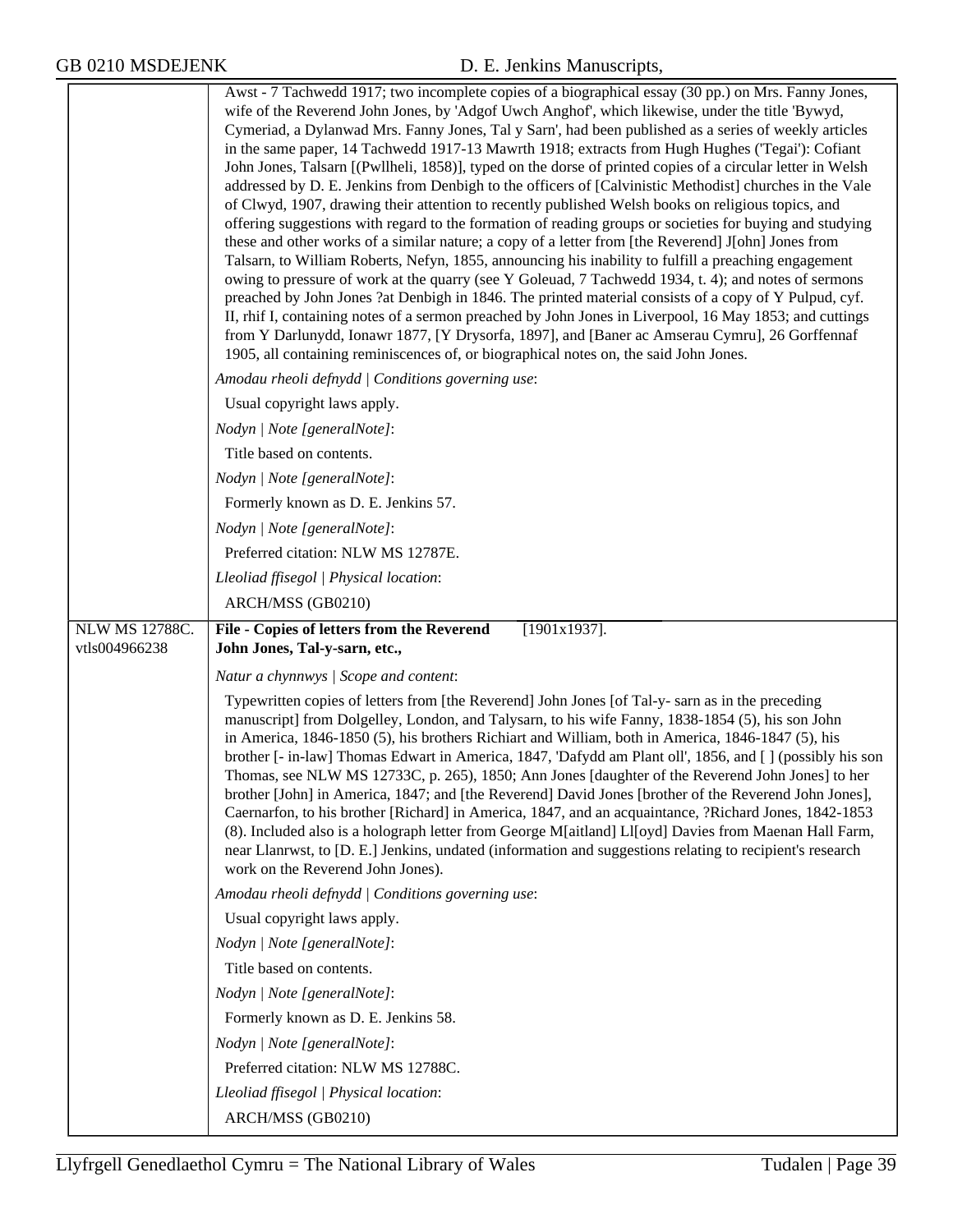| NLW MS 12789C. | File - The Reverend John Jones, Tal-y-<br>$[1924]$ /                                                                                                                                                                                                                                                                                                                                                                                                                                                                                                                                                                                                                                                                                                                                                                                                                                                                                                                                                                                                                                                                                                                                                                                                                                                                                                                                                                                                                                                                                                           |
|----------------|----------------------------------------------------------------------------------------------------------------------------------------------------------------------------------------------------------------------------------------------------------------------------------------------------------------------------------------------------------------------------------------------------------------------------------------------------------------------------------------------------------------------------------------------------------------------------------------------------------------------------------------------------------------------------------------------------------------------------------------------------------------------------------------------------------------------------------------------------------------------------------------------------------------------------------------------------------------------------------------------------------------------------------------------------------------------------------------------------------------------------------------------------------------------------------------------------------------------------------------------------------------------------------------------------------------------------------------------------------------------------------------------------------------------------------------------------------------------------------------------------------------------------------------------------------------|
| vtls004966269  | sarn,                                                                                                                                                                                                                                                                                                                                                                                                                                                                                                                                                                                                                                                                                                                                                                                                                                                                                                                                                                                                                                                                                                                                                                                                                                                                                                                                                                                                                                                                                                                                                          |
|                | Crëwr   Creator:                                                                                                                                                                                                                                                                                                                                                                                                                                                                                                                                                                                                                                                                                                                                                                                                                                                                                                                                                                                                                                                                                                                                                                                                                                                                                                                                                                                                                                                                                                                                               |
|                | D. E. Jenkins.                                                                                                                                                                                                                                                                                                                                                                                                                                                                                                                                                                                                                                                                                                                                                                                                                                                                                                                                                                                                                                                                                                                                                                                                                                                                                                                                                                                                                                                                                                                                                 |
|                | Natur a chynnwys / Scope and content:                                                                                                                                                                                                                                                                                                                                                                                                                                                                                                                                                                                                                                                                                                                                                                                                                                                                                                                                                                                                                                                                                                                                                                                                                                                                                                                                                                                                                                                                                                                          |
|                | An incomplete, draft copy (typescript with manuscript emendations) of a thesis entitled 'A Review and<br>Revision of the Biography of John Jones, Talsarn, by Owen Thomas', submitted by D. E. Jenkins for the<br>degree of M.A. of the University of Liverpool, 1924. For a copy of the thesis as finally submitted see<br>NLW MS 12733C above.                                                                                                                                                                                                                                                                                                                                                                                                                                                                                                                                                                                                                                                                                                                                                                                                                                                                                                                                                                                                                                                                                                                                                                                                               |
|                | Amodau rheoli defnydd   Conditions governing use:                                                                                                                                                                                                                                                                                                                                                                                                                                                                                                                                                                                                                                                                                                                                                                                                                                                                                                                                                                                                                                                                                                                                                                                                                                                                                                                                                                                                                                                                                                              |
|                | Usual copyright laws apply.                                                                                                                                                                                                                                                                                                                                                                                                                                                                                                                                                                                                                                                                                                                                                                                                                                                                                                                                                                                                                                                                                                                                                                                                                                                                                                                                                                                                                                                                                                                                    |
|                | Nodyn   Note [generalNote]:                                                                                                                                                                                                                                                                                                                                                                                                                                                                                                                                                                                                                                                                                                                                                                                                                                                                                                                                                                                                                                                                                                                                                                                                                                                                                                                                                                                                                                                                                                                                    |
|                | Title based on contents.                                                                                                                                                                                                                                                                                                                                                                                                                                                                                                                                                                                                                                                                                                                                                                                                                                                                                                                                                                                                                                                                                                                                                                                                                                                                                                                                                                                                                                                                                                                                       |
|                | Nodyn   Note [generalNote]:                                                                                                                                                                                                                                                                                                                                                                                                                                                                                                                                                                                                                                                                                                                                                                                                                                                                                                                                                                                                                                                                                                                                                                                                                                                                                                                                                                                                                                                                                                                                    |
|                | Formerly known as D. E. Jenkins 59.                                                                                                                                                                                                                                                                                                                                                                                                                                                                                                                                                                                                                                                                                                                                                                                                                                                                                                                                                                                                                                                                                                                                                                                                                                                                                                                                                                                                                                                                                                                            |
|                | Nodyn   Note [generalNote]:                                                                                                                                                                                                                                                                                                                                                                                                                                                                                                                                                                                                                                                                                                                                                                                                                                                                                                                                                                                                                                                                                                                                                                                                                                                                                                                                                                                                                                                                                                                                    |
|                | Preferred citation: NLW MS 12789C.                                                                                                                                                                                                                                                                                                                                                                                                                                                                                                                                                                                                                                                                                                                                                                                                                                                                                                                                                                                                                                                                                                                                                                                                                                                                                                                                                                                                                                                                                                                             |
|                | Lleoliad ffisegol   Physical location:                                                                                                                                                                                                                                                                                                                                                                                                                                                                                                                                                                                                                                                                                                                                                                                                                                                                                                                                                                                                                                                                                                                                                                                                                                                                                                                                                                                                                                                                                                                         |
|                | ARCH/MSS (GB0210)                                                                                                                                                                                                                                                                                                                                                                                                                                                                                                                                                                                                                                                                                                                                                                                                                                                                                                                                                                                                                                                                                                                                                                                                                                                                                                                                                                                                                                                                                                                                              |
| NLW MS 12790C. | File - Copies of letters from the Reverend<br>$[1901x1937]$ .                                                                                                                                                                                                                                                                                                                                                                                                                                                                                                                                                                                                                                                                                                                                                                                                                                                                                                                                                                                                                                                                                                                                                                                                                                                                                                                                                                                                                                                                                                  |
| vtls004966290  | Thomas Jones, Denbigh, etc.,                                                                                                                                                                                                                                                                                                                                                                                                                                                                                                                                                                                                                                                                                                                                                                                                                                                                                                                                                                                                                                                                                                                                                                                                                                                                                                                                                                                                                                                                                                                                   |
|                | Natur a chynnwys / Scope and content:                                                                                                                                                                                                                                                                                                                                                                                                                                                                                                                                                                                                                                                                                                                                                                                                                                                                                                                                                                                                                                                                                                                                                                                                                                                                                                                                                                                                                                                                                                                          |
|                | Typewritten copies of letters from the Reverend Tho[ma]s Jones (Calvinistic Methodist minister),<br>Denbigh, to Joseph Tarn (assistant secretary of the British and Foreign Bible Society), Spa Fields,<br>London, 1813-1815 (5 + 2 by inference) (local branches of the Bible Society in Denbighshire, the<br>supplying of Bibles and Testaments by the parent Society, problems relating to the price of Bibles, a<br>proposed memoir of the Reverend [Thomas] Charles in English, the writer's progress with his 'Life' of<br>Thomas Charles in Welsh [Cofiant neu Hanes Bywyd a Marwolaeth y Parch. Thomas Charles wedi ei<br>gyfieithu a'i gasglu gan y Parchedig Thomas Jones (Bala, 1816)]); an obituary article on the Reverend<br>Thomas Jones, Calvinistic Methodist minister, of Carmarthen, extracted from Yr Efangylydd, 1831,<br>tt. 133-7; a letter from E[van] Evans from Shacklewell [London], to the aforementioned J[oseph] Tarn,<br>London, 1814 (the establishing of local branches [of the Bible Society] in different parts of London, the<br>illness of Mr. [Thomas] Charles, the writer' s experience of stereotype printing, his application to go to<br>Russia with an acquaintance named Alexander Smith, under the patronage of the Bible Society, to set<br>up a stereotype printing office); and a letter from John Roberts [Calvinistic Methodist preacher] from<br>London, to his son Michael Roberts [also C.M. preacher] in Liverpool, 1803 (the writer's visit to London,<br>matters relating to C.M. churches in London). |
|                | Amodau rheoli defnydd   Conditions governing use:                                                                                                                                                                                                                                                                                                                                                                                                                                                                                                                                                                                                                                                                                                                                                                                                                                                                                                                                                                                                                                                                                                                                                                                                                                                                                                                                                                                                                                                                                                              |
|                | Usual copyright laws apply.                                                                                                                                                                                                                                                                                                                                                                                                                                                                                                                                                                                                                                                                                                                                                                                                                                                                                                                                                                                                                                                                                                                                                                                                                                                                                                                                                                                                                                                                                                                                    |
|                | Nodyn   Note [generalNote]:                                                                                                                                                                                                                                                                                                                                                                                                                                                                                                                                                                                                                                                                                                                                                                                                                                                                                                                                                                                                                                                                                                                                                                                                                                                                                                                                                                                                                                                                                                                                    |
|                | Title based on contents.                                                                                                                                                                                                                                                                                                                                                                                                                                                                                                                                                                                                                                                                                                                                                                                                                                                                                                                                                                                                                                                                                                                                                                                                                                                                                                                                                                                                                                                                                                                                       |
|                | Nodyn   Note [generalNote]:                                                                                                                                                                                                                                                                                                                                                                                                                                                                                                                                                                                                                                                                                                                                                                                                                                                                                                                                                                                                                                                                                                                                                                                                                                                                                                                                                                                                                                                                                                                                    |
|                | Formerly known as D. E. Jenkins 60.                                                                                                                                                                                                                                                                                                                                                                                                                                                                                                                                                                                                                                                                                                                                                                                                                                                                                                                                                                                                                                                                                                                                                                                                                                                                                                                                                                                                                                                                                                                            |
|                | Nodyn   Note [generalNote]:                                                                                                                                                                                                                                                                                                                                                                                                                                                                                                                                                                                                                                                                                                                                                                                                                                                                                                                                                                                                                                                                                                                                                                                                                                                                                                                                                                                                                                                                                                                                    |
|                | Preferred citation: NLW MS 12790C.                                                                                                                                                                                                                                                                                                                                                                                                                                                                                                                                                                                                                                                                                                                                                                                                                                                                                                                                                                                                                                                                                                                                                                                                                                                                                                                                                                                                                                                                                                                             |
|                | Lleoliad ffisegol   Physical location:                                                                                                                                                                                                                                                                                                                                                                                                                                                                                                                                                                                                                                                                                                                                                                                                                                                                                                                                                                                                                                                                                                                                                                                                                                                                                                                                                                                                                                                                                                                         |
|                | ARCH/MSS (GB0210)                                                                                                                                                                                                                                                                                                                                                                                                                                                                                                                                                                                                                                                                                                                                                                                                                                                                                                                                                                                                                                                                                                                                                                                                                                                                                                                                                                                                                                                                                                                                              |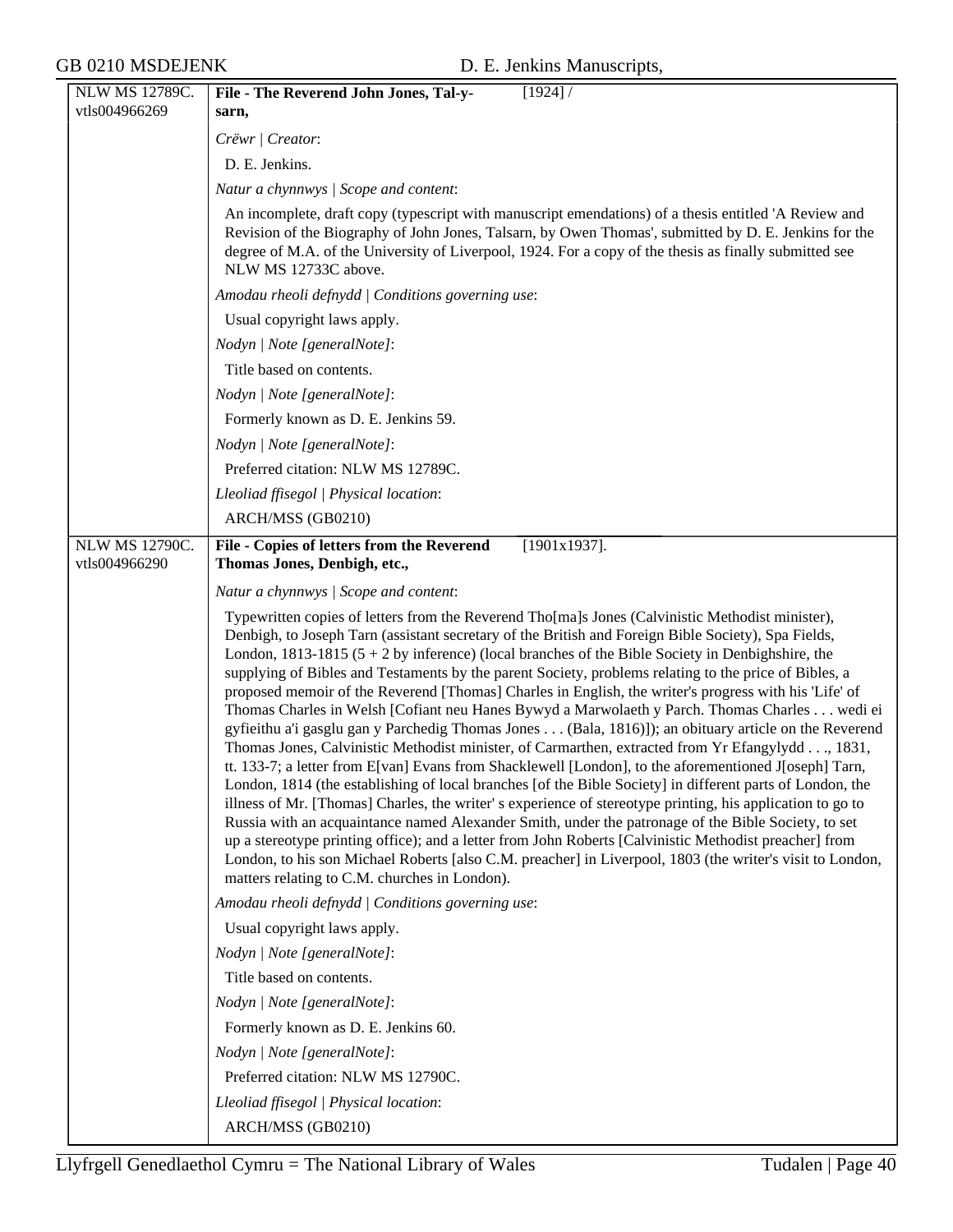| NLW MS 12791C.                         | File - Traethawd ar y Parch. William Rees<br>[1931] /<br>$\overline{vii + 444}$ pp.                                                                                                                                                                                                                                                                                                                                                                                                                                                                                                                                                                                                                                                                     |
|----------------------------------------|---------------------------------------------------------------------------------------------------------------------------------------------------------------------------------------------------------------------------------------------------------------------------------------------------------------------------------------------------------------------------------------------------------------------------------------------------------------------------------------------------------------------------------------------------------------------------------------------------------------------------------------------------------------------------------------------------------------------------------------------------------|
| vtls004967288                          | ('Gwilym Hiraethog'),                                                                                                                                                                                                                                                                                                                                                                                                                                                                                                                                                                                                                                                                                                                                   |
|                                        | Crëwr   Creator:                                                                                                                                                                                                                                                                                                                                                                                                                                                                                                                                                                                                                                                                                                                                        |
|                                        | ? D. E. Jenkins.                                                                                                                                                                                                                                                                                                                                                                                                                                                                                                                                                                                                                                                                                                                                        |
|                                        | Natur a chynnwys / Scope and content:                                                                                                                                                                                                                                                                                                                                                                                                                                                                                                                                                                                                                                                                                                                   |
|                                        | A typescript copy of an essay on the Reverend William Rees ('Gwilym Hiraethog'), Congregational<br>minister, author, and political leader, entitled 'Cyfraniad y Parch. William Rees ('Gwilym Hiraethog') i<br>Fywyd a Llên ei Gyfnod'. The work was submitted for competition at the National Eisteddfod of Wales<br>held at Bangor, 1931, ? by D. E. Jenkins, under the pseudonym 'Mabon Egwad'. The text is followed<br>by a list of the Reverend William Rees's publications, a bibliography, and a list of ten appendices, all of<br>which, except No. 10 (consisting of a lengthy extract from Cymru, cyf. IV, tt. 313-14, in which some of<br>the characteristics of Rees's style of preaching are analysed), are missing from the present copy. |
|                                        | Amodau rheoli defnydd   Conditions governing use:                                                                                                                                                                                                                                                                                                                                                                                                                                                                                                                                                                                                                                                                                                       |
|                                        | Usual copyright laws apply.                                                                                                                                                                                                                                                                                                                                                                                                                                                                                                                                                                                                                                                                                                                             |
|                                        | Nodyn   Note [generalNote]:                                                                                                                                                                                                                                                                                                                                                                                                                                                                                                                                                                                                                                                                                                                             |
|                                        | Title based on contents.                                                                                                                                                                                                                                                                                                                                                                                                                                                                                                                                                                                                                                                                                                                                |
|                                        | Nodyn   Note [generalNote]:                                                                                                                                                                                                                                                                                                                                                                                                                                                                                                                                                                                                                                                                                                                             |
|                                        | Formerly known as D. E. Jenkins 61.                                                                                                                                                                                                                                                                                                                                                                                                                                                                                                                                                                                                                                                                                                                     |
|                                        | Nodyn   Note [generalNote]:                                                                                                                                                                                                                                                                                                                                                                                                                                                                                                                                                                                                                                                                                                                             |
|                                        | Preferred citation: NLW MS 12791C.                                                                                                                                                                                                                                                                                                                                                                                                                                                                                                                                                                                                                                                                                                                      |
|                                        | Lleoliad ffisegol   Physical location:                                                                                                                                                                                                                                                                                                                                                                                                                                                                                                                                                                                                                                                                                                                  |
|                                        | ARCH/MSS (GB0210)                                                                                                                                                                                                                                                                                                                                                                                                                                                                                                                                                                                                                                                                                                                                       |
| <b>NLW MS 12792C.</b><br>vtls004967306 | $[1901x1937]$ .<br>File - Y Parch. William Rees,                                                                                                                                                                                                                                                                                                                                                                                                                                                                                                                                                                                                                                                                                                        |
|                                        | Natur a chynnwys   Scope and content:                                                                                                                                                                                                                                                                                                                                                                                                                                                                                                                                                                                                                                                                                                                   |
|                                        | Miscellaneous material relating to the Reverend William Rees, including typescript notes on his ancestry<br>and his life up to 1830; and typewritten copies of an account of the meeting held at the Alexandra Hotel,<br>Liverpool, 2 March 1876, to present him with an illuminated address (Baner ac Amserau Cymru, 8<br>Mawrth 1876), the speech he had prepared for delivery at the ceremony in which he was to be presented<br>with the medal of The Honourable Society of Cymmrodorion, 1882 (Y Cymmrodor, vol. VII, 1886, pp.<br>1-13), and an article by the Reverend J. Hughes, Coedpoeth, on his epic poem 'Emmanuel' (Yr Eurgrawn<br>Wesleyaidd, 1880, tt. 142-8).                                                                           |
|                                        | Amodau rheoli defnydd   Conditions governing use:                                                                                                                                                                                                                                                                                                                                                                                                                                                                                                                                                                                                                                                                                                       |
|                                        | Usual copyright laws apply.                                                                                                                                                                                                                                                                                                                                                                                                                                                                                                                                                                                                                                                                                                                             |
|                                        | Nodyn   Note [generalNote]:                                                                                                                                                                                                                                                                                                                                                                                                                                                                                                                                                                                                                                                                                                                             |
|                                        | Title based on contents.                                                                                                                                                                                                                                                                                                                                                                                                                                                                                                                                                                                                                                                                                                                                |
|                                        | Nodyn   Note [generalNote]:                                                                                                                                                                                                                                                                                                                                                                                                                                                                                                                                                                                                                                                                                                                             |
|                                        | Formerly known as D. E. Jenkins 62.                                                                                                                                                                                                                                                                                                                                                                                                                                                                                                                                                                                                                                                                                                                     |
|                                        | Nodyn   Note [generalNote]:                                                                                                                                                                                                                                                                                                                                                                                                                                                                                                                                                                                                                                                                                                                             |
|                                        | Preferred citation: NLW MS 12792C.                                                                                                                                                                                                                                                                                                                                                                                                                                                                                                                                                                                                                                                                                                                      |
|                                        | Lleoliad ffisegol   Physical location:                                                                                                                                                                                                                                                                                                                                                                                                                                                                                                                                                                                                                                                                                                                  |
|                                        | ARCH/MSS (GB0210)                                                                                                                                                                                                                                                                                                                                                                                                                                                                                                                                                                                                                                                                                                                                       |
| <b>NLW MS 12793C.</b>                  | File - Robert Jones, Rhos-lan,<br>[1937] /                                                                                                                                                                                                                                                                                                                                                                                                                                                                                                                                                                                                                                                                                                              |
| vtls004967333                          |                                                                                                                                                                                                                                                                                                                                                                                                                                                                                                                                                                                                                                                                                                                                                         |
|                                        | Crëwr   Creator:                                                                                                                                                                                                                                                                                                                                                                                                                                                                                                                                                                                                                                                                                                                                        |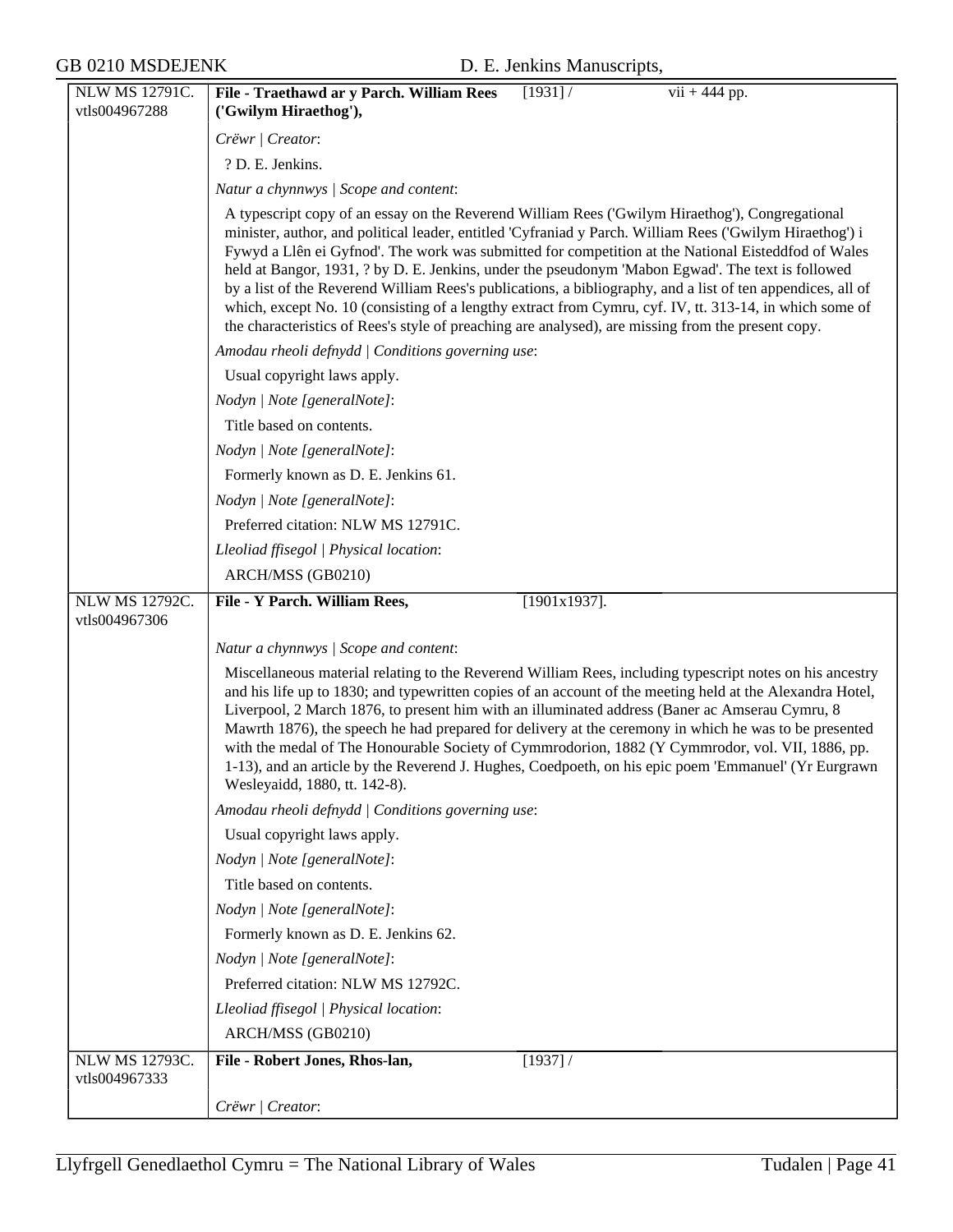|                                 | Reverend Williams Griffiths Williams.                                                                                                                                                                                                                                                                                                                                  |
|---------------------------------|------------------------------------------------------------------------------------------------------------------------------------------------------------------------------------------------------------------------------------------------------------------------------------------------------------------------------------------------------------------------|
|                                 | Natur a chynnwys / Scope and content:                                                                                                                                                                                                                                                                                                                                  |
|                                 | A draft copy (typescript with manuscript emendations) of a thesis entitled 'A critical study of the writings<br>of Robert Jones [Calvinistic Methodist preacher and author], Rhoslan [co. Caernarvon]', submitted by<br>[the Reverend] William Griffiths Williams, [vicar of] Bodelwyddan [co. Flint], for the degree of M.A. of<br>the University of Liverpool, 1937. |
|                                 | Amodau rheoli defnydd / Conditions governing use:                                                                                                                                                                                                                                                                                                                      |
|                                 | Usual copyright laws apply.                                                                                                                                                                                                                                                                                                                                            |
|                                 | Nodyn   Note [generalNote]:                                                                                                                                                                                                                                                                                                                                            |
|                                 | Title based on contents.                                                                                                                                                                                                                                                                                                                                               |
|                                 | Nodyn   Note [generalNote]:                                                                                                                                                                                                                                                                                                                                            |
|                                 | Formerly known as D. E. Jenkins 63.                                                                                                                                                                                                                                                                                                                                    |
|                                 | Nodyn   Note [generalNote]:                                                                                                                                                                                                                                                                                                                                            |
|                                 | Preferred citation: NLW MS 12793C.                                                                                                                                                                                                                                                                                                                                     |
|                                 | Lleoliad ffisegol   Physical location:                                                                                                                                                                                                                                                                                                                                 |
|                                 | ARCH/MSS (GB0210)                                                                                                                                                                                                                                                                                                                                                      |
| NLW MS 12794C.<br>vtls004967348 | File - Robert Jones, Rhos-lan,<br>$[1901x1937]$ .                                                                                                                                                                                                                                                                                                                      |
|                                 | Natur a chynnwys / Scope and content:                                                                                                                                                                                                                                                                                                                                  |
|                                 | Miscellaneous manuscript and typewritten notes relating to Robert Jones, Rhos-lan, including a draft<br>copy of a section of the said manuscript, extracts from D. E. Jenkins: The Life of the Rev. Thomas<br>Charles, Y Drysorfa, and other printed sources, etc.                                                                                                     |
|                                 | Amodau rheoli defnydd   Conditions governing use:                                                                                                                                                                                                                                                                                                                      |
|                                 | Usual copyright laws apply.                                                                                                                                                                                                                                                                                                                                            |
|                                 | Nodyn   Note [generalNote]:                                                                                                                                                                                                                                                                                                                                            |
|                                 | Title based on contents.                                                                                                                                                                                                                                                                                                                                               |
|                                 | Nodyn   Note [generalNote]:                                                                                                                                                                                                                                                                                                                                            |
|                                 | Formerly known as D. E. Jenkins 64.                                                                                                                                                                                                                                                                                                                                    |
|                                 | Nodyn   Note [generalNote]:                                                                                                                                                                                                                                                                                                                                            |
|                                 | Preferred citation: NLW MS 12794C.                                                                                                                                                                                                                                                                                                                                     |
|                                 | Lleoliad ffisegol   Physical location:                                                                                                                                                                                                                                                                                                                                 |
|                                 | ARCH/MSS (GB0210)                                                                                                                                                                                                                                                                                                                                                      |
| NLW MS 12795D.<br>vtls004967367 | File - Extracts from S.P.C.K. records,<br>$[1901x1937]$ .                                                                                                                                                                                                                                                                                                              |
|                                 | Natur a chynnwys / Scope and content:                                                                                                                                                                                                                                                                                                                                  |
|                                 | Extracts from the minute books of the Society for Promoting Christian Knowledge, 1792-1802, and from<br>the annual reports of the said Society for 1800 and 1801, relating to the publication and disposal of Welsh<br>editions of the Bible and New Testament.                                                                                                        |
|                                 | Amodau rheoli defnydd   Conditions governing use:                                                                                                                                                                                                                                                                                                                      |
|                                 | Usual copyright laws apply.                                                                                                                                                                                                                                                                                                                                            |
|                                 | Nodyn   Note [generalNote]:                                                                                                                                                                                                                                                                                                                                            |
|                                 | Title based on contents.                                                                                                                                                                                                                                                                                                                                               |
|                                 | Nodyn   Note [generalNote]:                                                                                                                                                                                                                                                                                                                                            |
|                                 | Formerly known as D. E. Jenkins 65.                                                                                                                                                                                                                                                                                                                                    |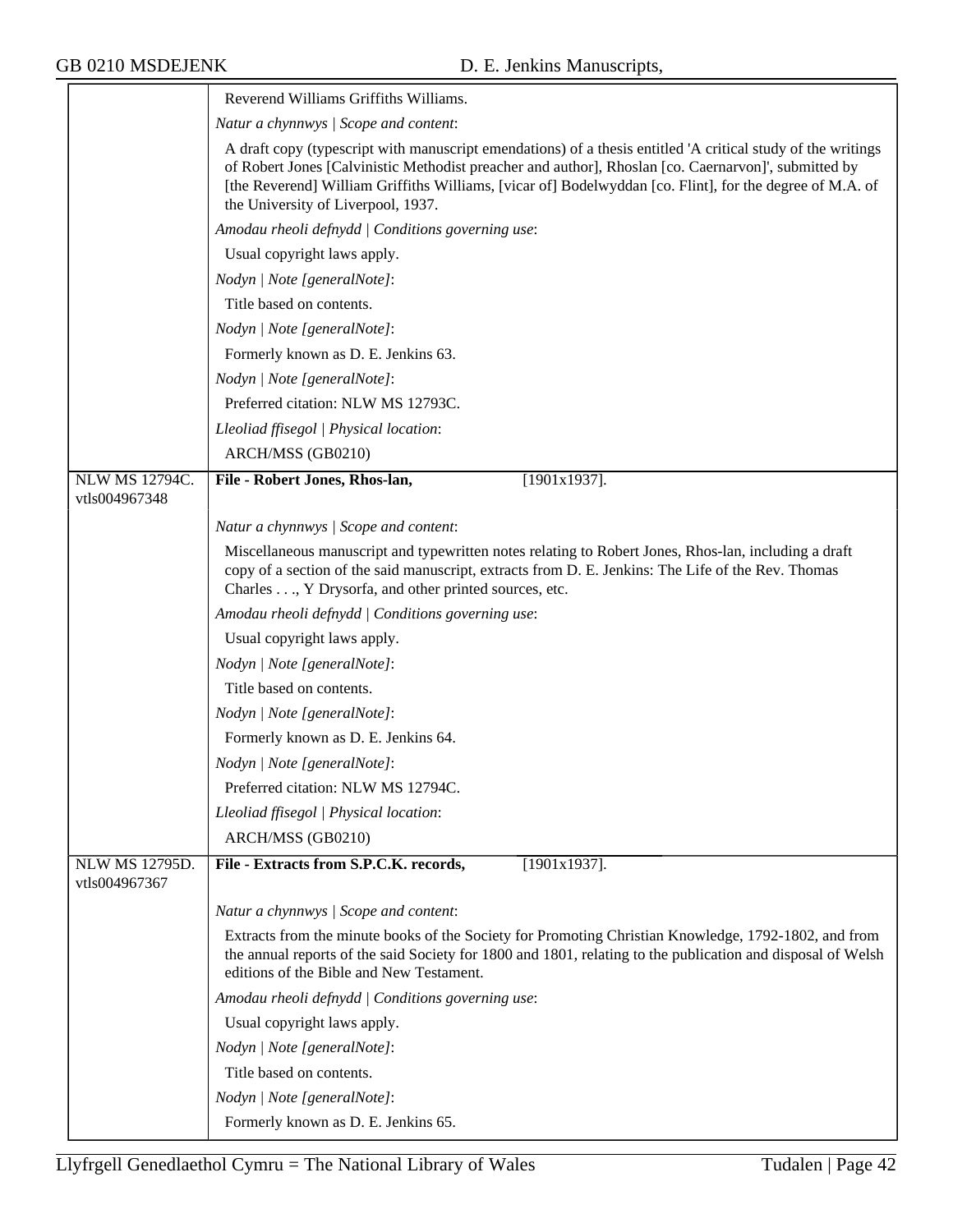$\overline{\phantom{a}}$ 

|                                        | Nodyn   Note [generalNote]:                                                                                                                                                                                                                                                                                                                                                                                                                                                                                                                                                                                                                                                                                                                                                                                                                                                                                                                                                                                                                                                                                                                                                    |
|----------------------------------------|--------------------------------------------------------------------------------------------------------------------------------------------------------------------------------------------------------------------------------------------------------------------------------------------------------------------------------------------------------------------------------------------------------------------------------------------------------------------------------------------------------------------------------------------------------------------------------------------------------------------------------------------------------------------------------------------------------------------------------------------------------------------------------------------------------------------------------------------------------------------------------------------------------------------------------------------------------------------------------------------------------------------------------------------------------------------------------------------------------------------------------------------------------------------------------|
|                                        | Preferred citation: NLW MS 12795D.                                                                                                                                                                                                                                                                                                                                                                                                                                                                                                                                                                                                                                                                                                                                                                                                                                                                                                                                                                                                                                                                                                                                             |
|                                        | Lleoliad ffisegol   Physical location:                                                                                                                                                                                                                                                                                                                                                                                                                                                                                                                                                                                                                                                                                                                                                                                                                                                                                                                                                                                                                                                                                                                                         |
|                                        | ARCH/MSS (GB0210)                                                                                                                                                                                                                                                                                                                                                                                                                                                                                                                                                                                                                                                                                                                                                                                                                                                                                                                                                                                                                                                                                                                                                              |
| <b>NLW MS 12796B.</b><br>vtls004967377 | File - Extracts relating to the S.P.C.K.,<br>$[1901x1937]$ .                                                                                                                                                                                                                                                                                                                                                                                                                                                                                                                                                                                                                                                                                                                                                                                                                                                                                                                                                                                                                                                                                                                   |
|                                        | Natur a chynnwys / Scope and content:                                                                                                                                                                                                                                                                                                                                                                                                                                                                                                                                                                                                                                                                                                                                                                                                                                                                                                                                                                                                                                                                                                                                          |
|                                        | Notes headed 'Extracts from A Short Abstract of the Minutes of the S.P.C.K ., showing the extent of the<br>Society's operations in regard to Welsh publications from A.D. 1698 to A.D. 1804'. The extracts refer to<br>Bibles and Testaments only.                                                                                                                                                                                                                                                                                                                                                                                                                                                                                                                                                                                                                                                                                                                                                                                                                                                                                                                             |
|                                        | Amodau rheoli defnydd / Conditions governing use:                                                                                                                                                                                                                                                                                                                                                                                                                                                                                                                                                                                                                                                                                                                                                                                                                                                                                                                                                                                                                                                                                                                              |
|                                        | Usual copyright laws apply.                                                                                                                                                                                                                                                                                                                                                                                                                                                                                                                                                                                                                                                                                                                                                                                                                                                                                                                                                                                                                                                                                                                                                    |
|                                        | Nodyn   Note [generalNote]:                                                                                                                                                                                                                                                                                                                                                                                                                                                                                                                                                                                                                                                                                                                                                                                                                                                                                                                                                                                                                                                                                                                                                    |
|                                        | Title based on contents.                                                                                                                                                                                                                                                                                                                                                                                                                                                                                                                                                                                                                                                                                                                                                                                                                                                                                                                                                                                                                                                                                                                                                       |
|                                        | Nodyn   Note [generalNote]:                                                                                                                                                                                                                                                                                                                                                                                                                                                                                                                                                                                                                                                                                                                                                                                                                                                                                                                                                                                                                                                                                                                                                    |
|                                        | Formerly known as D. E. Jenkins 66.                                                                                                                                                                                                                                                                                                                                                                                                                                                                                                                                                                                                                                                                                                                                                                                                                                                                                                                                                                                                                                                                                                                                            |
|                                        | Nodyn   Note [generalNote]:                                                                                                                                                                                                                                                                                                                                                                                                                                                                                                                                                                                                                                                                                                                                                                                                                                                                                                                                                                                                                                                                                                                                                    |
|                                        | Preferred citation: NLW MS 12796B.                                                                                                                                                                                                                                                                                                                                                                                                                                                                                                                                                                                                                                                                                                                                                                                                                                                                                                                                                                                                                                                                                                                                             |
|                                        | Lleoliad ffisegol   Physical location:                                                                                                                                                                                                                                                                                                                                                                                                                                                                                                                                                                                                                                                                                                                                                                                                                                                                                                                                                                                                                                                                                                                                         |
|                                        | ARCH/MSS (GB0210)                                                                                                                                                                                                                                                                                                                                                                                                                                                                                                                                                                                                                                                                                                                                                                                                                                                                                                                                                                                                                                                                                                                                                              |
| <b>NLW MS 12797E.</b>                  | <b>File - Letters from the Reverend Walter</b><br>$[1820x1825]$ /                                                                                                                                                                                                                                                                                                                                                                                                                                                                                                                                                                                                                                                                                                                                                                                                                                                                                                                                                                                                                                                                                                              |
| vtls004967394                          | Davies,                                                                                                                                                                                                                                                                                                                                                                                                                                                                                                                                                                                                                                                                                                                                                                                                                                                                                                                                                                                                                                                                                                                                                                        |
|                                        | Crëwr   Creator:                                                                                                                                                                                                                                                                                                                                                                                                                                                                                                                                                                                                                                                                                                                                                                                                                                                                                                                                                                                                                                                                                                                                                               |
|                                        | Gwallter Mechain.                                                                                                                                                                                                                                                                                                                                                                                                                                                                                                                                                                                                                                                                                                                                                                                                                                                                                                                                                                                                                                                                                                                                                              |
|                                        | Natur a chynnwys / Scope and content:                                                                                                                                                                                                                                                                                                                                                                                                                                                                                                                                                                                                                                                                                                                                                                                                                                                                                                                                                                                                                                                                                                                                          |
|                                        | Holograph letters from [the Reverend] Walter Davies ['Gwallter Mechain'] to Daniel Jones, Wrexham,<br>1821 [-1825 (2) (points relating to the publishing of the writer's two-volume edition [?of the poetical<br>works of Huw Morus, viz. Eos Ceiriog, sef Casgliad o Ber Ganiadau Huw Morus (Yn Ngwrecsam,<br>1823)], the writer's doubts as to the wisdom of publishing an unrevised edition of the metrical psalms of<br>Edmwnd Prys, a suggestion that opinions on this point be sought through the columns of Y Gwyliedydd,<br>criticisms that some of Prys's lines were stiff ('anystwyth hynod') and did not lend themselves to any<br>measure, references to Titus Lewis's edition of Prys's psalms [Pigion o Salmau Canu yn ôl cyfansoddiad<br>Edmwnd Prys (Caerfyrddin, 1810)], the belief that Lewis had introduced some changes into some of the<br>psalms), and [John] Painter [printer, Wrexham], 1821-1825 (2) (points relating to the publishing of vol. II<br>of [Huw] Morus's work, comments on the proposal to publish Edmund Prys's psalms (in the same vein as<br>in the letter to Daniel Jones), the sale of copies of the edition of Huw Morus's work). |
|                                        | Nodyn   Note [generalNote]:                                                                                                                                                                                                                                                                                                                                                                                                                                                                                                                                                                                                                                                                                                                                                                                                                                                                                                                                                                                                                                                                                                                                                    |
|                                        | Title based on contents.                                                                                                                                                                                                                                                                                                                                                                                                                                                                                                                                                                                                                                                                                                                                                                                                                                                                                                                                                                                                                                                                                                                                                       |
|                                        | Nodyn   Note [generalNote]:                                                                                                                                                                                                                                                                                                                                                                                                                                                                                                                                                                                                                                                                                                                                                                                                                                                                                                                                                                                                                                                                                                                                                    |
|                                        | Formerly known as D. E. Jenkins 67.                                                                                                                                                                                                                                                                                                                                                                                                                                                                                                                                                                                                                                                                                                                                                                                                                                                                                                                                                                                                                                                                                                                                            |
|                                        | Nodyn   Note [generalNote]:                                                                                                                                                                                                                                                                                                                                                                                                                                                                                                                                                                                                                                                                                                                                                                                                                                                                                                                                                                                                                                                                                                                                                    |
|                                        | Preferred citation: NLW MS 12797E.                                                                                                                                                                                                                                                                                                                                                                                                                                                                                                                                                                                                                                                                                                                                                                                                                                                                                                                                                                                                                                                                                                                                             |
|                                        | Lleoliad ffisegol   Physical location:                                                                                                                                                                                                                                                                                                                                                                                                                                                                                                                                                                                                                                                                                                                                                                                                                                                                                                                                                                                                                                                                                                                                         |
|                                        | ARCH/MSS (GB0210)                                                                                                                                                                                                                                                                                                                                                                                                                                                                                                                                                                                                                                                                                                                                                                                                                                                                                                                                                                                                                                                                                                                                                              |
| <b>NLW MS 12798C.</b>                  | <b>File - Letters from Daniel Jones,</b><br>1841-1845 /                                                                                                                                                                                                                                                                                                                                                                                                                                                                                                                                                                                                                                                                                                                                                                                                                                                                                                                                                                                                                                                                                                                        |
| vtls004967399                          | Wrexham,                                                                                                                                                                                                                                                                                                                                                                                                                                                                                                                                                                                                                                                                                                                                                                                                                                                                                                                                                                                                                                                                                                                                                                       |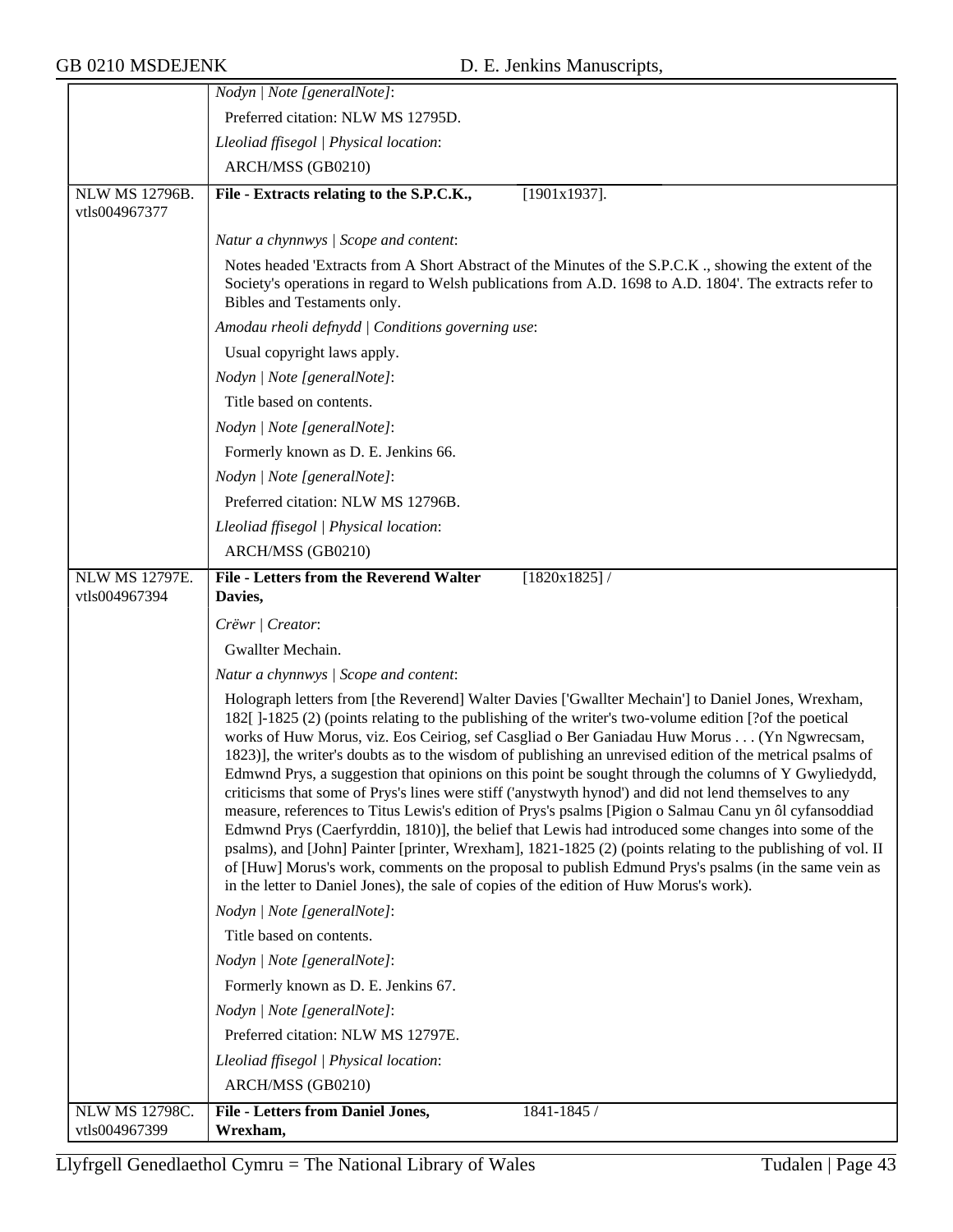$\overline{\phantom{a}}$ 

|                                        | Crëwr   Creator:                                                                                                                                                                                                                                                                                                                                                                                                                                                                                                                                                                                                                                                      |
|----------------------------------------|-----------------------------------------------------------------------------------------------------------------------------------------------------------------------------------------------------------------------------------------------------------------------------------------------------------------------------------------------------------------------------------------------------------------------------------------------------------------------------------------------------------------------------------------------------------------------------------------------------------------------------------------------------------------------|
|                                        | Daniel Jones.                                                                                                                                                                                                                                                                                                                                                                                                                                                                                                                                                                                                                                                         |
|                                        | Natur a chynnwys / Scope and content:                                                                                                                                                                                                                                                                                                                                                                                                                                                                                                                                                                                                                                 |
|                                        | Five holograph letters from Daniel Jones from Flint and Wrexham, to Mrs. Jones, 1841 (personal,<br>religious reflections, the writer and [John Phillips] 'Tegidon' had read and copied 'Ychydig hanes y<br>Parch. T. Jones ' [? the Reverend Thomas Jones of Denbigh], 'Tegidon' would like to see the works of<br>Charles [the Reverend Thomas Charles of Bala] and ' Jones o Ddinbych' [the aforementioned Reverend<br>Thomas Jones] republished in parts to appear every two months), his wife and family, 1842-1844 (2)<br>(personal), and [Mr. Parry], 1845 (2) (personal, arranging preaching engagements for recipient, religious<br>sentiments).              |
|                                        | Nodyn   Note [generalNote]:                                                                                                                                                                                                                                                                                                                                                                                                                                                                                                                                                                                                                                           |
|                                        | Title based on contents.                                                                                                                                                                                                                                                                                                                                                                                                                                                                                                                                                                                                                                              |
|                                        | Nodyn   Note [generalNote]:                                                                                                                                                                                                                                                                                                                                                                                                                                                                                                                                                                                                                                           |
|                                        | Formerly known as D. E. Jenkins 68.                                                                                                                                                                                                                                                                                                                                                                                                                                                                                                                                                                                                                                   |
|                                        | Nodyn   Note [generalNote]:                                                                                                                                                                                                                                                                                                                                                                                                                                                                                                                                                                                                                                           |
|                                        | Preferred citation: NLW MS 12798C.                                                                                                                                                                                                                                                                                                                                                                                                                                                                                                                                                                                                                                    |
|                                        | Lleoliad ffisegol   Physical location:                                                                                                                                                                                                                                                                                                                                                                                                                                                                                                                                                                                                                                |
|                                        | ARCH/MSS (GB0210)                                                                                                                                                                                                                                                                                                                                                                                                                                                                                                                                                                                                                                                     |
| <b>NLW MS 12799B.</b>                  | File - Caergeiliog C.M. Church,<br>[?19 cent.].                                                                                                                                                                                                                                                                                                                                                                                                                                                                                                                                                                                                                       |
| vtls004967422                          |                                                                                                                                                                                                                                                                                                                                                                                                                                                                                                                                                                                                                                                                       |
|                                        | Natur a chynnwys / Scope and content:                                                                                                                                                                                                                                                                                                                                                                                                                                                                                                                                                                                                                                 |
|                                        | Copious extracts (amounting almost to a complete transcript) from the account book of the [Calvinistic<br>Methodist] society or church meeting at Caergeiliog [parish of Bodedern, co. Anglesey], 1782-1801; a<br>transcript of the account book of the said society or church, 1817-1823; and a few notes on the Methodist<br>cause at Caergeiliog, circa 1763-1786. All are written on the reverse side of copies of a printed handbill<br>announcing a public meeting to be held in Liverpool, 15 June [], under the auspices of the Council of<br>the Evangelical Free Churches of Liverpool, to 'protest against the Government Education Bill becoming<br>law'. |
|                                        | Nodyn   Note [generalNote]:                                                                                                                                                                                                                                                                                                                                                                                                                                                                                                                                                                                                                                           |
|                                        | Title based on contents.                                                                                                                                                                                                                                                                                                                                                                                                                                                                                                                                                                                                                                              |
|                                        | Nodyn   Note [generalNote]:                                                                                                                                                                                                                                                                                                                                                                                                                                                                                                                                                                                                                                           |
|                                        | Formerly known as D. E. Jenkins 69.                                                                                                                                                                                                                                                                                                                                                                                                                                                                                                                                                                                                                                   |
|                                        | Nodyn   Note [generalNote]:                                                                                                                                                                                                                                                                                                                                                                                                                                                                                                                                                                                                                                           |
|                                        | Preferred citation: NLW MS 12799B.                                                                                                                                                                                                                                                                                                                                                                                                                                                                                                                                                                                                                                    |
|                                        | Lleoliad ffisegol   Physical location:                                                                                                                                                                                                                                                                                                                                                                                                                                                                                                                                                                                                                                |
|                                        | ARCH/MSS (GB0210)                                                                                                                                                                                                                                                                                                                                                                                                                                                                                                                                                                                                                                                     |
| <b>NLW MS 12800B.</b><br>vtls004976837 | File - Eglwys M. C. Bodedern,<br>[?19 cent.].                                                                                                                                                                                                                                                                                                                                                                                                                                                                                                                                                                                                                         |
|                                        | Natur a chynnwys / Scope and content:                                                                                                                                                                                                                                                                                                                                                                                                                                                                                                                                                                                                                                 |
|                                        | Copious extracts from (? transcript of) the account book of Bodedern Calvinistic Methodist Church [co.<br>Anglesey], for the period 1828-1845.                                                                                                                                                                                                                                                                                                                                                                                                                                                                                                                        |
|                                        | Nodyn   Note [generalNote]:                                                                                                                                                                                                                                                                                                                                                                                                                                                                                                                                                                                                                                           |
|                                        | Title based on contents.                                                                                                                                                                                                                                                                                                                                                                                                                                                                                                                                                                                                                                              |
|                                        | Nodyn   Note [generalNote]:                                                                                                                                                                                                                                                                                                                                                                                                                                                                                                                                                                                                                                           |
|                                        | Formerly known as D. E. Jenkins 70.                                                                                                                                                                                                                                                                                                                                                                                                                                                                                                                                                                                                                                   |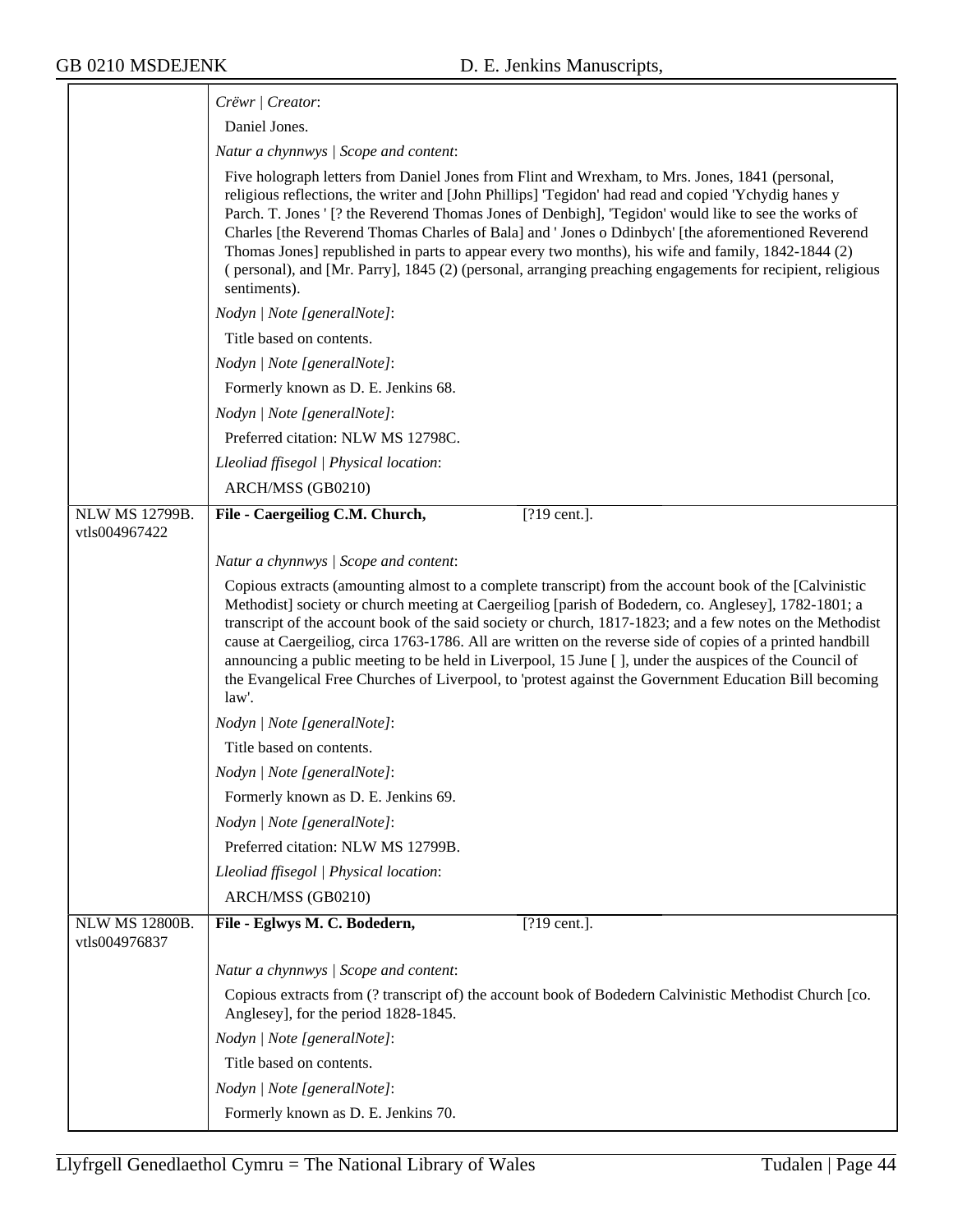|                                        | Nodyn   Note [generalNote]:                                                                                                                                                                                                                                                                                                                                                                                                                                                                                                                                                                                                                                                                                                                                                                                                                                                                                                                                                                                                                                                                                                                                                                                                                                                                                                                                                                                 |
|----------------------------------------|-------------------------------------------------------------------------------------------------------------------------------------------------------------------------------------------------------------------------------------------------------------------------------------------------------------------------------------------------------------------------------------------------------------------------------------------------------------------------------------------------------------------------------------------------------------------------------------------------------------------------------------------------------------------------------------------------------------------------------------------------------------------------------------------------------------------------------------------------------------------------------------------------------------------------------------------------------------------------------------------------------------------------------------------------------------------------------------------------------------------------------------------------------------------------------------------------------------------------------------------------------------------------------------------------------------------------------------------------------------------------------------------------------------|
|                                        | Preferred citation: NLW MS 12800B.                                                                                                                                                                                                                                                                                                                                                                                                                                                                                                                                                                                                                                                                                                                                                                                                                                                                                                                                                                                                                                                                                                                                                                                                                                                                                                                                                                          |
|                                        | Lleoliad ffisegol   Physical location:                                                                                                                                                                                                                                                                                                                                                                                                                                                                                                                                                                                                                                                                                                                                                                                                                                                                                                                                                                                                                                                                                                                                                                                                                                                                                                                                                                      |
|                                        | ARCH/MSS (GB0210)                                                                                                                                                                                                                                                                                                                                                                                                                                                                                                                                                                                                                                                                                                                                                                                                                                                                                                                                                                                                                                                                                                                                                                                                                                                                                                                                                                                           |
| <b>NLW MS 12801B.</b><br>vtls004976877 | File - Extracts from church account books,<br>$[1824x1900]$ .<br>&c.,                                                                                                                                                                                                                                                                                                                                                                                                                                                                                                                                                                                                                                                                                                                                                                                                                                                                                                                                                                                                                                                                                                                                                                                                                                                                                                                                       |
|                                        | Natur a chynnwys / Scope and content:                                                                                                                                                                                                                                                                                                                                                                                                                                                                                                                                                                                                                                                                                                                                                                                                                                                                                                                                                                                                                                                                                                                                                                                                                                                                                                                                                                       |
|                                        | Copious extracts from the account books of Horeb [Calvinistic Methodist] Church, Llanfairfechan [co.<br>Caernarvon], 1820-1824, and of the [Calvinistic Methodist] Church at Treffynnon (Holywell) [co. Flint],<br>1837-1849; and an alphabetical list of preachers who had preached at Horeb, 1820-1824, with the dates<br>of each engagement.                                                                                                                                                                                                                                                                                                                                                                                                                                                                                                                                                                                                                                                                                                                                                                                                                                                                                                                                                                                                                                                             |
|                                        | Nodyn   Note [generalNote]:                                                                                                                                                                                                                                                                                                                                                                                                                                                                                                                                                                                                                                                                                                                                                                                                                                                                                                                                                                                                                                                                                                                                                                                                                                                                                                                                                                                 |
|                                        | Title based on contents.                                                                                                                                                                                                                                                                                                                                                                                                                                                                                                                                                                                                                                                                                                                                                                                                                                                                                                                                                                                                                                                                                                                                                                                                                                                                                                                                                                                    |
|                                        | Nodyn   Note [generalNote]:                                                                                                                                                                                                                                                                                                                                                                                                                                                                                                                                                                                                                                                                                                                                                                                                                                                                                                                                                                                                                                                                                                                                                                                                                                                                                                                                                                                 |
|                                        | Formerly known as D. E. Jenkins 71.                                                                                                                                                                                                                                                                                                                                                                                                                                                                                                                                                                                                                                                                                                                                                                                                                                                                                                                                                                                                                                                                                                                                                                                                                                                                                                                                                                         |
|                                        | Nodyn   Note [generalNote]:                                                                                                                                                                                                                                                                                                                                                                                                                                                                                                                                                                                                                                                                                                                                                                                                                                                                                                                                                                                                                                                                                                                                                                                                                                                                                                                                                                                 |
|                                        | Preferred citation: NLW MS 12801B.                                                                                                                                                                                                                                                                                                                                                                                                                                                                                                                                                                                                                                                                                                                                                                                                                                                                                                                                                                                                                                                                                                                                                                                                                                                                                                                                                                          |
|                                        | Lleoliad ffisegol   Physical location:                                                                                                                                                                                                                                                                                                                                                                                                                                                                                                                                                                                                                                                                                                                                                                                                                                                                                                                                                                                                                                                                                                                                                                                                                                                                                                                                                                      |
|                                        | ARCH/MSS (GB0210)                                                                                                                                                                                                                                                                                                                                                                                                                                                                                                                                                                                                                                                                                                                                                                                                                                                                                                                                                                                                                                                                                                                                                                                                                                                                                                                                                                                           |
| NLW MS 12802B.<br>vtls004976906        | File - Rhestrau o bregethwyr, etc.,<br>1813-1824.                                                                                                                                                                                                                                                                                                                                                                                                                                                                                                                                                                                                                                                                                                                                                                                                                                                                                                                                                                                                                                                                                                                                                                                                                                                                                                                                                           |
|                                        | Natur a chynnwys / Scope and content:                                                                                                                                                                                                                                                                                                                                                                                                                                                                                                                                                                                                                                                                                                                                                                                                                                                                                                                                                                                                                                                                                                                                                                                                                                                                                                                                                                       |
|                                        | Miscellaneous data relating mainly to Calvinistic Methodist preaching activity, etc., in Abergele and<br>elsewhere in North Wales, 1813-1824. Items relating to C.M. preachers and meetings include extracts<br>from a minute book of church meetings ('Llyfr Cofnodau Cyfarfodydd Eglwysig') held in Abergele,<br>1819-1821, and from minute books of six-weekly meetings of Sunday schools ('Llyfrau Cofnodau<br>Cyfarfodydd Ysgolion') held in the Abergele district, 1817-1824; a list, in chronological order, of<br>preachers who had preached in Abergele and elsewhere in North Wales (including monthly or annual<br>meetings in Bala, Dinbych, Henllan, Llanrwst, etc.), 1813-1817, with the texts of their sermons;<br>an alphabetical list of preachers who had preached in Abergele, 1813-1817, with the dates of each<br>engagement and the texts of the sermons; a list, under place names, of preachers who had preached in<br>the Abergele district and elsewhere in North Wales (including Association meetings in Bala, Conwy,<br>Dinbych, and Llanrwst), 1813-1817, with the texts of their sermons; and notes of sermons preached in<br>Abergele, 1813-1815, including some by [the Reverend] John Elias ['o Fôn']. Also included are short lists<br>of Anglican, Baptist, Independent, and Wesleyan ministers or preachers who had preached in Abergele,<br>Moelfra, etc., 1814-1817. |
|                                        | Nodyn   Note [generalNote]:                                                                                                                                                                                                                                                                                                                                                                                                                                                                                                                                                                                                                                                                                                                                                                                                                                                                                                                                                                                                                                                                                                                                                                                                                                                                                                                                                                                 |
|                                        | Title based on contents.                                                                                                                                                                                                                                                                                                                                                                                                                                                                                                                                                                                                                                                                                                                                                                                                                                                                                                                                                                                                                                                                                                                                                                                                                                                                                                                                                                                    |
|                                        | Nodyn   Note [generalNote]:                                                                                                                                                                                                                                                                                                                                                                                                                                                                                                                                                                                                                                                                                                                                                                                                                                                                                                                                                                                                                                                                                                                                                                                                                                                                                                                                                                                 |
|                                        | Formerly known as D. E. Jenkins 72.                                                                                                                                                                                                                                                                                                                                                                                                                                                                                                                                                                                                                                                                                                                                                                                                                                                                                                                                                                                                                                                                                                                                                                                                                                                                                                                                                                         |
|                                        | Nodyn   Note [generalNote]:                                                                                                                                                                                                                                                                                                                                                                                                                                                                                                                                                                                                                                                                                                                                                                                                                                                                                                                                                                                                                                                                                                                                                                                                                                                                                                                                                                                 |
|                                        | Preferred citation: NLW MS 12802B.                                                                                                                                                                                                                                                                                                                                                                                                                                                                                                                                                                                                                                                                                                                                                                                                                                                                                                                                                                                                                                                                                                                                                                                                                                                                                                                                                                          |
|                                        | Lleoliad ffisegol   Physical location:                                                                                                                                                                                                                                                                                                                                                                                                                                                                                                                                                                                                                                                                                                                                                                                                                                                                                                                                                                                                                                                                                                                                                                                                                                                                                                                                                                      |
|                                        | ARCH/MSS (GB0210)                                                                                                                                                                                                                                                                                                                                                                                                                                                                                                                                                                                                                                                                                                                                                                                                                                                                                                                                                                                                                                                                                                                                                                                                                                                                                                                                                                                           |
| NLW MS 12803B.<br>vtls004976920        | File - Pregethwyr yng Nghaergeiliog,<br>[?19 cent.].                                                                                                                                                                                                                                                                                                                                                                                                                                                                                                                                                                                                                                                                                                                                                                                                                                                                                                                                                                                                                                                                                                                                                                                                                                                                                                                                                        |
|                                        | Natur a chynnwys / Scope and content:                                                                                                                                                                                                                                                                                                                                                                                                                                                                                                                                                                                                                                                                                                                                                                                                                                                                                                                                                                                                                                                                                                                                                                                                                                                                                                                                                                       |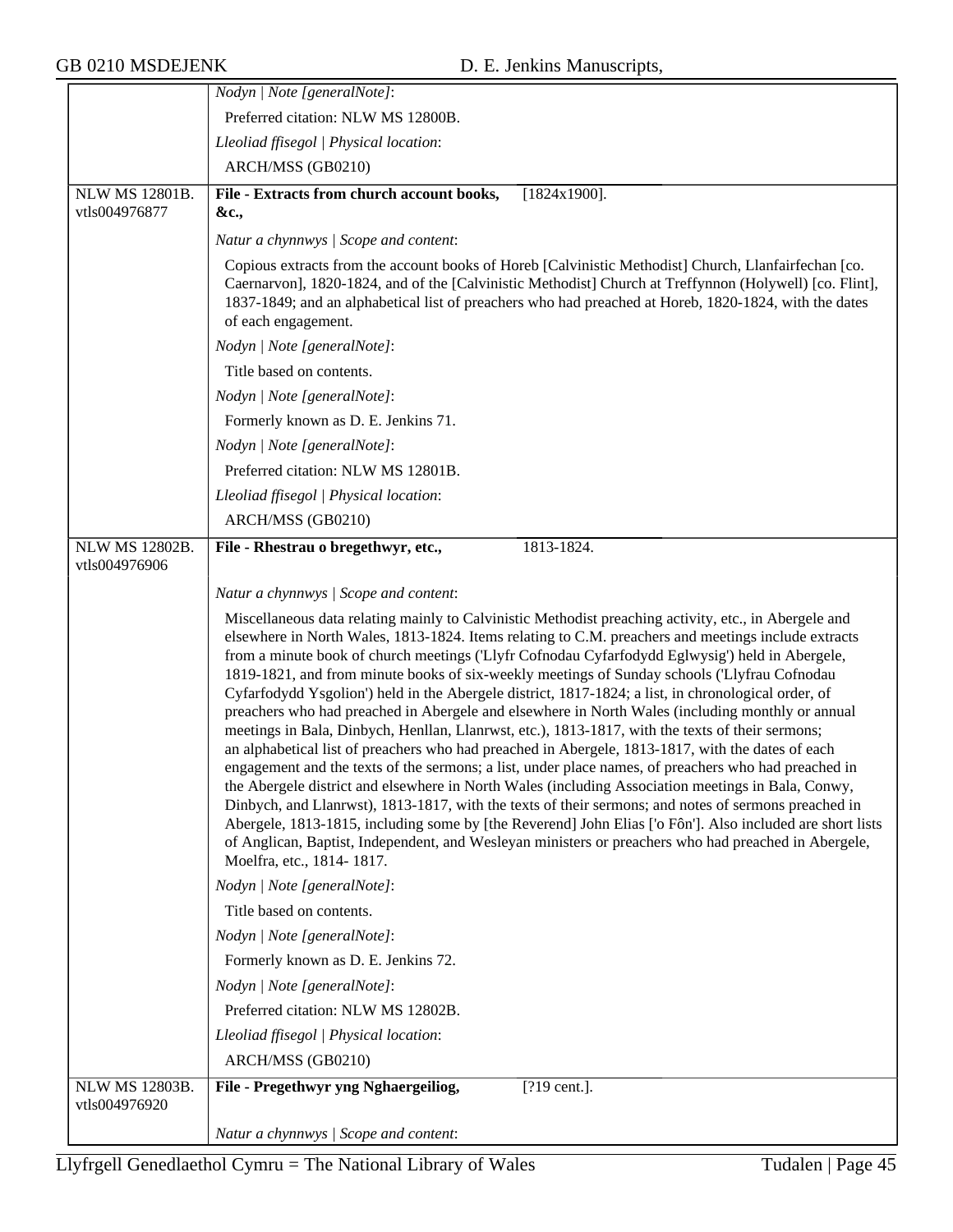|                                        | An alphabetical list, compiled on the reverse side of copies of the handbill noted in NLW MS 12799B<br>above, of preachers who had preached [to the Calvinistic Methodist society or church meeting] at<br>Caergeiliog [parish of Bodedern, co. Anglesey], 1782-1801, with the dates of each visit.                                                                                                                                                                                                                                                                                                                                                                                                                                                                                                                                                                                                                                                                                                                                                                                                                                      |
|----------------------------------------|------------------------------------------------------------------------------------------------------------------------------------------------------------------------------------------------------------------------------------------------------------------------------------------------------------------------------------------------------------------------------------------------------------------------------------------------------------------------------------------------------------------------------------------------------------------------------------------------------------------------------------------------------------------------------------------------------------------------------------------------------------------------------------------------------------------------------------------------------------------------------------------------------------------------------------------------------------------------------------------------------------------------------------------------------------------------------------------------------------------------------------------|
|                                        | Nodyn   Note [generalNote]:                                                                                                                                                                                                                                                                                                                                                                                                                                                                                                                                                                                                                                                                                                                                                                                                                                                                                                                                                                                                                                                                                                              |
|                                        | Title based on contents.                                                                                                                                                                                                                                                                                                                                                                                                                                                                                                                                                                                                                                                                                                                                                                                                                                                                                                                                                                                                                                                                                                                 |
|                                        | Nodyn   Note [generalNote]:                                                                                                                                                                                                                                                                                                                                                                                                                                                                                                                                                                                                                                                                                                                                                                                                                                                                                                                                                                                                                                                                                                              |
|                                        | Formerly known as D. E. Jenkins 73.                                                                                                                                                                                                                                                                                                                                                                                                                                                                                                                                                                                                                                                                                                                                                                                                                                                                                                                                                                                                                                                                                                      |
|                                        | Nodyn   Note [generalNote]:                                                                                                                                                                                                                                                                                                                                                                                                                                                                                                                                                                                                                                                                                                                                                                                                                                                                                                                                                                                                                                                                                                              |
|                                        | Preferred citation: NLW MS 12803B.                                                                                                                                                                                                                                                                                                                                                                                                                                                                                                                                                                                                                                                                                                                                                                                                                                                                                                                                                                                                                                                                                                       |
|                                        | Lleoliad ffisegol   Physical location:                                                                                                                                                                                                                                                                                                                                                                                                                                                                                                                                                                                                                                                                                                                                                                                                                                                                                                                                                                                                                                                                                                   |
|                                        | ARCH/MSS (GB0210)                                                                                                                                                                                                                                                                                                                                                                                                                                                                                                                                                                                                                                                                                                                                                                                                                                                                                                                                                                                                                                                                                                                        |
| NLW MS 12804B.                         | <b>File - Church accounts,</b><br>$\sqrt{[?]}9$ cent.].<br>102 pp.                                                                                                                                                                                                                                                                                                                                                                                                                                                                                                                                                                                                                                                                                                                                                                                                                                                                                                                                                                                                                                                                       |
| vtls004976930                          |                                                                                                                                                                                                                                                                                                                                                                                                                                                                                                                                                                                                                                                                                                                                                                                                                                                                                                                                                                                                                                                                                                                                          |
|                                        | Natur a chynnwys / Scope and content:                                                                                                                                                                                                                                                                                                                                                                                                                                                                                                                                                                                                                                                                                                                                                                                                                                                                                                                                                                                                                                                                                                    |
|                                        | A volume containing copious extracts from the account book of an unspecified church recording sums<br>paid to visiting preachers and other sundry payments made, 1812-1835. The extracts were taken from<br>a volume then in the possession of Edward Griffith, J.P., of Dolgellau, and the church in question may<br>possibly be Salem Calvinistic Methodist Church in that town.                                                                                                                                                                                                                                                                                                                                                                                                                                                                                                                                                                                                                                                                                                                                                       |
|                                        | Nodyn   Note [generalNote]:                                                                                                                                                                                                                                                                                                                                                                                                                                                                                                                                                                                                                                                                                                                                                                                                                                                                                                                                                                                                                                                                                                              |
|                                        | Title based on contents.                                                                                                                                                                                                                                                                                                                                                                                                                                                                                                                                                                                                                                                                                                                                                                                                                                                                                                                                                                                                                                                                                                                 |
|                                        | Nodyn   Note [generalNote]:                                                                                                                                                                                                                                                                                                                                                                                                                                                                                                                                                                                                                                                                                                                                                                                                                                                                                                                                                                                                                                                                                                              |
|                                        | Formerly known as D. E. Jenkins 74.                                                                                                                                                                                                                                                                                                                                                                                                                                                                                                                                                                                                                                                                                                                                                                                                                                                                                                                                                                                                                                                                                                      |
|                                        | Nodyn   Note [generalNote]:                                                                                                                                                                                                                                                                                                                                                                                                                                                                                                                                                                                                                                                                                                                                                                                                                                                                                                                                                                                                                                                                                                              |
|                                        | Preferred citation: NLW MS 12804B.                                                                                                                                                                                                                                                                                                                                                                                                                                                                                                                                                                                                                                                                                                                                                                                                                                                                                                                                                                                                                                                                                                       |
|                                        | Lleoliad ffisegol   Physical location:                                                                                                                                                                                                                                                                                                                                                                                                                                                                                                                                                                                                                                                                                                                                                                                                                                                                                                                                                                                                                                                                                                   |
|                                        | ARCH/MSS (GB0210)                                                                                                                                                                                                                                                                                                                                                                                                                                                                                                                                                                                                                                                                                                                                                                                                                                                                                                                                                                                                                                                                                                                        |
| <b>NLW MS 12805B.</b><br>vtls004976959 | File - Notes re Beddgelert and district,<br>$[?19 \text{ cent.}]$ /                                                                                                                                                                                                                                                                                                                                                                                                                                                                                                                                                                                                                                                                                                                                                                                                                                                                                                                                                                                                                                                                      |
|                                        | Crëwr   Creator:                                                                                                                                                                                                                                                                                                                                                                                                                                                                                                                                                                                                                                                                                                                                                                                                                                                                                                                                                                                                                                                                                                                         |
|                                        | ? D. E. Jenkins.                                                                                                                                                                                                                                                                                                                                                                                                                                                                                                                                                                                                                                                                                                                                                                                                                                                                                                                                                                                                                                                                                                                         |
|                                        | Natur a chynnwys / Scope and content:                                                                                                                                                                                                                                                                                                                                                                                                                                                                                                                                                                                                                                                                                                                                                                                                                                                                                                                                                                                                                                                                                                    |
|                                        | An exercise book containing material [?collected by D. E. Jenkins for his book Bedd Gelert, its Facts,<br>Fairies, and Folk-Lore (Portmadoc, 1899)], including extracts from the vestry book of the parish of<br>Beddgelert [co. Caernarvon], 1804-1884, from [William] Williams: Observations on the Snowdon<br>Mountains (1802), and from [E. L. Barnwell:] 'Beudy Newydd, Nantmor [co. Caernarvon], Roman<br>halting-place', Arch[aeologia] Camb[rensis], 1878; notes on an ancient Roman fort found near the pass of<br>Aberglaslyn; a transcript of the words of the song 'Bugeiles y Wyddfa' [by John Jones ('Eos Bradwen')],<br>with an English translation; and an English version, under the title 'The Shepherd of Cwm Dyli and<br>his sweetheart', [of the Reverend Evan Evans ('Ieuan Glan Geirionydd')'s poem 'Rhiangerdd Bugail<br>Cwmdyli']. Also included is an extract from, or a transcript of, a letter from the Reverend W. J. Dawson<br>to James Bowden, London, [18]99 (informing recipient that D. E. Jenkins wished to approach him with<br>regard to publishing his book on Beddgelert, a comment on the work). |
|                                        | Nodyn   Note [generalNote]:                                                                                                                                                                                                                                                                                                                                                                                                                                                                                                                                                                                                                                                                                                                                                                                                                                                                                                                                                                                                                                                                                                              |
|                                        | Title based on contents.                                                                                                                                                                                                                                                                                                                                                                                                                                                                                                                                                                                                                                                                                                                                                                                                                                                                                                                                                                                                                                                                                                                 |
|                                        | Nodyn   Note [generalNote]:                                                                                                                                                                                                                                                                                                                                                                                                                                                                                                                                                                                                                                                                                                                                                                                                                                                                                                                                                                                                                                                                                                              |
|                                        | Formerly known as D. E. Jenkins 75.                                                                                                                                                                                                                                                                                                                                                                                                                                                                                                                                                                                                                                                                                                                                                                                                                                                                                                                                                                                                                                                                                                      |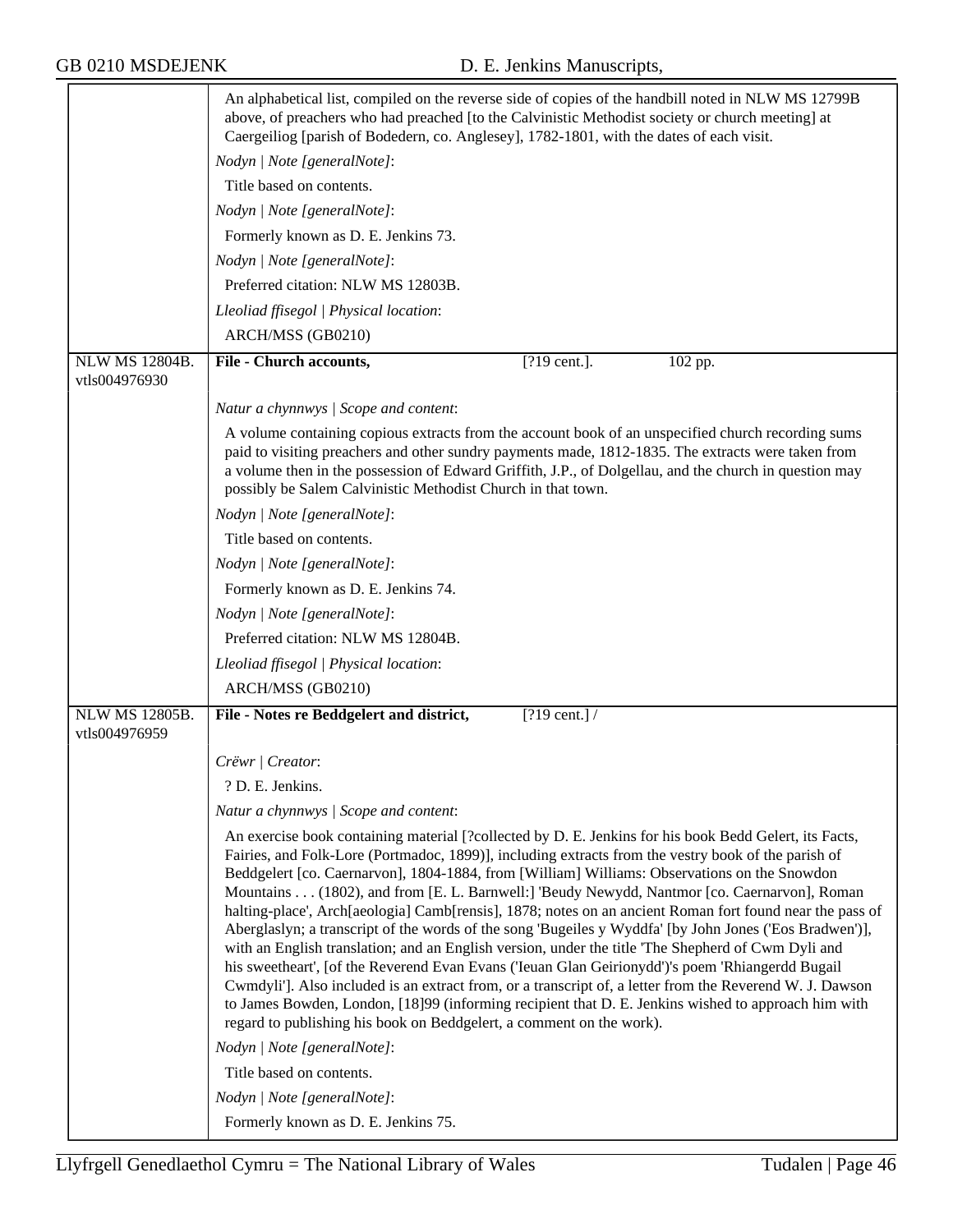|                                        | Nodyn   Note [generalNote]:                                                                                                                                                                                                                                                                                                                                                                |
|----------------------------------------|--------------------------------------------------------------------------------------------------------------------------------------------------------------------------------------------------------------------------------------------------------------------------------------------------------------------------------------------------------------------------------------------|
|                                        | Preferred citation: NLW MS 12805B.                                                                                                                                                                                                                                                                                                                                                         |
|                                        | Lleoliad ffisegol   Physical location:                                                                                                                                                                                                                                                                                                                                                     |
|                                        | ARCH/MSS (GB0210)                                                                                                                                                                                                                                                                                                                                                                          |
| <b>NLW MS 12806B.</b><br>vtls004977016 | File - Extracts from parish registers,<br>[?20 cent.].                                                                                                                                                                                                                                                                                                                                     |
|                                        | Natur a chynnwys / Scope and content:                                                                                                                                                                                                                                                                                                                                                      |
|                                        | An exercise book containing baptismal, marriage, and burial entries, 1704-1799, relating to the Charles<br>family extracted from the registers of the parishes of Kidwelly, Llanarthney, Llanddarog, Llanddewror,<br>Llanegwad, Llanfihangel Abercywyn, Llangodock, Llangendeirne, Llangunnor, Llansadwrn, Meidrym,<br>Merthyr, St. Ishmael, and St. Peter's [Carmarthen], co. Carmarthen. |
|                                        | Amodau rheoli defnydd   Conditions governing use:                                                                                                                                                                                                                                                                                                                                          |
|                                        | Usual copyright laws apply.                                                                                                                                                                                                                                                                                                                                                                |
|                                        | Nodyn   Note [generalNote]:                                                                                                                                                                                                                                                                                                                                                                |
|                                        | Title based on contents.                                                                                                                                                                                                                                                                                                                                                                   |
|                                        | Nodyn   Note [generalNote]:                                                                                                                                                                                                                                                                                                                                                                |
|                                        | Formerly known as D. E. Jenkins 76.                                                                                                                                                                                                                                                                                                                                                        |
|                                        | Nodyn   Note [generalNote]:                                                                                                                                                                                                                                                                                                                                                                |
|                                        | Preferred citation: NLW MS 12806B.                                                                                                                                                                                                                                                                                                                                                         |
|                                        | Lleoliad ffisegol   Physical location:                                                                                                                                                                                                                                                                                                                                                     |
|                                        | ARCH/MSS (GB0210)                                                                                                                                                                                                                                                                                                                                                                          |
| <b>NLW MS 12807B.</b>                  | $[?20 \text{ cent.}]$<br>File - Methodism unmasked ,                                                                                                                                                                                                                                                                                                                                       |
| vtls004977021                          |                                                                                                                                                                                                                                                                                                                                                                                            |
|                                        | Crëwr   Creator:                                                                                                                                                                                                                                                                                                                                                                           |
|                                        | D. E. Jenkins.                                                                                                                                                                                                                                                                                                                                                                             |
|                                        | Natur a chynnwys / Scope and content:                                                                                                                                                                                                                                                                                                                                                      |
|                                        | Four note-books containing a transcript in the hand of D. E. Jenkins of pp. 17-123 of [the Reverend<br>Thomas Ellis Owen:] Methodism Unmasked [or the Progress of Puritanism from the Sixteenth to the<br>Nineteenth Century (London, 1802)].                                                                                                                                              |
|                                        | Amodau rheoli defnydd   Conditions governing use:                                                                                                                                                                                                                                                                                                                                          |
|                                        | Usual copyright laws apply.                                                                                                                                                                                                                                                                                                                                                                |
|                                        | Nodyn   Note [generalNote]:                                                                                                                                                                                                                                                                                                                                                                |
|                                        | Title based on contents.                                                                                                                                                                                                                                                                                                                                                                   |
|                                        | Nodyn   Note [generalNote]:                                                                                                                                                                                                                                                                                                                                                                |
|                                        | Formerly known as D. E. Jenkins 77.                                                                                                                                                                                                                                                                                                                                                        |
|                                        | Nodyn   Note [generalNote]:                                                                                                                                                                                                                                                                                                                                                                |
|                                        | Preferred citation: NLW MS 12807B.                                                                                                                                                                                                                                                                                                                                                         |
|                                        | Lleoliad ffisegol   Physical location:                                                                                                                                                                                                                                                                                                                                                     |
|                                        | ARCH/MSS (GB0210)                                                                                                                                                                                                                                                                                                                                                                          |
| NLW MS 12808D.<br>vtls004977029        | File - Mary Jones and her bible,<br>$[1910x1937]$ .                                                                                                                                                                                                                                                                                                                                        |
|                                        | Natur a chynnwys / Scope and content:                                                                                                                                                                                                                                                                                                                                                      |
|                                        | Typescript copies of English versions of letters contributed to the correspondence column of Y Goleuad,<br>September 1910 - January 1911, by D. E. Jenkins and 'Nodwr', setting forth their conflicting views in a                                                                                                                                                                         |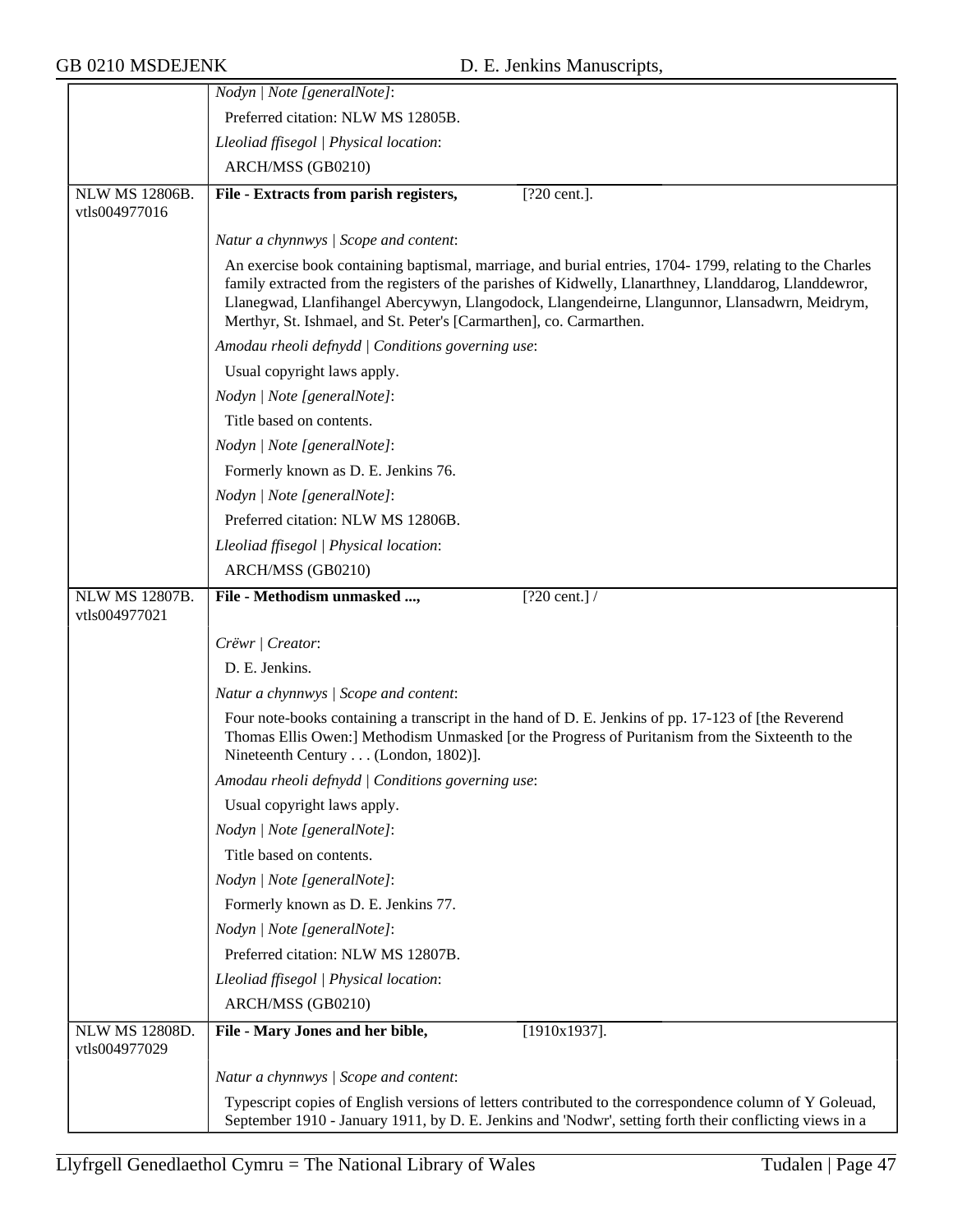|                | controversy relating to the journey made by Mary Jones [of Llanfihangel-y-Pennant, co. Merioneth] to<br>Bala in 1800 to obtain a Welsh Bible from the Reverend Thomas Charles, and the alleged connection<br>between this episode and the subsequent foundation of the British and Foreign Bible Society. The<br>controversy relates more particularly to the account of the Mary Jones story given in Robert Oliver Rees<br>[:Mary Jones, y Gymraes Fechan heb yr un Beibl, a Sefydliad y Feibl-Gymdeithas (Wrexham, ?1879)].<br>Amodau rheoli defnydd   Conditions governing use:<br>Usual copyright laws apply.<br>Nodyn   Note [generalNote]:<br>Title based on contents.<br>Nodyn   Note [generalNote]:<br>Formerly known as D. E. Jenkins 78.<br>Nodyn   Note [generalNote]:<br>Preferred citation: NLW MS 12808D.<br>Lleoliad ffisegol   Physical location:<br>ARCH/MSS (GB0210)                                                                                                                                                                                                                                                                                                                                                                                                                                                                                                                                                                                                                                                                                                                                                                                                                                                                                                                                                                                                                                                                                                                                                                                                                                                                                                                                                                                                                                                                                                                                                                                                                                                                                                                                                                                                                                                                                                                                         |
|----------------|---------------------------------------------------------------------------------------------------------------------------------------------------------------------------------------------------------------------------------------------------------------------------------------------------------------------------------------------------------------------------------------------------------------------------------------------------------------------------------------------------------------------------------------------------------------------------------------------------------------------------------------------------------------------------------------------------------------------------------------------------------------------------------------------------------------------------------------------------------------------------------------------------------------------------------------------------------------------------------------------------------------------------------------------------------------------------------------------------------------------------------------------------------------------------------------------------------------------------------------------------------------------------------------------------------------------------------------------------------------------------------------------------------------------------------------------------------------------------------------------------------------------------------------------------------------------------------------------------------------------------------------------------------------------------------------------------------------------------------------------------------------------------------------------------------------------------------------------------------------------------------------------------------------------------------------------------------------------------------------------------------------------------------------------------------------------------------------------------------------------------------------------------------------------------------------------------------------------------------------------------------------------------------------------------------------------------------------------------------------------------------------------------------------------------------------------------------------------------------------------------------------------------------------------------------------------------------------------------------------------------------------------------------------------------------------------------------------------------------------------------------------------------------------------------------------------------------|
| NLW MS 12809B. | $[1901x1937]$ .<br><b>File - Transcripts of letters to Thomas</b>                                                                                                                                                                                                                                                                                                                                                                                                                                                                                                                                                                                                                                                                                                                                                                                                                                                                                                                                                                                                                                                                                                                                                                                                                                                                                                                                                                                                                                                                                                                                                                                                                                                                                                                                                                                                                                                                                                                                                                                                                                                                                                                                                                                                                                                                                                                                                                                                                                                                                                                                                                                                                                                                                                                                                               |
| vtls004977093  | Smith and others,<br>Natur a chynnwys / Scope and content:                                                                                                                                                                                                                                                                                                                                                                                                                                                                                                                                                                                                                                                                                                                                                                                                                                                                                                                                                                                                                                                                                                                                                                                                                                                                                                                                                                                                                                                                                                                                                                                                                                                                                                                                                                                                                                                                                                                                                                                                                                                                                                                                                                                                                                                                                                                                                                                                                                                                                                                                                                                                                                                                                                                                                                      |
|                | Three note-books containing transcripts of, or extracts from, eighty-two letters, 1806-1810 and undated,<br>being mainly (as per address or by inference) letters to Thomas Smith [collector for the British and<br>Foreign Bible Society, and secretary of the Sunday School Society], Little Moorfields, London. Other<br>addressees include Hugh Lloyd, London, the Reverend John Owen [joint home secretary, the British<br>and Foreign Bible Society], Fulham, the said Reverend John Owen jointly with the Reverend J[oseph]<br>Hughes, as [joint home] secretaries of the British and Foreign Bible Society, London, L. B. Seeley, Fleet<br>Street, London, and Henry Thornton, M.P. [for Southwark, treasurer of the Bible Society], London.<br>The writers include Mr. Cardale, David Charles [1], Carmarthen John Charles, H[averford]west, [the<br>Reverend] Josh[ua] Davies [vicar of Dingestowe and Tregare], Goytre Lodge, near Abergavenny, [the<br>Reverend] David Davis, [rectors of] Llanvirnach, near [Newcastle] Emlyn, Edw[ard] Edwards, Lynn,<br>John Elias ['o Fôn'], Llanfechell, Rob[er]t Ellis, Mold, Benjamin Evans [? Congregational minister],<br>Trewen, near Newcastle Emlyn, Evan Evans and William Watkins, Brecon, Sarah Evans, Llanfair,<br>Montgomeryshire, Lydia Foulkes, Machynlleth, J[oh]n Griffith, Barmouth, Geo[rge] Hodson, Robert<br>Hughes, Bangor, Ann Jones, Wrexham, Benj[ami]n Jones, Haverfordwest, Dan[ie]l Jones, Liverpool,<br>[the Reverend] David Jones, dissenting minister, Holywell, [the Reverend] D[avid] Jones [rector of<br>Llangan] from Langan and Manor Owen, near Fishguard, Elias Jones, Gorswen, Jane Jones, Llanfyllin,<br>John Jones, Machynlleth, Tho[ma]s Jones, Ruthin, Caleb Lewis, Cardigan, David Lewis, Gelly a<br>[near Lampeter], Titus Lewis [? Baptist minister], Carmarthen, Tho[ma]s Lloyd, Bronwydd, near<br>[Newcastle] Emlin, J[oh]n Morgan, Llandeilo, David Morris, Carmarthen, Richard Owen, Caernarvon,<br>William Owen, Chwaen wenn, Anglesey, Rich[ar]d Phipp, Warrington, the Reverend Jonathan Powell<br>[? Congregational minister], Anglesey, John Richard [? Baptist minister], Blaengwyddon, J[oh]n<br>Roberts, Carnarvon, John Roberts [? Congregational minister], Llanbrynmair, John Walker, Chester,<br>[the Reverend] John Williams, Pantycelyn, near Landovery, and William Williams, Denbigh. The letters<br>consist almost entirely of requests to be supplied by the British and Foreign Bible Society with copies of<br>English and Welsh Bibles and Testaments, and covering notes sent with sums of money being forwarded<br>to the Society either as payment for Bibles and Testaments supplied or as annual subscriptions.<br>Amodau rheoli defnydd   Conditions governing use:<br>Usual copyright laws apply. |
|                | Nodyn   Note [generalNote]:<br>Title based on contents.                                                                                                                                                                                                                                                                                                                                                                                                                                                                                                                                                                                                                                                                                                                                                                                                                                                                                                                                                                                                                                                                                                                                                                                                                                                                                                                                                                                                                                                                                                                                                                                                                                                                                                                                                                                                                                                                                                                                                                                                                                                                                                                                                                                                                                                                                                                                                                                                                                                                                                                                                                                                                                                                                                                                                                         |
|                | Nodyn   Note [generalNote]:                                                                                                                                                                                                                                                                                                                                                                                                                                                                                                                                                                                                                                                                                                                                                                                                                                                                                                                                                                                                                                                                                                                                                                                                                                                                                                                                                                                                                                                                                                                                                                                                                                                                                                                                                                                                                                                                                                                                                                                                                                                                                                                                                                                                                                                                                                                                                                                                                                                                                                                                                                                                                                                                                                                                                                                                     |
|                | Formerly known as D. E. Jenkins 79.                                                                                                                                                                                                                                                                                                                                                                                                                                                                                                                                                                                                                                                                                                                                                                                                                                                                                                                                                                                                                                                                                                                                                                                                                                                                                                                                                                                                                                                                                                                                                                                                                                                                                                                                                                                                                                                                                                                                                                                                                                                                                                                                                                                                                                                                                                                                                                                                                                                                                                                                                                                                                                                                                                                                                                                             |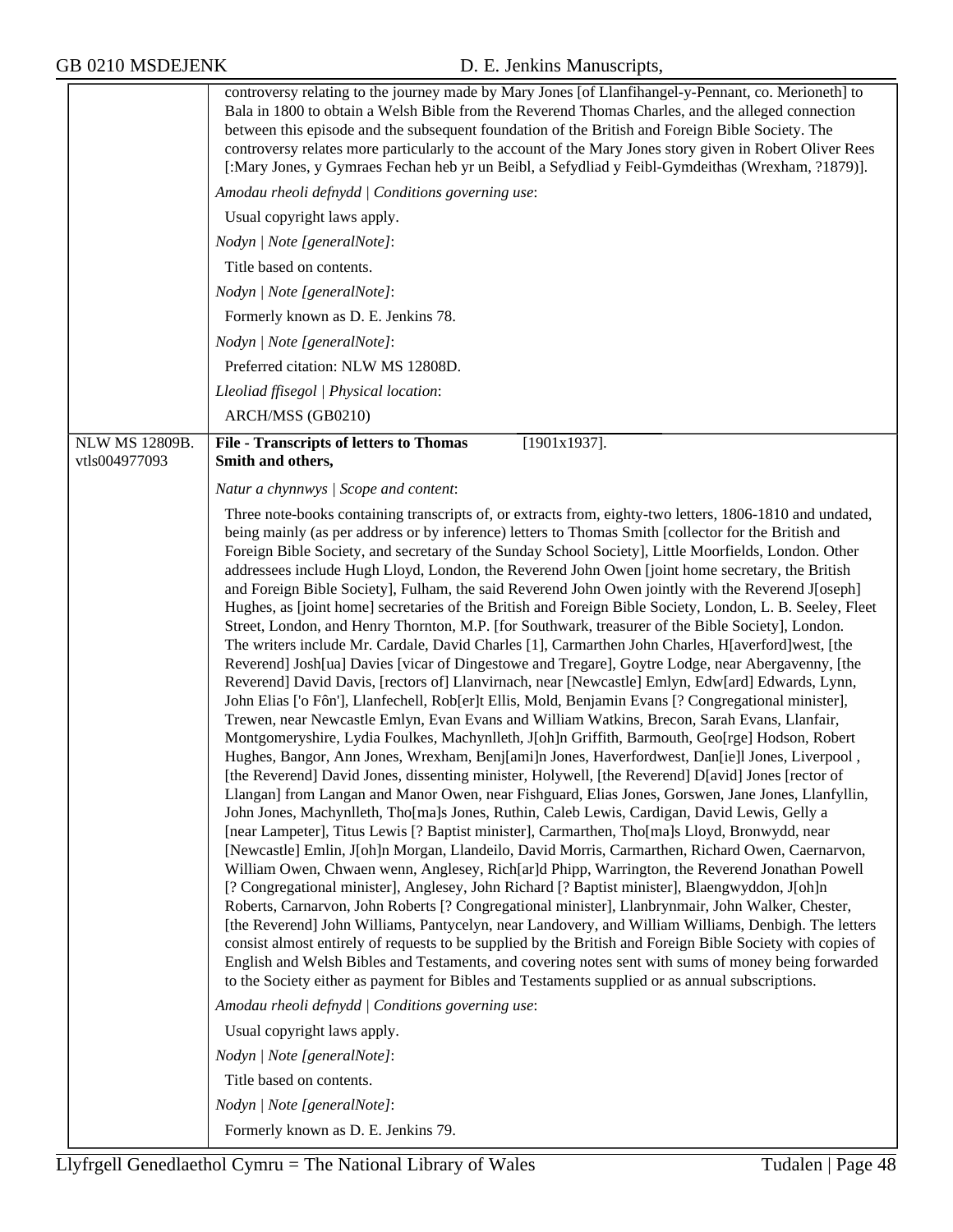|                                 | Nodyn   Note [generalNote]:                                                                                                                                                                                                                                                                                                                                                                                                                                                                                                                                                                                                                                                                                                                                                                                                                                                                                                                                                                                                                                                                                                                                                                                                                                                                                                                                                                                                                                                                                                                                                                                                                                                                                                                                                                                                                                                                                         |
|---------------------------------|---------------------------------------------------------------------------------------------------------------------------------------------------------------------------------------------------------------------------------------------------------------------------------------------------------------------------------------------------------------------------------------------------------------------------------------------------------------------------------------------------------------------------------------------------------------------------------------------------------------------------------------------------------------------------------------------------------------------------------------------------------------------------------------------------------------------------------------------------------------------------------------------------------------------------------------------------------------------------------------------------------------------------------------------------------------------------------------------------------------------------------------------------------------------------------------------------------------------------------------------------------------------------------------------------------------------------------------------------------------------------------------------------------------------------------------------------------------------------------------------------------------------------------------------------------------------------------------------------------------------------------------------------------------------------------------------------------------------------------------------------------------------------------------------------------------------------------------------------------------------------------------------------------------------|
|                                 | Preferred citation: NLW MS 12809B.                                                                                                                                                                                                                                                                                                                                                                                                                                                                                                                                                                                                                                                                                                                                                                                                                                                                                                                                                                                                                                                                                                                                                                                                                                                                                                                                                                                                                                                                                                                                                                                                                                                                                                                                                                                                                                                                                  |
|                                 | Lleoliad ffisegol   Physical location:                                                                                                                                                                                                                                                                                                                                                                                                                                                                                                                                                                                                                                                                                                                                                                                                                                                                                                                                                                                                                                                                                                                                                                                                                                                                                                                                                                                                                                                                                                                                                                                                                                                                                                                                                                                                                                                                              |
|                                 | ARCH/MSS (GB0210)                                                                                                                                                                                                                                                                                                                                                                                                                                                                                                                                                                                                                                                                                                                                                                                                                                                                                                                                                                                                                                                                                                                                                                                                                                                                                                                                                                                                                                                                                                                                                                                                                                                                                                                                                                                                                                                                                                   |
| NLW MS 12810B.<br>vtls004977125 | File - Transcripts of miscellaneous letters,<br>$[1901x1937]$ .                                                                                                                                                                                                                                                                                                                                                                                                                                                                                                                                                                                                                                                                                                                                                                                                                                                                                                                                                                                                                                                                                                                                                                                                                                                                                                                                                                                                                                                                                                                                                                                                                                                                                                                                                                                                                                                     |
|                                 | Natur a chynnwys / Scope and content:                                                                                                                                                                                                                                                                                                                                                                                                                                                                                                                                                                                                                                                                                                                                                                                                                                                                                                                                                                                                                                                                                                                                                                                                                                                                                                                                                                                                                                                                                                                                                                                                                                                                                                                                                                                                                                                                               |
|                                 | Two note-books containing transcripts of, or extracts from, thirty-two miscellaneous letters, 1798-1814<br>and undated, including letters from R. Banister, Liverpool, to [John] Walker, Chester, 1798, and [],<br>1798-1800 (2); [the Reverend] Tho[ma]s Charles from Bala, Denbigh, and [Spa Fields, London], to<br>Mary Stringer, Abbey Green, Chester, 1802-[1805] (3), [? the Stringer family, Chester, 1803], and<br>John Walker, Chester, 1803-[1810] (4); Sarah Charles [wife of the Reverend Thomas Charles], Bala,<br>to [Mary Stringer, Chester], 1803, and [? the Stringer family], 1805; Tho[ma]s Edwards, Liverpool,<br>to James Prescot, Delamere, undated; [the Reverend] Ed[ war]d Griffin, Ipswich, to the Reverend<br>Tho[ma]s Charles, Bala, 1809; [the Reverend] P[hilip] O[liver, Chester], to [John] Walker [? 1800]<br>(3); [the Reverend] Robert Pugh, Weston, Hawkstone, to [Mrs. Richards, Chester], 1814, and [John<br>Walker, Chester], 1814; Robert Saunderson, Bala, to [John] Walker, Bersham, near Wrexham, 1803; [the<br>Reverend W[alter] Shirley, [curate of] Orlingbury, to John Walker, Chester, 1800, and [], 1800; [Mary<br>Stringer, Chester] to [the Reverend Thomas Charles, 1805]; and Jonathan Wilcoxon, Chester, to John<br>Walker, Bersham, near Wrexham, ?1802-1805 (8). The letters are largely personal in nature (news of the<br>writer, his family, and acquaintances, religious reflections), but several refer to the churches [of the Philip<br>Oliver connexion] in Chester and the vicinity. Other matters referred to include sermons preached by [the<br>Reverend Thomas] Kelly at Bala, Corwen, and Llangollen [1810], and Mr. Kelly's religious views (No.<br>4), Robert Saunderson's move to Bala to set up [Thomas Charles's] printing press there in 1803 (No. 13),<br>the death of the Reverend Thomas Charles and his wife in 1814 (No. 23), etc. |
|                                 | Amodau rheoli defnydd   Conditions governing use:                                                                                                                                                                                                                                                                                                                                                                                                                                                                                                                                                                                                                                                                                                                                                                                                                                                                                                                                                                                                                                                                                                                                                                                                                                                                                                                                                                                                                                                                                                                                                                                                                                                                                                                                                                                                                                                                   |
|                                 | Usual copyright laws apply.                                                                                                                                                                                                                                                                                                                                                                                                                                                                                                                                                                                                                                                                                                                                                                                                                                                                                                                                                                                                                                                                                                                                                                                                                                                                                                                                                                                                                                                                                                                                                                                                                                                                                                                                                                                                                                                                                         |
|                                 | Nodyn   Note [generalNote]:                                                                                                                                                                                                                                                                                                                                                                                                                                                                                                                                                                                                                                                                                                                                                                                                                                                                                                                                                                                                                                                                                                                                                                                                                                                                                                                                                                                                                                                                                                                                                                                                                                                                                                                                                                                                                                                                                         |
|                                 | Title based on contents.                                                                                                                                                                                                                                                                                                                                                                                                                                                                                                                                                                                                                                                                                                                                                                                                                                                                                                                                                                                                                                                                                                                                                                                                                                                                                                                                                                                                                                                                                                                                                                                                                                                                                                                                                                                                                                                                                            |
|                                 | Nodyn   Note [generalNote]:                                                                                                                                                                                                                                                                                                                                                                                                                                                                                                                                                                                                                                                                                                                                                                                                                                                                                                                                                                                                                                                                                                                                                                                                                                                                                                                                                                                                                                                                                                                                                                                                                                                                                                                                                                                                                                                                                         |
|                                 | Formerly known as D. E. Jenkins 80.                                                                                                                                                                                                                                                                                                                                                                                                                                                                                                                                                                                                                                                                                                                                                                                                                                                                                                                                                                                                                                                                                                                                                                                                                                                                                                                                                                                                                                                                                                                                                                                                                                                                                                                                                                                                                                                                                 |
|                                 | Nodyn   Note [generalNote]:                                                                                                                                                                                                                                                                                                                                                                                                                                                                                                                                                                                                                                                                                                                                                                                                                                                                                                                                                                                                                                                                                                                                                                                                                                                                                                                                                                                                                                                                                                                                                                                                                                                                                                                                                                                                                                                                                         |
|                                 | Preferred citation: NLW MS 12810B.                                                                                                                                                                                                                                                                                                                                                                                                                                                                                                                                                                                                                                                                                                                                                                                                                                                                                                                                                                                                                                                                                                                                                                                                                                                                                                                                                                                                                                                                                                                                                                                                                                                                                                                                                                                                                                                                                  |
|                                 | Lleoliad ffisegol   Physical location:                                                                                                                                                                                                                                                                                                                                                                                                                                                                                                                                                                                                                                                                                                                                                                                                                                                                                                                                                                                                                                                                                                                                                                                                                                                                                                                                                                                                                                                                                                                                                                                                                                                                                                                                                                                                                                                                              |
|                                 | ARCH/MSS (GB0210)                                                                                                                                                                                                                                                                                                                                                                                                                                                                                                                                                                                                                                                                                                                                                                                                                                                                                                                                                                                                                                                                                                                                                                                                                                                                                                                                                                                                                                                                                                                                                                                                                                                                                                                                                                                                                                                                                                   |
| NLW MS 12811B.<br>vtls004977191 | File - Transcripts of miscellaneous letters,<br>$[1901x1937]$ .<br>etc.,                                                                                                                                                                                                                                                                                                                                                                                                                                                                                                                                                                                                                                                                                                                                                                                                                                                                                                                                                                                                                                                                                                                                                                                                                                                                                                                                                                                                                                                                                                                                                                                                                                                                                                                                                                                                                                            |
|                                 | Natur a chynnwys / Scope and content:                                                                                                                                                                                                                                                                                                                                                                                                                                                                                                                                                                                                                                                                                                                                                                                                                                                                                                                                                                                                                                                                                                                                                                                                                                                                                                                                                                                                                                                                                                                                                                                                                                                                                                                                                                                                                                                                               |
|                                 | Two note-books containing transcripts of, or extracts from, forty-four letters, 1802-1811 and undated,<br>and a few other miscellaneous items. The writers of the letters include Mr. Bensley, Thomas Bowen,<br>Neath, [the Rev.] E[dward] Burn, Birm[ingha]m, [the Rev. Thomas] Charles, Bala, R. Davies,<br>Goodmansfield, [the Rev.] W[illiam] Dealtry, E[ast] I[ndia] College [Haileybury], Geo[rge] Gaskin,<br>secretary [of the Society for Promoting Christian Knowledge, London], John Griffith, Neath, [?the<br>Rev.] D[avid] Jones, [?vicar of] Llangan, [the Rev.] Sam[ue]l Jones, Kildimo Glebe [Limerick], Mr.<br>Jones, Durham, [the Rev.] John Owen [joint home secretary of the British and Foreign Bible Society<br>(B.F.B.S.)] from Cambridge and Fulham, [William Owen], Denbigh, the Rev. Legh Richmond [rector<br>of Turvey], L. B. Seeley [London], [John Shore, 1st baron] Teignmouth [president of the B.F.B.S.], J.<br>Smith, University Printing Office [Cambridge], Tho[mas] Smith [collector for the B.F.B.S., London],<br>R[ichard] Watts [university printer], Cambridge, [?the Rev.] M. Whist [recte Whish], Redcllff Vicarage,<br>and [the Rev.] W[illia]m Williams [previously curate of St. Genys], from Carmarthen. Such of the letters                                                                                                                                                                                                                                                                                                                                                                                                                                                                                                                                                                                                                                          |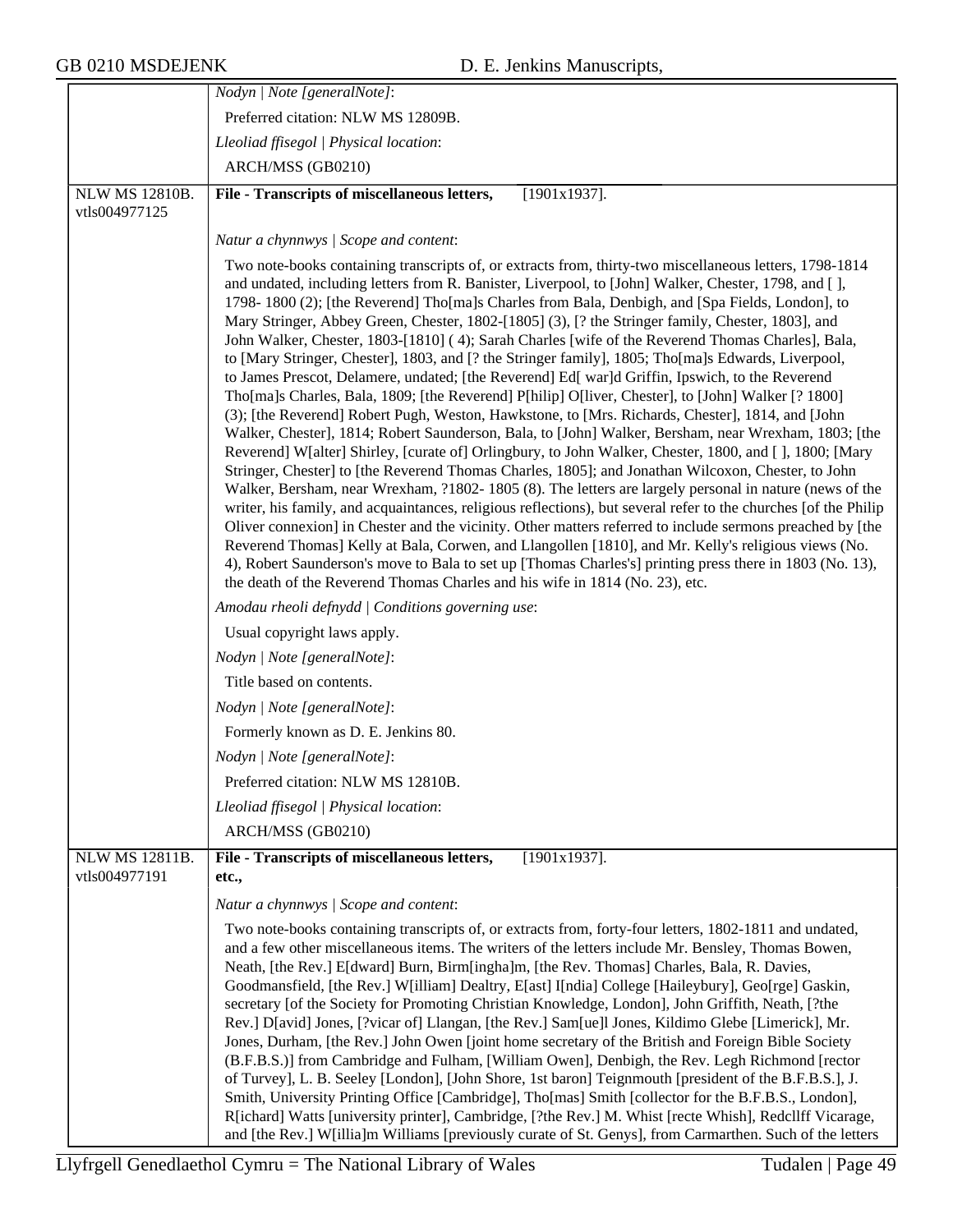| Usual copyright laws apply.<br>Nodyn   Note [generalNote]:<br>Title based on contents.<br>Nodyn   Note [generalNote]:<br>Nodyn   Note [generalNote]:<br>ARCH/MSS (GB0210)<br><b>NLW MS 12812B.</b><br>vtls004977200<br>etc., | Amodau rheoli defnydd   Conditions governing use:<br>Formerly known as D. E. Jenkins 81.<br>Preferred citation: NLW MS 12811B.<br>Lleoliad ffisegol   Physical location:<br>[1901x1937]<br>File - Transcripts of miscellaneous letters,<br>Natur a chynnwys / Scope and content:<br>Two note-books inscribed on the outside, upper covers 'C[hurch] M[ issionary] S[ociety]', and containing<br>transcripts of, or extracts from, forty-two letters, 1799-1816, and other miscellaneous items. The writers<br>of the letters include E[dward] Bickersteth, Norwich, John Davies of Vronhaulog, near Corwen, from<br>Dolgelley, [the Reverend] Josh[ua] Davies [vicar of Dingestow and Tregare] from Goytre Lodge, near<br>Abergavenny, Tho[mas] Evans, [?curate of] Llanddowror, Tim[oth]y Evans, [? vicar of] Llanbadarn                                                                                                                                                                                                                                                                                                                                                                                                                                                                                                                                                                                                                                                                                                                                                                                                                                                                                                                                                                                                                                                                                                                                                                                                                                                                                                                                                                                                                                                                                                                                                                                                                                                                                                                                                                                                                                                                                                                                                                                         |
|------------------------------------------------------------------------------------------------------------------------------------------------------------------------------------------------------------------------------|-------------------------------------------------------------------------------------------------------------------------------------------------------------------------------------------------------------------------------------------------------------------------------------------------------------------------------------------------------------------------------------------------------------------------------------------------------------------------------------------------------------------------------------------------------------------------------------------------------------------------------------------------------------------------------------------------------------------------------------------------------------------------------------------------------------------------------------------------------------------------------------------------------------------------------------------------------------------------------------------------------------------------------------------------------------------------------------------------------------------------------------------------------------------------------------------------------------------------------------------------------------------------------------------------------------------------------------------------------------------------------------------------------------------------------------------------------------------------------------------------------------------------------------------------------------------------------------------------------------------------------------------------------------------------------------------------------------------------------------------------------------------------------------------------------------------------------------------------------------------------------------------------------------------------------------------------------------------------------------------------------------------------------------------------------------------------------------------------------------------------------------------------------------------------------------------------------------------------------------------------------------------------------------------------------------------------------------------------------------------------------------------------------------------------------------------------------------------------------------------------------------------------------------------------------------------------------------------------------------------------------------------------------------------------------------------------------------------------------------------------------------------------------------------------------------------|
|                                                                                                                                                                                                                              |                                                                                                                                                                                                                                                                                                                                                                                                                                                                                                                                                                                                                                                                                                                                                                                                                                                                                                                                                                                                                                                                                                                                                                                                                                                                                                                                                                                                                                                                                                                                                                                                                                                                                                                                                                                                                                                                                                                                                                                                                                                                                                                                                                                                                                                                                                                                                                                                                                                                                                                                                                                                                                                                                                                                                                                                                   |
|                                                                                                                                                                                                                              |                                                                                                                                                                                                                                                                                                                                                                                                                                                                                                                                                                                                                                                                                                                                                                                                                                                                                                                                                                                                                                                                                                                                                                                                                                                                                                                                                                                                                                                                                                                                                                                                                                                                                                                                                                                                                                                                                                                                                                                                                                                                                                                                                                                                                                                                                                                                                                                                                                                                                                                                                                                                                                                                                                                                                                                                                   |
|                                                                                                                                                                                                                              |                                                                                                                                                                                                                                                                                                                                                                                                                                                                                                                                                                                                                                                                                                                                                                                                                                                                                                                                                                                                                                                                                                                                                                                                                                                                                                                                                                                                                                                                                                                                                                                                                                                                                                                                                                                                                                                                                                                                                                                                                                                                                                                                                                                                                                                                                                                                                                                                                                                                                                                                                                                                                                                                                                                                                                                                                   |
|                                                                                                                                                                                                                              |                                                                                                                                                                                                                                                                                                                                                                                                                                                                                                                                                                                                                                                                                                                                                                                                                                                                                                                                                                                                                                                                                                                                                                                                                                                                                                                                                                                                                                                                                                                                                                                                                                                                                                                                                                                                                                                                                                                                                                                                                                                                                                                                                                                                                                                                                                                                                                                                                                                                                                                                                                                                                                                                                                                                                                                                                   |
|                                                                                                                                                                                                                              |                                                                                                                                                                                                                                                                                                                                                                                                                                                                                                                                                                                                                                                                                                                                                                                                                                                                                                                                                                                                                                                                                                                                                                                                                                                                                                                                                                                                                                                                                                                                                                                                                                                                                                                                                                                                                                                                                                                                                                                                                                                                                                                                                                                                                                                                                                                                                                                                                                                                                                                                                                                                                                                                                                                                                                                                                   |
|                                                                                                                                                                                                                              |                                                                                                                                                                                                                                                                                                                                                                                                                                                                                                                                                                                                                                                                                                                                                                                                                                                                                                                                                                                                                                                                                                                                                                                                                                                                                                                                                                                                                                                                                                                                                                                                                                                                                                                                                                                                                                                                                                                                                                                                                                                                                                                                                                                                                                                                                                                                                                                                                                                                                                                                                                                                                                                                                                                                                                                                                   |
|                                                                                                                                                                                                                              |                                                                                                                                                                                                                                                                                                                                                                                                                                                                                                                                                                                                                                                                                                                                                                                                                                                                                                                                                                                                                                                                                                                                                                                                                                                                                                                                                                                                                                                                                                                                                                                                                                                                                                                                                                                                                                                                                                                                                                                                                                                                                                                                                                                                                                                                                                                                                                                                                                                                                                                                                                                                                                                                                                                                                                                                                   |
|                                                                                                                                                                                                                              |                                                                                                                                                                                                                                                                                                                                                                                                                                                                                                                                                                                                                                                                                                                                                                                                                                                                                                                                                                                                                                                                                                                                                                                                                                                                                                                                                                                                                                                                                                                                                                                                                                                                                                                                                                                                                                                                                                                                                                                                                                                                                                                                                                                                                                                                                                                                                                                                                                                                                                                                                                                                                                                                                                                                                                                                                   |
|                                                                                                                                                                                                                              |                                                                                                                                                                                                                                                                                                                                                                                                                                                                                                                                                                                                                                                                                                                                                                                                                                                                                                                                                                                                                                                                                                                                                                                                                                                                                                                                                                                                                                                                                                                                                                                                                                                                                                                                                                                                                                                                                                                                                                                                                                                                                                                                                                                                                                                                                                                                                                                                                                                                                                                                                                                                                                                                                                                                                                                                                   |
|                                                                                                                                                                                                                              |                                                                                                                                                                                                                                                                                                                                                                                                                                                                                                                                                                                                                                                                                                                                                                                                                                                                                                                                                                                                                                                                                                                                                                                                                                                                                                                                                                                                                                                                                                                                                                                                                                                                                                                                                                                                                                                                                                                                                                                                                                                                                                                                                                                                                                                                                                                                                                                                                                                                                                                                                                                                                                                                                                                                                                                                                   |
|                                                                                                                                                                                                                              |                                                                                                                                                                                                                                                                                                                                                                                                                                                                                                                                                                                                                                                                                                                                                                                                                                                                                                                                                                                                                                                                                                                                                                                                                                                                                                                                                                                                                                                                                                                                                                                                                                                                                                                                                                                                                                                                                                                                                                                                                                                                                                                                                                                                                                                                                                                                                                                                                                                                                                                                                                                                                                                                                                                                                                                                                   |
|                                                                                                                                                                                                                              |                                                                                                                                                                                                                                                                                                                                                                                                                                                                                                                                                                                                                                                                                                                                                                                                                                                                                                                                                                                                                                                                                                                                                                                                                                                                                                                                                                                                                                                                                                                                                                                                                                                                                                                                                                                                                                                                                                                                                                                                                                                                                                                                                                                                                                                                                                                                                                                                                                                                                                                                                                                                                                                                                                                                                                                                                   |
|                                                                                                                                                                                                                              |                                                                                                                                                                                                                                                                                                                                                                                                                                                                                                                                                                                                                                                                                                                                                                                                                                                                                                                                                                                                                                                                                                                                                                                                                                                                                                                                                                                                                                                                                                                                                                                                                                                                                                                                                                                                                                                                                                                                                                                                                                                                                                                                                                                                                                                                                                                                                                                                                                                                                                                                                                                                                                                                                                                                                                                                                   |
|                                                                                                                                                                                                                              | Trefeglwys, Nath[aniel] Gilbert, [? rector of] Bledlow, W[illia]m Grey, York, [the Reverend] Edw[ar]d<br>Griffin, [the Reverend] D[avid] Griffith, vicar of Nevern, ?John Hughes, Talsarn, near Lampeter, [the<br>Reverend] John Jenkin, minister of Newchurch, from Mydrim, Benj[ami]n Jones, Haverfordwest,<br>Hezekiah Jones [? curate of St. Bride's Wentlloog] from Cadaxton [sic], [the Reverend] Tho[ma]s<br>Jones, [curate of] Creaton, John Mayor [? vicar of Shawbury] from Shrewsbury, [the Reverend]<br>W[illia]m Owen, curate of Milborne Port, [the Reverend] D[avi]d Prothero, curate of Llanstephan,<br>near Carmarthen, [the Reverend] John Roberts, [vicar of] Tremeirchion, [the Reverend] Tho[ma]s<br>Scott, [rector of] Aston Sandford, Tho[ma]s Smith, Little Moorfields [London], [the Reverend] Ja[me]s<br>Thomas, vicar of St. Mary's, Haverfordwest, John Venn, [? rector of] Clapham, J[ohn] Walker, Chester,<br>and Rowland Williams, Bangor. Only in a few instances are the names of the addressees given, and on<br>every such occasion the recipient is either the Reverend Tho[ma]s Scott or the Reverend Josiah Pratt.<br>Both these clergymen served as secretaries of the missionary society founded in 1799 and called firstly<br>The Society for Missions to Africa and the East', and subsequently 'The Church Missionary Society for<br>Africa and the East', and the correspondence and other items transcribed in these two note-books relate<br>largely to matters (financial contributions, recruiting, etc.)? appertaining to this society. Other matters<br>referred to include the edition of the Welsh Bible [published in 1799 by the Society for Promoting<br>Christian Knowledge] and [the Reverend Thomas] Charles's interest in obtaining supplies thereof (No.<br>2), a clerical meeting held at Creaton, August 1800 (No. 4), the persecution of [the Reverend Edward]<br>Griffin (No. 4), a proposed new edition of the Bible [with commentaries] published by Thomas Scott<br>(Nos. 4-5), the possibility of forming a society for publishing ? abridged editions of 'the best of our<br>divinity books' (No. 5), a Welsh treatise on infant baptism being written by Thomas Jones, Creaton (No.<br>5), the founding of the Bible Society in 1804 (No. 7), clergymen who had allegedly 'espoused [Joanna]<br>Southcott's imposture' (Nos. $8 + 10$ ), Welsh orthography (No. 29), a letter from [the Reverend Thomas]<br>Charles, ?in the Evangelical Magazine, on the subject of teaching Welsh children to read the scriptures in<br>their own language rather than through the medium of English, and the applicability of this principle to<br>work in the foreign mission field (No. 42), etc.<br>Amodau rheoli defnydd   Conditions governing use: |
|                                                                                                                                                                                                                              |                                                                                                                                                                                                                                                                                                                                                                                                                                                                                                                                                                                                                                                                                                                                                                                                                                                                                                                                                                                                                                                                                                                                                                                                                                                                                                                                                                                                                                                                                                                                                                                                                                                                                                                                                                                                                                                                                                                                                                                                                                                                                                                                                                                                                                                                                                                                                                                                                                                                                                                                                                                                                                                                                                                                                                                                                   |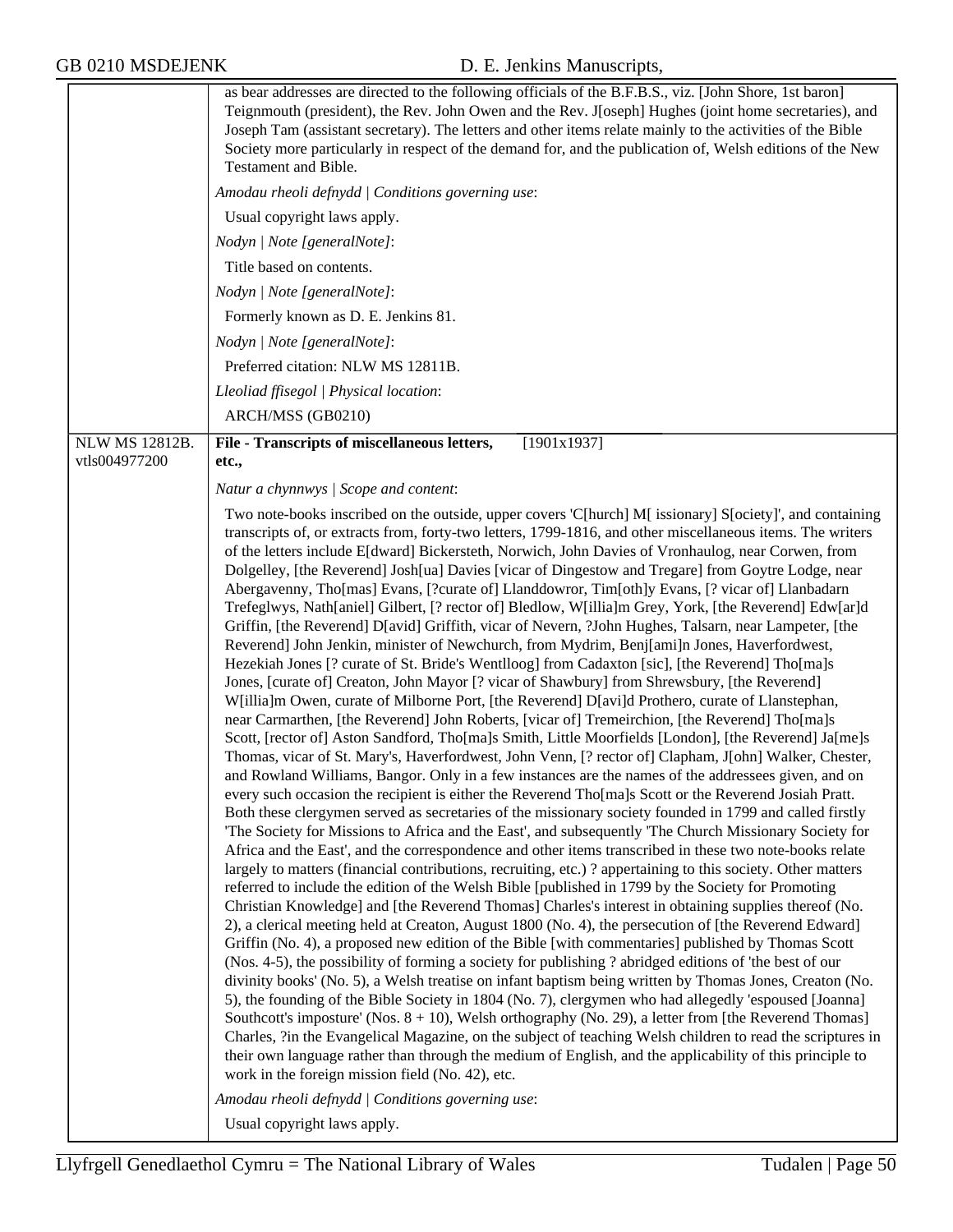|                       | Nodyn   Note [generalNote]:                                                                                                                                                                                                                                                                                                                                                                                                                                                                                                                                                                                                                                                                                                                                                                                                                                                                                                                                                                                                                                                                                                                                                                                                                                                                                                               |
|-----------------------|-------------------------------------------------------------------------------------------------------------------------------------------------------------------------------------------------------------------------------------------------------------------------------------------------------------------------------------------------------------------------------------------------------------------------------------------------------------------------------------------------------------------------------------------------------------------------------------------------------------------------------------------------------------------------------------------------------------------------------------------------------------------------------------------------------------------------------------------------------------------------------------------------------------------------------------------------------------------------------------------------------------------------------------------------------------------------------------------------------------------------------------------------------------------------------------------------------------------------------------------------------------------------------------------------------------------------------------------|
|                       | Title based on contents.                                                                                                                                                                                                                                                                                                                                                                                                                                                                                                                                                                                                                                                                                                                                                                                                                                                                                                                                                                                                                                                                                                                                                                                                                                                                                                                  |
|                       | Nodyn   Note [generalNote]:                                                                                                                                                                                                                                                                                                                                                                                                                                                                                                                                                                                                                                                                                                                                                                                                                                                                                                                                                                                                                                                                                                                                                                                                                                                                                                               |
|                       | Formerly known as D. E. Jenkins 82.                                                                                                                                                                                                                                                                                                                                                                                                                                                                                                                                                                                                                                                                                                                                                                                                                                                                                                                                                                                                                                                                                                                                                                                                                                                                                                       |
|                       | Nodyn   Note [generalNote]:                                                                                                                                                                                                                                                                                                                                                                                                                                                                                                                                                                                                                                                                                                                                                                                                                                                                                                                                                                                                                                                                                                                                                                                                                                                                                                               |
|                       | Preferred citation: NLW MS 12812B.                                                                                                                                                                                                                                                                                                                                                                                                                                                                                                                                                                                                                                                                                                                                                                                                                                                                                                                                                                                                                                                                                                                                                                                                                                                                                                        |
|                       | Lleoliad ffisegol   Physical location:                                                                                                                                                                                                                                                                                                                                                                                                                                                                                                                                                                                                                                                                                                                                                                                                                                                                                                                                                                                                                                                                                                                                                                                                                                                                                                    |
|                       | ARCH/MSS (GB0210)                                                                                                                                                                                                                                                                                                                                                                                                                                                                                                                                                                                                                                                                                                                                                                                                                                                                                                                                                                                                                                                                                                                                                                                                                                                                                                                         |
| <b>NLW MS 12813B.</b> | File - Transcripts of correspondence, etc.,<br>$[1901x1937]$ .                                                                                                                                                                                                                                                                                                                                                                                                                                                                                                                                                                                                                                                                                                                                                                                                                                                                                                                                                                                                                                                                                                                                                                                                                                                                            |
| vtls004977412         |                                                                                                                                                                                                                                                                                                                                                                                                                                                                                                                                                                                                                                                                                                                                                                                                                                                                                                                                                                                                                                                                                                                                                                                                                                                                                                                                           |
|                       | Natur a chynnwys / Scope and content:                                                                                                                                                                                                                                                                                                                                                                                                                                                                                                                                                                                                                                                                                                                                                                                                                                                                                                                                                                                                                                                                                                                                                                                                                                                                                                     |
|                       | A note-book inscribed on the upper cover 'Plowden MSS', and containing transcripts of letters and other<br>documents, 1755-1778, relating to the property of the Plowden family of Plowden Hall, near Bishop's<br>Castle, co. Salop, in the parish of Llanfihangel Abercywyn, co. Carmarthen. The property consisted of<br>the farms called Foxhole, Lower Court, Trefenti, and Pant Dwfwn, the last named of which, during the<br>period 1755-1778, was occupied by Rees Charles [father of the Reverend Thomas Charles, Bala]. The<br>items transcribed include letters from John Phillipps, junior [?as agent], from Carmarthen, to Edmond<br>Plowden (1 to Plowden Hall), 1755 (2); letters from John Phillipps [?as agent] from Llandilo, to Edmond<br>Plowden [son of the first - mentioned Edmond] at Plowden Hall, $1778(3 + 2)$ by inference); accounts<br>rendered in respect of the farms, 1755, 1756 and 1778; a surrender, 9 April 1778, by Rees Charles, of his<br>rights under an agreement of 20 October 1777 whereby Edmond Plowden [II] had granted him an option<br>of a lease of the messuages called Foxhole, Pant Dovan, and Treventi, for a period of twenty-one years;<br>and a surrender, 13 April 1778, by Rees Charles to Edmund Plowden [II] of the messuage called Pant<br>Dovan then held by him as tenant. |
|                       | Amodau rheoli defnydd   Conditions governing use:                                                                                                                                                                                                                                                                                                                                                                                                                                                                                                                                                                                                                                                                                                                                                                                                                                                                                                                                                                                                                                                                                                                                                                                                                                                                                         |
|                       | Usual copyright laws apply.                                                                                                                                                                                                                                                                                                                                                                                                                                                                                                                                                                                                                                                                                                                                                                                                                                                                                                                                                                                                                                                                                                                                                                                                                                                                                                               |
|                       | Nodyn   Note [generalNote]:                                                                                                                                                                                                                                                                                                                                                                                                                                                                                                                                                                                                                                                                                                                                                                                                                                                                                                                                                                                                                                                                                                                                                                                                                                                                                                               |
|                       | Title based on contents.                                                                                                                                                                                                                                                                                                                                                                                                                                                                                                                                                                                                                                                                                                                                                                                                                                                                                                                                                                                                                                                                                                                                                                                                                                                                                                                  |
|                       | Nodyn   Note [generalNote]:                                                                                                                                                                                                                                                                                                                                                                                                                                                                                                                                                                                                                                                                                                                                                                                                                                                                                                                                                                                                                                                                                                                                                                                                                                                                                                               |
|                       | Formerly known as D. E. Jenkins 83.                                                                                                                                                                                                                                                                                                                                                                                                                                                                                                                                                                                                                                                                                                                                                                                                                                                                                                                                                                                                                                                                                                                                                                                                                                                                                                       |
|                       | Nodyn   Note [generalNote]:                                                                                                                                                                                                                                                                                                                                                                                                                                                                                                                                                                                                                                                                                                                                                                                                                                                                                                                                                                                                                                                                                                                                                                                                                                                                                                               |
|                       | Preferred citation: NLW MS 12813B.                                                                                                                                                                                                                                                                                                                                                                                                                                                                                                                                                                                                                                                                                                                                                                                                                                                                                                                                                                                                                                                                                                                                                                                                                                                                                                        |
|                       | Lleoliad ffisegol   Physical location:                                                                                                                                                                                                                                                                                                                                                                                                                                                                                                                                                                                                                                                                                                                                                                                                                                                                                                                                                                                                                                                                                                                                                                                                                                                                                                    |
|                       | ARCH/MSS (GB0210)                                                                                                                                                                                                                                                                                                                                                                                                                                                                                                                                                                                                                                                                                                                                                                                                                                                                                                                                                                                                                                                                                                                                                                                                                                                                                                                         |
| <b>NLW MS 12814B.</b> | File - A letter to the C. M. societies in<br>1801.                                                                                                                                                                                                                                                                                                                                                                                                                                                                                                                                                                                                                                                                                                                                                                                                                                                                                                                                                                                                                                                                                                                                                                                                                                                                                        |
| vtls004977467         | London,                                                                                                                                                                                                                                                                                                                                                                                                                                                                                                                                                                                                                                                                                                                                                                                                                                                                                                                                                                                                                                                                                                                                                                                                                                                                                                                                   |
|                       | Natur a chynnwys / Scope and content:                                                                                                                                                                                                                                                                                                                                                                                                                                                                                                                                                                                                                                                                                                                                                                                                                                                                                                                                                                                                                                                                                                                                                                                                                                                                                                     |
|                       | A fraternal letter from the delegates at the Calvinistic Methodist Association meeting at Llangeitho [co.<br>Cardigan], 28-29 July 1801, to the members of the Welsh C.M. Societies at Wilderness Row and Detford<br>(sic), London, referring to differences which had arisen amongst the members of the London Societies<br>and which had been discussed by the Association. The signatories include John Evans, Bala, Thos. Grey,<br>Robert Roberts, John Elias, John Prytherch, Wm. Lloyd, Nathl. Rowland, D. Griffith, Nevern, W. Jones,<br>Clerk, John Williams, Lledrod, John Hughes, Langeitho, and John Williams, Pantycelyn. Also on the<br>same sheet is a holograph note from the aforementioned J. Hughes (signatory) to David Elis stating that<br>the Association had requested that the letter should be sent to him (Elis) and that he should read the<br>contents to the Societies at Wilderness Row, Deptford, and Borough. The letter is addressed to David<br>Elis, No. 66 Barbican, London.                                                                                                                                                                                                                                                                                                                          |
|                       | Nodyn   Note [generalNote]:                                                                                                                                                                                                                                                                                                                                                                                                                                                                                                                                                                                                                                                                                                                                                                                                                                                                                                                                                                                                                                                                                                                                                                                                                                                                                                               |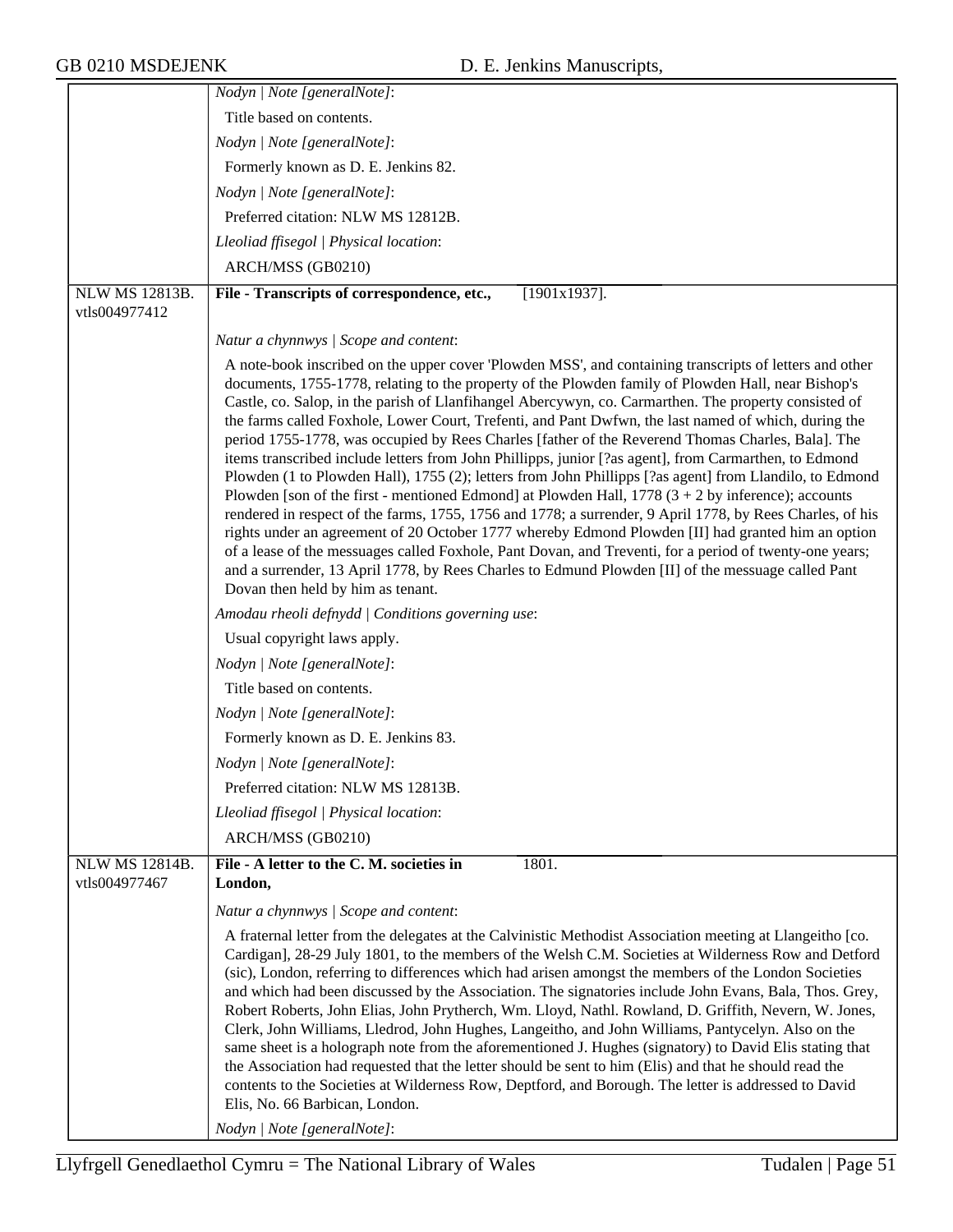|                       | Title based on contents.                                                                                                                                                                                         |
|-----------------------|------------------------------------------------------------------------------------------------------------------------------------------------------------------------------------------------------------------|
|                       | Nodyn   Note [generalNote]:                                                                                                                                                                                      |
|                       | Formerly known as D. E. Jenkins 84.                                                                                                                                                                              |
|                       | Nodyn   Note [generalNote]:                                                                                                                                                                                      |
|                       | Preferred citation: NLW MS 12814B.                                                                                                                                                                               |
|                       | Lleoliad ffisegol   Physical location:                                                                                                                                                                           |
|                       | ARCH/MSS (GB0210)                                                                                                                                                                                                |
| <b>NLW MS 12815D.</b> | File - Miscellanea,<br>$[1812x1915]$ .                                                                                                                                                                           |
| vtls004977521         |                                                                                                                                                                                                                  |
|                       | Natur a chynnwys / Scope and content:                                                                                                                                                                            |
|                       | Miscellaneous items including typewritten copies of two letters from Ro[ber]t Saunderson, Bala,                                                                                                                  |
|                       | to [], October 1814 (the illness and death of [the Reverend Thomas] Charles and the death of Mrs.                                                                                                                |
|                       | [Sarah] Charles); a typewritten copy of a letter from [the officers of] the Sunday school of Pall Mall<br>[Calvinistic Methodist Church], Liverpool, to the Reverend [Thomas] Charles, Bala, 1814 (an account    |
|                       | of the Sunday school); holograph notes by Daniel Jones, Wrexham, on a sermon he had heard, May                                                                                                                   |
|                       | 1837; holograph notes by [ Peters, Caergwrle], relating to his financial transactions with his brother-in-                                                                                                       |
|                       | law David Ellis of London, 1812-1816, and his efforts to deal with claims against David Ellis's estate<br>after his death, circa 1826; holograph notes, 1876, by Edw[ard] Peters, son of the aforementioned []   |
|                       | Peters, also relating to David Ellis and mentioning his books including 'valuable Puritanical Books'; notes                                                                                                      |
|                       | of a sermon preached by Foulk Evans, Machynlleth, May 1858; a postcard sent to the Reverend D. E.                                                                                                                |
|                       | Jenkins, Denbigh, from Aberystwyth, October 1905 [depicting the scene at the enforced sale of some<br>of the possessions of the Reverend D. Treborth Jones, minister of Salem Calvinistic Methodist Church,      |
|                       | Aberystwyth, for non-payment of a rate due under the provisions of the Education Act of 1902], and                                                                                                               |
|                       | endorsed by the sender 'First Passive Resistance Sale in Cardiganshire, Oct- 3rd 1905'; a typewritten                                                                                                            |
|                       | copy of a report and proposals presented by 'Pwyllgor Llawysgrifau Trevecka' ('The Trevecka [College]<br>Manuscripts Committee') [to the General Assembly of the Calvinistic Methodist Connection meeting in     |
|                       | London, 1915], together with a copy [in the hand of the secretary, the Reverend Morgan Hugh Jones] of                                                                                                            |
|                       | resolutions passed at a meeting of the committee held at Bootle, 27 May 1914; and a copy of the words                                                                                                            |
|                       | and music of a song entitled 'Annie Lisle'.                                                                                                                                                                      |
|                       | Nodyn   Note [generalNote]:                                                                                                                                                                                      |
|                       | Title based on contents.                                                                                                                                                                                         |
|                       | Nodyn   Note [generalNote]:                                                                                                                                                                                      |
|                       | Formerly known as D. E. Jenkins 85.                                                                                                                                                                              |
|                       | Nodyn   Note [generalNote]:                                                                                                                                                                                      |
|                       | Preferred citation: NLW MS 12815D.                                                                                                                                                                               |
|                       | Lleoliad ffisegol   Physical location:                                                                                                                                                                           |
|                       | ARCH/MSS (GB0210)                                                                                                                                                                                                |
| NLW MS 12816C.        | 1785-1878.<br>File - Miscellaneous correspondence,                                                                                                                                                               |
| vtls004977609         |                                                                                                                                                                                                                  |
|                       | Natur a chynnwys / Scope and content:                                                                                                                                                                            |
|                       | Miscellaneous correspondence including holograph letters from W. Aldridge, London, to Rob[er]t Ellis                                                                                                             |
|                       | at the College, Trevecka, 1785 (personal); G[eorge Davys, bishop of] Peterborough, to [? the Reverend<br>Edward Morgan, vicar of Syston, co. Leicester], 1846 (the acceptance of district visitors as candidates |
|                       | for deacons' orders); [the Reverend] John Elias ['o Fôn'], Fron [co. Anglesey], to the Reverend Ellis                                                                                                            |
|                       | Phillips, 1840 $(1 + 1)$ by inference) (legal action threatened against the writer and recipient); [] Foulkes,                                                                                                   |
|                       | Machynlleth, to Ann ?Peters, 1835 (personal) (incomplete); E. J. Hamilton, Brighton, to the Reverend J.                                                                                                          |
|                       | B. Figgis, ? Brighton, 1906 (information relating to the Reverend J. Trego [? Congregational minister],<br>and London Road [Congregational] Church, Brighton) (forwarded to []); Dan[iel Jones], Wrexham,        |
|                       | to [], 1837 (an abstract of a sermon) (incomplete); E. Jones, Wrexham, to his brother, 1864-1878 (2)                                                                                                             |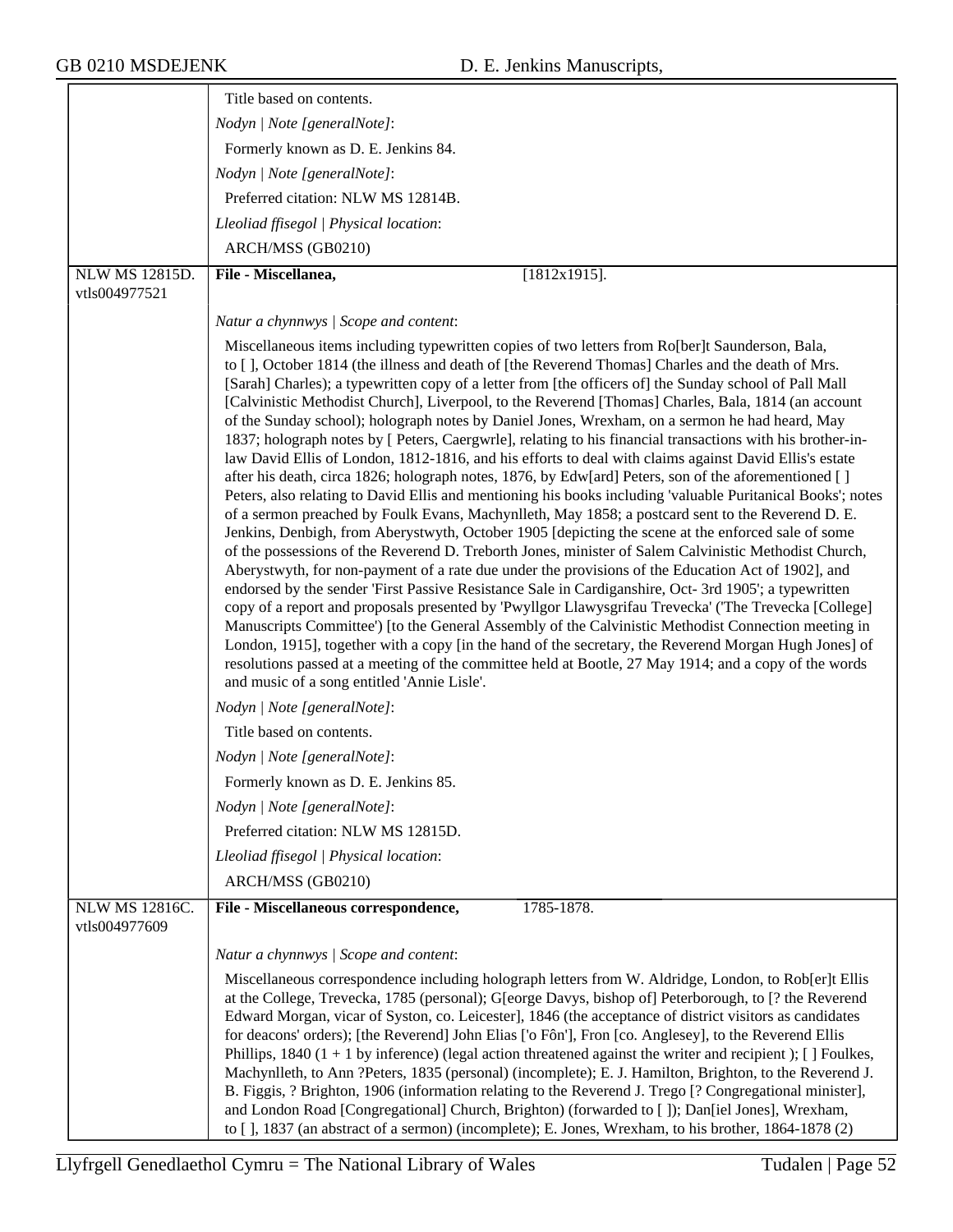|                | (dates of birth of the writer, his brothers, and sisters, a school at Adwy['r Clawdd, near Wrexham]                                                                                                                       |
|----------------|---------------------------------------------------------------------------------------------------------------------------------------------------------------------------------------------------------------------------|
|                | kept by Thomas Evans circa 1804, the publication of Mân Gofion [o bethau crefyddol, moesol, a                                                                                                                             |
|                | diddanol (Gwrecsam, 1821)] by the writer's father with Thomas Evans's name 'put to it as the author',<br>the publication of the Reverend T[homas] Charles: Geiriadur [Ysgrythyrol] in one volume, the                     |
|                | publication of the works of the Reverend Lewis Edwards of Bala in two volumes, an address presented                                                                                                                       |
|                | to the Reverend O[wen] Evans [Congregational minister] on his departure from Wrexham, books on the                                                                                                                        |
|                | miracles and parables of Christ [Gwyrthiau Crist (Wrexham, 1868), and Dammegion yr Arglwydd                                                                                                                               |
|                | Iesu (Wrexham, 1873)] by the said Owen Evans); Ebenezer Jones, Wrexham, to ? his brother, 1843 (the                                                                                                                       |
|                | founding of a society for civil and religious liberty at Ruthin, the need to reform the [Anglican] Church<br>but from within, the improvement in the character of the clergy, a tract by the Reverend T[homas]            |
|                | Spencer [perpetual curate of Hinton Charterhouse] entitled Practical Suggestions on Church Reform);                                                                                                                       |
|                | [the Reverend] W[illia]m Leigh, The Vicarage, Eglwysilan, to [], 1849 (the reopening of the rebuilt                                                                                                                       |
|                | church of Llanvabon, a harvest festival at ?Eglwysilan, the ordaining of [the Reverend William] Davies                                                                                                                    |
|                | as curate of Llanvabon); [the Reverend] Ed[ward] Morgan, [vicar of] Syston [co. Leicester], to Tho[ma]s                                                                                                                   |
|                | Jones, Chester, undated (material relating to [?the Reverend Simon] Loyd (sic) [Methodist cleric], a<br>letter to St. David's College [Lampeter] on behalf of recipient, the writer's biographies of H[owel] Harris       |
|                | and [the Reverend Thomas] Charles, an intended work on the Welsh Calvinistic Methodists by [the                                                                                                                           |
|                | Reverend John] Hughes [Methodistiaeth Cymru ( Gwrecsam, 3 cyf. 1851-1856)]), and W[illia]m                                                                                                                                |
|                | Jones, Wrexham, [18]45 (an intended biography of [?the Reverend John] Humphreys [C.M. minister]                                                                                                                           |
|                | by recipient's friend, the writer's intention of publishing selected letters of [the Reverend John] Elias ['o<br>Fôn']); H. Raikes to [] Hutton, 1854 (the writer's declining strength, his ?resignation from a committee |
|                | of ?the British and Foreign Bible Society, reflections on the work of that Society ); and [the Reverend]                                                                                                                  |
|                | Henry Rees [C.M. minister], Benarth, to [], 1867 (preaching engagements).                                                                                                                                                 |
|                | Nodyn   Note [generalNote]:                                                                                                                                                                                               |
|                | Title based on contents.                                                                                                                                                                                                  |
|                | Nodyn   Note [generalNote]:                                                                                                                                                                                               |
|                | Formerly known as D. E. Jenkins 86.                                                                                                                                                                                       |
|                | Nodyn   Note [generalNote]:                                                                                                                                                                                               |
|                | Preferred citation: NLW MS 12816C.                                                                                                                                                                                        |
|                | Lleoliad ffisegol   Physical location:                                                                                                                                                                                    |
|                | ARCH/MSS (GB0210)                                                                                                                                                                                                         |
| NLW MS 12817B. | File - Transcripts of letters from the<br>$[1901x1937]$ .                                                                                                                                                                 |
| vtls004977623  | Reverend Thomas Charles and his wife,                                                                                                                                                                                     |
|                | Natur a chynnwys / Scope and content:                                                                                                                                                                                     |
|                | An exercise book containing transcripts of letters from [the Reverend] Tho[ma]s Charles, Bala, to the                                                                                                                     |
|                | Reverend Walter Davies ['Gwallter Mechain'], 1805 $(1 + 1)$ by inference) (forwarding, with comments,<br>the copy of the Welsh Bible which the writer and Tho[ma]s Jones, Ruthin, had corrected at the request of         |
|                | the British and Foreign Bible Society in preparation for a new edition, requesting the return of same); and                                                                                                               |
|                | Sarah Charles [wife of Thomas Charles], Bala, to Mr. Edwards, 1810 (personal).                                                                                                                                            |
|                | Amodau rheoli defnydd   Conditions governing use:                                                                                                                                                                         |
|                | Usual copyright laws apply.                                                                                                                                                                                               |
|                | Nodyn   Note [generalNote]:                                                                                                                                                                                               |
|                | Title based on contents.                                                                                                                                                                                                  |
|                | Nodyn   Note [generalNote]:                                                                                                                                                                                               |
|                | Formerly known as D. E. Jenkins 87.                                                                                                                                                                                       |
|                | Nodyn   Note [generalNote]:                                                                                                                                                                                               |
|                | The original letters to Walter Davies now form part of NLW MS 1804E.                                                                                                                                                      |
|                | Nodyn   Note [generalNote]:                                                                                                                                                                                               |
|                | Preferred citation: NLW MS 12817B.                                                                                                                                                                                        |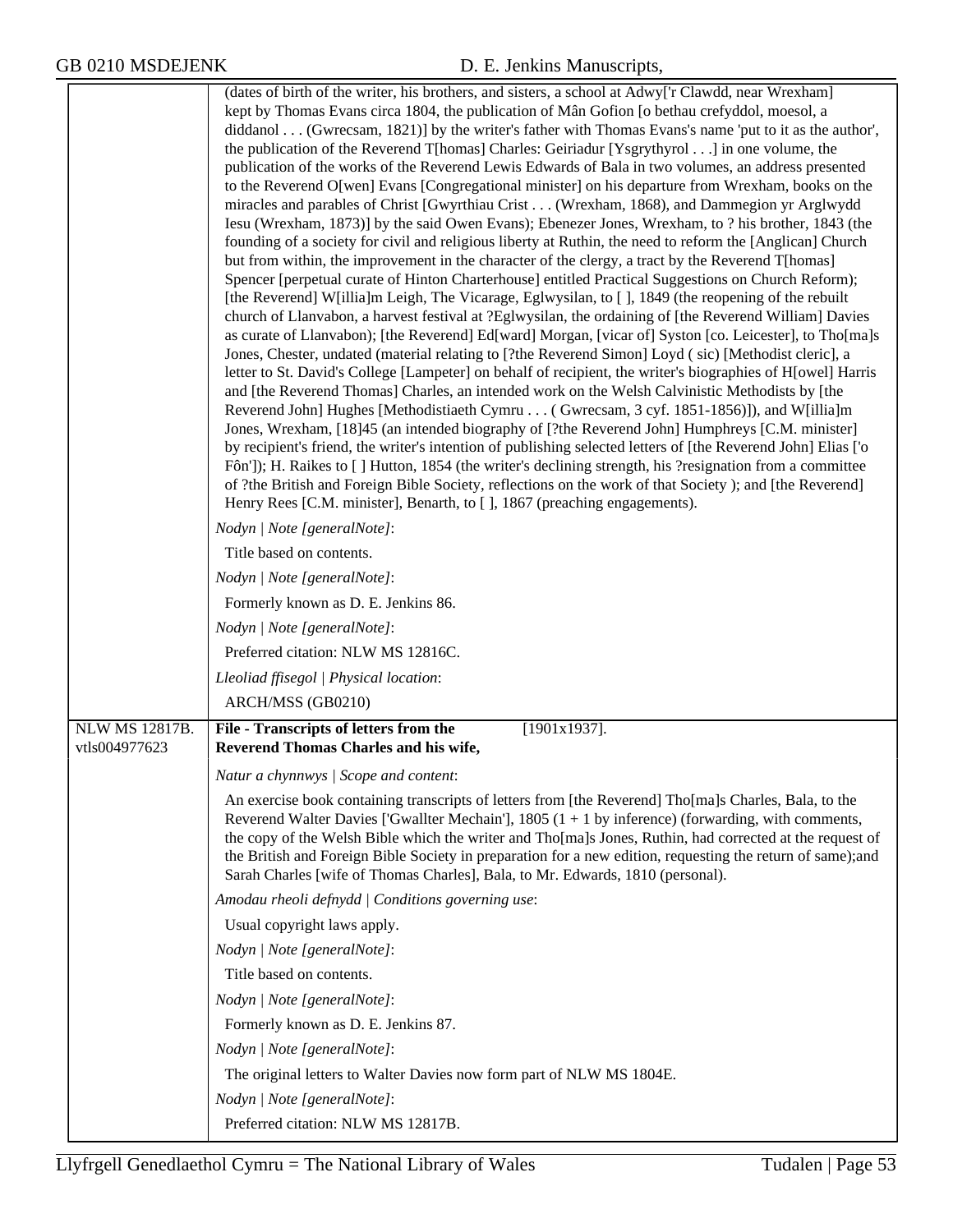|                       | Lleoliad ffisegol   Physical location:                                                                                                                                                                           |
|-----------------------|------------------------------------------------------------------------------------------------------------------------------------------------------------------------------------------------------------------|
|                       | ARCH/MSS (GB0210)                                                                                                                                                                                                |
| <b>NLW MS 12818D.</b> | $[19$ cent.].<br>File - Scrap-book,                                                                                                                                                                              |
| vtls004977652         |                                                                                                                                                                                                                  |
|                       | Natur a chynnwys / Scope and content:                                                                                                                                                                            |
|                       | A scrap-book containing miscellaneous material (press cuttings, leaves extracted from periodicals,                                                                                                               |
|                       | booklets, engraved portraits, manuscript items, etc.) relating mainly to nineteenth century Calvinistic<br>Methodist personalities. The printed material includes biographical sketches or obituary notices of,  |
|                       | or commemorative verses to, the Calvinistic Methodist ministers John Davies, Nantglyn, John Elias                                                                                                                |
|                       | ['o Fôn'], John Hughes, Liverpool, John Hughes, Pontrobert, John Jones, Treffynnon, Thomas Jones,<br>Denbigh, Richard Humphreys, Dyffryn, co. Merioneth, Edward Morgan, also of Dyffryn, Ebenezer                |
|                       | Morris, John Parry, Chester, Moses Parry, Denbigh, John Phillips [principal of Bangor Normal College],                                                                                                           |
|                       | Thomas Phillips, Hereford, Henry Rees, Liverpool, Ebenezer Richards, Tregaron, and William Roberts,                                                                                                              |
|                       | Amlwch, and the Congregational minister Richard Knill of Chester; copies of two booklets entitled<br>Dadl Bangor yn cynnwys sylwadau ar Anghydffurfiaeth; neu Eglwys Loegr ac Ymneilltuaeth                      |
|                       | (Caernarfon, 1852), and Y Ddarlith ar Babyddiaeth, Eglwysyddiaeth, ac Ymneilldvaeth (Liverpool,                                                                                                                  |
|                       | 1850), containing the texts of two lectures delivered by the aforementioned Principal John Phillips of<br>Bangor; and a copy of John Parry: Blodau y Balmwydden wedi eu hagor, neu fyfyrdodau ar fywyd           |
|                       | Thomas Glynne Jones, Mostyn (Treffynnon, 1865). The portraits are of [the Calvinistic Methodist                                                                                                                  |
|                       | ministers, etc., ] D[avid] Charles Davies [principal of the C.M. College, Trefeca], John Davies, Nantglyn,                                                                                                       |
|                       | Lewis Edwards [principal of the C.M. College, Bala], Roger Edwards, David Howells, Swansea, John<br>Hughes, Liverpool, Thomas Jones, Denbigh, John Parry, Chester, Thomas Phillips, Hereford, John               |
|                       | Prytherch, Dyffryn (Anglesey), Henry Rees, Owen Richards (missionary), and Owen Thomas, Liverpool;                                                                                                               |
|                       | and the manuscript items consist of a holograph copy (7 pp.) of his personal recollections, etc., of the<br>Reverend Thomas Jones, Denbigh, by Daniel Jones, Wrexham, 1824, and a holograph note from the        |
|                       | aforementioned Rich[ar]d Knill, to [], undated (personal).                                                                                                                                                       |
|                       | Nodyn   Note [generalNote]:                                                                                                                                                                                      |
|                       | Title based on contents.                                                                                                                                                                                         |
|                       | Nodyn   Note [generalNote]:                                                                                                                                                                                      |
|                       | Formerly known as D. E. Jenkins 88.                                                                                                                                                                              |
|                       | Nodyn   Note [generalNote]:                                                                                                                                                                                      |
|                       | Preferred citation: NLW MS 12818D.                                                                                                                                                                               |
|                       | Lleoliad ffisegol   Physical location:                                                                                                                                                                           |
|                       | ARCH/MSS (GB0210)                                                                                                                                                                                                |
| NLW MS 12819D.        | File - Scrap-book,<br>[19 cent., second]                                                                                                                                                                         |
| vtls004977706         | $\frac{1}{2}$ .                                                                                                                                                                                                  |
|                       | Natur a chynnwys / Scope and content:                                                                                                                                                                            |
|                       | An imperfect scrap-book containing miscellaneous material mainly of Calvinistic Methodist interest<br>including press cuttings, pages extracted from periodicals, manuscript notes, etc., 1854-1868 and          |
|                       | undated, relating to the activities of the Calvinistic Methodist Presbytery of Cheshire, Lancashire, and                                                                                                         |
|                       | parts of Denbighshire and Flintshire, and to the activities and history of individual churches within the                                                                                                        |
|                       | said presbytery; imperfect copies of a few numbers of The Monthly Herald for the period 1858-1860;<br>pages extracted from various numbers of The Treasury, 1868-1876, containing biographical sketches or       |
|                       | obituaries of [the Calvinistic Methodist] ministers Richard Baxter of Peniel, near Newtown, John Jones                                                                                                           |
|                       | of Wrexham, Owen Jones of Gelly, co. Montgomery, and Ebenezer Powell of Chester; pages extracted<br>from The Monthly Herald, May 1860, containing an obituary of the Reverend William Smith, C.M.                |
|                       | minister, Rossett; a booklet containing the published version of the Memorial Sermon on the occasion                                                                                                             |
|                       | of the death of the Rev. Ebenezer Powell, Chester,  by the Rev. John Williams , June 18th 1876;                                                                                                                  |
|                       | two holograph letters from [the Reverend] W[illia]m Evans [C.M. minister], Hoylake, to Tho[ma]s Jones,<br>[18]77 (sums collected by the writer for church building, etc., [during his pastorates] at Chester and |
|                       | Hoylake), and [], undated (enclosing answers to a questionnaire relating to his career, his pastorate at                                                                                                         |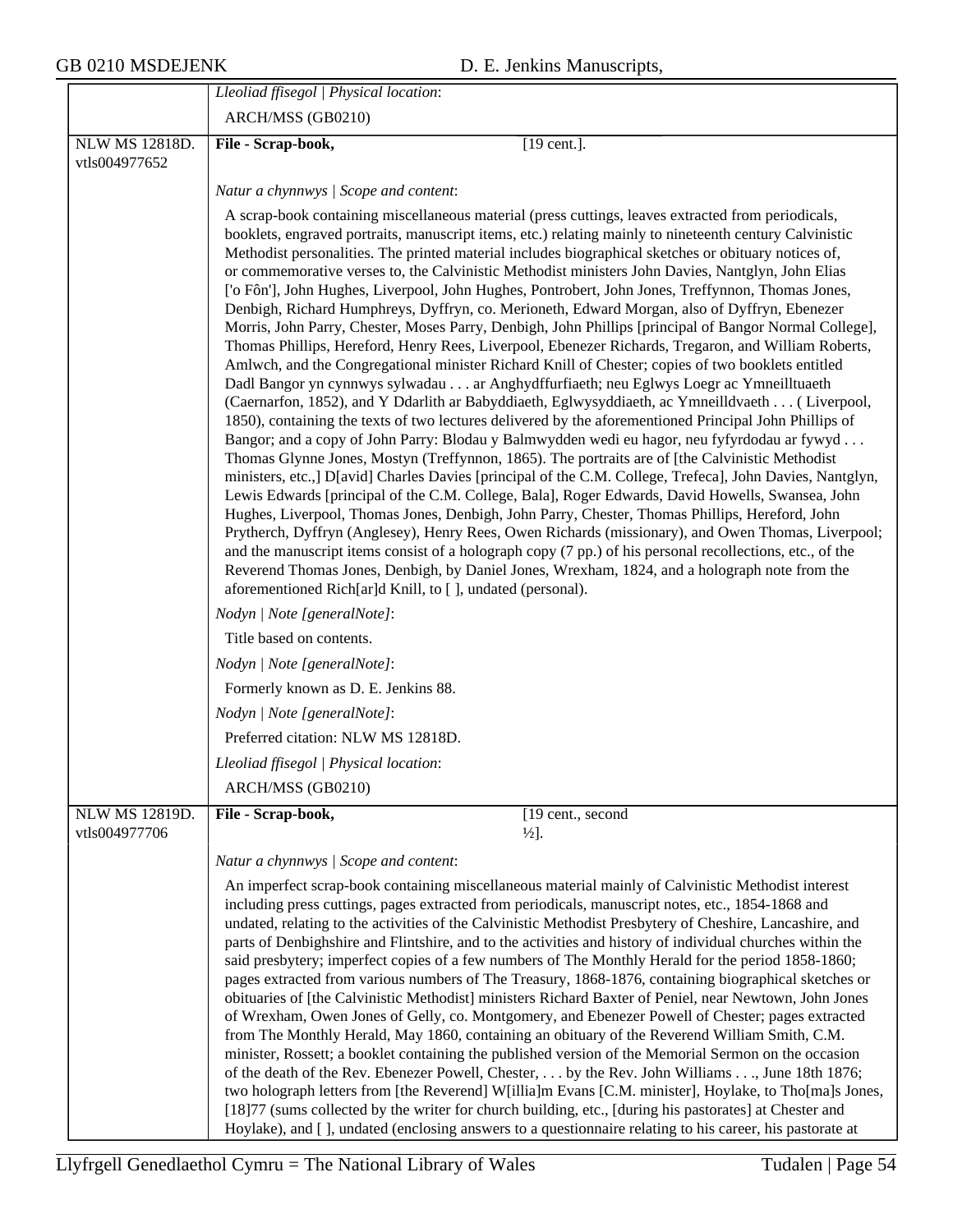|                                        | Chester, etc.); manuscript notes on the Reverend Phillip Oliver of Chester, and the church he founded at                                                                                                                                                                                                                                                                                                                                                                                                                                                                                                                                                                                                                                                                                                                                                                                                                                                                                                                                                                                                                                                                                                                                                                                                                                                                                                                                                                                                                                                                                                                                                                                                                                                                                                                                                                                                                                                                  |
|----------------------------------------|---------------------------------------------------------------------------------------------------------------------------------------------------------------------------------------------------------------------------------------------------------------------------------------------------------------------------------------------------------------------------------------------------------------------------------------------------------------------------------------------------------------------------------------------------------------------------------------------------------------------------------------------------------------------------------------------------------------------------------------------------------------------------------------------------------------------------------------------------------------------------------------------------------------------------------------------------------------------------------------------------------------------------------------------------------------------------------------------------------------------------------------------------------------------------------------------------------------------------------------------------------------------------------------------------------------------------------------------------------------------------------------------------------------------------------------------------------------------------------------------------------------------------------------------------------------------------------------------------------------------------------------------------------------------------------------------------------------------------------------------------------------------------------------------------------------------------------------------------------------------------------------------------------------------------------------------------------------------------|
|                                        | Boughton; etc.                                                                                                                                                                                                                                                                                                                                                                                                                                                                                                                                                                                                                                                                                                                                                                                                                                                                                                                                                                                                                                                                                                                                                                                                                                                                                                                                                                                                                                                                                                                                                                                                                                                                                                                                                                                                                                                                                                                                                            |
|                                        | Nodyn   Note [generalNote]:<br>Title based on contents.                                                                                                                                                                                                                                                                                                                                                                                                                                                                                                                                                                                                                                                                                                                                                                                                                                                                                                                                                                                                                                                                                                                                                                                                                                                                                                                                                                                                                                                                                                                                                                                                                                                                                                                                                                                                                                                                                                                   |
|                                        |                                                                                                                                                                                                                                                                                                                                                                                                                                                                                                                                                                                                                                                                                                                                                                                                                                                                                                                                                                                                                                                                                                                                                                                                                                                                                                                                                                                                                                                                                                                                                                                                                                                                                                                                                                                                                                                                                                                                                                           |
|                                        | Nodyn   Note [generalNote]:                                                                                                                                                                                                                                                                                                                                                                                                                                                                                                                                                                                                                                                                                                                                                                                                                                                                                                                                                                                                                                                                                                                                                                                                                                                                                                                                                                                                                                                                                                                                                                                                                                                                                                                                                                                                                                                                                                                                               |
|                                        | Formerly known as D. E. Jenkins 89.                                                                                                                                                                                                                                                                                                                                                                                                                                                                                                                                                                                                                                                                                                                                                                                                                                                                                                                                                                                                                                                                                                                                                                                                                                                                                                                                                                                                                                                                                                                                                                                                                                                                                                                                                                                                                                                                                                                                       |
|                                        | Nodyn   Note [generalNote]:                                                                                                                                                                                                                                                                                                                                                                                                                                                                                                                                                                                                                                                                                                                                                                                                                                                                                                                                                                                                                                                                                                                                                                                                                                                                                                                                                                                                                                                                                                                                                                                                                                                                                                                                                                                                                                                                                                                                               |
|                                        | Preferred citation: NLW MS 12819D.                                                                                                                                                                                                                                                                                                                                                                                                                                                                                                                                                                                                                                                                                                                                                                                                                                                                                                                                                                                                                                                                                                                                                                                                                                                                                                                                                                                                                                                                                                                                                                                                                                                                                                                                                                                                                                                                                                                                        |
|                                        | Lleoliad ffisegol   Physical location:                                                                                                                                                                                                                                                                                                                                                                                                                                                                                                                                                                                                                                                                                                                                                                                                                                                                                                                                                                                                                                                                                                                                                                                                                                                                                                                                                                                                                                                                                                                                                                                                                                                                                                                                                                                                                                                                                                                                    |
|                                        | ARCH/MSS (GB0210)                                                                                                                                                                                                                                                                                                                                                                                                                                                                                                                                                                                                                                                                                                                                                                                                                                                                                                                                                                                                                                                                                                                                                                                                                                                                                                                                                                                                                                                                                                                                                                                                                                                                                                                                                                                                                                                                                                                                                         |
| <b>NLW MS 12820E.</b><br>vtls004977747 | File - Y Greal and Seren Gomer,<br>$[1901x1937]$ .                                                                                                                                                                                                                                                                                                                                                                                                                                                                                                                                                                                                                                                                                                                                                                                                                                                                                                                                                                                                                                                                                                                                                                                                                                                                                                                                                                                                                                                                                                                                                                                                                                                                                                                                                                                                                                                                                                                        |
|                                        | Natur a chynnwys / Scope and content:                                                                                                                                                                                                                                                                                                                                                                                                                                                                                                                                                                                                                                                                                                                                                                                                                                                                                                                                                                                                                                                                                                                                                                                                                                                                                                                                                                                                                                                                                                                                                                                                                                                                                                                                                                                                                                                                                                                                     |
|                                        | Brief typewritten abstracts of articles, correspondence, etc., published in Y Greal, 1805-1806, and<br>Seren Gomer, 1818-1822, with occasional comments by the compiler on the style and content of the<br>contributions.                                                                                                                                                                                                                                                                                                                                                                                                                                                                                                                                                                                                                                                                                                                                                                                                                                                                                                                                                                                                                                                                                                                                                                                                                                                                                                                                                                                                                                                                                                                                                                                                                                                                                                                                                 |
|                                        | Amodau rheoli defnydd   Conditions governing use:                                                                                                                                                                                                                                                                                                                                                                                                                                                                                                                                                                                                                                                                                                                                                                                                                                                                                                                                                                                                                                                                                                                                                                                                                                                                                                                                                                                                                                                                                                                                                                                                                                                                                                                                                                                                                                                                                                                         |
|                                        | Usual copyright laws apply.                                                                                                                                                                                                                                                                                                                                                                                                                                                                                                                                                                                                                                                                                                                                                                                                                                                                                                                                                                                                                                                                                                                                                                                                                                                                                                                                                                                                                                                                                                                                                                                                                                                                                                                                                                                                                                                                                                                                               |
|                                        | Nodyn   Note [generalNote]:                                                                                                                                                                                                                                                                                                                                                                                                                                                                                                                                                                                                                                                                                                                                                                                                                                                                                                                                                                                                                                                                                                                                                                                                                                                                                                                                                                                                                                                                                                                                                                                                                                                                                                                                                                                                                                                                                                                                               |
|                                        | Title based on contents.                                                                                                                                                                                                                                                                                                                                                                                                                                                                                                                                                                                                                                                                                                                                                                                                                                                                                                                                                                                                                                                                                                                                                                                                                                                                                                                                                                                                                                                                                                                                                                                                                                                                                                                                                                                                                                                                                                                                                  |
|                                        | Nodyn   Note [generalNote]:                                                                                                                                                                                                                                                                                                                                                                                                                                                                                                                                                                                                                                                                                                                                                                                                                                                                                                                                                                                                                                                                                                                                                                                                                                                                                                                                                                                                                                                                                                                                                                                                                                                                                                                                                                                                                                                                                                                                               |
|                                        | Formerly known as D. E. Jenkins 90.                                                                                                                                                                                                                                                                                                                                                                                                                                                                                                                                                                                                                                                                                                                                                                                                                                                                                                                                                                                                                                                                                                                                                                                                                                                                                                                                                                                                                                                                                                                                                                                                                                                                                                                                                                                                                                                                                                                                       |
|                                        | Nodyn   Note [generalNote]:                                                                                                                                                                                                                                                                                                                                                                                                                                                                                                                                                                                                                                                                                                                                                                                                                                                                                                                                                                                                                                                                                                                                                                                                                                                                                                                                                                                                                                                                                                                                                                                                                                                                                                                                                                                                                                                                                                                                               |
|                                        | Preferred citation: NLW MS 12820E.                                                                                                                                                                                                                                                                                                                                                                                                                                                                                                                                                                                                                                                                                                                                                                                                                                                                                                                                                                                                                                                                                                                                                                                                                                                                                                                                                                                                                                                                                                                                                                                                                                                                                                                                                                                                                                                                                                                                        |
|                                        | Lleoliad ffisegol   Physical location:                                                                                                                                                                                                                                                                                                                                                                                                                                                                                                                                                                                                                                                                                                                                                                                                                                                                                                                                                                                                                                                                                                                                                                                                                                                                                                                                                                                                                                                                                                                                                                                                                                                                                                                                                                                                                                                                                                                                    |
|                                        | ARCH/MSS (GB0210)                                                                                                                                                                                                                                                                                                                                                                                                                                                                                                                                                                                                                                                                                                                                                                                                                                                                                                                                                                                                                                                                                                                                                                                                                                                                                                                                                                                                                                                                                                                                                                                                                                                                                                                                                                                                                                                                                                                                                         |
| <b>NLW MS 12821B.</b>                  | File - Miscellaneous extracts, transcripts,<br>$[1901x1937]$ .                                                                                                                                                                                                                                                                                                                                                                                                                                                                                                                                                                                                                                                                                                                                                                                                                                                                                                                                                                                                                                                                                                                                                                                                                                                                                                                                                                                                                                                                                                                                                                                                                                                                                                                                                                                                                                                                                                            |
| vtls004977768                          | etc.,                                                                                                                                                                                                                                                                                                                                                                                                                                                                                                                                                                                                                                                                                                                                                                                                                                                                                                                                                                                                                                                                                                                                                                                                                                                                                                                                                                                                                                                                                                                                                                                                                                                                                                                                                                                                                                                                                                                                                                     |
|                                        | Natur a chynnwys / Scope and content:                                                                                                                                                                                                                                                                                                                                                                                                                                                                                                                                                                                                                                                                                                                                                                                                                                                                                                                                                                                                                                                                                                                                                                                                                                                                                                                                                                                                                                                                                                                                                                                                                                                                                                                                                                                                                                                                                                                                     |
|                                        | Seven note-books containing miscellaneous extracts, transcripts, etc., including extracts, 1798-1808,<br>from the diary of David Jones, [? rector of] Llangan; extracts, 1792-1807, ? from the minute books of<br>the Society for Promoting Christian Knowledge relating mainly to preparations for publishing successive<br>editions of the Welsh Bible; a transcript of a letter from [the Reverend] Tho[ma]s Charles, Bala, to [John]<br>Walker, Chester, 1801 (personal, religious reflections, the church [established by the Reverend Phillip<br>Oliver] at Boughton); a transcript of a report, 1903, by William Weir of Abingdon on Llanfihangel<br>Abercowin church; a transcript of an indenture, 21 July 1800, appointing the Reverend Thomas Charles,<br>Jonathan Wilcoxon of Chester, and John Walker, also of Chester, trustees of the aforementioned Phillip<br>Oliver's church at Boughton; transcripts of the title-pages and prefaces of Thomas Charles: A Short<br>Evangelical Catechism (2nd ed., Bala, 1804) and (3rd ed., Bala, 1808), and of the same author's An<br>Exposition on the Ten Commandments (Bala, 1805), and of Sir Richard Hill's testimonial in favour<br>of, and Thomas Charles's post-script to, the third edition of the Catechism; an abridged version of an<br>account of the life and career of Griffith Davies, actuary, ? taken from The Assurance Magazine and<br>Journal of the Institute of Actuaries, vol. V, pp. 337-48; an incomplete copy of a Welsh translation of<br>a letter from [the Reverend] Thomas Charles to [Mary Hughes, Liverpool, 1812] (see Goleuad Cymru,<br>1823, Llyfr III, tt. 225-7); extracts from the reports of the British and Foreign Bible Society, 1805-1815,<br>relating mainly to the publication by the Society of Welsh Bibles and Testaments; and extracts containing<br>an account of disbursements in respect of Northampton Chapel, Spa Fields, Clerkenwell, London,<br>1780-1816. |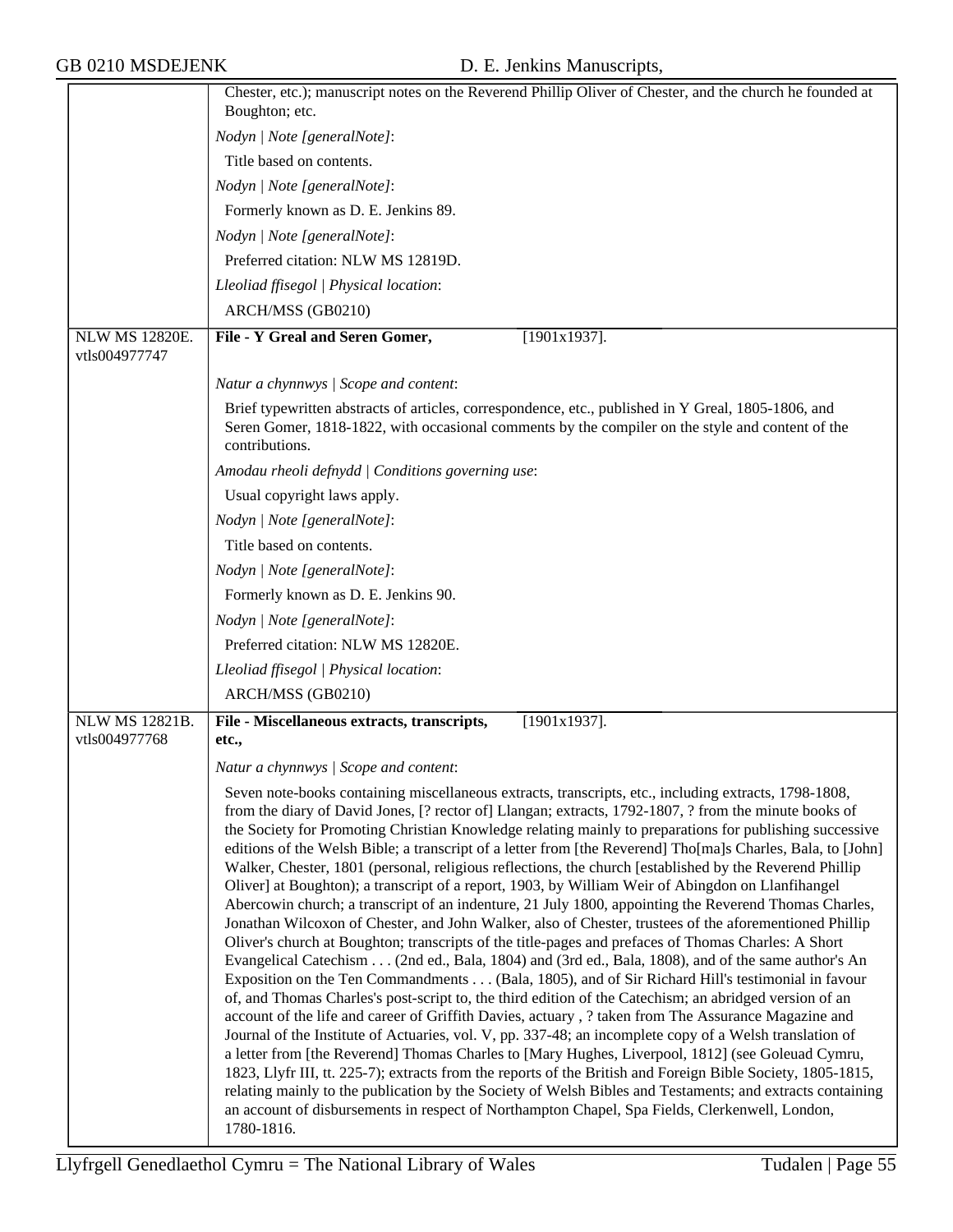|                                        | Amodau rheoli defnydd   Conditions governing use:                                                                                                                                                                                                                                                                                                                                                                                                                                                                                                                                                                                                                                                                                                                                                                   |
|----------------------------------------|---------------------------------------------------------------------------------------------------------------------------------------------------------------------------------------------------------------------------------------------------------------------------------------------------------------------------------------------------------------------------------------------------------------------------------------------------------------------------------------------------------------------------------------------------------------------------------------------------------------------------------------------------------------------------------------------------------------------------------------------------------------------------------------------------------------------|
|                                        | Usual copyright laws apply.                                                                                                                                                                                                                                                                                                                                                                                                                                                                                                                                                                                                                                                                                                                                                                                         |
|                                        | Nodyn   Note [generalNote]:                                                                                                                                                                                                                                                                                                                                                                                                                                                                                                                                                                                                                                                                                                                                                                                         |
|                                        | Title based on contents.                                                                                                                                                                                                                                                                                                                                                                                                                                                                                                                                                                                                                                                                                                                                                                                            |
|                                        | Nodyn   Note [generalNote]:                                                                                                                                                                                                                                                                                                                                                                                                                                                                                                                                                                                                                                                                                                                                                                                         |
|                                        | Formerly known as D. E. Jenkins 91.                                                                                                                                                                                                                                                                                                                                                                                                                                                                                                                                                                                                                                                                                                                                                                                 |
|                                        | Nodyn   Note [generalNote]:                                                                                                                                                                                                                                                                                                                                                                                                                                                                                                                                                                                                                                                                                                                                                                                         |
|                                        | Preferred citation: NLW MS 12821B.                                                                                                                                                                                                                                                                                                                                                                                                                                                                                                                                                                                                                                                                                                                                                                                  |
|                                        | Lleoliad ffisegol   Physical location:                                                                                                                                                                                                                                                                                                                                                                                                                                                                                                                                                                                                                                                                                                                                                                              |
|                                        | ARCH/MSS (GB0210)                                                                                                                                                                                                                                                                                                                                                                                                                                                                                                                                                                                                                                                                                                                                                                                                   |
| <b>NLW MS 12822C.</b>                  | File - Copies of letters from the Reverend<br>$[1901x1937]$ .                                                                                                                                                                                                                                                                                                                                                                                                                                                                                                                                                                                                                                                                                                                                                       |
| vtls004977783                          | <b>Thomas Charles,</b>                                                                                                                                                                                                                                                                                                                                                                                                                                                                                                                                                                                                                                                                                                                                                                                              |
|                                        | Natur a chynnwys / Scope and content:                                                                                                                                                                                                                                                                                                                                                                                                                                                                                                                                                                                                                                                                                                                                                                               |
|                                        | Typewritten copies of sixteen letters from [the Reverend] Tho[ma]s Charles from Bala, Machynlleth,<br>Milbourne Port, Oxford, Spa Fields Chapel [London], and Turk dean, near Northleach, including (a) nine<br>letters to the Reverend Edward Griffin at Little Horwood, near Winslow, and Worcester, 1776-1788 and<br>undated, and (b) seven letters, 1804-1812 and undated, one of which is addressed to S. Ralph, and all of<br>which, according to D. E. Jenkins: The Life of the Rev. Thomas Charles, in which they have been<br>published (see index, s.n. Ralph, Simon), were written to Simon Ralph of Seaton (Saighton, Seighton),<br>near Chester. The seven letters of this second section deal mainly with matters relating to the church<br>[established by the Reverend Phillip Oliver] at Boughton. |
|                                        | Amodau rheoli defnydd / Conditions governing use:                                                                                                                                                                                                                                                                                                                                                                                                                                                                                                                                                                                                                                                                                                                                                                   |
|                                        | Usual copyright laws apply.                                                                                                                                                                                                                                                                                                                                                                                                                                                                                                                                                                                                                                                                                                                                                                                         |
|                                        | Nodyn   Note [generalNote]:                                                                                                                                                                                                                                                                                                                                                                                                                                                                                                                                                                                                                                                                                                                                                                                         |
|                                        | Title based on contents.                                                                                                                                                                                                                                                                                                                                                                                                                                                                                                                                                                                                                                                                                                                                                                                            |
|                                        | Nodyn   Note [generalNote]:                                                                                                                                                                                                                                                                                                                                                                                                                                                                                                                                                                                                                                                                                                                                                                                         |
|                                        | Formerly known as D. E. Jenkins 92.                                                                                                                                                                                                                                                                                                                                                                                                                                                                                                                                                                                                                                                                                                                                                                                 |
|                                        | Nodyn   Note [generalNote]:                                                                                                                                                                                                                                                                                                                                                                                                                                                                                                                                                                                                                                                                                                                                                                                         |
|                                        | Preferred citation: NLW MS 12822C.                                                                                                                                                                                                                                                                                                                                                                                                                                                                                                                                                                                                                                                                                                                                                                                  |
|                                        | Lleoliad ffisegol   Physical location:                                                                                                                                                                                                                                                                                                                                                                                                                                                                                                                                                                                                                                                                                                                                                                              |
|                                        | ARCH/MSS (GB0210)                                                                                                                                                                                                                                                                                                                                                                                                                                                                                                                                                                                                                                                                                                                                                                                                   |
| <b>NLW MS 12823C.</b><br>vtls004977789 | [1905]<br>File - Epistolau Cymraeg at y Cymry,                                                                                                                                                                                                                                                                                                                                                                                                                                                                                                                                                                                                                                                                                                                                                                      |
|                                        | Crëwr   Creator:                                                                                                                                                                                                                                                                                                                                                                                                                                                                                                                                                                                                                                                                                                                                                                                                    |
|                                        | D. E. Jenkins.                                                                                                                                                                                                                                                                                                                                                                                                                                                                                                                                                                                                                                                                                                                                                                                                      |
|                                        | Natur a chynnwys / Scope and content:                                                                                                                                                                                                                                                                                                                                                                                                                                                                                                                                                                                                                                                                                                                                                                               |
|                                        | A holograph copy of an introduction written by D. E. Jenkins for a proposed new edition of Edward<br>Charles: Epistolau Cymraeg at y Cymry (Llundain, 1797), which he intended publishing in 1905.                                                                                                                                                                                                                                                                                                                                                                                                                                                                                                                                                                                                                  |
|                                        | Nodyn   Note [generalNote]:                                                                                                                                                                                                                                                                                                                                                                                                                                                                                                                                                                                                                                                                                                                                                                                         |
|                                        | Title based on contents.                                                                                                                                                                                                                                                                                                                                                                                                                                                                                                                                                                                                                                                                                                                                                                                            |
|                                        | Nodyn   Note [generalNote]:                                                                                                                                                                                                                                                                                                                                                                                                                                                                                                                                                                                                                                                                                                                                                                                         |
|                                        | Formerly known as D. E. Jenkins 93.                                                                                                                                                                                                                                                                                                                                                                                                                                                                                                                                                                                                                                                                                                                                                                                 |
|                                        | Nodyn   Note [generalNote]:                                                                                                                                                                                                                                                                                                                                                                                                                                                                                                                                                                                                                                                                                                                                                                                         |
|                                        | Preferred citation: NLW MS 12823C.                                                                                                                                                                                                                                                                                                                                                                                                                                                                                                                                                                                                                                                                                                                                                                                  |
|                                        | Lleoliad ffisegol   Physical location:                                                                                                                                                                                                                                                                                                                                                                                                                                                                                                                                                                                                                                                                                                                                                                              |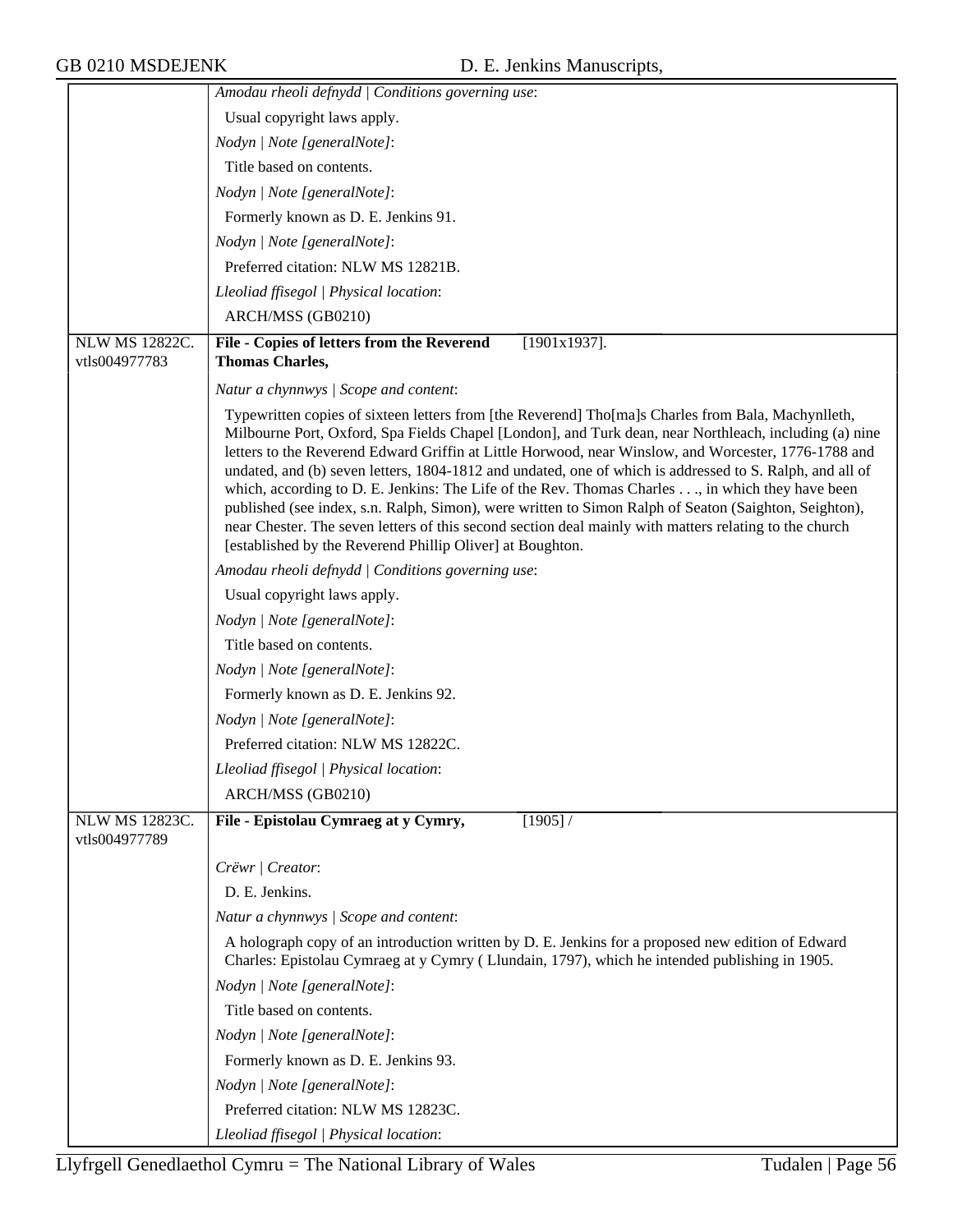|                                        | ARCH/MSS (GB0210)                                                                                                                                                                                                                                                                                                                                                                                                                                                                                                                                                                                                                                                                                                                                                                                                                                                                                                                                                          |
|----------------------------------------|----------------------------------------------------------------------------------------------------------------------------------------------------------------------------------------------------------------------------------------------------------------------------------------------------------------------------------------------------------------------------------------------------------------------------------------------------------------------------------------------------------------------------------------------------------------------------------------------------------------------------------------------------------------------------------------------------------------------------------------------------------------------------------------------------------------------------------------------------------------------------------------------------------------------------------------------------------------------------|
| NLW MS 12824D.                         | File - Rhestr o bregethwyr,<br>$[1901x1937]$ .<br>43 pp.                                                                                                                                                                                                                                                                                                                                                                                                                                                                                                                                                                                                                                                                                                                                                                                                                                                                                                                   |
| vtls004977795                          |                                                                                                                                                                                                                                                                                                                                                                                                                                                                                                                                                                                                                                                                                                                                                                                                                                                                                                                                                                            |
|                                        | Natur a chynnwys / Scope and content:                                                                                                                                                                                                                                                                                                                                                                                                                                                                                                                                                                                                                                                                                                                                                                                                                                                                                                                                      |
|                                        | Typewritten notes headed 'Nodiadau o Lyfr Mawr John Hughes, Llwyn, Llanrhaiadr', listing the names<br>of [Calvinistic Methodist] preachers who had preached on specified dates during the period 1828-1863<br>in various places in North Wales including Abergele, Bala, Cerig y Drudion, Dinbych, Henllan, Rhuthin,<br>etc., with the texts of their sermons.                                                                                                                                                                                                                                                                                                                                                                                                                                                                                                                                                                                                             |
|                                        | Amodau rheoli defnydd   Conditions governing use:                                                                                                                                                                                                                                                                                                                                                                                                                                                                                                                                                                                                                                                                                                                                                                                                                                                                                                                          |
|                                        | Usual copyright laws apply.                                                                                                                                                                                                                                                                                                                                                                                                                                                                                                                                                                                                                                                                                                                                                                                                                                                                                                                                                |
|                                        | Nodyn   Note [generalNote]:                                                                                                                                                                                                                                                                                                                                                                                                                                                                                                                                                                                                                                                                                                                                                                                                                                                                                                                                                |
|                                        | Title based on contents.                                                                                                                                                                                                                                                                                                                                                                                                                                                                                                                                                                                                                                                                                                                                                                                                                                                                                                                                                   |
|                                        | Nodyn   Note [generalNote]:                                                                                                                                                                                                                                                                                                                                                                                                                                                                                                                                                                                                                                                                                                                                                                                                                                                                                                                                                |
|                                        | Formerly known as D. E. Jenkins 94.                                                                                                                                                                                                                                                                                                                                                                                                                                                                                                                                                                                                                                                                                                                                                                                                                                                                                                                                        |
|                                        | Nodyn   Note [generalNote]:                                                                                                                                                                                                                                                                                                                                                                                                                                                                                                                                                                                                                                                                                                                                                                                                                                                                                                                                                |
|                                        | Preferred citation: NLW MS 12824D.                                                                                                                                                                                                                                                                                                                                                                                                                                                                                                                                                                                                                                                                                                                                                                                                                                                                                                                                         |
|                                        | Lleoliad ffisegol   Physical location:                                                                                                                                                                                                                                                                                                                                                                                                                                                                                                                                                                                                                                                                                                                                                                                                                                                                                                                                     |
|                                        | ARCH/MSS (GB0210)                                                                                                                                                                                                                                                                                                                                                                                                                                                                                                                                                                                                                                                                                                                                                                                                                                                                                                                                                          |
| <b>NLW MS 12825D.</b><br>vtls004977809 | File - The records of the Church in Wales,<br>[1912]                                                                                                                                                                                                                                                                                                                                                                                                                                                                                                                                                                                                                                                                                                                                                                                                                                                                                                                       |
|                                        | Crëwr   Creator:                                                                                                                                                                                                                                                                                                                                                                                                                                                                                                                                                                                                                                                                                                                                                                                                                                                                                                                                                           |
|                                        | D. E. Jenkins.                                                                                                                                                                                                                                                                                                                                                                                                                                                                                                                                                                                                                                                                                                                                                                                                                                                                                                                                                             |
|                                        | Natur a chynnwys / Scope and content:                                                                                                                                                                                                                                                                                                                                                                                                                                                                                                                                                                                                                                                                                                                                                                                                                                                                                                                                      |
|                                        | A typescript copy of a memorandum [by D. E. Jenkins] on 'The Records of the Established Church in<br>Wales and their Disposal by Disestablishment', in which it is proposed that, in the bill being prepared<br>for the disestablishment of the Anglican Church in Wales [1912], provision should be made for (1) the<br>retention of the diocesan and parochial records of that church 'as the property of the Nation', (2) the<br>conversion of existing diocesan registries into national repositories with a salaried official in charge, (3)<br>making the records available to holders of research permits, and (4) the granting of Treasury subsidies<br>for the publication of parish registers, etc. Also a typewritten copy of a letter from [D. E. Jenkins] from<br>Denbigh, to T. Huws Davies, Home Office, Whitehall, January 1912 (requesting recipient to bring an<br>enclosed copy of the above mentioned memorandum to the notice of the Home Secretary). |
|                                        | Nodyn   Note [generalNote]:                                                                                                                                                                                                                                                                                                                                                                                                                                                                                                                                                                                                                                                                                                                                                                                                                                                                                                                                                |
|                                        | Title based on contents.                                                                                                                                                                                                                                                                                                                                                                                                                                                                                                                                                                                                                                                                                                                                                                                                                                                                                                                                                   |
|                                        | Nodyn   Note [generalNote]:                                                                                                                                                                                                                                                                                                                                                                                                                                                                                                                                                                                                                                                                                                                                                                                                                                                                                                                                                |
|                                        | Formerly known as D. E. Jenkins 95.                                                                                                                                                                                                                                                                                                                                                                                                                                                                                                                                                                                                                                                                                                                                                                                                                                                                                                                                        |
|                                        | Nodyn   Note [generalNote]:                                                                                                                                                                                                                                                                                                                                                                                                                                                                                                                                                                                                                                                                                                                                                                                                                                                                                                                                                |
|                                        | Preferred citation: NLW MS 12825D.                                                                                                                                                                                                                                                                                                                                                                                                                                                                                                                                                                                                                                                                                                                                                                                                                                                                                                                                         |
|                                        | Lleoliad ffisegol   Physical location:                                                                                                                                                                                                                                                                                                                                                                                                                                                                                                                                                                                                                                                                                                                                                                                                                                                                                                                                     |
|                                        | ARCH/MSS (GB0210)                                                                                                                                                                                                                                                                                                                                                                                                                                                                                                                                                                                                                                                                                                                                                                                                                                                                                                                                                          |
| <b>NLW MS 12826D.</b><br>vtls004977820 | File - Miscellaneous notes,<br>$[1901x1937]$ .                                                                                                                                                                                                                                                                                                                                                                                                                                                                                                                                                                                                                                                                                                                                                                                                                                                                                                                             |
|                                        | Natur a chynnwys / Scope and content:                                                                                                                                                                                                                                                                                                                                                                                                                                                                                                                                                                                                                                                                                                                                                                                                                                                                                                                                      |
|                                        | Two sets of typewritten notes headed 'Mass Intelligence - Wales, 1789-1840', and 'The Cessation of<br>Novelty'.                                                                                                                                                                                                                                                                                                                                                                                                                                                                                                                                                                                                                                                                                                                                                                                                                                                            |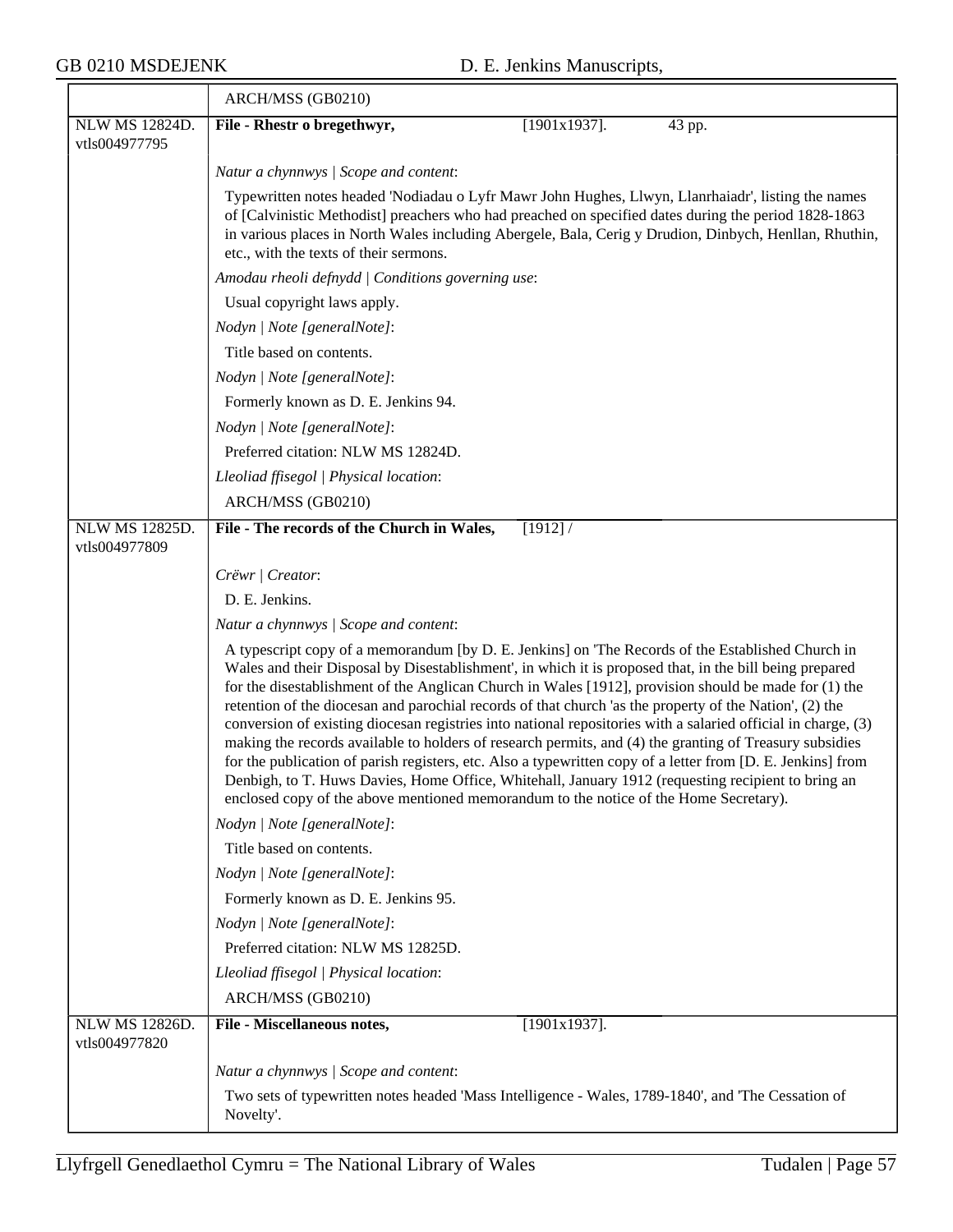|                                        | Amodau rheoli defnydd   Conditions governing use:                                                                                                                                                                                                                                                                                                                                                                                                                                                                                                                                                                                                |
|----------------------------------------|--------------------------------------------------------------------------------------------------------------------------------------------------------------------------------------------------------------------------------------------------------------------------------------------------------------------------------------------------------------------------------------------------------------------------------------------------------------------------------------------------------------------------------------------------------------------------------------------------------------------------------------------------|
|                                        | Usual copyright laws apply.                                                                                                                                                                                                                                                                                                                                                                                                                                                                                                                                                                                                                      |
|                                        | Nodyn   Note [generalNote]:                                                                                                                                                                                                                                                                                                                                                                                                                                                                                                                                                                                                                      |
|                                        | Title based on contents.                                                                                                                                                                                                                                                                                                                                                                                                                                                                                                                                                                                                                         |
|                                        | Nodyn   Note [generalNote]:                                                                                                                                                                                                                                                                                                                                                                                                                                                                                                                                                                                                                      |
|                                        | Formerly known as D. E. Jenkins 96.                                                                                                                                                                                                                                                                                                                                                                                                                                                                                                                                                                                                              |
|                                        | Nodyn   Note [generalNote]:                                                                                                                                                                                                                                                                                                                                                                                                                                                                                                                                                                                                                      |
|                                        | Preferred citation: NLW MS 12826D.                                                                                                                                                                                                                                                                                                                                                                                                                                                                                                                                                                                                               |
|                                        | Lleoliad ffisegol   Physical location:                                                                                                                                                                                                                                                                                                                                                                                                                                                                                                                                                                                                           |
|                                        | ARCH/MSS (GB0210)                                                                                                                                                                                                                                                                                                                                                                                                                                                                                                                                                                                                                                |
| <b>NLW MS 12827D.</b><br>vtls004977830 | File - Yr Ysgol Sul,<br>$[1917x1937]$ .                                                                                                                                                                                                                                                                                                                                                                                                                                                                                                                                                                                                          |
|                                        | Natur a chynnwys / Scope and content:                                                                                                                                                                                                                                                                                                                                                                                                                                                                                                                                                                                                            |
|                                        | A typescript copy of a paper on 'Yr Ysgol Sul' ('The Sunday School') by Sir Owen M[organ] Edwards<br>read by the Reverend W. O. Evans, Wesleyan minister, at the North Wales Free Church Conference held<br>at Portmadoc, April 1917.                                                                                                                                                                                                                                                                                                                                                                                                            |
|                                        | Amodau rheoli defnydd   Conditions governing use:                                                                                                                                                                                                                                                                                                                                                                                                                                                                                                                                                                                                |
|                                        | Usual copyright laws apply.                                                                                                                                                                                                                                                                                                                                                                                                                                                                                                                                                                                                                      |
|                                        | Nodyn   Note [generalNote]:                                                                                                                                                                                                                                                                                                                                                                                                                                                                                                                                                                                                                      |
|                                        | Title based on contents.                                                                                                                                                                                                                                                                                                                                                                                                                                                                                                                                                                                                                         |
|                                        | Nodyn   Note [generalNote]:                                                                                                                                                                                                                                                                                                                                                                                                                                                                                                                                                                                                                      |
|                                        | Formerly known as D. E. Jenkins 97.                                                                                                                                                                                                                                                                                                                                                                                                                                                                                                                                                                                                              |
|                                        | Nodyn   Note [generalNote]:                                                                                                                                                                                                                                                                                                                                                                                                                                                                                                                                                                                                                      |
|                                        | Preferred citation: NLW MS 12827D.                                                                                                                                                                                                                                                                                                                                                                                                                                                                                                                                                                                                               |
|                                        | Lleoliad ffisegol   Physical location:                                                                                                                                                                                                                                                                                                                                                                                                                                                                                                                                                                                                           |
|                                        | ARCH/MSS (GB0210)                                                                                                                                                                                                                                                                                                                                                                                                                                                                                                                                                                                                                                |
| <b>NLW MS 12828B.</b><br>vtls004977851 | File - Methodistiaeth plwyf Beddgelert,<br>$[1901x1937]$ .                                                                                                                                                                                                                                                                                                                                                                                                                                                                                                                                                                                       |
|                                        | Natur a chynnwys / Scope and content:                                                                                                                                                                                                                                                                                                                                                                                                                                                                                                                                                                                                            |
|                                        | An exercise book containing extensive extracts from, amounting almost to complete transcripts of, (a) an<br>account of the origin and growth of the Calvinistic Methodist cause in the Nanmor district of the parish<br>of Beddgelert [co. Caernarvon], and (b) an account of the establishing of the [C.M.] Church at Peniel in<br>the said district of Nanmor with notes on some of the early members of the church, both ? compiled by<br>John Jones of Nanmor, probably circa 1880. The volume also contains a transcript of, or extracts from,<br>notes on 'The History of Nant Gwynan, county of Carnarvon' by James Wyatt of Bryngwynant. |
|                                        | Amodau rheoli defnydd   Conditions governing use:                                                                                                                                                                                                                                                                                                                                                                                                                                                                                                                                                                                                |
|                                        | Usual copyright laws apply.                                                                                                                                                                                                                                                                                                                                                                                                                                                                                                                                                                                                                      |
|                                        | Nodyn   Note [generalNote]:                                                                                                                                                                                                                                                                                                                                                                                                                                                                                                                                                                                                                      |
|                                        | Title based on contents.                                                                                                                                                                                                                                                                                                                                                                                                                                                                                                                                                                                                                         |
|                                        | Nodyn   Note [generalNote]:                                                                                                                                                                                                                                                                                                                                                                                                                                                                                                                                                                                                                      |
|                                        | Formerly known as D. E. Jenkins 98.                                                                                                                                                                                                                                                                                                                                                                                                                                                                                                                                                                                                              |
|                                        | Nodyn   Note [generalNote]:                                                                                                                                                                                                                                                                                                                                                                                                                                                                                                                                                                                                                      |
|                                        | Preferred citation: NLW MS 12828B.                                                                                                                                                                                                                                                                                                                                                                                                                                                                                                                                                                                                               |
|                                        | Lleoliad ffisegol   Physical location:                                                                                                                                                                                                                                                                                                                                                                                                                                                                                                                                                                                                           |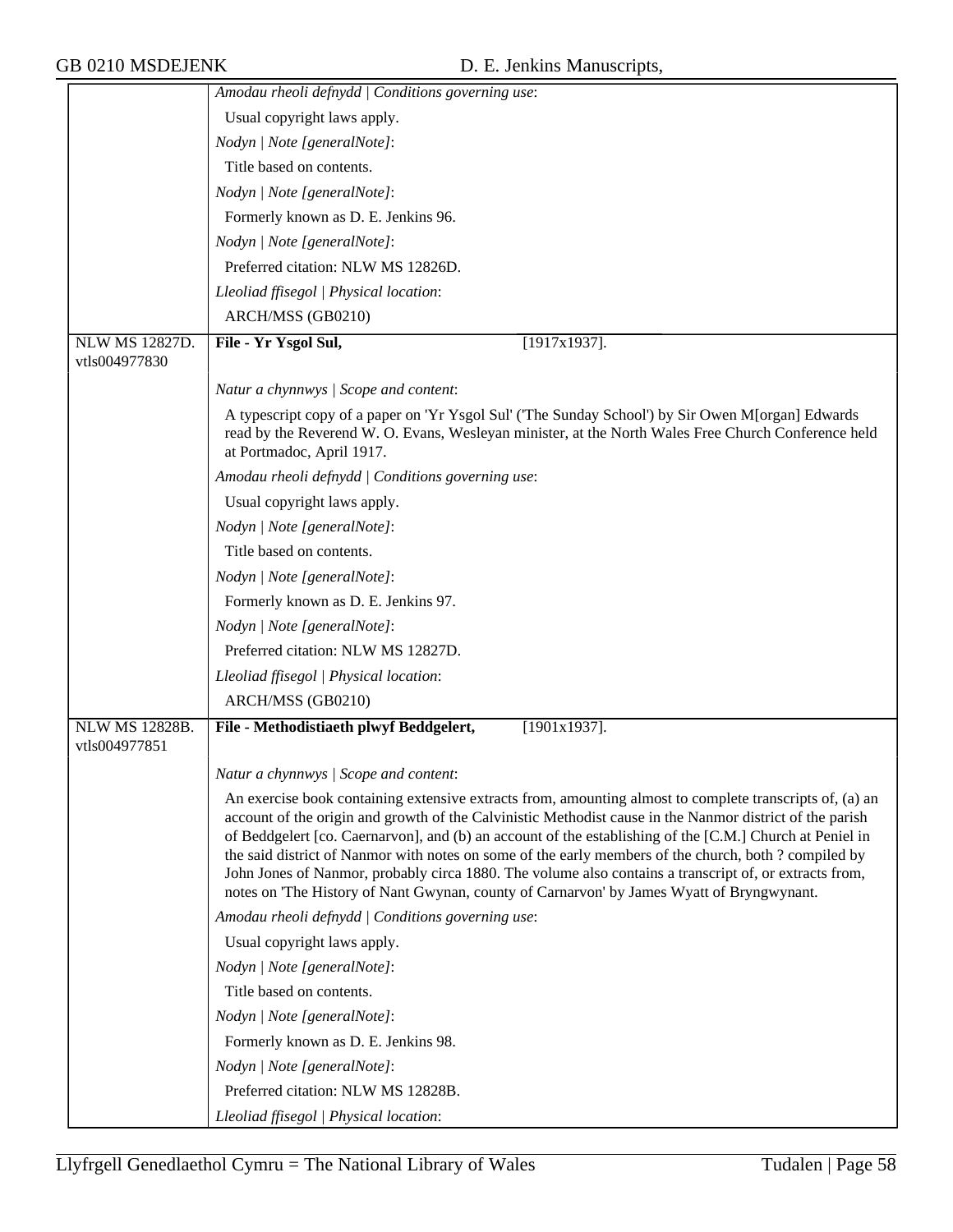$\overline{\phantom{a}}$  , and the set of  $\overline{\phantom{a}}$  , and the set of  $\overline{\phantom{a}}$  , and the set of  $\overline{\phantom{a}}$ 

|                                        | ARCH/MSS (GB0210)                                                                                                                                                                                                                                                                                                                                                                                                                  |
|----------------------------------------|------------------------------------------------------------------------------------------------------------------------------------------------------------------------------------------------------------------------------------------------------------------------------------------------------------------------------------------------------------------------------------------------------------------------------------|
| NLW MS 12829B.<br>vtls004977853        | File - Eisteddfod Gadeiriol Sir Ddinbych,<br>$[1922]$ .<br>1922,                                                                                                                                                                                                                                                                                                                                                                   |
|                                        | Natur a chynnwys / Scope and content:                                                                                                                                                                                                                                                                                                                                                                                              |
|                                        | A holograph copy of the adjudication by T[homas] Gwynn Jones [professor of Welsh Literature,<br>University College of Wales, Aberystwyth] on the four poems submitted for the chair competition at the<br>Denbighshire Chair Eisteddfod [held at Denbigh, 3, 5, 6 June], 1922.                                                                                                                                                     |
|                                        | Amodau rheoli defnydd   Conditions governing use:                                                                                                                                                                                                                                                                                                                                                                                  |
|                                        | Usual copyright laws apply.                                                                                                                                                                                                                                                                                                                                                                                                        |
|                                        | Nodyn   Note [generalNote]:                                                                                                                                                                                                                                                                                                                                                                                                        |
|                                        | Title based on contents.                                                                                                                                                                                                                                                                                                                                                                                                           |
|                                        | Nodyn   Note [generalNote]:                                                                                                                                                                                                                                                                                                                                                                                                        |
|                                        | Formerly known as D. E. Jenkins 99.                                                                                                                                                                                                                                                                                                                                                                                                |
|                                        | Nodyn   Note [generalNote]:                                                                                                                                                                                                                                                                                                                                                                                                        |
|                                        | Preferred citation: NLW MS 12829B.                                                                                                                                                                                                                                                                                                                                                                                                 |
|                                        | Lleoliad ffisegol   Physical location:                                                                                                                                                                                                                                                                                                                                                                                             |
|                                        | ARCH/MSS (GB0210)                                                                                                                                                                                                                                                                                                                                                                                                                  |
| <b>NLW MS 12830B.</b><br>vtls004977856 | File - Press cuttings,<br>$[1932]$ .                                                                                                                                                                                                                                                                                                                                                                                               |
|                                        | Natur a chynnwys / Scope and content:                                                                                                                                                                                                                                                                                                                                                                                              |
|                                        | A school exercise book containing mounted press cuttings relating mainly to the award of the degree of<br>DLitt. (University of Liverpool) and a Civil List pension to D. E. Jenkins in 1932.                                                                                                                                                                                                                                      |
|                                        | Amodau rheoli defnydd   Conditions governing use:                                                                                                                                                                                                                                                                                                                                                                                  |
|                                        | Usual copyright laws apply.                                                                                                                                                                                                                                                                                                                                                                                                        |
|                                        | Nodyn   Note [generalNote]:                                                                                                                                                                                                                                                                                                                                                                                                        |
|                                        | Title based on contents.                                                                                                                                                                                                                                                                                                                                                                                                           |
|                                        | Nodyn   Note [generalNote]:                                                                                                                                                                                                                                                                                                                                                                                                        |
|                                        | Formerly known as D. E. Jenkins 100.                                                                                                                                                                                                                                                                                                                                                                                               |
|                                        | Nodyn   Note [generalNote]:                                                                                                                                                                                                                                                                                                                                                                                                        |
|                                        | Preferred citation: NLW MS 12830B.                                                                                                                                                                                                                                                                                                                                                                                                 |
|                                        | Lleoliad ffisegol   Physical location:                                                                                                                                                                                                                                                                                                                                                                                             |
|                                        | ARCH/MSS (GB0210)                                                                                                                                                                                                                                                                                                                                                                                                                  |
| NLW MS 12831B.<br>vtls004977863        | File - Lecture notes,<br>?1892-1895 /                                                                                                                                                                                                                                                                                                                                                                                              |
|                                        | Crëwr   Creator:                                                                                                                                                                                                                                                                                                                                                                                                                   |
|                                        | D. E. Jenkins.                                                                                                                                                                                                                                                                                                                                                                                                                     |
|                                        | Natur a chynnwys / Scope and content:                                                                                                                                                                                                                                                                                                                                                                                              |
|                                        | An exercise book containing notes on the poems of Laurence Minot, 'The Tale of Gamelyn', [John]<br>Dryden's essays on 'Satire', 'Translation', and 'The Parallel between Poetry and Painting', and [John]<br>Milton's 'Paradise Regained'. They are probably notes by D. E. Jenkins of lectures delivered at the<br>University College of Wales, Aberystwyth, ?1892-1895, by C[harles] H[arold] Herford [professor of<br>English]. |
|                                        | Nodyn   Note [generalNote]:                                                                                                                                                                                                                                                                                                                                                                                                        |
|                                        | Title based on contents.                                                                                                                                                                                                                                                                                                                                                                                                           |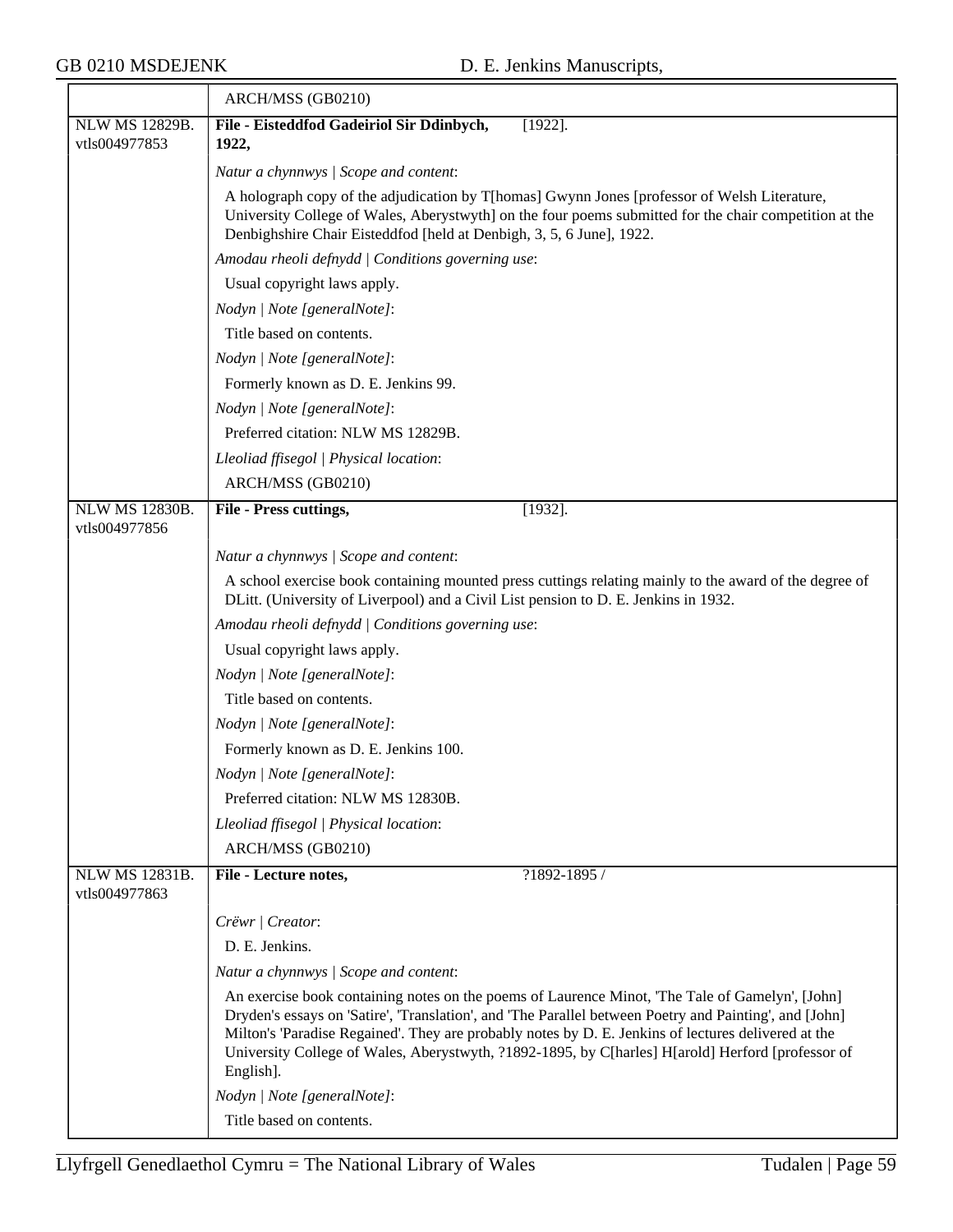|                                 | Nodyn   Note [generalNote]:                                                                                                                                                                                                                                                                                                                                                                                                                                                                      |
|---------------------------------|--------------------------------------------------------------------------------------------------------------------------------------------------------------------------------------------------------------------------------------------------------------------------------------------------------------------------------------------------------------------------------------------------------------------------------------------------------------------------------------------------|
|                                 | Formerly known as D. E. Jenkins 101.                                                                                                                                                                                                                                                                                                                                                                                                                                                             |
|                                 | Nodyn   Note [generalNote]:                                                                                                                                                                                                                                                                                                                                                                                                                                                                      |
|                                 | Preferred citation: NLW MS 12831B.                                                                                                                                                                                                                                                                                                                                                                                                                                                               |
|                                 | Lleoliad ffisegol   Physical location:                                                                                                                                                                                                                                                                                                                                                                                                                                                           |
|                                 | ARCH/MSS (GB0210)                                                                                                                                                                                                                                                                                                                                                                                                                                                                                |
| <b>NLW MS 12832A.</b>           | File - 'The Pilgrim's Church', parish of<br>1894-1902.                                                                                                                                                                                                                                                                                                                                                                                                                                           |
| vtls004977868                   | Llanfihangel Abercywyn,                                                                                                                                                                                                                                                                                                                                                                                                                                                                          |
|                                 | Natur a chynnwys / Scope and content:                                                                                                                                                                                                                                                                                                                                                                                                                                                            |
|                                 | A note-book containing mounted cuttings, 1894-1902, from The [Carmarthen] Journal, Y Llan, The<br>Welshman, and Western Mail, their contents consisting of reports on the annual commemorative services<br>held within the ruins or in the churchyard of the old parish church ('the Pilgrims' Church') of the parish of<br>Llanfihangel Abercywyn, co. Carmarthen, and notes on the ruins of the church, the pilgrims' graves in the<br>churchyard, and traditions connected with the locality. |
|                                 | Nodyn   Note [generalNote]:                                                                                                                                                                                                                                                                                                                                                                                                                                                                      |
|                                 | Title based on contents.                                                                                                                                                                                                                                                                                                                                                                                                                                                                         |
|                                 | Nodyn   Note [generalNote]:                                                                                                                                                                                                                                                                                                                                                                                                                                                                      |
|                                 | Formerly known as D. E. Jenkins 102.                                                                                                                                                                                                                                                                                                                                                                                                                                                             |
|                                 | Nodyn   Note [generalNote]:                                                                                                                                                                                                                                                                                                                                                                                                                                                                      |
|                                 | Preferred citation: NLW MS 12832A.                                                                                                                                                                                                                                                                                                                                                                                                                                                               |
|                                 | Lleoliad ffisegol   Physical location:                                                                                                                                                                                                                                                                                                                                                                                                                                                           |
|                                 | ARCH/MSS (GB0210)                                                                                                                                                                                                                                                                                                                                                                                                                                                                                |
| NLW MS 12833C.<br>vtls004977873 | File - Essay,<br>[1867] /<br>76 pp.                                                                                                                                                                                                                                                                                                                                                                                                                                                              |
|                                 | Crëwr   Creator:                                                                                                                                                                                                                                                                                                                                                                                                                                                                                 |
|                                 | 'Cerdic' (pseudonym).                                                                                                                                                                                                                                                                                                                                                                                                                                                                            |
|                                 | Natur a chynnwys / Scope and content:                                                                                                                                                                                                                                                                                                                                                                                                                                                            |
|                                 | A note-book containing an essay entitled 'A Defence of the Welsh People against the Misrepresentations<br>of their English Critics', written by 'Cerdic' ? in 1867 (see pp. 30 and 52).                                                                                                                                                                                                                                                                                                          |
|                                 | Nodyn   Note [generalNote]:                                                                                                                                                                                                                                                                                                                                                                                                                                                                      |
|                                 | Title based on contents.                                                                                                                                                                                                                                                                                                                                                                                                                                                                         |
|                                 | Nodyn   Note [generalNote]:                                                                                                                                                                                                                                                                                                                                                                                                                                                                      |
|                                 | Formerly known as D. E. Jenkins 103.                                                                                                                                                                                                                                                                                                                                                                                                                                                             |
|                                 | Nodyn   Note [generalNote]:                                                                                                                                                                                                                                                                                                                                                                                                                                                                      |
|                                 | Preferred citation: NLW MS 12833C.                                                                                                                                                                                                                                                                                                                                                                                                                                                               |
|                                 | Lleoliad ffisegol   Physical location:                                                                                                                                                                                                                                                                                                                                                                                                                                                           |
|                                 | ARCH/MSS (GB0210)                                                                                                                                                                                                                                                                                                                                                                                                                                                                                |
| NLW MS 12834C.<br>vtls004977882 | File - A novel,<br>$[1901x1937]$ /<br>$iii + 559$ pp.                                                                                                                                                                                                                                                                                                                                                                                                                                            |
|                                 | Crëwr   Creator:                                                                                                                                                                                                                                                                                                                                                                                                                                                                                 |
|                                 |                                                                                                                                                                                                                                                                                                                                                                                                                                                                                                  |
|                                 |                                                                                                                                                                                                                                                                                                                                                                                                                                                                                                  |
|                                 | Lockyer Lewys.                                                                                                                                                                                                                                                                                                                                                                                                                                                                                   |
|                                 | Natur a chynnwys / Scope and content:<br>A draft copy (typescript with manuscript emendations) of a novel by Lockyer Lewys entitled 'Prim                                                                                                                                                                                                                                                                                                                                                        |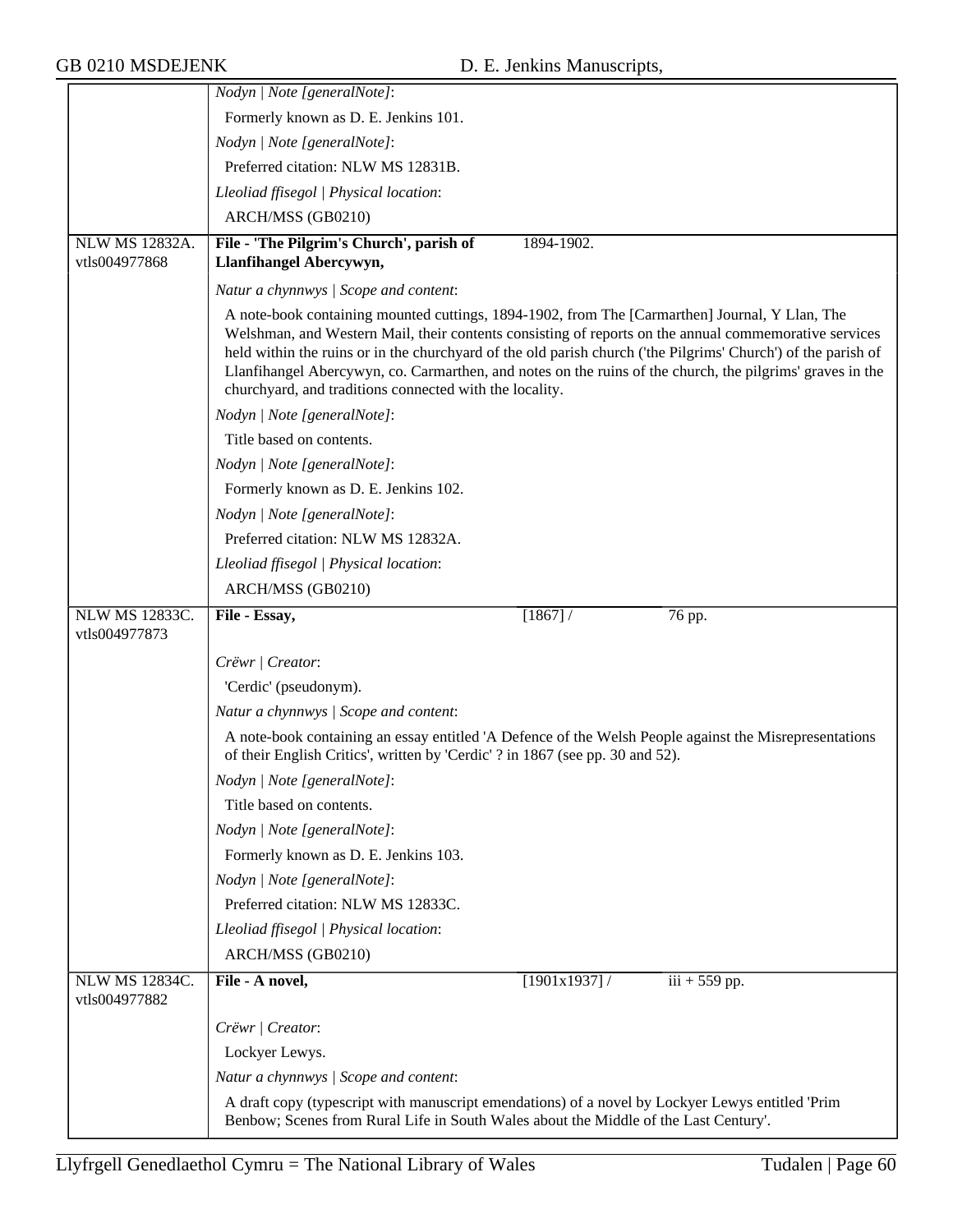|                                        | Amodau rheoli defnydd   Conditions governing use:                                                                                                                                                                                                                                                                                                                                                                                                                                                                                                                                                                                                                                                                                                                                                                                                                              |
|----------------------------------------|--------------------------------------------------------------------------------------------------------------------------------------------------------------------------------------------------------------------------------------------------------------------------------------------------------------------------------------------------------------------------------------------------------------------------------------------------------------------------------------------------------------------------------------------------------------------------------------------------------------------------------------------------------------------------------------------------------------------------------------------------------------------------------------------------------------------------------------------------------------------------------|
|                                        | Usual copyright laws apply.                                                                                                                                                                                                                                                                                                                                                                                                                                                                                                                                                                                                                                                                                                                                                                                                                                                    |
|                                        | Nodyn   Note [generalNote]:                                                                                                                                                                                                                                                                                                                                                                                                                                                                                                                                                                                                                                                                                                                                                                                                                                                    |
|                                        | Title based on contents.                                                                                                                                                                                                                                                                                                                                                                                                                                                                                                                                                                                                                                                                                                                                                                                                                                                       |
|                                        | Nodyn   Note [generalNote]:                                                                                                                                                                                                                                                                                                                                                                                                                                                                                                                                                                                                                                                                                                                                                                                                                                                    |
|                                        | Formerly known as D. E. Jenkins 104.                                                                                                                                                                                                                                                                                                                                                                                                                                                                                                                                                                                                                                                                                                                                                                                                                                           |
|                                        | Nodyn   Note [generalNote]:                                                                                                                                                                                                                                                                                                                                                                                                                                                                                                                                                                                                                                                                                                                                                                                                                                                    |
|                                        | Preferred citation: NLW MS 12834C.                                                                                                                                                                                                                                                                                                                                                                                                                                                                                                                                                                                                                                                                                                                                                                                                                                             |
|                                        | Lleoliad ffisegol   Physical location:                                                                                                                                                                                                                                                                                                                                                                                                                                                                                                                                                                                                                                                                                                                                                                                                                                         |
|                                        | ARCH/MSS (GB0210)                                                                                                                                                                                                                                                                                                                                                                                                                                                                                                                                                                                                                                                                                                                                                                                                                                                              |
| <b>NLW MS 12835C.</b><br>vtls004977898 | File - Eight tales of Wales,<br>$[1901x1937]$ .                                                                                                                                                                                                                                                                                                                                                                                                                                                                                                                                                                                                                                                                                                                                                                                                                                |
|                                        | Natur a chynnwys / Scope and content:                                                                                                                                                                                                                                                                                                                                                                                                                                                                                                                                                                                                                                                                                                                                                                                                                                          |
|                                        | Typescript copies of eight short stories or tales entitled 'Gold for Gold ', 'The Hunchbacks of Lavan<br>Sands', 'The Minstrel's Timely Return', 'The Origin of Bala Lake', 'Manleth of Cwm Brochan', 'The Parish<br>Stocks', 'The Mystery Man of the Lost Land', and 'The Bell of Llanpennar'. Also a typescript copy of a<br>letter from Llewelyn Jenkins ? from Liverpool, to [], [19]21, drawing recipient's attention to these stories<br>which are said to be the work of the writer's friend and to be 'based on Welsh Traditions and History'.<br>Three of the stories, more particularly 'The Minstrel's Timely Return', which is based upon an episode in<br>the career of Sir John Owen of Clenennau, co. Caernarvon, during the Civil War, have a Welsh historical<br>background, whilst the others partake more of the nature of Welsh traditional or folk tales. |
|                                        | Amodau rheoli defnydd   Conditions governing use:                                                                                                                                                                                                                                                                                                                                                                                                                                                                                                                                                                                                                                                                                                                                                                                                                              |
|                                        | Usual copyright laws apply.                                                                                                                                                                                                                                                                                                                                                                                                                                                                                                                                                                                                                                                                                                                                                                                                                                                    |
|                                        | Nodyn   Note [generalNote]:                                                                                                                                                                                                                                                                                                                                                                                                                                                                                                                                                                                                                                                                                                                                                                                                                                                    |
|                                        | Title based on contents.                                                                                                                                                                                                                                                                                                                                                                                                                                                                                                                                                                                                                                                                                                                                                                                                                                                       |
|                                        | Nodyn   Note [generalNote]:                                                                                                                                                                                                                                                                                                                                                                                                                                                                                                                                                                                                                                                                                                                                                                                                                                                    |
|                                        | Formerly known as D. E. Jenkins 105.                                                                                                                                                                                                                                                                                                                                                                                                                                                                                                                                                                                                                                                                                                                                                                                                                                           |
|                                        | Nodyn   Note [generalNote]:                                                                                                                                                                                                                                                                                                                                                                                                                                                                                                                                                                                                                                                                                                                                                                                                                                                    |
|                                        | Preferred citation: NLW MS 12835C.                                                                                                                                                                                                                                                                                                                                                                                                                                                                                                                                                                                                                                                                                                                                                                                                                                             |
|                                        | Lleoliad ffisegol   Physical location:                                                                                                                                                                                                                                                                                                                                                                                                                                                                                                                                                                                                                                                                                                                                                                                                                                         |
|                                        | ARCH/MSS (GB0210)                                                                                                                                                                                                                                                                                                                                                                                                                                                                                                                                                                                                                                                                                                                                                                                                                                                              |
| <b>NLW MS 12836B.</b><br>vtls004977944 | $[1901x1937]$ .<br>File - A novel,                                                                                                                                                                                                                                                                                                                                                                                                                                                                                                                                                                                                                                                                                                                                                                                                                                             |
|                                        | Natur a chynnwys / Scope and content:                                                                                                                                                                                                                                                                                                                                                                                                                                                                                                                                                                                                                                                                                                                                                                                                                                          |
|                                        | An incomplete, draft version of a novel, without title, based upon life in a fictitious North Wales village<br>called Llanbannog in the second half of the nineteenth century. The work features the religious life of<br>the period, more particularly that of the Calvinistic Methodists, and touches upon the occasional clash of<br>interests between Nonconformity and Anglicanism.                                                                                                                                                                                                                                                                                                                                                                                                                                                                                       |
|                                        | Amodau rheoli defnydd   Conditions governing use:                                                                                                                                                                                                                                                                                                                                                                                                                                                                                                                                                                                                                                                                                                                                                                                                                              |
|                                        | Usual copyright laws apply.                                                                                                                                                                                                                                                                                                                                                                                                                                                                                                                                                                                                                                                                                                                                                                                                                                                    |
|                                        | Nodyn   Note [generalNote]:                                                                                                                                                                                                                                                                                                                                                                                                                                                                                                                                                                                                                                                                                                                                                                                                                                                    |
|                                        | Title based on contents.                                                                                                                                                                                                                                                                                                                                                                                                                                                                                                                                                                                                                                                                                                                                                                                                                                                       |
|                                        | Nodyn   Note [generalNote]:                                                                                                                                                                                                                                                                                                                                                                                                                                                                                                                                                                                                                                                                                                                                                                                                                                                    |
|                                        | Formerly known as D. E. Jenkins 106.                                                                                                                                                                                                                                                                                                                                                                                                                                                                                                                                                                                                                                                                                                                                                                                                                                           |
|                                        | Nodyn   Note [generalNote]:                                                                                                                                                                                                                                                                                                                                                                                                                                                                                                                                                                                                                                                                                                                                                                                                                                                    |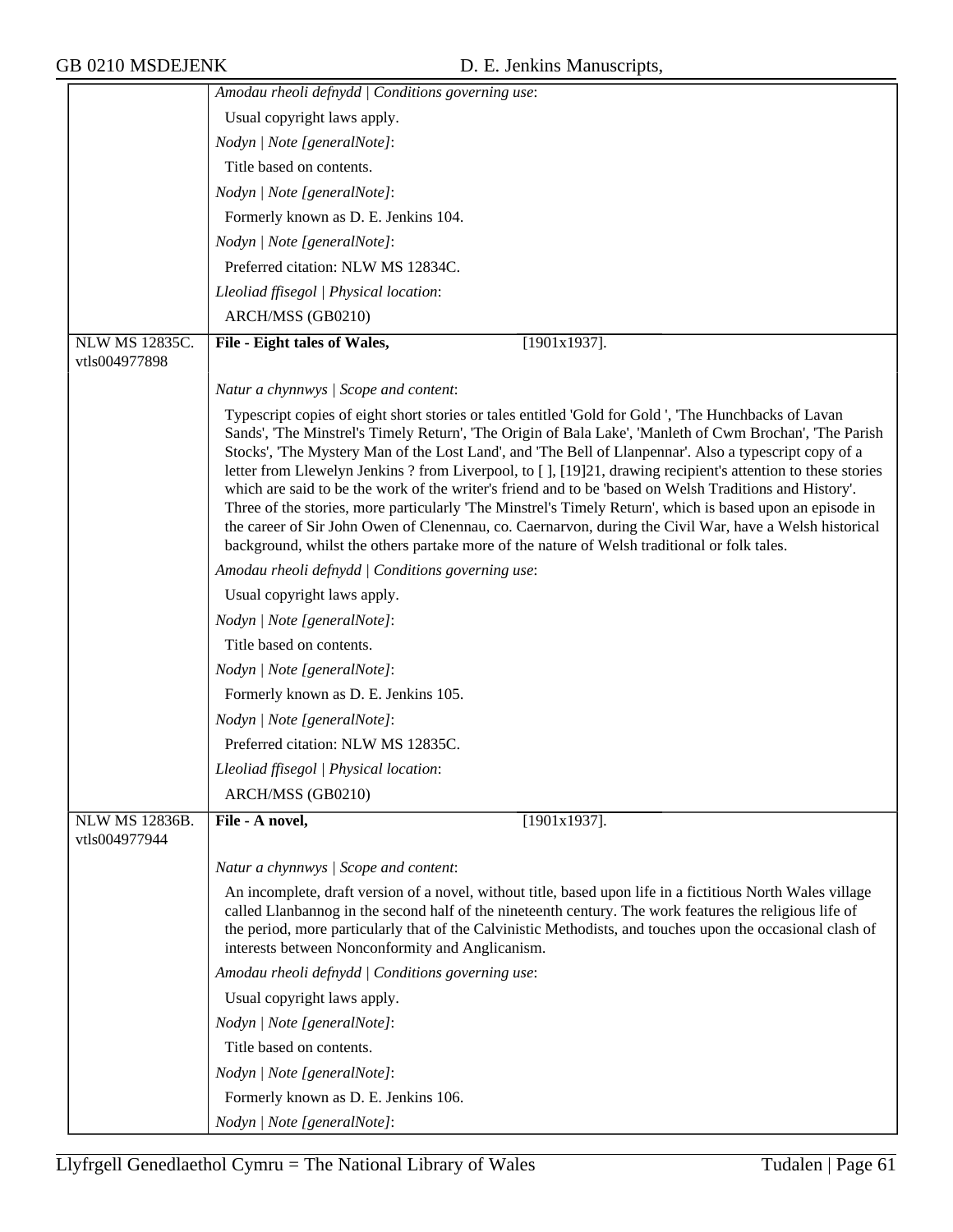$\overline{\phantom{a}}$ 

|                                        | Preferred citation: NLW MS 12836B.                                                                                                                                                                                                                                                                                                                                                                                                                                                                                                                               |
|----------------------------------------|------------------------------------------------------------------------------------------------------------------------------------------------------------------------------------------------------------------------------------------------------------------------------------------------------------------------------------------------------------------------------------------------------------------------------------------------------------------------------------------------------------------------------------------------------------------|
|                                        | Lleoliad ffisegol   Physical location:                                                                                                                                                                                                                                                                                                                                                                                                                                                                                                                           |
|                                        | ARCH/MSS (GB0210)                                                                                                                                                                                                                                                                                                                                                                                                                                                                                                                                                |
| <b>NLW MS 12837D.</b><br>vtls004977952 | File - Will of the Reverend Edward<br>$[1901x1937]$ .<br>Morgan,                                                                                                                                                                                                                                                                                                                                                                                                                                                                                                 |
|                                        | Natur a chynnwys / Scope and content:                                                                                                                                                                                                                                                                                                                                                                                                                                                                                                                            |
|                                        | A photostat facsimile of a probate copy of the will of the Reverend Edward Morgan [vicar of Syston,<br>1814-1869, and of Ratcliffe-on-the-Wreak, 1818-1867, both in co. Leicester]. The will, 27 July 1860,<br>with two codicils, 11 March 1861 and 6 June 1864, was proved 30 June 1869.                                                                                                                                                                                                                                                                        |
|                                        | Amodau rheoli defnydd   Conditions governing use:                                                                                                                                                                                                                                                                                                                                                                                                                                                                                                                |
|                                        | Usual copyright laws apply.                                                                                                                                                                                                                                                                                                                                                                                                                                                                                                                                      |
|                                        | Nodyn   Note [generalNote]:                                                                                                                                                                                                                                                                                                                                                                                                                                                                                                                                      |
|                                        | Title based on contents.                                                                                                                                                                                                                                                                                                                                                                                                                                                                                                                                         |
|                                        | Nodyn   Note [generalNote]:                                                                                                                                                                                                                                                                                                                                                                                                                                                                                                                                      |
|                                        | Formerly known as D. E. Jenkins 107.                                                                                                                                                                                                                                                                                                                                                                                                                                                                                                                             |
|                                        | Nodyn   Note [generalNote]:                                                                                                                                                                                                                                                                                                                                                                                                                                                                                                                                      |
|                                        | Preferred citation: NLW MS 12837D.                                                                                                                                                                                                                                                                                                                                                                                                                                                                                                                               |
|                                        | Lleoliad ffisegol   Physical location:                                                                                                                                                                                                                                                                                                                                                                                                                                                                                                                           |
|                                        | ARCH/MSS (GB0210)                                                                                                                                                                                                                                                                                                                                                                                                                                                                                                                                                |
| <b>NLW MS 12838E.</b><br>vtls004977958 | File - Cyfarfod misol M.C. Dyffryn Clwyd,<br>1909-1920.                                                                                                                                                                                                                                                                                                                                                                                                                                                                                                          |
|                                        | Natur a chynnwys / Scope and content:                                                                                                                                                                                                                                                                                                                                                                                                                                                                                                                            |
|                                        | Miscellaneous material (correspondence, returns, etc.), 1909-1920, relating to Calvinistic Methodist<br>churches within the administrative sphere of the Vale of Clwyd Monthly Meeting. Most of the material<br>relates to (a) a contributory scheme adopted for improving payments made by churches to visiting<br>ministers and preachers in respect of Sunday services, (b) the reduction or liquidation by individual<br>churches of debts incurred (mainly building debts), and (c) the valuation of church property for Inland<br>Revenue Office purposes. |
|                                        | Amodau rheoli defnydd   Conditions governing use:                                                                                                                                                                                                                                                                                                                                                                                                                                                                                                                |
|                                        | Usual copyright laws apply.                                                                                                                                                                                                                                                                                                                                                                                                                                                                                                                                      |
|                                        | Nodyn   Note [generalNote]:                                                                                                                                                                                                                                                                                                                                                                                                                                                                                                                                      |
|                                        | Title based on contents.                                                                                                                                                                                                                                                                                                                                                                                                                                                                                                                                         |
|                                        | Nodyn   Note [generalNote]:                                                                                                                                                                                                                                                                                                                                                                                                                                                                                                                                      |
|                                        | Formerly known as D. E. Jenkins 108.                                                                                                                                                                                                                                                                                                                                                                                                                                                                                                                             |
|                                        | Nodyn   Note [generalNote]:                                                                                                                                                                                                                                                                                                                                                                                                                                                                                                                                      |
|                                        | Preferred citation: NLW MS 12838E.                                                                                                                                                                                                                                                                                                                                                                                                                                                                                                                               |
|                                        | Lleoliad ffisegol   Physical location:                                                                                                                                                                                                                                                                                                                                                                                                                                                                                                                           |
|                                        | ARCH/MSS (GB0210)                                                                                                                                                                                                                                                                                                                                                                                                                                                                                                                                                |
| <b>NLW MS 12839C.</b><br>vtls004977967 | File - Remarks on  'The Welsh Looking<br>$[1901x1937]$ .<br>Glass',                                                                                                                                                                                                                                                                                                                                                                                                                                                                                              |
|                                        | Natur a chynnwys / Scope and content:                                                                                                                                                                                                                                                                                                                                                                                                                                                                                                                            |
|                                        | A typescript copy of the pamphlet Remarks on a Pamphlet entitled 'The Welsh Looking Glass' in a<br>Letter addressed to its Author (Caermarthen 1813), written by [the Reverend] John Roberts [senior,<br>Congregational minister] of Llanbrynmair [in reply to the Reverend Thomas Jones: The Welsh Looking<br>Glass or Thoughts on the State of Religion in North Wales (London, 1812)].                                                                                                                                                                        |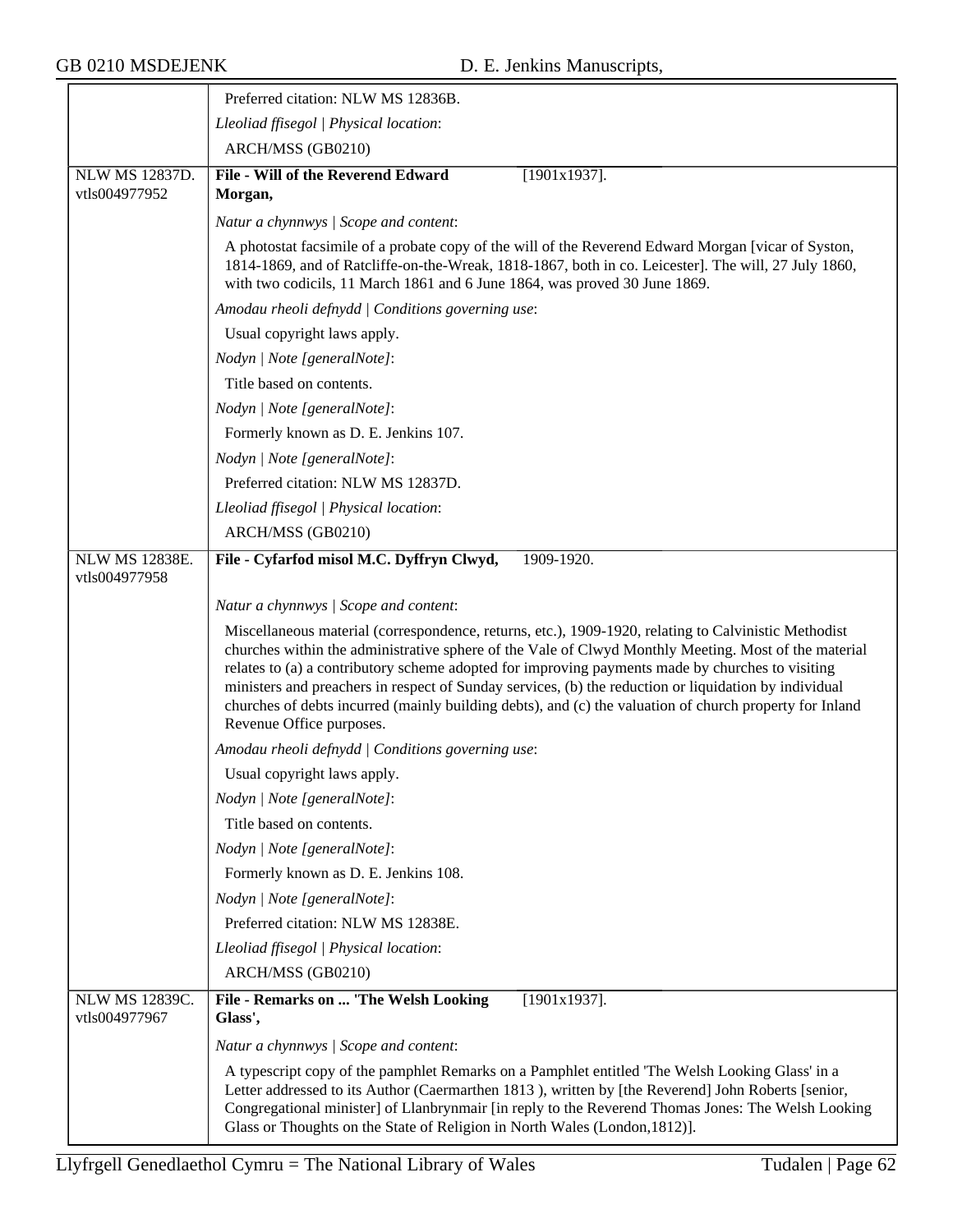|                                        | Amodau rheoli defnydd   Conditions governing use:                                                                                                                                                                                                                                                                                                                                                                                                                                                                                                                                                                                                                                                                                                                                                                                                                                                                                                                                                                                                                                                                                                                                                                                                                                                                                                                                                                                                                                                                                                                                                                                                                                                                                                                                                                                                                                                                                                                                                                                                                                                                                                                                                                                                            |
|----------------------------------------|--------------------------------------------------------------------------------------------------------------------------------------------------------------------------------------------------------------------------------------------------------------------------------------------------------------------------------------------------------------------------------------------------------------------------------------------------------------------------------------------------------------------------------------------------------------------------------------------------------------------------------------------------------------------------------------------------------------------------------------------------------------------------------------------------------------------------------------------------------------------------------------------------------------------------------------------------------------------------------------------------------------------------------------------------------------------------------------------------------------------------------------------------------------------------------------------------------------------------------------------------------------------------------------------------------------------------------------------------------------------------------------------------------------------------------------------------------------------------------------------------------------------------------------------------------------------------------------------------------------------------------------------------------------------------------------------------------------------------------------------------------------------------------------------------------------------------------------------------------------------------------------------------------------------------------------------------------------------------------------------------------------------------------------------------------------------------------------------------------------------------------------------------------------------------------------------------------------------------------------------------------------|
|                                        | Usual copyright laws apply.                                                                                                                                                                                                                                                                                                                                                                                                                                                                                                                                                                                                                                                                                                                                                                                                                                                                                                                                                                                                                                                                                                                                                                                                                                                                                                                                                                                                                                                                                                                                                                                                                                                                                                                                                                                                                                                                                                                                                                                                                                                                                                                                                                                                                                  |
|                                        | Nodyn   Note [generalNote]:                                                                                                                                                                                                                                                                                                                                                                                                                                                                                                                                                                                                                                                                                                                                                                                                                                                                                                                                                                                                                                                                                                                                                                                                                                                                                                                                                                                                                                                                                                                                                                                                                                                                                                                                                                                                                                                                                                                                                                                                                                                                                                                                                                                                                                  |
|                                        | Title based on contents.                                                                                                                                                                                                                                                                                                                                                                                                                                                                                                                                                                                                                                                                                                                                                                                                                                                                                                                                                                                                                                                                                                                                                                                                                                                                                                                                                                                                                                                                                                                                                                                                                                                                                                                                                                                                                                                                                                                                                                                                                                                                                                                                                                                                                                     |
|                                        | Nodyn   Note [generalNote]:                                                                                                                                                                                                                                                                                                                                                                                                                                                                                                                                                                                                                                                                                                                                                                                                                                                                                                                                                                                                                                                                                                                                                                                                                                                                                                                                                                                                                                                                                                                                                                                                                                                                                                                                                                                                                                                                                                                                                                                                                                                                                                                                                                                                                                  |
|                                        | Formerly known as D. E. Jenkins 109.                                                                                                                                                                                                                                                                                                                                                                                                                                                                                                                                                                                                                                                                                                                                                                                                                                                                                                                                                                                                                                                                                                                                                                                                                                                                                                                                                                                                                                                                                                                                                                                                                                                                                                                                                                                                                                                                                                                                                                                                                                                                                                                                                                                                                         |
|                                        | Nodyn   Note [generalNote]:                                                                                                                                                                                                                                                                                                                                                                                                                                                                                                                                                                                                                                                                                                                                                                                                                                                                                                                                                                                                                                                                                                                                                                                                                                                                                                                                                                                                                                                                                                                                                                                                                                                                                                                                                                                                                                                                                                                                                                                                                                                                                                                                                                                                                                  |
|                                        | Preferred citation: NLW MS 12839C.                                                                                                                                                                                                                                                                                                                                                                                                                                                                                                                                                                                                                                                                                                                                                                                                                                                                                                                                                                                                                                                                                                                                                                                                                                                                                                                                                                                                                                                                                                                                                                                                                                                                                                                                                                                                                                                                                                                                                                                                                                                                                                                                                                                                                           |
|                                        | Lleoliad ffisegol   Physical location:                                                                                                                                                                                                                                                                                                                                                                                                                                                                                                                                                                                                                                                                                                                                                                                                                                                                                                                                                                                                                                                                                                                                                                                                                                                                                                                                                                                                                                                                                                                                                                                                                                                                                                                                                                                                                                                                                                                                                                                                                                                                                                                                                                                                                       |
|                                        | ARCH/MSS (GB0210)                                                                                                                                                                                                                                                                                                                                                                                                                                                                                                                                                                                                                                                                                                                                                                                                                                                                                                                                                                                                                                                                                                                                                                                                                                                                                                                                                                                                                                                                                                                                                                                                                                                                                                                                                                                                                                                                                                                                                                                                                                                                                                                                                                                                                                            |
| <b>NLW MS 12840E.</b><br>vtls004977974 | File - Terrier of the parish of Beddgelert,<br>$[1880x1889]$ .                                                                                                                                                                                                                                                                                                                                                                                                                                                                                                                                                                                                                                                                                                                                                                                                                                                                                                                                                                                                                                                                                                                                                                                                                                                                                                                                                                                                                                                                                                                                                                                                                                                                                                                                                                                                                                                                                                                                                                                                                                                                                                                                                                                               |
|                                        | Natur a chynnwys / Scope and content:                                                                                                                                                                                                                                                                                                                                                                                                                                                                                                                                                                                                                                                                                                                                                                                                                                                                                                                                                                                                                                                                                                                                                                                                                                                                                                                                                                                                                                                                                                                                                                                                                                                                                                                                                                                                                                                                                                                                                                                                                                                                                                                                                                                                                        |
|                                        | A ?transcript of a terrier of the parish of Beddgelert, co. Caernarvon, compiled in 188[].                                                                                                                                                                                                                                                                                                                                                                                                                                                                                                                                                                                                                                                                                                                                                                                                                                                                                                                                                                                                                                                                                                                                                                                                                                                                                                                                                                                                                                                                                                                                                                                                                                                                                                                                                                                                                                                                                                                                                                                                                                                                                                                                                                   |
|                                        | Nodyn   Note [generalNote]:                                                                                                                                                                                                                                                                                                                                                                                                                                                                                                                                                                                                                                                                                                                                                                                                                                                                                                                                                                                                                                                                                                                                                                                                                                                                                                                                                                                                                                                                                                                                                                                                                                                                                                                                                                                                                                                                                                                                                                                                                                                                                                                                                                                                                                  |
|                                        | Title based on contents.                                                                                                                                                                                                                                                                                                                                                                                                                                                                                                                                                                                                                                                                                                                                                                                                                                                                                                                                                                                                                                                                                                                                                                                                                                                                                                                                                                                                                                                                                                                                                                                                                                                                                                                                                                                                                                                                                                                                                                                                                                                                                                                                                                                                                                     |
|                                        | Nodyn   Note [generalNote]:                                                                                                                                                                                                                                                                                                                                                                                                                                                                                                                                                                                                                                                                                                                                                                                                                                                                                                                                                                                                                                                                                                                                                                                                                                                                                                                                                                                                                                                                                                                                                                                                                                                                                                                                                                                                                                                                                                                                                                                                                                                                                                                                                                                                                                  |
|                                        | Formerly known as D. E. Jenkins 110.                                                                                                                                                                                                                                                                                                                                                                                                                                                                                                                                                                                                                                                                                                                                                                                                                                                                                                                                                                                                                                                                                                                                                                                                                                                                                                                                                                                                                                                                                                                                                                                                                                                                                                                                                                                                                                                                                                                                                                                                                                                                                                                                                                                                                         |
|                                        | Nodyn   Note [generalNote]:                                                                                                                                                                                                                                                                                                                                                                                                                                                                                                                                                                                                                                                                                                                                                                                                                                                                                                                                                                                                                                                                                                                                                                                                                                                                                                                                                                                                                                                                                                                                                                                                                                                                                                                                                                                                                                                                                                                                                                                                                                                                                                                                                                                                                                  |
|                                        | Preferred citation: NLW MS 12840E.                                                                                                                                                                                                                                                                                                                                                                                                                                                                                                                                                                                                                                                                                                                                                                                                                                                                                                                                                                                                                                                                                                                                                                                                                                                                                                                                                                                                                                                                                                                                                                                                                                                                                                                                                                                                                                                                                                                                                                                                                                                                                                                                                                                                                           |
|                                        | Lleoliad ffisegol   Physical location:                                                                                                                                                                                                                                                                                                                                                                                                                                                                                                                                                                                                                                                                                                                                                                                                                                                                                                                                                                                                                                                                                                                                                                                                                                                                                                                                                                                                                                                                                                                                                                                                                                                                                                                                                                                                                                                                                                                                                                                                                                                                                                                                                                                                                       |
|                                        | ARCH/MSS (GB0210)                                                                                                                                                                                                                                                                                                                                                                                                                                                                                                                                                                                                                                                                                                                                                                                                                                                                                                                                                                                                                                                                                                                                                                                                                                                                                                                                                                                                                                                                                                                                                                                                                                                                                                                                                                                                                                                                                                                                                                                                                                                                                                                                                                                                                                            |
| NLW MS 12841E.                         | File - Mary Jones and her bible,<br>1904, 1910.                                                                                                                                                                                                                                                                                                                                                                                                                                                                                                                                                                                                                                                                                                                                                                                                                                                                                                                                                                                                                                                                                                                                                                                                                                                                                                                                                                                                                                                                                                                                                                                                                                                                                                                                                                                                                                                                                                                                                                                                                                                                                                                                                                                                              |
| vtls004978021                          |                                                                                                                                                                                                                                                                                                                                                                                                                                                                                                                                                                                                                                                                                                                                                                                                                                                                                                                                                                                                                                                                                                                                                                                                                                                                                                                                                                                                                                                                                                                                                                                                                                                                                                                                                                                                                                                                                                                                                                                                                                                                                                                                                                                                                                                              |
|                                        | Natur a chynnwys / Scope and content:                                                                                                                                                                                                                                                                                                                                                                                                                                                                                                                                                                                                                                                                                                                                                                                                                                                                                                                                                                                                                                                                                                                                                                                                                                                                                                                                                                                                                                                                                                                                                                                                                                                                                                                                                                                                                                                                                                                                                                                                                                                                                                                                                                                                                        |
|                                        | Miscellaneous items relating to Mary Jones [of Llanfihangel-y- Pennant, co. Merioneth] and her<br>journey on foot to Bala in 1800 to seek a Bible from the Reverend Thomas Charles. They include a<br>holograph letter from R[obert] Rowlands, Llandrillo, near Corwen, to [D. E.] Jenkins, 1910 (replying<br>to a request recipient had sent to the writer's wife [Lizzie] Rowlands for information relating to Mary<br>Jones [whom she had visited regularly for several years when she (Mary Jones) lived at Bryn-crug, co.<br>Merioneth], forwarding an incomplete, manuscript copy of a paper on Mary Jones by Mrs. Rowlands<br>(see below), the contents of the missing portion of this manuscript, a 'very full account' [of the story of<br>Mary Jones] written by Mrs. Rowlands for Mrs. Edwards, wife of Dr. Lewis Edwards [principal of the<br>C.M. College, Bala] (see below), the value of Mrs. Rowlands's testimony as a weekly visitor [to Bryn-<br>crug], a letter she had written to R[obert] Oliver Rees concerning inaccuracies in his book on Mary Jones,<br>the 'Goleuad correspondence' (see NLW MS 12808D above), an invitation to recipient to visit the writer<br>and his wife); two incomplete, typewritten copies of a paper read by Mrs. Rowlands to the children of<br>Gorphwysfa [C.M. Church, Penrhyndeudraeth], 1904, in which she described her visits to Bryn-crug,<br>told the story of Mary Jones's walk to Bala and purchase of three Bibles from Thomas Charles (as told<br>by Mary Jones herself), and explained how Mary Jones's niece, Lydia Williams, had presented her (Mrs.<br>Rowlands) with one of the three Bibles as a keepsake; two typewritten copies of a letter from Lizzie<br>[Rowlands] from the Board School, Penrhyn Deudraeth, to Mrs. Edwards [wife of Dr. Lewis Edwards,<br>Bala], 1885 (reminiscences of Mary Jones largely as in the preceding item); typewritten notes of an<br>interview between D. E. Jenkins and Mrs. Rowlands, 21 October 1910, in which she explained how<br>Mary Jones's Bible came to be presented to the library of the C.M. College, Bala, and subsequently to<br>the Bible Society in London, and how the Lydia Williams Bible had been donated to Bala College as a |
|                                        | replacement; typewritten notes giving the substance of a letter sent by Mrs. Rowlands to D. E. Jenkins,<br>30 October 1910, subsequent to the above mentioned interview, confirming the information given and                                                                                                                                                                                                                                                                                                                                                                                                                                                                                                                                                                                                                                                                                                                                                                                                                                                                                                                                                                                                                                                                                                                                                                                                                                                                                                                                                                                                                                                                                                                                                                                                                                                                                                                                                                                                                                                                                                                                                                                                                                                |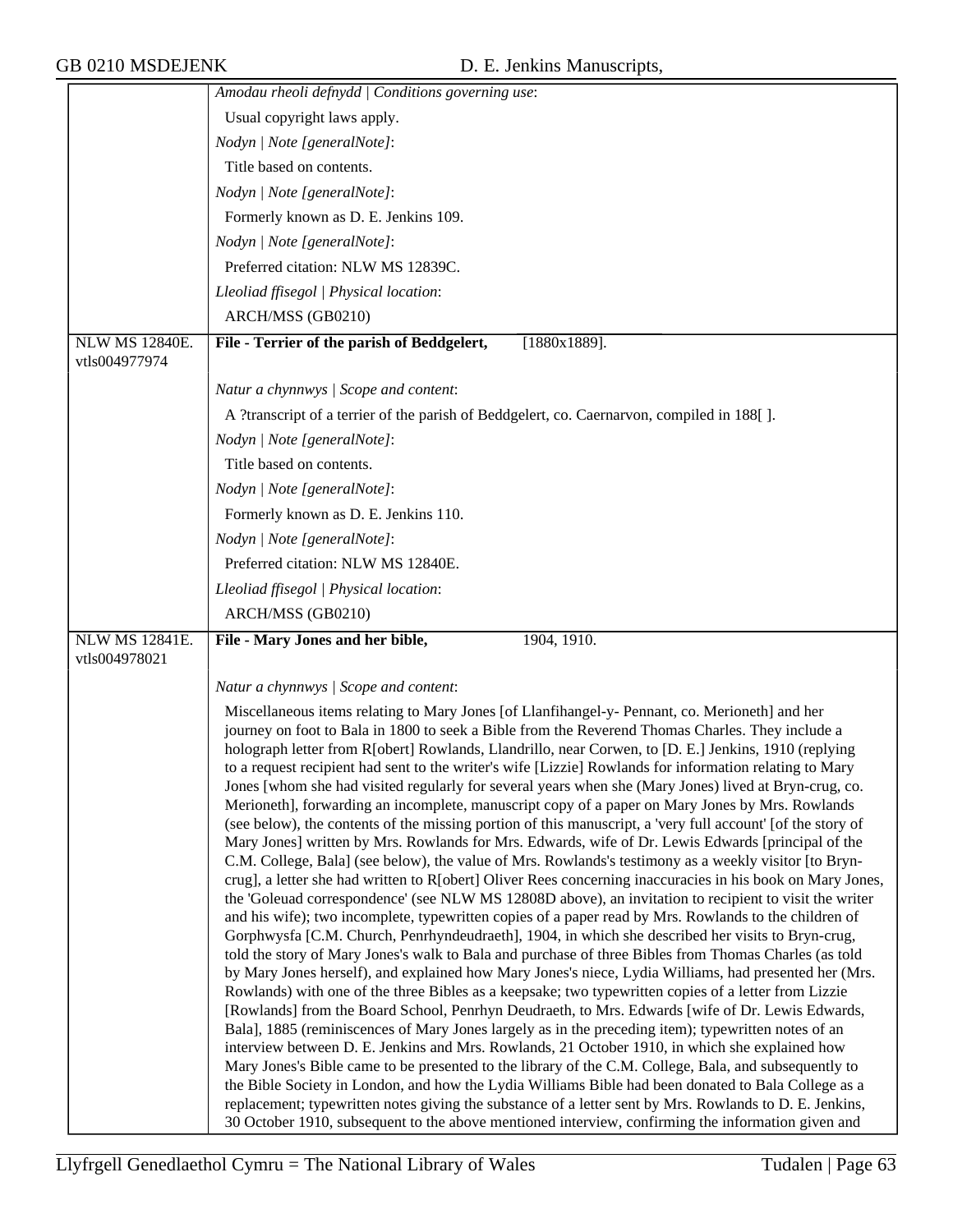|                                        | providing more details (attested by Mrs. Rowlands, 10 November 1910); typescript copies of letters<br>from D. E. Jenkins to Ieuan R. Jones, Llandrillo [son of Mrs. Rowlands by a previous marriage], and<br>[Robert] Rowlands [husband of Mrs. Rowlands], 27 October 1910 (returning manuscripts borrowed from<br>Mrs. Rowlands, the controversy between the writer and 'Nodwr' in Y Goleuad (see NLW MS 12808D)<br>above), a suggestion that Mrs. Rowlands or I. R. Jones should contribute a note to Y Goleuad); and<br>a holograph letter from the aforesaid Ieuan R. Jones, Llandrillo, to [D. E.] Jenkins, 30 October 1910<br>(acknowledging the return of manuscripts, forwarding a letter from his mother with permission to publish<br>it, the possibility of publishing his mother's account of the story of Mary Jones, his regret for the fact that<br>the [Lydia Williams] Bible had been given to [Bala C.M.] College). |
|----------------------------------------|---------------------------------------------------------------------------------------------------------------------------------------------------------------------------------------------------------------------------------------------------------------------------------------------------------------------------------------------------------------------------------------------------------------------------------------------------------------------------------------------------------------------------------------------------------------------------------------------------------------------------------------------------------------------------------------------------------------------------------------------------------------------------------------------------------------------------------------------------------------------------------------------------------------------------------------|
|                                        | Nodyn   Note [generalNote]:                                                                                                                                                                                                                                                                                                                                                                                                                                                                                                                                                                                                                                                                                                                                                                                                                                                                                                           |
|                                        | Title based on contents.                                                                                                                                                                                                                                                                                                                                                                                                                                                                                                                                                                                                                                                                                                                                                                                                                                                                                                              |
|                                        | Nodyn   Note [generalNote]:                                                                                                                                                                                                                                                                                                                                                                                                                                                                                                                                                                                                                                                                                                                                                                                                                                                                                                           |
|                                        | Formerly known as D. E. Jenkins 111.                                                                                                                                                                                                                                                                                                                                                                                                                                                                                                                                                                                                                                                                                                                                                                                                                                                                                                  |
|                                        | Nodyn   Note [generalNote]:                                                                                                                                                                                                                                                                                                                                                                                                                                                                                                                                                                                                                                                                                                                                                                                                                                                                                                           |
|                                        | Preferred citation: NLW MS 12841E.                                                                                                                                                                                                                                                                                                                                                                                                                                                                                                                                                                                                                                                                                                                                                                                                                                                                                                    |
|                                        | Lleoliad ffisegol   Physical location:                                                                                                                                                                                                                                                                                                                                                                                                                                                                                                                                                                                                                                                                                                                                                                                                                                                                                                |
|                                        | ARCH/MSS (GB0210)                                                                                                                                                                                                                                                                                                                                                                                                                                                                                                                                                                                                                                                                                                                                                                                                                                                                                                                     |
| <b>NLW MS 12842E.</b><br>vtls004978030 | File - Loyal address from the borough of<br>$[1920x1937]$ .<br>Denbigh,                                                                                                                                                                                                                                                                                                                                                                                                                                                                                                                                                                                                                                                                                                                                                                                                                                                               |
|                                        | Natur a chynnwys / Scope and content:                                                                                                                                                                                                                                                                                                                                                                                                                                                                                                                                                                                                                                                                                                                                                                                                                                                                                                 |
|                                        | Photostat copies of a loyal address presented by the mayor, aldermen, and citizens of the borough of<br>Denbigh to King George V and Queen Mary, 16 July 1920 [on the occasion of their visit to the district to<br>open the sanatorium at Llangwyfan], and of the royal reply thereto. The address is in Welsh and the reply<br>in English.                                                                                                                                                                                                                                                                                                                                                                                                                                                                                                                                                                                          |
|                                        | Amodau rheoli defnydd   Conditions governing use:                                                                                                                                                                                                                                                                                                                                                                                                                                                                                                                                                                                                                                                                                                                                                                                                                                                                                     |
|                                        | Usual copyright laws apply.                                                                                                                                                                                                                                                                                                                                                                                                                                                                                                                                                                                                                                                                                                                                                                                                                                                                                                           |
|                                        | Nodyn   Note [generalNote]:                                                                                                                                                                                                                                                                                                                                                                                                                                                                                                                                                                                                                                                                                                                                                                                                                                                                                                           |
|                                        | Title based on contents.                                                                                                                                                                                                                                                                                                                                                                                                                                                                                                                                                                                                                                                                                                                                                                                                                                                                                                              |
|                                        | Nodyn   Note [generalNote]:                                                                                                                                                                                                                                                                                                                                                                                                                                                                                                                                                                                                                                                                                                                                                                                                                                                                                                           |
|                                        | Formerly known as D. E. Jenkins 112.                                                                                                                                                                                                                                                                                                                                                                                                                                                                                                                                                                                                                                                                                                                                                                                                                                                                                                  |
|                                        | Nodyn   Note [generalNote]:                                                                                                                                                                                                                                                                                                                                                                                                                                                                                                                                                                                                                                                                                                                                                                                                                                                                                                           |
|                                        | Preferred citation: NLW MS 12842E.                                                                                                                                                                                                                                                                                                                                                                                                                                                                                                                                                                                                                                                                                                                                                                                                                                                                                                    |
|                                        | Lleoliad ffisegol   Physical location:                                                                                                                                                                                                                                                                                                                                                                                                                                                                                                                                                                                                                                                                                                                                                                                                                                                                                                |
|                                        | ARCH/MSS (GB0210)                                                                                                                                                                                                                                                                                                                                                                                                                                                                                                                                                                                                                                                                                                                                                                                                                                                                                                                     |
| NLW MS 12843F.<br>vtls004978049        | File - Pedigree,<br>$[1894x1895]$ /                                                                                                                                                                                                                                                                                                                                                                                                                                                                                                                                                                                                                                                                                                                                                                                                                                                                                                   |
|                                        | Crëwr   Creator:                                                                                                                                                                                                                                                                                                                                                                                                                                                                                                                                                                                                                                                                                                                                                                                                                                                                                                                      |
|                                        | George Benson Nicholson.                                                                                                                                                                                                                                                                                                                                                                                                                                                                                                                                                                                                                                                                                                                                                                                                                                                                                                              |
|                                        | Natur a chynnwys / Scope and content:                                                                                                                                                                                                                                                                                                                                                                                                                                                                                                                                                                                                                                                                                                                                                                                                                                                                                                 |
|                                        | A holograph letter from Geo[rge] B[enson] Nicholson, Covington, Kentucky, U.S.A., to the Reverend<br>R[ichard] Williams [vicar of Beddgelert, co. Caernarvon], 1894 (genealogical information relating<br>to the writer's family, a visit by the writer to North Wales including Beddgelert, a request for further<br>genealogical data concerning his family from the Beddgelert parish registers); and a copy of a pedigree<br>chart compiled by the said G. B. Nicholson, 1895, tracing the descent of his family from William<br>Williams of Hafod Yspytty, parish of Blanau (sic) Festiniog, co. Merioneth.                                                                                                                                                                                                                                                                                                                      |
|                                        | Nodyn   Note [generalNote]:                                                                                                                                                                                                                                                                                                                                                                                                                                                                                                                                                                                                                                                                                                                                                                                                                                                                                                           |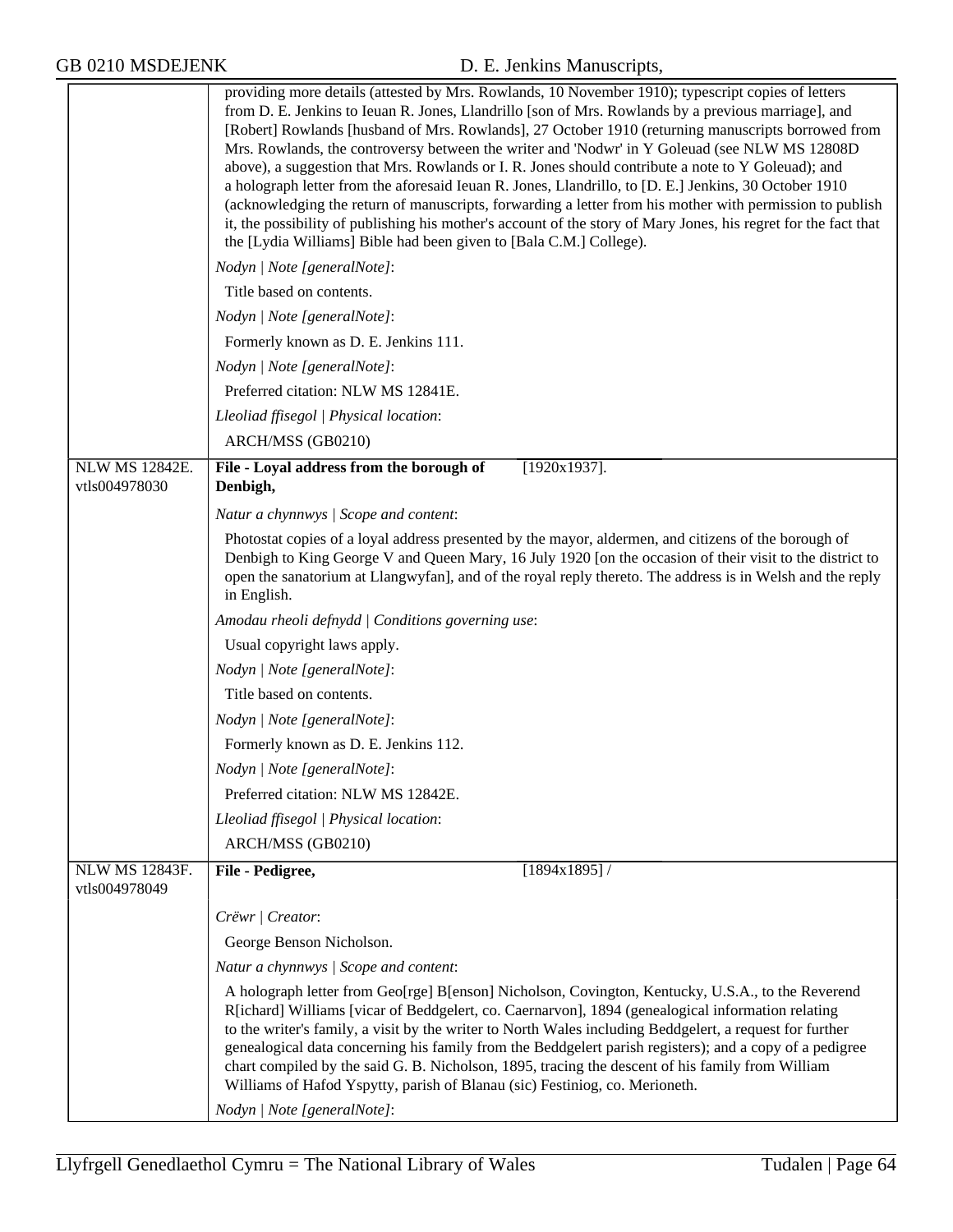|                       | Title based on contents.                                                                                                                                                                                                                                                                                                                                                                                                                                                                                                                                                                                                                                                                                                                                                                      |
|-----------------------|-----------------------------------------------------------------------------------------------------------------------------------------------------------------------------------------------------------------------------------------------------------------------------------------------------------------------------------------------------------------------------------------------------------------------------------------------------------------------------------------------------------------------------------------------------------------------------------------------------------------------------------------------------------------------------------------------------------------------------------------------------------------------------------------------|
|                       | Nodyn   Note [generalNote]:                                                                                                                                                                                                                                                                                                                                                                                                                                                                                                                                                                                                                                                                                                                                                                   |
|                       | Formerly known as D. E. Jenkins 113.                                                                                                                                                                                                                                                                                                                                                                                                                                                                                                                                                                                                                                                                                                                                                          |
|                       | Nodyn   Note [generalNote]:                                                                                                                                                                                                                                                                                                                                                                                                                                                                                                                                                                                                                                                                                                                                                                   |
|                       | Preferred citation: NLW MS 12843F.                                                                                                                                                                                                                                                                                                                                                                                                                                                                                                                                                                                                                                                                                                                                                            |
|                       | Lleoliad ffisegol   Physical location:                                                                                                                                                                                                                                                                                                                                                                                                                                                                                                                                                                                                                                                                                                                                                        |
|                       | ARCH/MSS (GB0210)                                                                                                                                                                                                                                                                                                                                                                                                                                                                                                                                                                                                                                                                                                                                                                             |
| <b>NLW MS 12844C.</b> | $[1901x1937]$ .<br>File - Abstracts of deeds,                                                                                                                                                                                                                                                                                                                                                                                                                                                                                                                                                                                                                                                                                                                                                 |
| vtls004978059         |                                                                                                                                                                                                                                                                                                                                                                                                                                                                                                                                                                                                                                                                                                                                                                                               |
|                       | Natur a chynnwys / Scope and content:                                                                                                                                                                                                                                                                                                                                                                                                                                                                                                                                                                                                                                                                                                                                                         |
|                       | Abstracts of deeds, 1771-1866 [of Calvinistic Methodist churches in cos. Caernarvon, Denbigh, and<br>Flint].                                                                                                                                                                                                                                                                                                                                                                                                                                                                                                                                                                                                                                                                                  |
|                       | Amodau rheoli defnydd   Conditions governing use:                                                                                                                                                                                                                                                                                                                                                                                                                                                                                                                                                                                                                                                                                                                                             |
|                       | Usual copyright laws apply.                                                                                                                                                                                                                                                                                                                                                                                                                                                                                                                                                                                                                                                                                                                                                                   |
|                       | Nodyn   Note [generalNote]:                                                                                                                                                                                                                                                                                                                                                                                                                                                                                                                                                                                                                                                                                                                                                                   |
|                       | Title based on contents.                                                                                                                                                                                                                                                                                                                                                                                                                                                                                                                                                                                                                                                                                                                                                                      |
|                       | Nodyn   Note [generalNote]:                                                                                                                                                                                                                                                                                                                                                                                                                                                                                                                                                                                                                                                                                                                                                                   |
|                       | Formerly known as D. E. Jenkins 114.                                                                                                                                                                                                                                                                                                                                                                                                                                                                                                                                                                                                                                                                                                                                                          |
|                       | Nodyn   Note [generalNote]:                                                                                                                                                                                                                                                                                                                                                                                                                                                                                                                                                                                                                                                                                                                                                                   |
|                       | Preferred citation: NLW MS 12844C.                                                                                                                                                                                                                                                                                                                                                                                                                                                                                                                                                                                                                                                                                                                                                            |
|                       | Lleoliad ffisegol   Physical location:                                                                                                                                                                                                                                                                                                                                                                                                                                                                                                                                                                                                                                                                                                                                                        |
|                       | ARCH/MSS (GB0210)                                                                                                                                                                                                                                                                                                                                                                                                                                                                                                                                                                                                                                                                                                                                                                             |
| <b>NLW MS 12845B.</b> | File - Miscellanea,<br>$[?20 \text{ cent.}]$ /                                                                                                                                                                                                                                                                                                                                                                                                                                                                                                                                                                                                                                                                                                                                                |
| vtls004978069         |                                                                                                                                                                                                                                                                                                                                                                                                                                                                                                                                                                                                                                                                                                                                                                                               |
|                       | Crëwr   Creator:                                                                                                                                                                                                                                                                                                                                                                                                                                                                                                                                                                                                                                                                                                                                                                              |
|                       | Sarah Charles, Robert Saunderson and others.                                                                                                                                                                                                                                                                                                                                                                                                                                                                                                                                                                                                                                                                                                                                                  |
|                       | Natur a chynnwys / Scope and content:                                                                                                                                                                                                                                                                                                                                                                                                                                                                                                                                                                                                                                                                                                                                                         |
|                       | Photographic copies of a letter from Sarah Charles [wife of the Reverend Thomas Charles], Bala, to [?<br>the Stringer family, Chester], 1805 (personal); a letter from Robert Saunderson, Bala, to [John Walker,<br>Bersham, near Wrexham], 1803 (the writer was now 'brought to Bala', they expected to commence<br>printing in about a fortnight, the type had arrived from London, Mr. Charles wished the press to be called<br>'the Lord's Press', the writer's loss in not being able to understand the Welsh language); the will, 12<br>February 1790, of Jael Charles of the county borough of Carmarthen [mother of the Reverend Thomas<br>Charles]; and the 'bishop's transcript' of the register of the parish of Llanddowror [co. Carmarthen] for the<br>year ending March 1724/5. |
|                       | Amodau rheoli defnydd   Conditions governing use:                                                                                                                                                                                                                                                                                                                                                                                                                                                                                                                                                                                                                                                                                                                                             |
|                       | Usual copyright laws apply.                                                                                                                                                                                                                                                                                                                                                                                                                                                                                                                                                                                                                                                                                                                                                                   |
|                       | Nodyn   Note [generalNote]:                                                                                                                                                                                                                                                                                                                                                                                                                                                                                                                                                                                                                                                                                                                                                                   |
|                       | Title based on contents.                                                                                                                                                                                                                                                                                                                                                                                                                                                                                                                                                                                                                                                                                                                                                                      |
|                       | Nodyn   Note [generalNote]:                                                                                                                                                                                                                                                                                                                                                                                                                                                                                                                                                                                                                                                                                                                                                                   |
|                       | Formerly known as D. E. Jenkins 115.                                                                                                                                                                                                                                                                                                                                                                                                                                                                                                                                                                                                                                                                                                                                                          |
|                       | Nodyn   Note [generalNote]:                                                                                                                                                                                                                                                                                                                                                                                                                                                                                                                                                                                                                                                                                                                                                                   |
|                       | Preferred citation: NLW MS 12845B.                                                                                                                                                                                                                                                                                                                                                                                                                                                                                                                                                                                                                                                                                                                                                            |
|                       | Lleoliad ffisegol   Physical location:                                                                                                                                                                                                                                                                                                                                                                                                                                                                                                                                                                                                                                                                                                                                                        |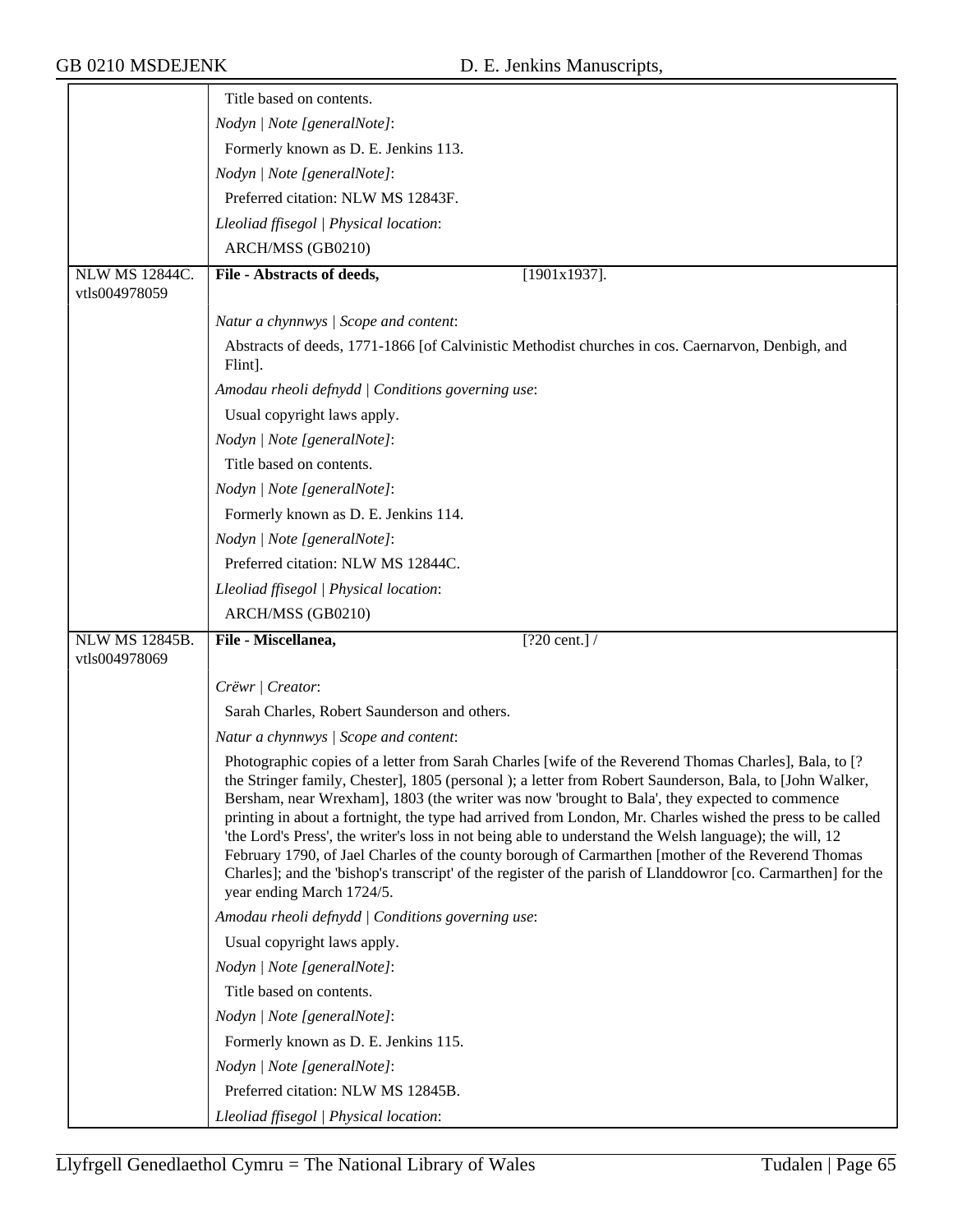|                                        | ARCH/MSS (GB0210)                                                                                                                                                                                                                                                                                                                                                                                                                                                                                  |
|----------------------------------------|----------------------------------------------------------------------------------------------------------------------------------------------------------------------------------------------------------------------------------------------------------------------------------------------------------------------------------------------------------------------------------------------------------------------------------------------------------------------------------------------------|
| NLW MS 12846B.                         | File - Commonplace book,<br>[18 cent., second]                                                                                                                                                                                                                                                                                                                                                                                                                                                     |
| vtls004978083                          | $\frac{1}{2}$ .                                                                                                                                                                                                                                                                                                                                                                                                                                                                                    |
|                                        | Natur a chynnwys / Scope and content:                                                                                                                                                                                                                                                                                                                                                                                                                                                              |
|                                        | A commonplace book containing transcripts of a 'Humn Taken out of a prayer Book at Ty Isa in<br>Llans[an]tffraid [co. ]', 'A psalm concerning the Glory of Paradize Writen Chiefely by St. Agustin', '[An]<br>Ode for his Majestys Birth Day, June 4th 1765', a lease, 2 November 1761, of a messuage called Llan,<br>parish of Llans[an]tffraid (incomplete), ? a programme of 'A Grand Festal Symphony at ye Weding of<br>King George the third', epitaphs, letters, verses from Scripture, etc. |
|                                        | Nodyn   Note [generalNote]:                                                                                                                                                                                                                                                                                                                                                                                                                                                                        |
|                                        | Title based on contents.                                                                                                                                                                                                                                                                                                                                                                                                                                                                           |
|                                        | Nodyn   Note [generalNote]:                                                                                                                                                                                                                                                                                                                                                                                                                                                                        |
|                                        | Formerly known as D. E. Jenkins 116.                                                                                                                                                                                                                                                                                                                                                                                                                                                               |
|                                        | Nodyn   Note [generalNote]:                                                                                                                                                                                                                                                                                                                                                                                                                                                                        |
|                                        | Preferred citation: NLW MS 12846B.                                                                                                                                                                                                                                                                                                                                                                                                                                                                 |
|                                        | Lleoliad ffisegol   Physical location:                                                                                                                                                                                                                                                                                                                                                                                                                                                             |
|                                        | ARCH/MSS (GB0210)                                                                                                                                                                                                                                                                                                                                                                                                                                                                                  |
| <b>NLW MS 12847B.</b>                  | $[1935]$ /<br>File - Religious societies ,                                                                                                                                                                                                                                                                                                                                                                                                                                                         |
| vtls004978126                          |                                                                                                                                                                                                                                                                                                                                                                                                                                                                                                    |
|                                        | Crëwr   Creator:                                                                                                                                                                                                                                                                                                                                                                                                                                                                                   |
|                                        | D. E. Jenkins.                                                                                                                                                                                                                                                                                                                                                                                                                                                                                     |
|                                        | Natur a chynnwys / Scope and content:                                                                                                                                                                                                                                                                                                                                                                                                                                                              |
|                                        | Corrected galley proofs of [D. E. Jenkins (ed.): Religious Societies (Dr. Woodward's 'Account')<br>(Liverpool, 1935) pp. 23-88].                                                                                                                                                                                                                                                                                                                                                                   |
|                                        | Amodau rheoli defnydd   Conditions governing use:                                                                                                                                                                                                                                                                                                                                                                                                                                                  |
|                                        | Usual copyright laws apply.                                                                                                                                                                                                                                                                                                                                                                                                                                                                        |
|                                        | Nodyn   Note [generalNote]:                                                                                                                                                                                                                                                                                                                                                                                                                                                                        |
|                                        | Title based on contents.                                                                                                                                                                                                                                                                                                                                                                                                                                                                           |
|                                        | Nodyn   Note [generalNote]:                                                                                                                                                                                                                                                                                                                                                                                                                                                                        |
|                                        | Formerly known as D. E. Jenkins 117.                                                                                                                                                                                                                                                                                                                                                                                                                                                               |
|                                        | Nodyn   Note [generalNote]:                                                                                                                                                                                                                                                                                                                                                                                                                                                                        |
|                                        | Preferred citation: NLW MS 12847B.                                                                                                                                                                                                                                                                                                                                                                                                                                                                 |
|                                        | Lleoliad ffisegol   Physical location:                                                                                                                                                                                                                                                                                                                                                                                                                                                             |
|                                        | ARCH/MSS (GB0210)                                                                                                                                                                                                                                                                                                                                                                                                                                                                                  |
| <b>NLW MS 12848A.</b><br>vtls004978139 | $\sqrt{19}$ cent., first $\frac{1}{4}$ .<br>File - Note-book,                                                                                                                                                                                                                                                                                                                                                                                                                                      |
|                                        | Natur a chynnwys / Scope and content:                                                                                                                                                                                                                                                                                                                                                                                                                                                              |
|                                        | A note-book containing sermon notes; transcripts of two letters from Rob[er]t Saunderson from Bala, to a<br>friend, 1814 (an account of the last illness and death of the Reverend [Thomas] Charles, and of the death<br>of his wife [Sarah] Charles); and other miscellanea.                                                                                                                                                                                                                      |
|                                        | Nodyn   Note [generalNote]:                                                                                                                                                                                                                                                                                                                                                                                                                                                                        |
|                                        | Title based on contents.                                                                                                                                                                                                                                                                                                                                                                                                                                                                           |
|                                        | Nodyn   Note [generalNote]:                                                                                                                                                                                                                                                                                                                                                                                                                                                                        |
|                                        | Formerly known as D. E. Jenkins 118.                                                                                                                                                                                                                                                                                                                                                                                                                                                               |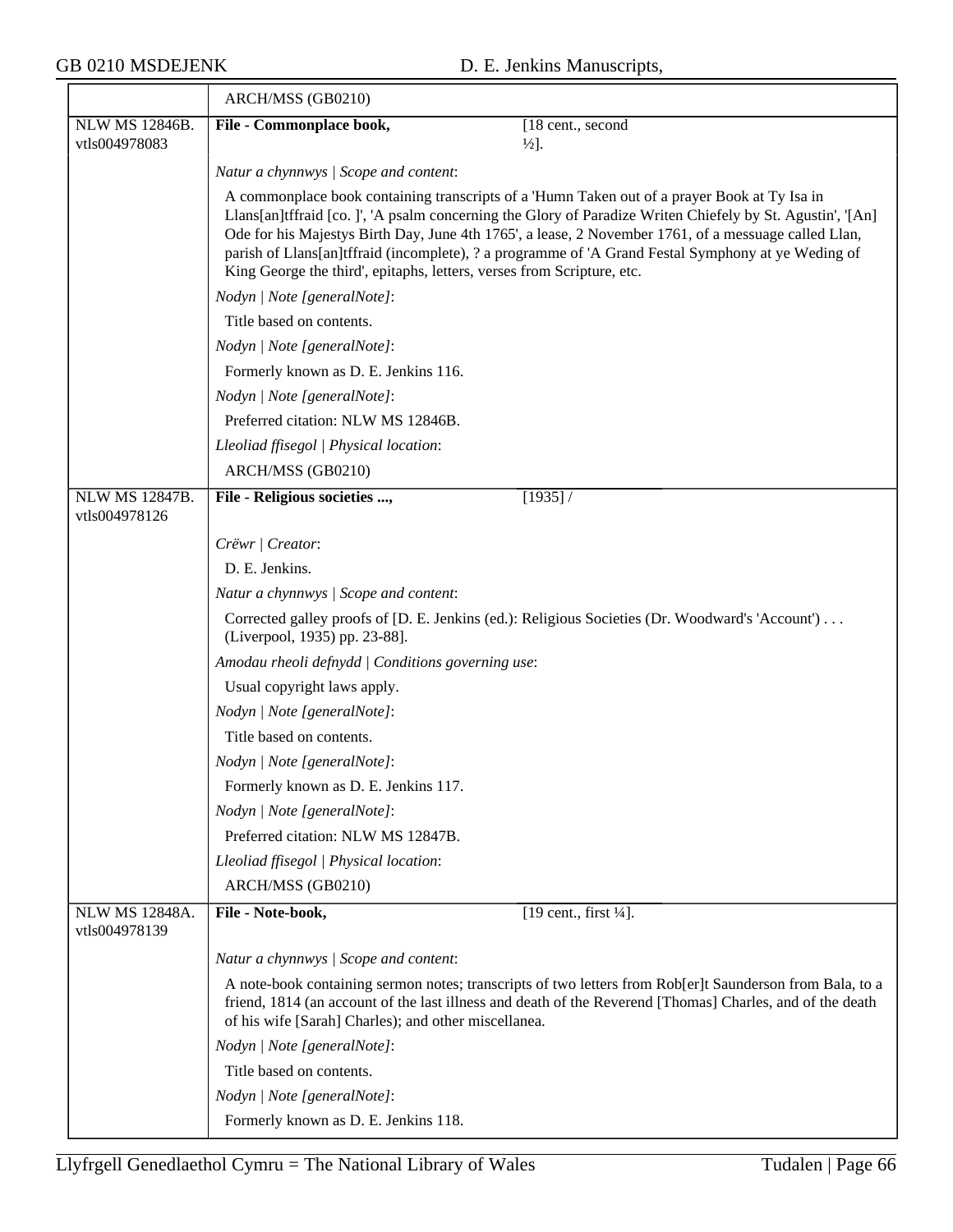|                                        | Nodyn   Note [generalNote]:                                                                                                                                                                                                                                                                                                                                                                                                                                                                                                                                                                                                                                                                                                                                                            |
|----------------------------------------|----------------------------------------------------------------------------------------------------------------------------------------------------------------------------------------------------------------------------------------------------------------------------------------------------------------------------------------------------------------------------------------------------------------------------------------------------------------------------------------------------------------------------------------------------------------------------------------------------------------------------------------------------------------------------------------------------------------------------------------------------------------------------------------|
|                                        | Preferred citation: NLW MS 12848A.                                                                                                                                                                                                                                                                                                                                                                                                                                                                                                                                                                                                                                                                                                                                                     |
|                                        | Lleoliad ffisegol   Physical location:                                                                                                                                                                                                                                                                                                                                                                                                                                                                                                                                                                                                                                                                                                                                                 |
|                                        | ARCH/MSS (GB0210)                                                                                                                                                                                                                                                                                                                                                                                                                                                                                                                                                                                                                                                                                                                                                                      |
| <b>NLW MS 12849C.</b><br>vtls004978141 | File - Pregethwyr yn Nolgellau,<br>$[1812x1835]$ .                                                                                                                                                                                                                                                                                                                                                                                                                                                                                                                                                                                                                                                                                                                                     |
|                                        | Natur a chynnwys / Scope and content:                                                                                                                                                                                                                                                                                                                                                                                                                                                                                                                                                                                                                                                                                                                                                  |
|                                        | Two alphabetical lists of preachers who had preached [? in Salem Calvinistic Methodist Chapel] in<br>Dolgellau, 1812-1835. The second list is incomplete (A - D only), but provides greater detail than the<br>first, e.g., the dates of each individual's visit or visits, the names of preachers who preached on the same<br>occasion, etc.                                                                                                                                                                                                                                                                                                                                                                                                                                          |
|                                        | Nodyn   Note [generalNote]:                                                                                                                                                                                                                                                                                                                                                                                                                                                                                                                                                                                                                                                                                                                                                            |
|                                        | Title based on contents.                                                                                                                                                                                                                                                                                                                                                                                                                                                                                                                                                                                                                                                                                                                                                               |
|                                        | Nodyn   Note [generalNote]:                                                                                                                                                                                                                                                                                                                                                                                                                                                                                                                                                                                                                                                                                                                                                            |
|                                        | Formerly known as D. E. Jenkins 119.                                                                                                                                                                                                                                                                                                                                                                                                                                                                                                                                                                                                                                                                                                                                                   |
|                                        | Nodyn   Note [generalNote]:                                                                                                                                                                                                                                                                                                                                                                                                                                                                                                                                                                                                                                                                                                                                                            |
|                                        | Preferred citation: NLW MS 12849C.                                                                                                                                                                                                                                                                                                                                                                                                                                                                                                                                                                                                                                                                                                                                                     |
|                                        | Lleoliad ffisegol   Physical location:                                                                                                                                                                                                                                                                                                                                                                                                                                                                                                                                                                                                                                                                                                                                                 |
|                                        | ARCH/MSS (GB0210)                                                                                                                                                                                                                                                                                                                                                                                                                                                                                                                                                                                                                                                                                                                                                                      |
| <b>NLW MS 12850C.</b><br>vtls004978148 | File - Miscellanea,<br>$[1901x1937]$ .                                                                                                                                                                                                                                                                                                                                                                                                                                                                                                                                                                                                                                                                                                                                                 |
|                                        | Natur a chynnwys / Scope and content:                                                                                                                                                                                                                                                                                                                                                                                                                                                                                                                                                                                                                                                                                                                                                  |
|                                        | Miscellaneous items including manuscript and typewritten extracts [from the registers of the parish<br>of Gyffylliog, co. Denbigh], 1661-1665, 1721-1735/6, 1739-1751/2, 1761-1769, and 1778-1779;<br>typewritten extracts from the records of the Royal Mint relating to Joseph Harris [brother of Howel<br>Harris, and Assay Master at the Mint]; typewritten copies of the wills of Robert John David of the parish<br>of Trawsfynydd, co. Merioneth, 1741 (probate 1754), David Jones of Bala, co. Merioneth, 1742 (probate<br>1760), and Dows Jones of Bala, widow, 1768 (probate 1772); and a holograph letter from [the Reverend]<br>Daniel Williams, Llangendelrne Vicarage, to [D. E. Jenkins], 1903 (a search for Charles entries in the<br>Llangendeirne parish registers). |
|                                        | Amodau rheoli defnydd   Conditions governing use:                                                                                                                                                                                                                                                                                                                                                                                                                                                                                                                                                                                                                                                                                                                                      |
|                                        | Usual copyright laws apply.                                                                                                                                                                                                                                                                                                                                                                                                                                                                                                                                                                                                                                                                                                                                                            |
|                                        | Nodyn   Note [generalNote]:                                                                                                                                                                                                                                                                                                                                                                                                                                                                                                                                                                                                                                                                                                                                                            |
|                                        | Title based on contents.                                                                                                                                                                                                                                                                                                                                                                                                                                                                                                                                                                                                                                                                                                                                                               |
|                                        | Nodyn   Note [generalNote]:                                                                                                                                                                                                                                                                                                                                                                                                                                                                                                                                                                                                                                                                                                                                                            |
|                                        | Formerly known as D. E. Jenkins 120.                                                                                                                                                                                                                                                                                                                                                                                                                                                                                                                                                                                                                                                                                                                                                   |
|                                        | Nodyn   Note [generalNote]:                                                                                                                                                                                                                                                                                                                                                                                                                                                                                                                                                                                                                                                                                                                                                            |
|                                        | Preferred citation: NLW MS 12850C.                                                                                                                                                                                                                                                                                                                                                                                                                                                                                                                                                                                                                                                                                                                                                     |
|                                        | Lleoliad ffisegol   Physical location:                                                                                                                                                                                                                                                                                                                                                                                                                                                                                                                                                                                                                                                                                                                                                 |
|                                        | ARCH/MSS (GB0210)                                                                                                                                                                                                                                                                                                                                                                                                                                                                                                                                                                                                                                                                                                                                                                      |
| <b>NLW MS 12851D.</b><br>vtls004978154 | File - Llythyrau oddi wrth John<br>1806-1827 /<br>Humphreys,                                                                                                                                                                                                                                                                                                                                                                                                                                                                                                                                                                                                                                                                                                                           |
|                                        | Crëwr / Creator:                                                                                                                                                                                                                                                                                                                                                                                                                                                                                                                                                                                                                                                                                                                                                                       |
|                                        | Reverend John Humphreys.                                                                                                                                                                                                                                                                                                                                                                                                                                                                                                                                                                                                                                                                                                                                                               |
|                                        | Natur a chynnwys / Scope and content:                                                                                                                                                                                                                                                                                                                                                                                                                                                                                                                                                                                                                                                                                                                                                  |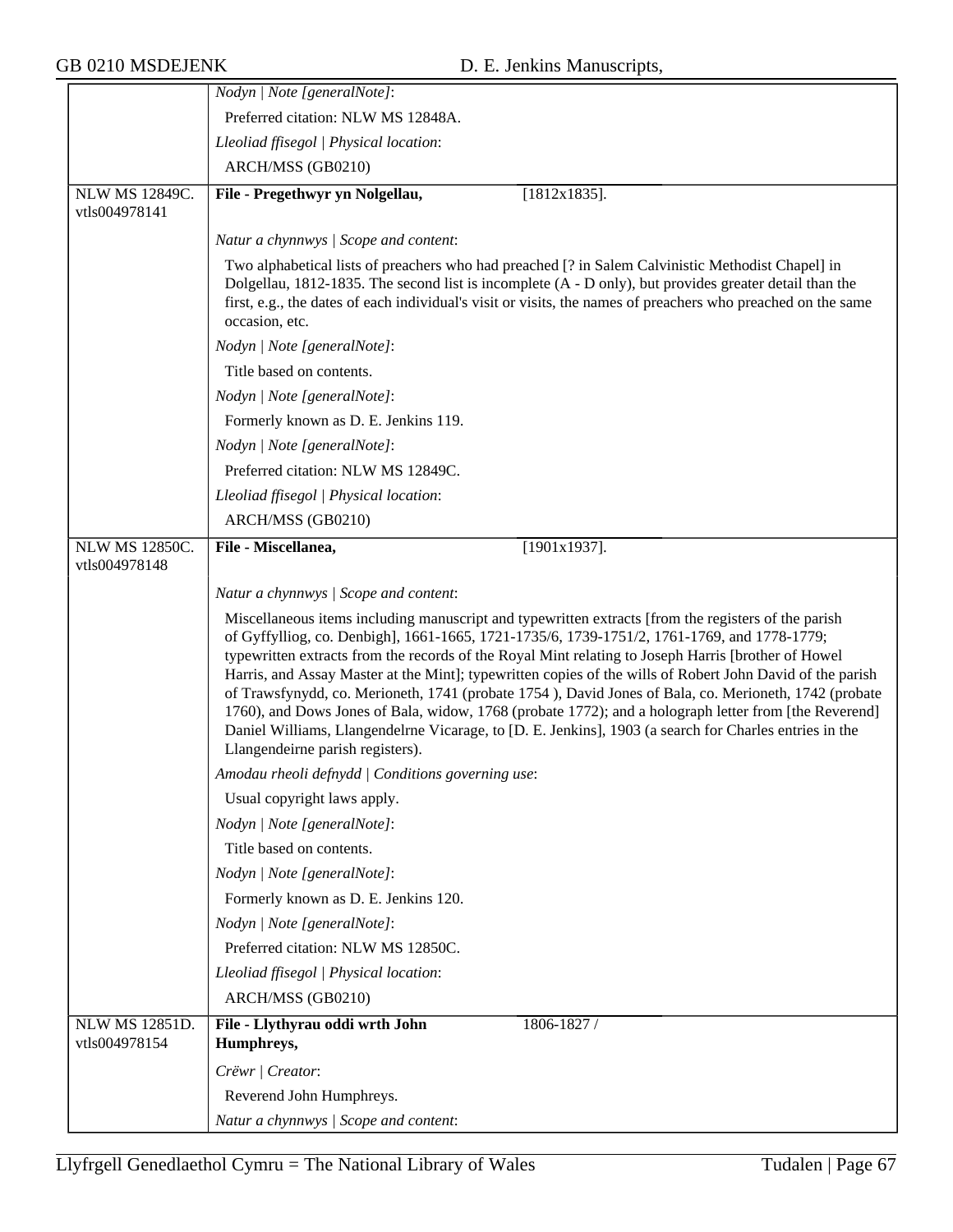|                                        | Twenty-one holograph letters, 1806-1827 and undated, some imperfect, from [the Reverend] John<br>Humphreys [Calvinistic Methodist minister and author] from Croeswian, Caerwys, and Cil-y-Llwyn<br>[near Bodfari]. Ten of the letters are addressed to Daniel Jones at Chester (1) and at Mr. Painter's, printer,<br>Wrexham, and the remainder, though bearing no address, are in all probability intended for the same<br>person. They refer to personal and family matters, preaching engagements, religious meetings, etc.,<br>but deal mainly with the publication and distribution of the parts of a scriptural work on which the<br>writer appears to have been engaged at the time, possibly the translation into Welsh of Samuel Clark's<br>commentary on the Bible (see D. E. Jenkins: The Life of the Rev. Thomas Charles, vol. II, pp.<br>487-91). |
|----------------------------------------|----------------------------------------------------------------------------------------------------------------------------------------------------------------------------------------------------------------------------------------------------------------------------------------------------------------------------------------------------------------------------------------------------------------------------------------------------------------------------------------------------------------------------------------------------------------------------------------------------------------------------------------------------------------------------------------------------------------------------------------------------------------------------------------------------------------------------------------------------------------|
|                                        | Nodyn   Note [generalNote]:                                                                                                                                                                                                                                                                                                                                                                                                                                                                                                                                                                                                                                                                                                                                                                                                                                    |
|                                        | Title based on contents.                                                                                                                                                                                                                                                                                                                                                                                                                                                                                                                                                                                                                                                                                                                                                                                                                                       |
|                                        | Nodyn   Note [generalNote]:                                                                                                                                                                                                                                                                                                                                                                                                                                                                                                                                                                                                                                                                                                                                                                                                                                    |
|                                        | Formerly known as D. E. Jenkins 121.                                                                                                                                                                                                                                                                                                                                                                                                                                                                                                                                                                                                                                                                                                                                                                                                                           |
|                                        | Nodyn   Note [generalNote]:                                                                                                                                                                                                                                                                                                                                                                                                                                                                                                                                                                                                                                                                                                                                                                                                                                    |
|                                        | Preferred citation: NLW MS 12851D.                                                                                                                                                                                                                                                                                                                                                                                                                                                                                                                                                                                                                                                                                                                                                                                                                             |
|                                        | Lleoliad ffisegol   Physical location:                                                                                                                                                                                                                                                                                                                                                                                                                                                                                                                                                                                                                                                                                                                                                                                                                         |
|                                        | ARCH/MSS (GB0210)                                                                                                                                                                                                                                                                                                                                                                                                                                                                                                                                                                                                                                                                                                                                                                                                                                              |
| <b>NLW MS 12852E.</b><br>vtls004978163 | File - Miscellaneous notes,<br>$[1901x1937]$ .                                                                                                                                                                                                                                                                                                                                                                                                                                                                                                                                                                                                                                                                                                                                                                                                                 |
|                                        |                                                                                                                                                                                                                                                                                                                                                                                                                                                                                                                                                                                                                                                                                                                                                                                                                                                                |
|                                        | Natur a chynnwys / Scope and content:                                                                                                                                                                                                                                                                                                                                                                                                                                                                                                                                                                                                                                                                                                                                                                                                                          |
|                                        | Typewritten notes on 'Emigration from Wales, 1760-1868', 'Chartism in Wales', 'Poor Law', 'Denbigh<br>Priory', and 'Canmlwyddiant Y Drysorfa'; and typewritten extracts from reviews or appreciations of D. E.<br>Jenkins: The Life of the Rev. Thomas Charles                                                                                                                                                                                                                                                                                                                                                                                                                                                                                                                                                                                                 |
|                                        | Amodau rheoli defnydd   Conditions governing use:                                                                                                                                                                                                                                                                                                                                                                                                                                                                                                                                                                                                                                                                                                                                                                                                              |
|                                        | Usual copyright laws apply.                                                                                                                                                                                                                                                                                                                                                                                                                                                                                                                                                                                                                                                                                                                                                                                                                                    |
|                                        | Nodyn   Note [generalNote]:                                                                                                                                                                                                                                                                                                                                                                                                                                                                                                                                                                                                                                                                                                                                                                                                                                    |
|                                        | Title based on contents.                                                                                                                                                                                                                                                                                                                                                                                                                                                                                                                                                                                                                                                                                                                                                                                                                                       |
|                                        | Nodyn   Note [generalNote]:                                                                                                                                                                                                                                                                                                                                                                                                                                                                                                                                                                                                                                                                                                                                                                                                                                    |
|                                        | Formerly known as D. E. Jenkins 122.                                                                                                                                                                                                                                                                                                                                                                                                                                                                                                                                                                                                                                                                                                                                                                                                                           |
|                                        | Nodyn   Note [generalNote]:                                                                                                                                                                                                                                                                                                                                                                                                                                                                                                                                                                                                                                                                                                                                                                                                                                    |
|                                        | Preferred citation: NLW MS 12852E                                                                                                                                                                                                                                                                                                                                                                                                                                                                                                                                                                                                                                                                                                                                                                                                                              |
|                                        | Lleoliad ffisegol   Physical location:                                                                                                                                                                                                                                                                                                                                                                                                                                                                                                                                                                                                                                                                                                                                                                                                                         |
|                                        | ARCH/MSS (GB0210)                                                                                                                                                                                                                                                                                                                                                                                                                                                                                                                                                                                                                                                                                                                                                                                                                                              |
| NLW MS 12853C.<br>vtls004978174        | File - Two letters,<br>1840, 1843 /                                                                                                                                                                                                                                                                                                                                                                                                                                                                                                                                                                                                                                                                                                                                                                                                                            |
|                                        | Crëwr   Creator:                                                                                                                                                                                                                                                                                                                                                                                                                                                                                                                                                                                                                                                                                                                                                                                                                                               |
|                                        | Griffith Davies and H. Lloyd Jones.                                                                                                                                                                                                                                                                                                                                                                                                                                                                                                                                                                                                                                                                                                                                                                                                                            |
|                                        | Natur a chynnwys / Scope and content:                                                                                                                                                                                                                                                                                                                                                                                                                                                                                                                                                                                                                                                                                                                                                                                                                          |
|                                        | A holograph letter from Griffith Davies, Islington [London], to the Reverend Elis Phillips, Wrexham,<br>1843 (news of acquaintances and of the [Calvinistic Methodist] Society in London); and a ? holograph<br>letter from H. Lloyd Jones, Denbigh, to Edward Peters, Caergwrley, near Mold, 1840 (enclosing a copy<br>of a letter from [the Reverend] John Elias ['o Fôn'], Vron [Llangefni, co. Anglesey], to J. V[aughan]<br>Home, Denbigh, 1840, regarding a writ served on the writer subsequent to a [Calvinistic Methodist]<br>Association meeting at Mold, and a copy of Mr. Horne's reply thereto).                                                                                                                                                                                                                                                  |
|                                        | Nodyn   Note [generalNote]:                                                                                                                                                                                                                                                                                                                                                                                                                                                                                                                                                                                                                                                                                                                                                                                                                                    |
|                                        | Title based on contents.                                                                                                                                                                                                                                                                                                                                                                                                                                                                                                                                                                                                                                                                                                                                                                                                                                       |